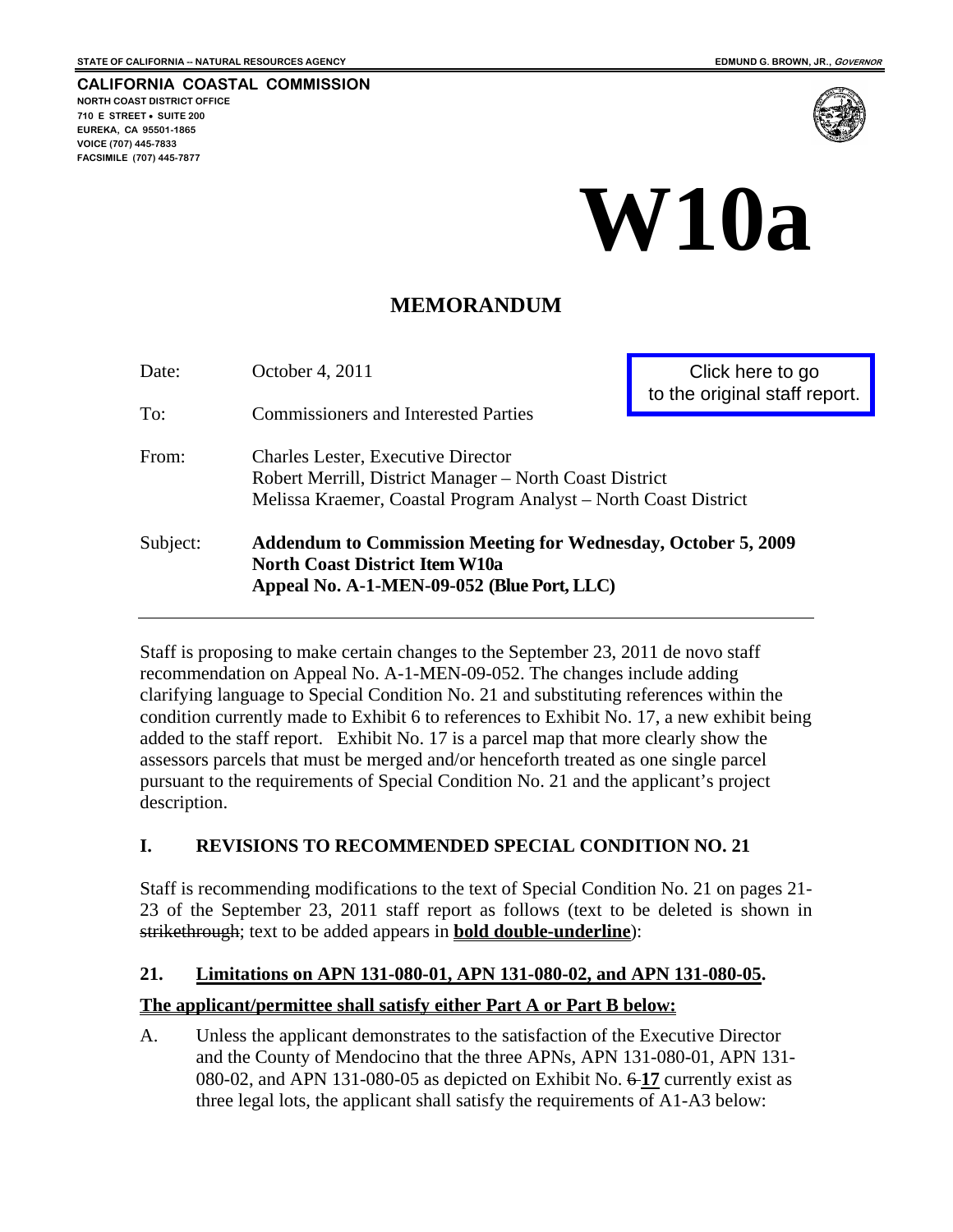Addendum to Commission Meeting for Wednesday, October 5, 2011 North Coast District (Item No. W10a), Appeal No. A-1-MEN-09-052 Blue Port, LLC, Applicant Page 2

- A1. **PRIOR TO ISSUANCE OF COASTAL DEVELOPMENT PERMIT NO. A-1-MEN-09-052,** the applicant shall submit written evidence, for the review and approval of the Executive Director, that the applicant/landowner acknowledges, agrees to, and has implemented the requirements of subsection A1, A2 and A3**.**
- A2. By acceptance of this permit, the applicant agrees, on behalf of itself and all successors and assigns with respect to the subject property, that all portions of the property identified as APN 131-080-01, APN 131-080-02, and APN 131-080-05 and generally depicted on Exhibit No.  $6-17$ : (a) comprise one single legal parcel generally depicted in Exhibit No. 6 **17**; (b) shall henceforth be considered and treated as one single parcel for all purposes including but not limited to sale, conveyance, lease, development, taxation or encumbrance; and (c) shall not be divided or alienated from each other or from the single legal parcel of which they are a part, and
- A3. **PRIOR TO ISSUANCE OF COASTAL DEVELOPMENT PERMIT NO. A-1-MEN-09-052**, the applicant shall execute and record a deed restriction against the single legal parcel containing the property identified as APN 131-080-01, APN 131-080-02, and APN 131-080-05, in a form acceptable to the Executive Director, reflecting the restrictions set forth above. The deed restriction shall include a legal description and graphic depiction of the property identified as APN 131-080-01, APN 131-080-02, and APN 131-080-05 and generally depicted on Exhibit No. 6 **17**. The deed restriction shall run with the land, binding all successors and assigns, and shall be recorded free of prior liens, including tax liens, and encumbrances that the Executive Director determines may affect the enforceability of the restriction.

#### <u>OR</u>

- B. To the extent that the applicant demonstrates to the satisfaction of the Executive Director and the County of Mendocino that the three APNs, APN 131-080-01, APN 131-080-02, and APN 131-080-05 as depicted on Exhibit No. 6 **17** currently exist as three separate legal lots, the applicant shall satisfy the requirements of B1-B4 below:
	- B1. By acceptance of this permit, the applicant agrees, on behalf of itself and all successors and assigns with respect to the subject property, that (1) all portions of the three parcels, APN 131-080-01, APN 131-080-02, and APN 131-080-05 as depicted on Exhibit No. 6 **17** shall be formally and irrevocably recombined and unified for purposes of the Subdivision Map Act and the Coastal Act, and shall henceforth be considered and treated as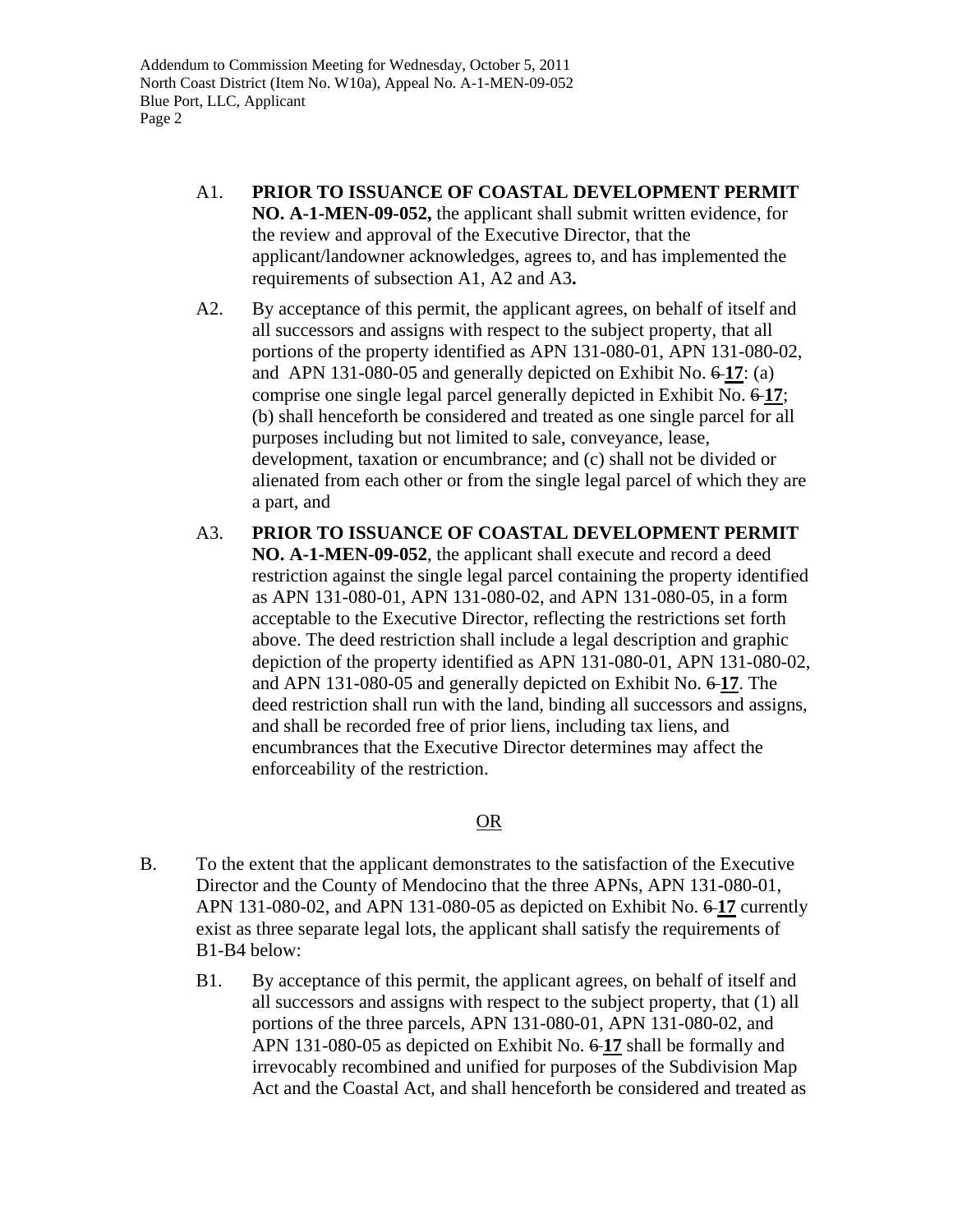Addendum to Commission Meeting for Wednesday, October 5, 2011 North Coast District (Item No. W10a), Appeal No. A-1-MEN-09-052 Blue Port, LLC, Applicant Page 3

> a single parcel of land for all purposes with respect to the lands included therein, including but not limited to sale, conveyance, lease, development, taxation or encumbrance, and (2) the single parcel created thereby shall not be divided, and none of the parcels existing at the time of this permit approval shall be alienated from each other or from any portion of the combined and unified parcel hereby created, and

B2. **PRIOR TO ISSUANCE OF COASTAL DEVELOPMENT PERMIT NO. A-1-MEN-09-052**, the applicant shall execute and record a deed restriction against each parcel described above, in a form acceptable to the Executive Director, reflecting the restrictions set forth above. The deed restriction shall include a legal description and graphic depiction of the 3 parcels being combined and unified. The deed restriction shall run with the land, binding all successors and assigns, and shall be recorded free of prior liens, including tax liens, and encumbrances that the Executive Director determines may affect the enforceability of the restriction, and

- B3. **PRIOR TO ISSUANCE OF COASTAL DEVELOPMENT PERMIT NO. A-1-MEN-09-052**, but after the deed restriction described in the prior paragraph is recorded, the applicant shall provide evidence to the Executive Director that the applicant has (1) provided a copy of the deed restriction to the Mendocino County Assessor's office and requested that the assessor's office (a) revise its records and maps to reflect the combination of the parcels, including assigning a new, single APN for the unified parcel, and (b) send the Commission notice when it has done so, indicating the new single APN; and (2) provided a copy of the deed restriction to the Mendocino County Department of Planning and Building Services and applied for a Subdivision Map Act approval to merge the parcels into one.
- B4. **PRIOR TO COMMENCEMENT OF DEVELOPMENT OTHER THAN THE MERGER OF LOTS**, the permittee shall submit to the Executive Director evidence that the Notice of Merger of the subject lots has been recorded.
- C. If circumstances arise in the future beyond the control of the landowner or operator that render continued agricultural production on the property infeasible, the above-identified limitations on the division of the property subject to this permit may be eliminated only if the permittee obtains: (1) Commission certification of an amendment to the LCP changing the land use designation of the parcel to another land use in accordance with all applicable policies of the certified LUP and the Coastal Act; and (2) Commission approval of an amendment to this coastal development permit.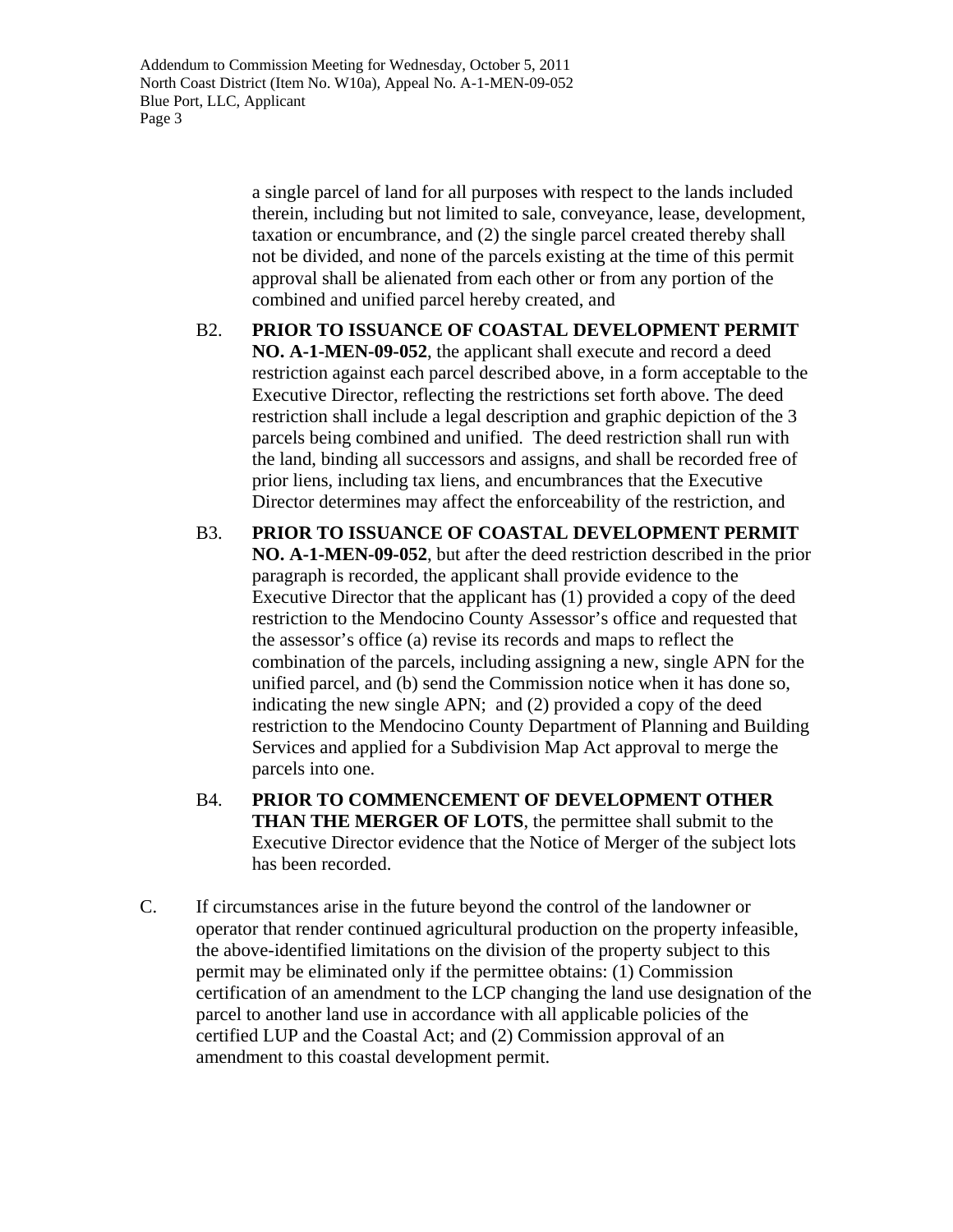Addendum to Commission Meeting for Wednesday, October 5, 2011 North Coast District (Item No. W10a), Appeal No. A-1-MEN-09-052 Blue Port, LLC, Applicant Page 4

#### **II. NEW EXHIBIT NO. 17**

Staff is adding attached new Exhibit No. 17 to the staff report. Exhibit No. 17 is a parcel map that more clearly show the assessors parcels that must be merged and/or henceforth treated as one single parcel pursuant to the requirements of Special Condition No. 21 and the applicant's project description.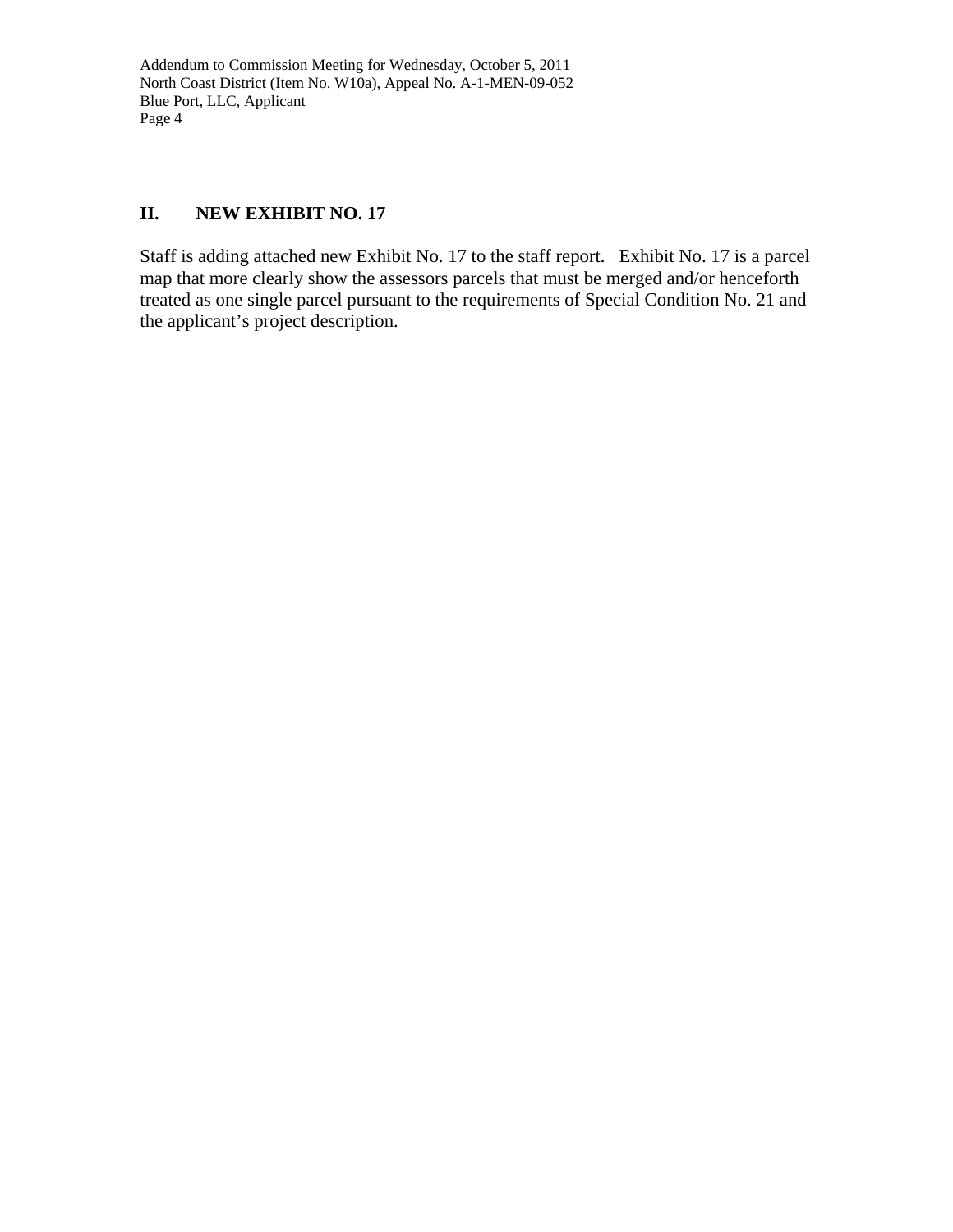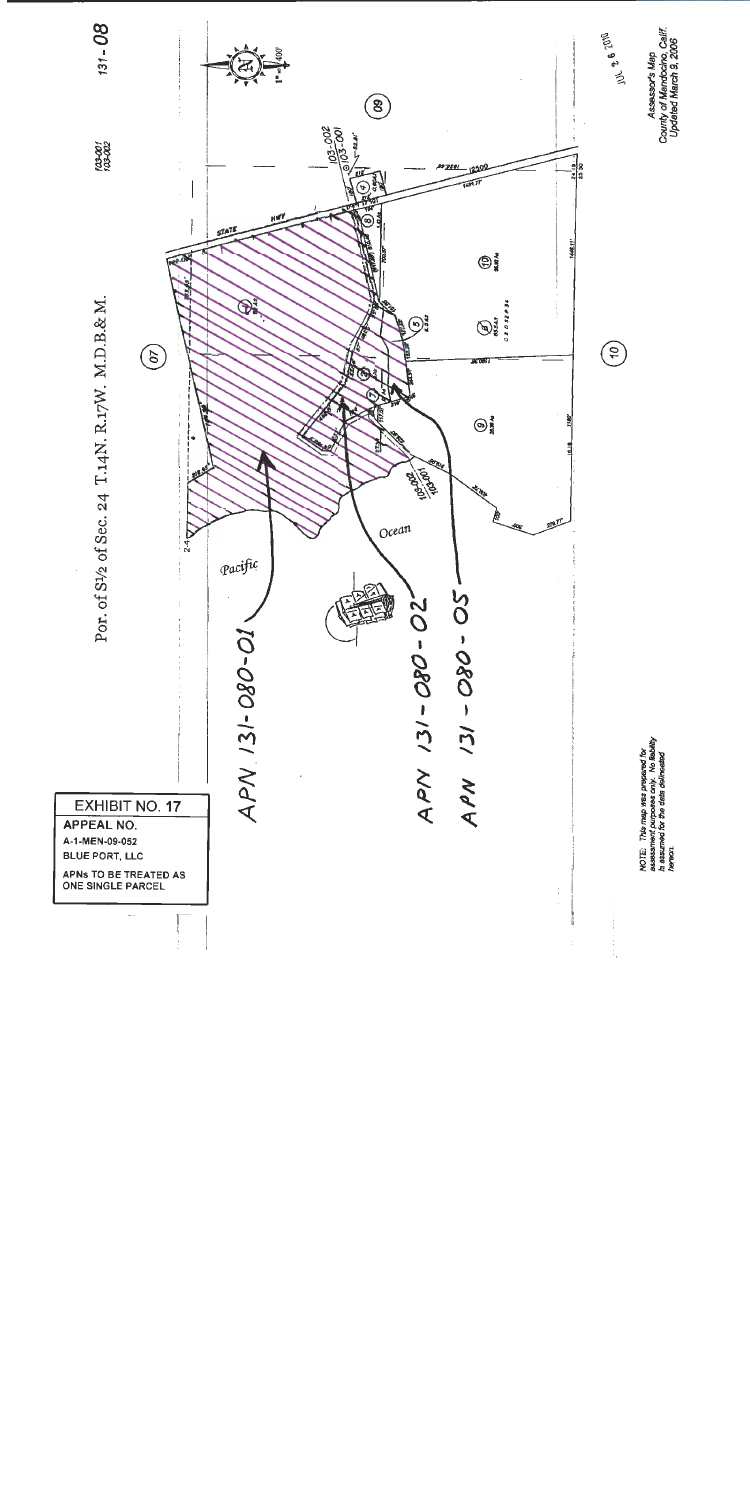<span id="page-5-0"></span>**NORTH COAST DISTRICT OFFICE 710 E STREET SUITE 200 EUREKA, CA 95501-1865 VOICE (707) 445-7833 FACSIMILE (707) 445-7877** 

## **W10a**

| Filed:                | December 21, 2009  |
|-----------------------|--------------------|
| $49^{\text{th}}$ Day: | February 8, 2010   |
| Hearing Opened:       | January 15, 2010   |
| Staff:                | Melissa Kraemer    |
| <b>Staff Report:</b>  | September 23, 2011 |
| Hearing Date:         | October 5, 2011    |

#### **STAFF REPORT: APPEAL**

#### **DE NOVO HEARING**

APPEAL NO.: **A-1-MEN-09-052** 

LOCAL GOVERNMENT: County of Mendocino

PROJECT DESCRIPTION

APPLICANTS: **Blue Port, LLC; Attn: Gower Smith** 

DECISION: Approval with Conditions

PROJECT LOCATION: At Bridgeport Landing, approximately three miles south of Elk, on the west side of Highway One, approximately 1.5 miles north of its intersection with Mallo Pass Creek, at 12350 Highway One, Mendocino County (APNs 131-080-  $01, -02, \& -05$ ).

(as approved by the County): Construction of (1) a 5,183-square-foot, 2-story, singlefamily residence with an attached 675-square-foot garage and 1,536 square feet of upper and lower attached decks (for a total structural size of 7,394 square feet and a maximum height of 18 feet above natural grade); (2) a ~3,180-square-foot, 2-story barn with a maximum height of 25-feet above natural grade; (3) a 600-square-foot, 1-story guest cottage with attached deck and 192-square-foot cabana; (4) a 192-square-foot hobby workshop; (5) a 216 square-foot garden storage shed; (6) a 160-square-foot cabana with attached deck; (7) reconstruction of an existing 1,250-square-foot, 2-story "shack" to a new detached home office with a maximum height of 25 feet above natural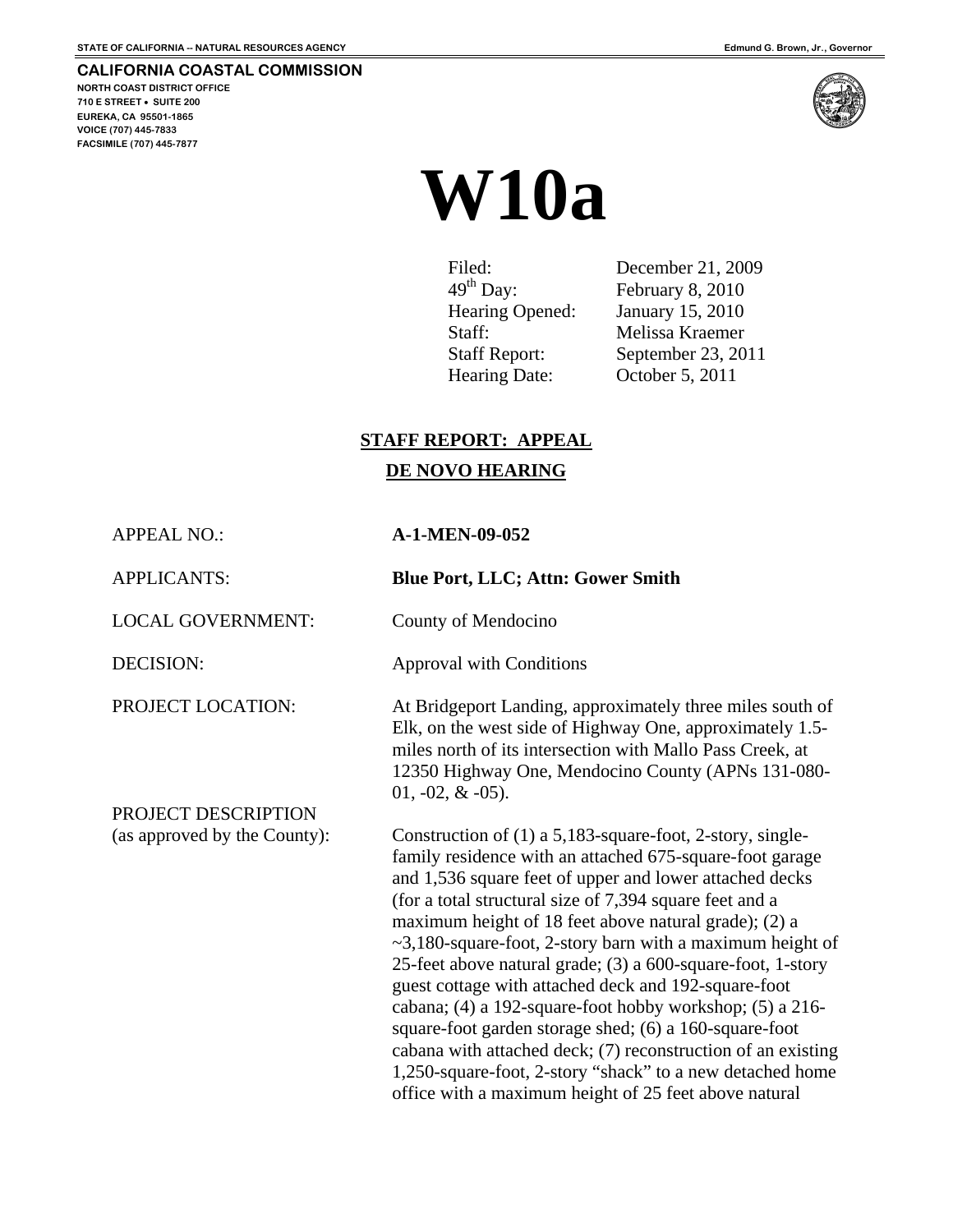PROJECT DESCRIPTION

grade; (8) a new septic system, driveway, water storage tank, well, and roof-mounted solar system; and (9) request for temporary use of a guest cottage during construction.

(as amended *de novo*): Develop a 58.5-acre parcel by (A) constructing: (1) a 4,277-square-foot, 2-story, single family residence with an attached 640-square-foot, 2-story guest cottage and a total of 585 square feet of upper and lower attached decks and patios (for a total structural size of 5,502 square feet and a maximum height of 25 feet above natural grade); (2) a 4,560-square-foot, 3-story barn, with a maximum height of 40 feet above natural grade; (3) a 192-square-foot hot-tub outbuilding with an average height of 13 feet above natural grade; (4) a 120-square-foot well pump house with an average height of 13 feet above natural grade; (5) a new septic system, (6) a 10-foot-wide non-paved driveway, (7) a new underground 5,000-gallon rainwater-runoff storage tank, (8) a production well, (9) a roof-mounted solar panels, (10) landscaping for privacy screening from the neighboring residence to the north; and (11) an 8-foot-high fence constructed of natural wooden posts and "invisible" game wire to separate the farm area from the dwelling area; (B) reconstructing an existing 1,250-square-foot, 2-story "shack" to a new detached home office with a maximum height of 25 feet above natural grade; (C) merging the three underlying lots (APNs) into a single 58.5-acre parcel to the extent that such APNs are separate legal lots and limiting further division of the property without a site-specific LCP amendment; (D) recordation of a deed restriction that would (a) limit development in the agricultural area of the property (excluding bluff areas, sensitive habitat areas, and the areas of the bluff top proposed for development of the structured depicted on the applicants' revised site plan) to agricultural related facilities and (b) require that areas within the agricultural area except for existing and approved development shall be at all times maintained in active agricultural use; and (E) temporarily occupying the restored shack/office during construction of the main residence.

APPELLANTS: Commissioners Pat Kruer & Sara J. Wan

SUBSTANTIVE FILE (1) Mendocino County CDP No. 42-2007; DOCUMENTS: (2) Mendocino County Local Coastal Program; (3) *Engineering Geologic Reconnaissance, Proposed Smith Residence, 12350 South Highway One, Elk, Mendocino*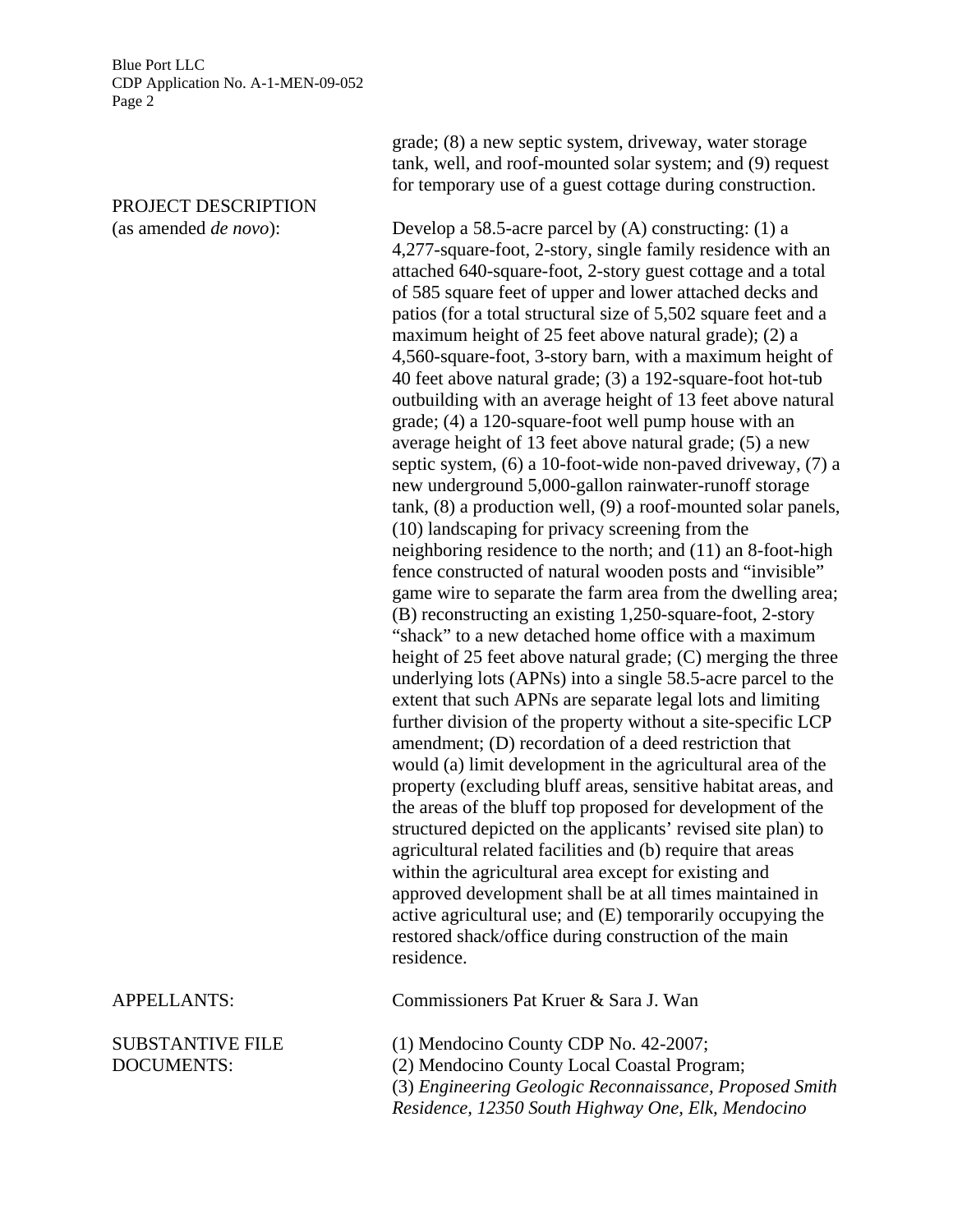> *County, California – 12071.1*, dated July 12, 2007, by BACE Geotechnical, Santa Rosa, CA; (4) *Report Supplement, Results of Slope Stability Analyses and Documentation of Aerial Photograph Studies, Smith Residence, 12350 South Highway 1, Elk, Mendocino County, California*, dated March 14, 2011, by BACE Geotechnical, Santa Rosa, CA; and (5) Local Record for County CDP No. 42-2007

#### **SUMMARY OF STAFF RECOMMENDATION** *DE NOVO***: APPROVAL WITH CONDITIONS**

Staff recommends approval with special conditions of the coastal development permit application for the proposed development on a 58.6-acre blufftop rangelands property south of Elk along the rural Mendocino County coast. Staff believes that as conditioned, the development as revised for purposes of the Commission's de novo hearing would be consistent with the Mendocino County LCP and the public access policies of the Coastal Act.

The proposed project consists of (A) constructing: (1) a 4,277-square-foot, 2-story, single family residence with an attached 640-square-foot, 2-story guest cottage and a total of 585 square feet of upper and lower attached decks and patios (for a total structural size of 5,502 square feet and a maximum height of 25 feet above natural grade); (2) a 4,560-square-foot, 3-story barn, with a maximum height of 40 feet above natural grade; (3) a 192-square-foot hot-tub outbuilding with an average height of 13 feet above natural grade; (4) a 120-square-foot well pump house with an average height of 13 feet above natural grade; (5) a new septic system, (6) a 10-foot-wide nonpaved driveway, (7) a new underground 5,000-gallon rainwater-runoff storage tank, (8) a production well, (9) a roof-mounted solar panels, (10) landscaping for privacy screening from the neighboring residence to the north; and (11) an 8-foot-high fence constructed of natural wooden posts and "invisible" game wire to separate the farm area from the dwelling area; (B) reconstructing an existing 1,250-square-foot, 2-story "shack" to a new detached home office with a maximum height of 25 feet above natural grade; (C) merging the three underlying lots (APNs) into a single 58.5-acre parcel; (D) recordation of a deed restriction that would (a) limit development in the agricultural area of the property (excluding bluff areas, sensitive habitat areas, and the areas of the bluff top proposed for development of the structured depicted on the applicants' revised site plan) to agricultural related facilities and (b) require that areas within the agricultural area except for existing and approved development shall be at all times maintained in active agricultural use; and (E) temporarily occupying the restored shack/office during construction of the main residence.

A principal issue raised by the proposed development is the conformance of the project with the agricultural resource policies of the LCP. The Coastal Act protects coastal agriculture first and foremost by requiring that "*new development be located within, contiguous with, or in close proximity to, existing developed areas able to accommodate it…*." Coupled with this framework for limiting urban development to existing developed areas, the Coastal Act requires the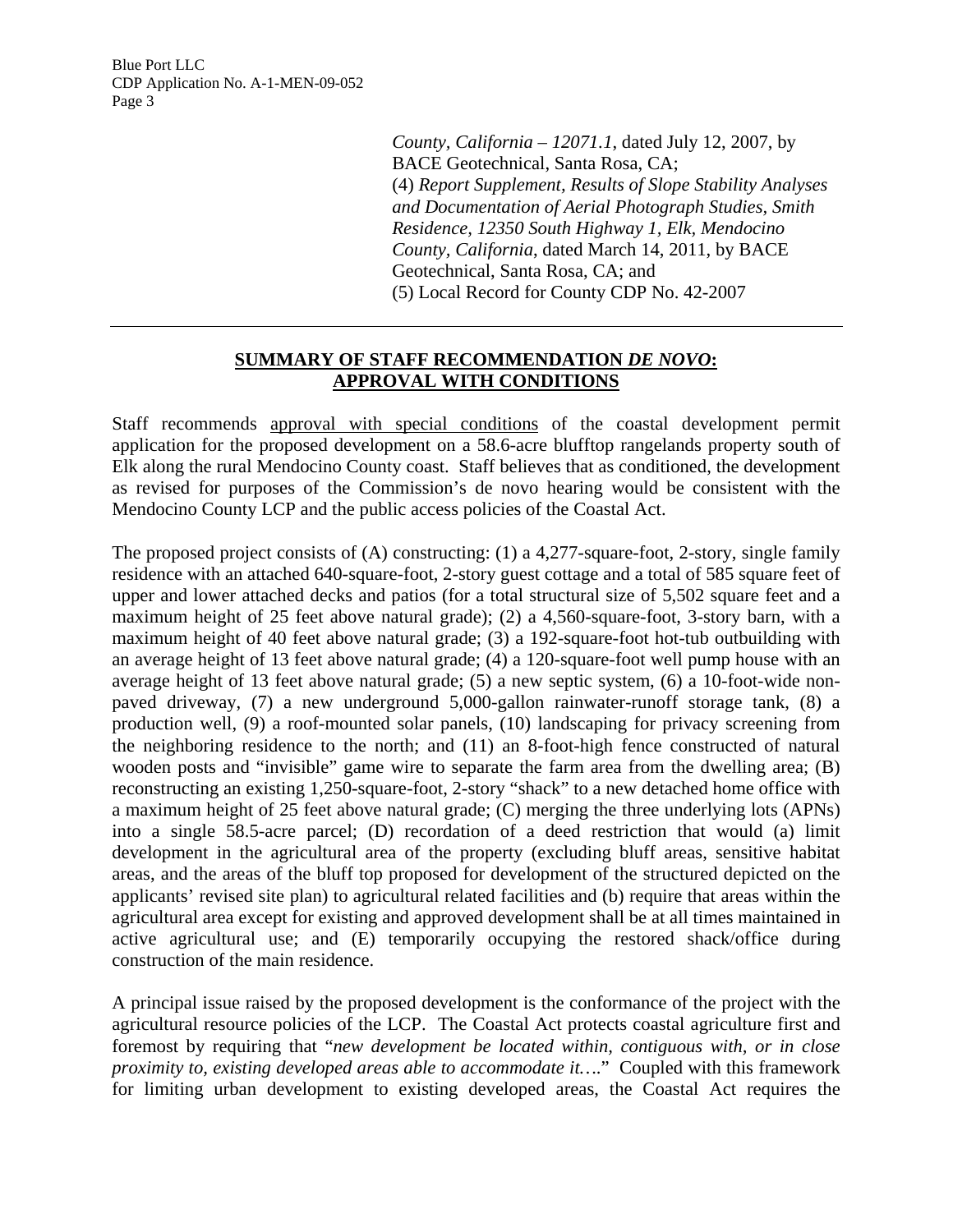establishment of stable urban-rural boundaries to assure that urban sprawl from existing urban areas does not overtake rural agricultural areas. The Coastal Act also requires that the maximum amount of prime agricultural land be maintained in agricultural production, and that the conversion of agricultural land be limited to instances where agriculture is no longer feasible or where the viability of existing agricultural use is already severely limited by conflicts with urban uses or where conversion of agricultural lands would complete a logical neighborhood and contribute to the establishment of a stable limit to urban development or would concentrate development in urban areas.

The Mendocino County LCP carries out the requirements of Coastal Act Sections 30241, 30242, and 30250, through land use and zoning policies designed to maintain the maximum amount of agricultural lands in agricultural production and to concentrate development within or in close proximity to existing areas that are able to accommodate it.

For purposes of the Commission's *de novo* review of the project, the applicant submitted an economic analysis of current and proposed agricultural activities for the subject site. The agricultural analysis includes an evaluation that the subject property is not currently considered economically viable as an independent grazing operation. However, the analysis indicates that the site would be viable for producing crops. According to the agricultural resources submittal, the applicant intends to develop the subject site to "be an economically viable and productive lifestyle organic farm." The applicant proposes to live on the land and graze approximately 25 beef cattle, a small herd of alpacas, and a small number of sheep on upwards of 38 acres total, and to utilize the remaining land to experiment with intense farming methods growing various crops in addition to the grazing of cattle and sheep. The applicant proposes to irrigate cropland using onsite water resources and to experiment with various crops including peppers, celery, lettuce, garlic, lemongrass, berries, and bulbs such as daffodils and iris. Crops will be planted in some fenced-off areas for use as animal feed.

Measures have been identified statewide to address the increasing trend of non-farming related single-family homes being developed on agricultural lands. These measures include: (1) prohibiting all non-farm dwellings on agricultural lands, (2) limiting the size of new homes on agricultural lands, and (3) requiring agricultural conservation easements that ensure that land remains in agricultural use as opposed to simply remaining available for agricultural use. These measures have been adopted or are currently under consideration by many jurisdictions throughout the state and nation.

While agricultural conservation easements typically prohibit development of agricultural land, they do not necessarily ensure that the land will continue to be farmed. To accomplish this, an easement must include an affirmative farming requirement in addition to development prohibitions. Without a clause requiring continued agricultural use, an easement can only guarantee the protection of open space but cannot guarantee the land will remain in agricultural use. In recognition of this shortcoming, affirmative farming clauses are included in agricultural conservation easements.

The proposed project as revised for the Commission's de novo review satisfies the first two measures to maximize agricultural resource protection because all proposed developments will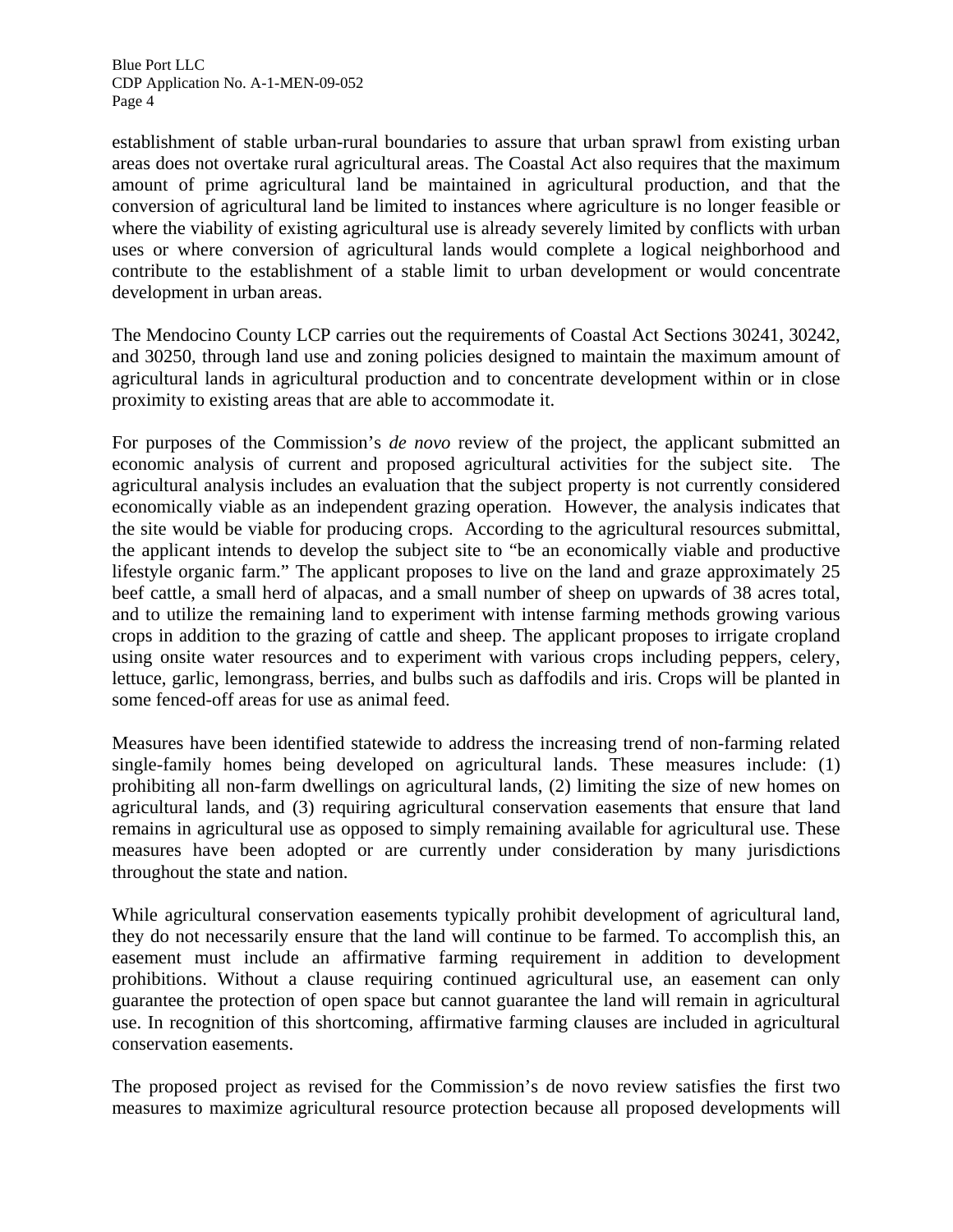be utilized for agricultural purposes and are the minimum size necessary to support continued and renewed agricultural use of the subject parcel. The applicants propose that through the use of onsite developments designed to support active farming and management of farming operations, the project as proposed will enhance the productivity of on-site agricultural lands. The applicants further hope their intensive farming approach, if successful, could serve as a model that could be applied to improve the productivity and economic viability of adjacent lands. To demonstrate their commitment to actively improving and maintaining the subject property in agricultural production and ensure that agricultural land is not impermissibly converted for residential uses, the applicant has proposed as part of the revised project description the recordation of a deed restriction (Exhibit X) that would (A) limit development in the agricultural area of the property (excluding bluff areas and the areas of the bluff top proposed for development of the singlefamily house, office, barn, well, septic system and other accessory structures as depicted on the applicants' previously submitted site plan) to (1) agricultural development and (B) require that areas within the agricultural area shall be at all times maintained in active agricultural use.

Consistent with the applicant's proposal, Special Condition No. 20 would require the applicant to execute and record a deed restriction against the property identified as APN 131-080-01, APN 131-080-02, and APN 131-080-05 in a form acceptable to the Executive Director, reflecting the restrictions set forth above, and affecting all areas of the property within the designated "agricultural area envelope" as depicted in Exhibit No. 12.

Because the applicant proposes to record an affirmative agricultural deed restriction to ensure that the area of the property outside of the development envelope will remain in agricultural use, staff believes that the revised project as proposed for the purposes of the Commission's *de novo* review further ensures protection of agricultural resources, consistent with the certified LCP policies that include but are not limited to LUP Policies 3.2-1, 3.2-5, and 3.2-16, and CZC Sections 20.368.005, 20.532.095, and, 20.532.100.

The proposed development also raises issues regarding the protection of visual resources. The property is located on a coastal terrace bluff-top lot on the west side of Highway One in a designated "Highly Scenic Area" (HSA) under the Mendocino County LCP. The area is characterized by large open range lands and agricultural properties in a sparsely developed rural setting. The nearest higher-density residential communities are located approximately three miles to the north in the unincorporated community of Elk and 10 miles to the south in the unincorporated community of Manchester. Blue-water views to the ocean are available to both north-bound and south-bound Highway One travelers across the open grassland portions of the property. These ocean views are across the property interrupted in some areas by a backdrop of mature cypress and eucalyptus trees growing along the bluff edge near the western end of the property. There also is a stand of mature riparian vegetation lining an unnamed stream and associated pond on the southern end of the property between the highway and the bluff edge.

The LCP contains numerous provisions to protect the County's coastal visual resources, especially in designated Highly Scenic Areas (HSAs). The LCP policies require that new development in highly scenic areas protect views to and along the coast and be subordinate to the character of its setting. LUP Policy 3.5-4 and CZC Section 20.504.015(C)(7) specifically require that the visual impacts of development on terraces be minimized in applicable part by (a)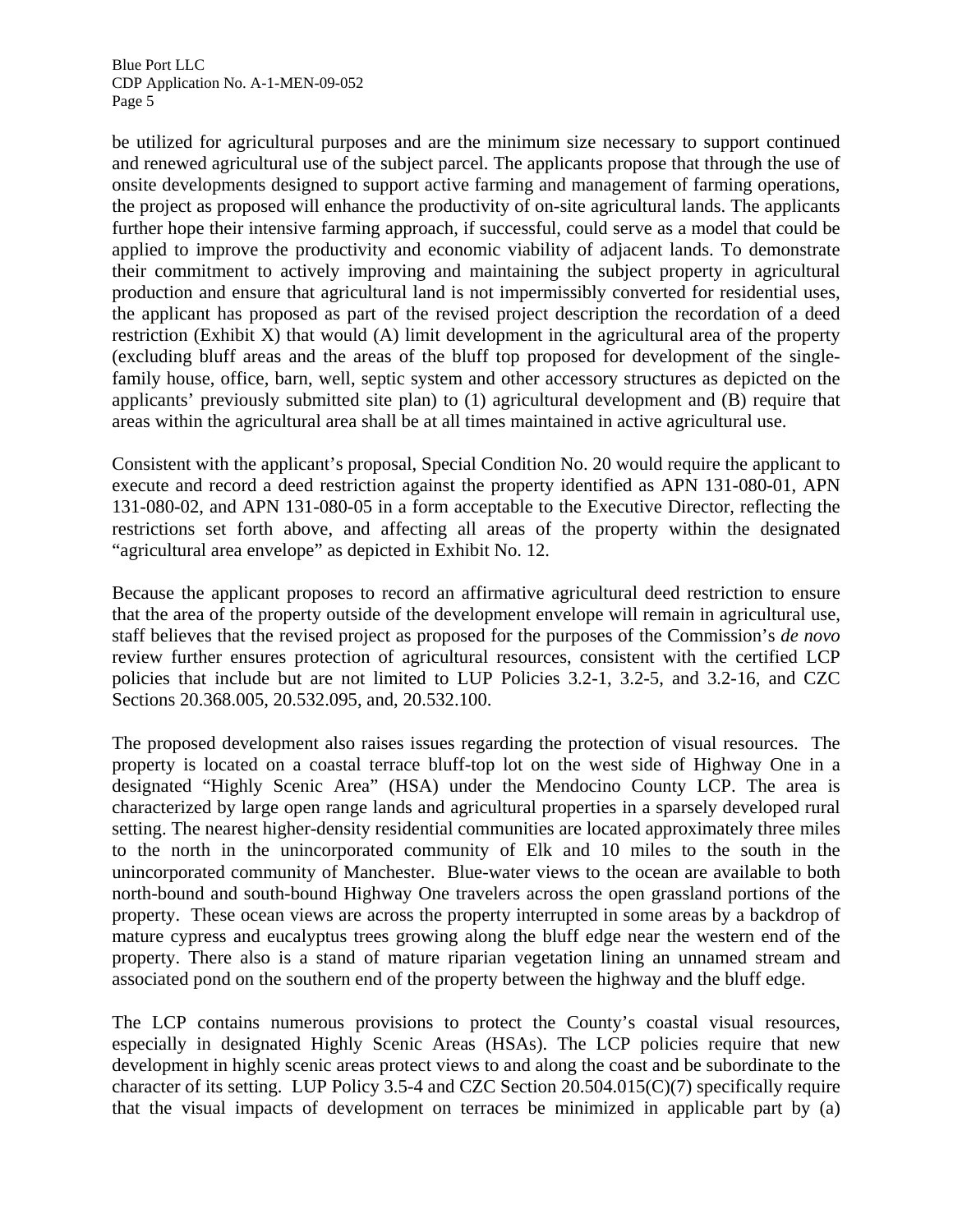avoiding development, other than farm buildings, in large open areas if an alternative site exists, (b) minimizing the number of structures and clustering them near existing vegetation, natural landforms or artificial berms, and (c) designing development to be in scale with rural character of the area. The applicants propose to develop all new structures near the western bluff edge (while maintaining the geologic setbacks prescribed by the geologic reports) against a backdrop of mature cypress trees, rather than in the large, open, grassy areas of the property between the highway and the bluff edge. This siting is consistent with LUP Policy 3.5-4 and CZC Section  $20.504.015(C)(7)$ , which requires that development in large open areas be avoided since an alternative site exists. In addition, the project as revised minimizes the number of proposed structures, consistent with LUP Policy 3.5-4 and CZC Section 20.504.015(C)(7), by consolidating the main residence and guest cottage together (rather than as two independent structures as approved by the County), and by deleting the hobby workshop and garden shed structures originally approved by the County from the revised project plans. The project proposes a total of five new independent structures (versus seven as originally approved by the County), three of which (main house/guest house, barn, and hot tub outbuilding) will be clustered near the southwestern end of the property in front of (as viewed from Highway One) a backdrop of mature evergreen cypress trees. The proposed 1,250-square-foot restored office and 120-squarefoot well pump house will be sited north of the other proposed structures yet still in front of (as viewed from Highway One) a backdrop of mature evergreen vegetation (eucalyptus trees). The proposed clustering of structures and siting of new buildings in front of (as viewed from Highway One) a backdrop of mature evergreen vegetation over 40 feet in height will minimize the visual impacts of the proposed development on the coastal terrace, consistent with LUP Policy 3.5-3 and CZC Section 20.504.015(C).

Staff is recommending Special Condition No. 4 which would require that all existing trees located seaward of the approved building sites that serve as a visual backdrop to the structures shall be maintained in good condition and replaced if necessary. In addition, Special Condition No. 3 requires the submittal of a landscape plan that would provide for the planting of additional trees on the inland side of the proposed structures to soften their appearance as viewed from Highway One.

To ensure the construction materials and colors used for the proposed development are subordinate to the natural setting and minimize reflective surfaces consistent with LCP policies, the staff is recommending Special Condition No. 7. This condition requires that prior to permit issuance the applicant submit design plans in part showing proposed materials and colors for the new structures and requires that dark earthtone colors be used that are compatible with the appearance of the buildings' natural and man-made surroundings. In addition, the condition prohibits the use of reflective glass, reflective exterior finishings, or reflective roofing. Special Condition No. 8 would require that all exterior lights be the minimum necessary for the safe ingress and egress of structures and be low-wattage, non-reflective, shielded, and be cast downward such that no light will be directed to shine beyond the boundaries of the subject parcel. Finally, Special Condition No. 10 would require that all utility extensions be placed underground consistent with the LCP.

As recommended with the inclusion of these special conditions, staff believes the proposed development will be visually compatible with and subordinate to the character of the its setting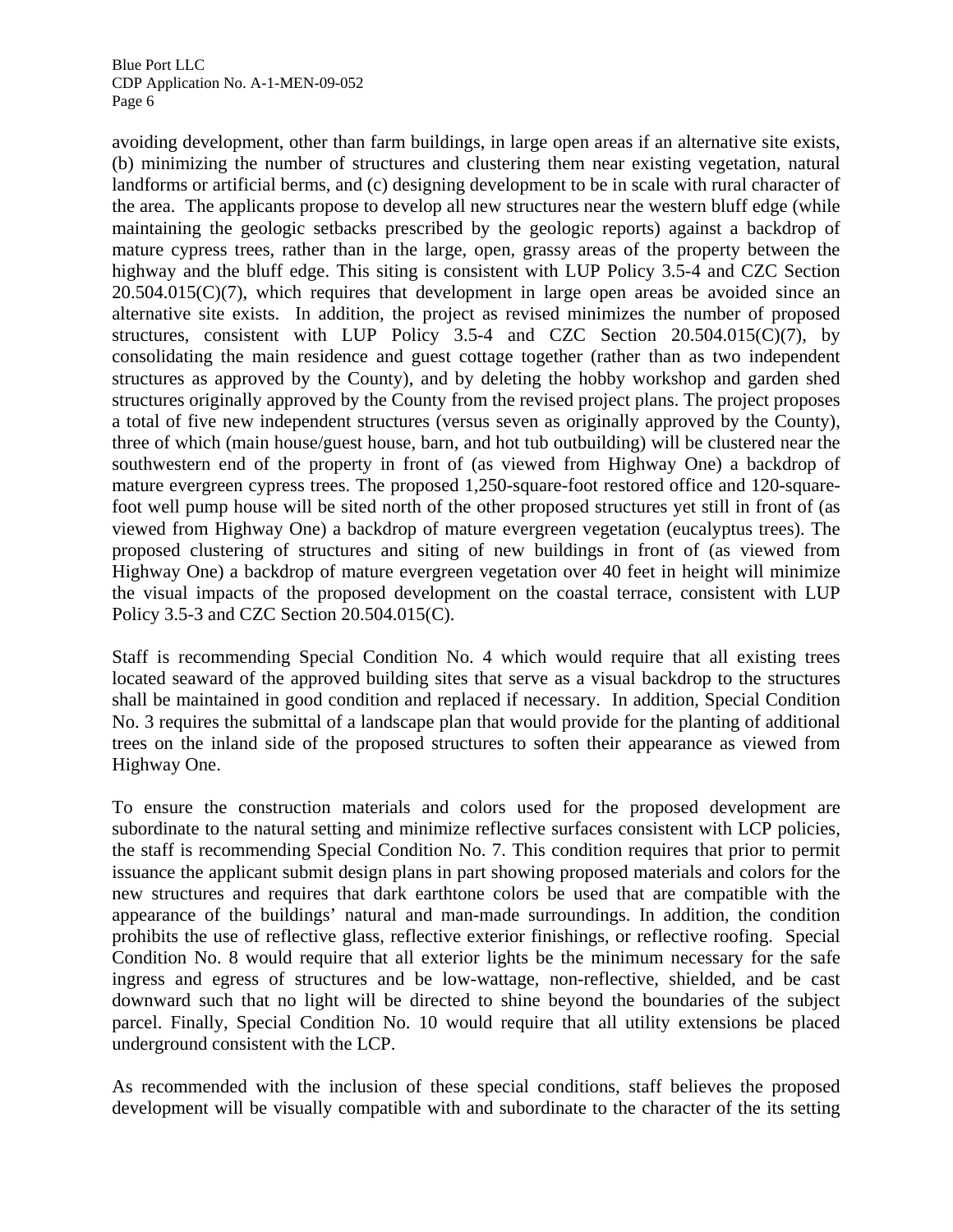consistent with LUP Policies 3.5-1 and 3.5-3 and CZC Sections 20.504.015(C)(3) and 20.504.020(D)

The development is proposed on a bluff-top lot that is subject to bluff retreat. A geotechnical report has been prepared for the project demonstrating the development will be safely located on the lot to avoid bluff retreat during the life of the project and to avoid the need to develop shoreline protective structures in the future. Recommended Special Condition No. 12 would prohibit the construction of shoreline protective devices on the parcel and requires that the landowner remove or relocate the development if bluff retreat reaches the point where the permitted development is threatened. Special Condition No. 13 would require the landowner to assume the risks of extraordinary erosion and geologic hazards of the property and waive any claim of liability on the part of the Commission. As conditioned, staff believes the proposed development is consistent with the policies of the certified LCP regarding geologic hazards, including LUP Policies 3.4-1, 3.4-7, 3.4-12 and CZC Sections 20.500.010, 20.015.015, and 20.500.020.

Therefore, as conditioned, staff recommends that the Commission find that the project is consistent with the certified Mendocino County LCP.

#### **The motion to Adopt the staff recommendation of approval with conditions is on page 9.**

\_\_\_\_\_\_\_\_\_\_\_\_\_\_\_\_\_\_\_\_\_\_\_\_\_\_\_\_\_\_\_\_\_\_\_\_\_\_\_\_\_\_\_\_\_\_\_\_\_\_\_\_\_\_\_\_\_\_\_\_\_\_\_\_\_\_\_\_\_\_\_

#### **STAFF NOTES:**

#### **1. Procedure**

On January 15, 2010, the Commission found that the appeal of the County of Mendocino's approval of a local coastal development permit for a single family residence and associated development raised a substantial issue with respect to the grounds on which the appeal had been filed, pursuant to Section 13115 of the Title 14 of the California Code of Regulations. As a result, the County's approval is no longer effective, and the Commission must consider the application *de novo*. The Commission may approve, approve with conditions (including conditions different than those imposed by the County), or deny the application. Since the proposed project is within an area for which the Commission has certified a Local Coastal Program (LCP) and is located between the first public road and the sea, the applicable standard of review for the Commission to consider is whether the development is consistent with the Mendocino County certified LCP and the public access policies of the Coastal Act. Testimony may be taken from all interested persons at the *de novo* hearing.

#### **2. Submittal of Additional Information by the Applicant**

For the purposes of *de novo* review by the Commission, the applicant has provided Commission staff with supplemental information consisting of the following:

(a) A revised project description, revised site plan, and revised floor plans and building elevations (Exhibit Nos. 5 and 6);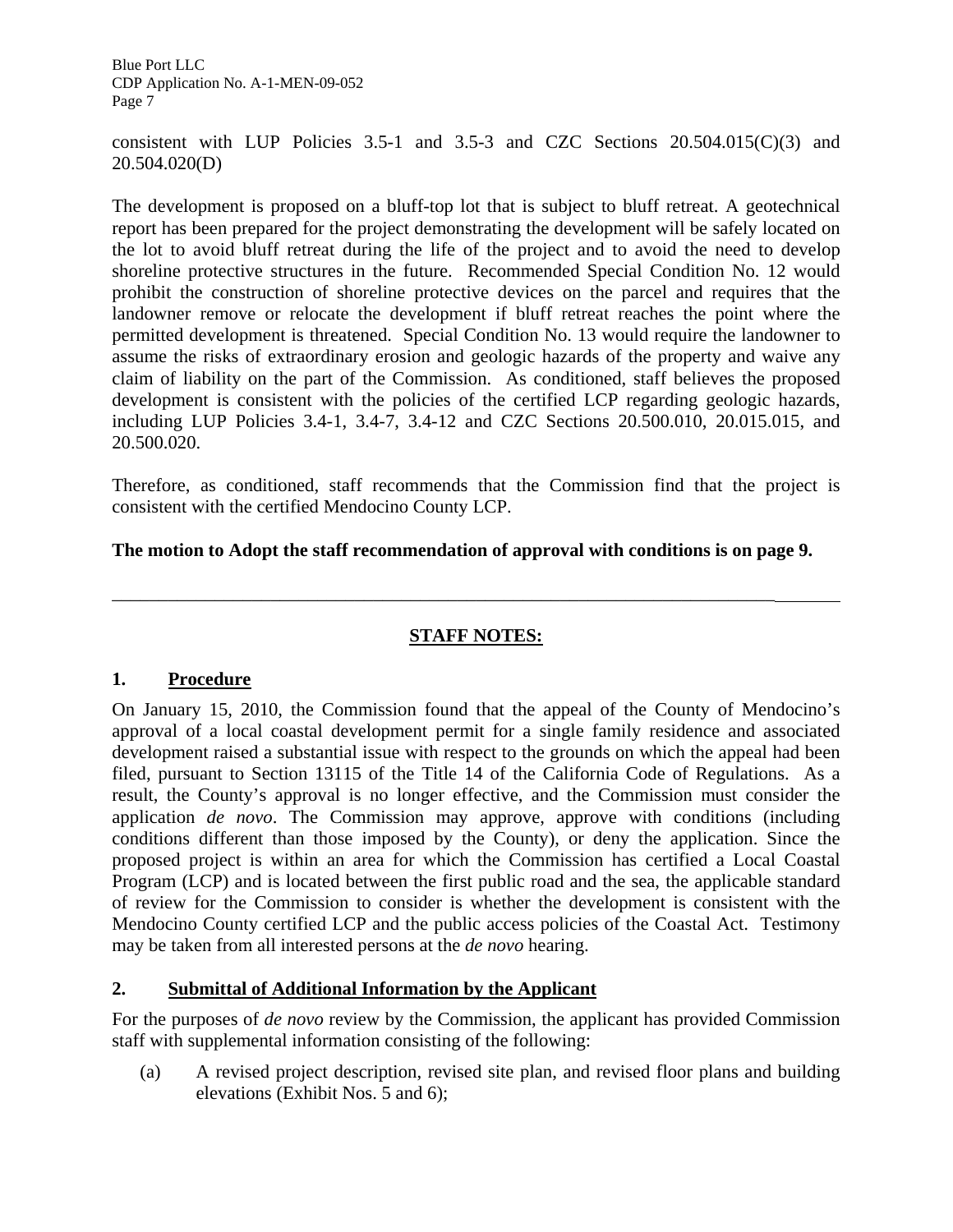- (b) *Report Supplement, Results of Slope Stability Analyses and Documentation of Aerial Photograph Studies, Smith Residence, 12350 South Highway 1, Elk, Mendocino County, California*, dated March 14, 2011, by BACE Geotechnical, Santa Rosa, CA (Exhibit No. 13);
- (c) *Botanical Inspection of September 14, 2010* by Botanist Terry Sullivan, Mill Valley, CA and *Evaluation of Wetland Soils and Hydrology at Three Data Points*, dated April 15, 2011, by Christopher Thayer, Lafayette, CA (Exhibit No. 14);
- (d) Supplemental septic system information; and
- (e) An agricultural analysis dated August 31, 2011.

The supplemental information addresses issues raised by the appeal and provides additional information that was not a part of the record when the County originally acted to approve the coastal development permit.

#### **3. Amended Project Description Submitted by Applicant for** *de novo* **Review**

For the purposes of *de novo* review by the Commission, the applicant submitted a revised project description and revised plans that make changes to the proposed residential development as originally approved by the County. The project revisions were designed to address concerns raised in the appeal that the project (1) included structures greater than one story in height in a designated highly scenic area west of Highway One, inconsistent with Policy 3.5-3 of the certified Land Use Plan (LUP); (2) did not minimize the number of new structures to be sited on the coastal terrace and cluster them together, as is required by LUP Policy 3.5-4 and Coastal Zoning Code (CZC) Section 20.504.015(C); and would convert agricultural lands inconsistent with the range lands and agricultural lands protection policies of the certified LCP.

The proposed project as revised for the Commission's *de novo* review involves the development of a 58.5-acre parcel by (A) constructing: (1) a 4,277-square-foot, 2-story, single family residence with an attached 640-square-foot, 2-story guest cottage and a total of 585 square feet of upper and lower attached decks and patios (for a total structural size of 5,502 square feet and a maximum height of 25 feet above natural grade); (2) a 4,560-square-foot, 3-story barn, with a maximum height of 40 feet above natural grade; (3) a 192-square-foot hot-tub outbuilding with an average height of 13 feet above natural grade; (4) a 120-square-foot well pump house with an average height of 13 feet above natural grade; (5) a new septic system, (6) a 10-foot-wide nonpaved driveway, (7) a new underground 5,000-gallon rainwater-runoff storage tank, (8) a production well, (9) a roof-mounted solar panels, (10) landscaping for privacy screening from the neighboring residence to the north; and (11) an 8-foot-high fence constructed of natural wooden posts and "invisible" game wire to separate the farm area from the dwelling area; (B) reconstructing an existing 1,250-square-foot, 2-story "shack" to a new detached home office with a maximum height of 25 feet above natural grade; (C) merging the three underlying lots (APNs) into a single 58.5-acre parcel to the extent that such APNs are separate legal lots and limiting further division of the property without a site-specific LCP amendment; (D) recordation of a deed restriction that would (a) limit development in the agricultural area of the property (excluding bluff areas, sensitive habitat areas, and the areas of the bluff top proposed for development of the structured depicted on the applicants' revised site plan) to agricultural related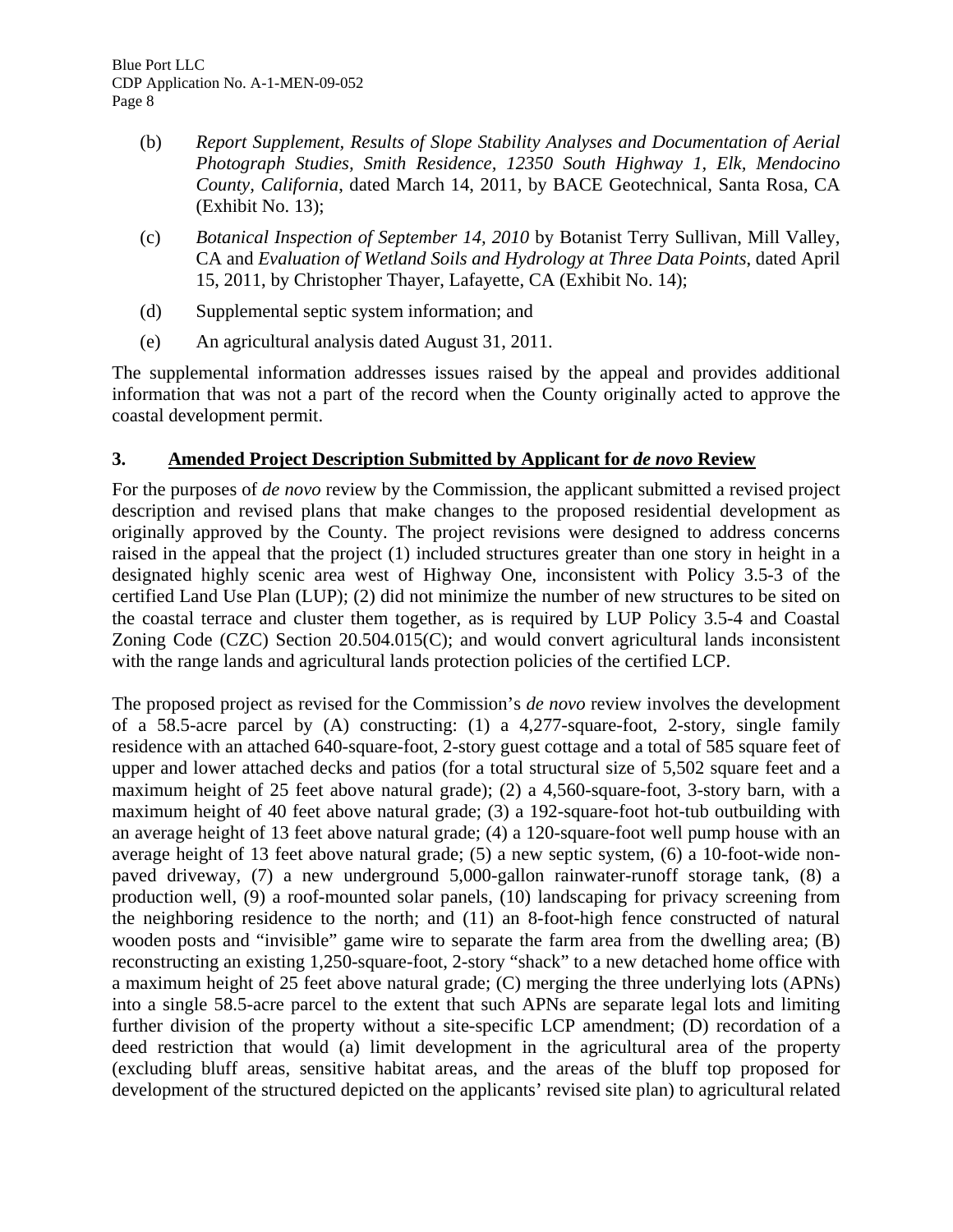facilities and (b) require that areas within the agricultural area except for existing and approved development shall be at all times maintained in active agricultural use; and (E) temporarily occupying the restored shack/office during construction of the main residence.

The amended project description and supporting information address issues raised by the appeal where applicable and provide additional information concerning the amended project proposal that was not a part of the record when the County originally acted to approve the coastal development permit.

#### **I. MOTION, STAFF RECOMMENDATION** *DE NOVO***, & RESOLUTION:**

#### **Motion:**

*I move that the Commission approve Coastal Development Permit No. A-1-MEN-09-052 subject to conditions.* 

#### **Staff Recommendation of Approval:**

Staff recommends a **YES** vote. Passage of this motion will result in approval of the permit as conditioned and adoption of the following resolution and findings. The motion passes only by affirmative vote of a majority of the Commissioners present.

#### **Resolution to Approve Permit:**

The Commission hereby approves a coastal development permit for the proposed development and adopts the findings set forth below on grounds that the development as conditioned will be in conformity with the certified Mendocino County LCP, is located between the sea and the nearest public road to the sea and is in conformance with the public access and public recreation policies of Chapter 3 of the Coastal Act. Approval of the permit complies with the California Environmental Quality Act because either: 1) feasible mitigation measures and/or alternatives have been incorporated to substantially lessen any significant adverse effects of the development on the environment; or 2) there are no further feasible mitigation measures or alternatives that would substantially lessen any significant adverse impacts of the development on the environment.

#### **II. STANDARD CONDITIONS: See Appendix A.**

#### **III. SPECIAL CONDITIONS:**

#### **1. Septic System Approval**

**PRIOR TO COMMENCEMENT OF DEVELOPMENT**, the applicant shall submit to the Executive Director evidence of final approval of the proposed septic system the Mendocino County Division of Environmental Health (DEH), or evidence from the DEH that no further review and approval is required. The applicant shall inform the Executive Director of any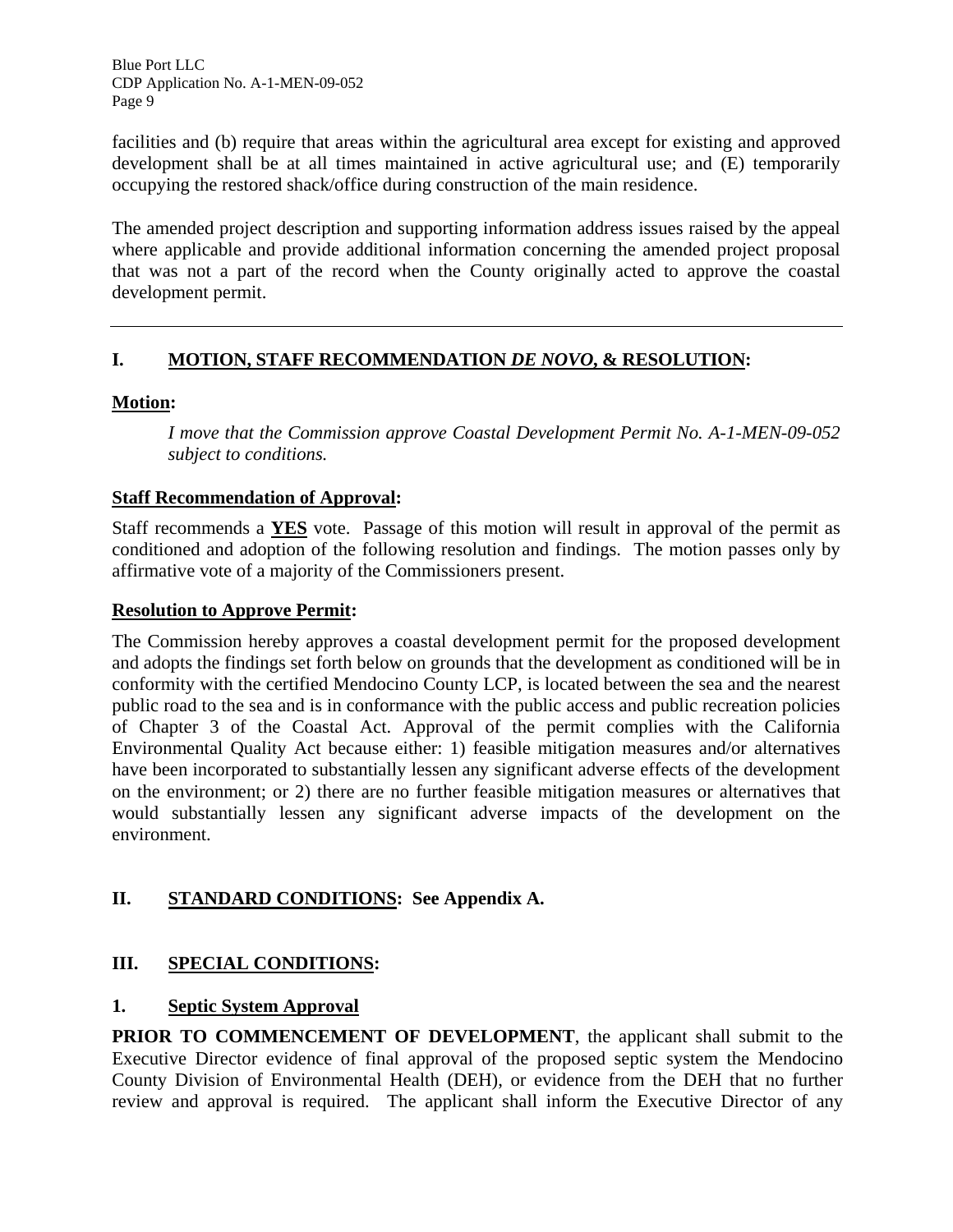changes to the project required by the DEH. Such changes shall not be incorporated into the project until the applicant obtains a Commission amendment to this coastal development permit, unless the Executive Director determines that no amendment is legally required.

#### **2. Caltrans Encroachment Permit**

**PRIOR TO ISSUANCE OF COASTAL DEVELOPMENT PERMIT NO. A-1-MEN-09- 052**, the applicant shall submit for the review and approval of the Executive Director a copy of an Encroachment Permit issued by California Department of Transportation for the construction of the proposed driveway connection to Highway One, or evidence that no permit is required. The applicant shall inform the Executive Director of any changes to the project required by the County. Such changes shall not be incorporated into the project until the applicant obtains a Commission amendment to this coastal development permit, unless the Executive Director determines that no amendment is legally required.

#### **3. Landscaping Plan**

- A. **PRIOR TO ISSUANCE OF COASTAL DEVELOPMENT PERMIT NO. A-1- MEN-09-052**, the applicant shall submit a final landscaping plan for the review and approval of the Executive Director. The plan shall be prepared by a qualified botanist, licensed landscape architect, or other professional with knowledge and expertise in the native flora of and appropriate landscaping for coastal Mendocino County.
	- (1) The plan shall demonstrate, at a minimum, all of the following:
		- i. A minimum of ten trees and additional shrubs shall be planted along the inland side of the residence, barn, office and other buildings authorized by the permit. New landscaping shall be selected and designed with the primary goal of at a minimum partially screening the new structures and other development (including satellite receiving dish antennas) authorized by CDP No. A-1-MEN-09-052 from public views along Highway One while not affecting public views to the ocean;
		- ii. Only drought tolerant plants shall be planted in the geologic setback areas;
		- iii. All proposed plantings shall consist of plant species native to coastal Mendocino County and shall be obtained from local genetic stocks within Mendocino County. If documentation is provided to the Executive Director that demonstrates that native vegetation from coastal Mendocino County and/or from local genetic stock is not available, native vegetation obtained from genetic stock outside the local area but from within the adjacent region of the floristic province may be used;
		- iv. No plant species listed as problematic and/or invasive by the California Native Plant Society, the California Invasive Plant Council, or by the State of California shall be planted or allowed to naturalize or persist on the parcel. No plant species listed as a "noxious weed" by the State of California or the U.S. Federal Government shall be planted within the property;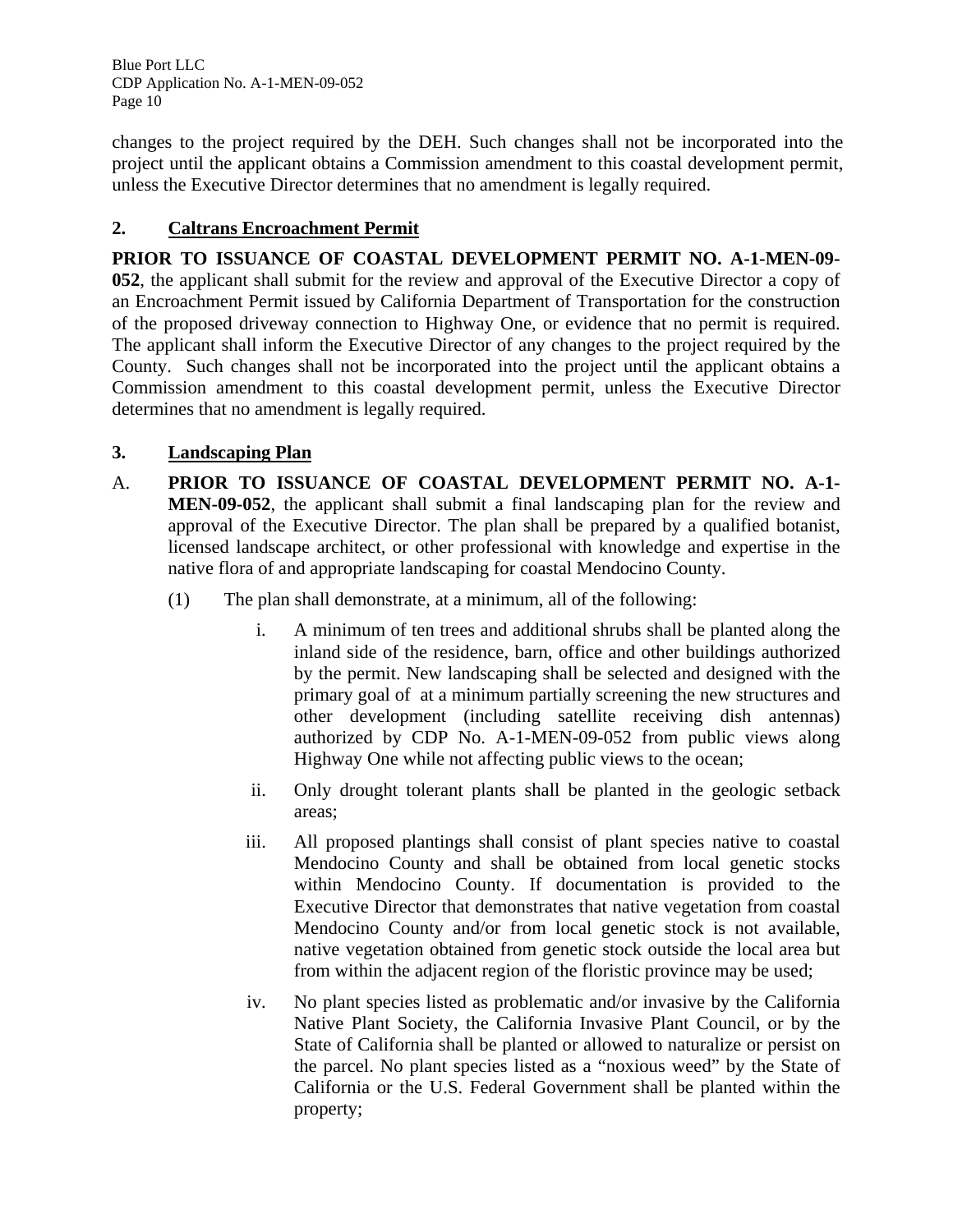- v. No rodenticides of any kind shall be utilized within the property that is the subject of this coastal development permit;
- vi. All landscaping approved pursuant to this plan as well as all existing trees and shrubs on the property that serve as a visual backdrop to the structures and development authorized pursuant to CDP No. A-1-MEN-09-052 as viewed from Highway One shall be maintained in good growing condition for the life of the project and shall be replaced as necessary pursuant to Special Condition No. 4 no later than May  $1<sup>st</sup>$  of the next spring season or with another native evergreen species common to the coastal Mendocino County area that will grow to a similar or greater height.
- (2) The plan shall include, at a minimum, the following components:
	- i. A final landscape site plan map depicting the proposed species, type (e.g., 1-gallon, 5-gallon, bare-root, etc.), expected size at maturity, and location of all plant materials to be planted on the property. The landscaping site plan map also should show the location of all development authorized pursuant to CDP No. A-1-MEN-09-052 and other site features including, but not limited to, environmentally sensitive habitat areas, ESHA buffers, the delineated bluff edge, and geologic setback areas;
	- ii. Information on all existing trees and shrubs on the property, including the types (e.g., species) and approximate heights and locations of each;
	- iii. A schedule for the planting of the proposed and replacement landscaping;
	- iv. Provisions for ensuring that all proposed plantings and all existing trees and shrubs on the property that serve as a visual backdrop to the structures and development authorized by this permit shall be maintained in good condition throughout the life of the project to ensure continued compliance with the approved final landscape plan. If any of the existing trees or any of the trees and plants to be planted die, become decadent, rotten, or weakened by decay or disease, or are removed for any reason, they shall be replaced; and
	- v. Provisions for monitoring and reporting on the success of the landscaping plan on a regular basis such that monitoring results shall be submitted annually to the Executive Director by December  $31<sup>st</sup>$  of each calendar year for a minimum of five years.
- B. The permittee shall undertake development in accordance with the approved final plan. Any proposed changes to the approved final plan shall be reported to the Executive Director. No changes to the approved final plan shall occur without a Commission amendment to this coastal development permit, unless the Executive Director determines that no amendment is legally required.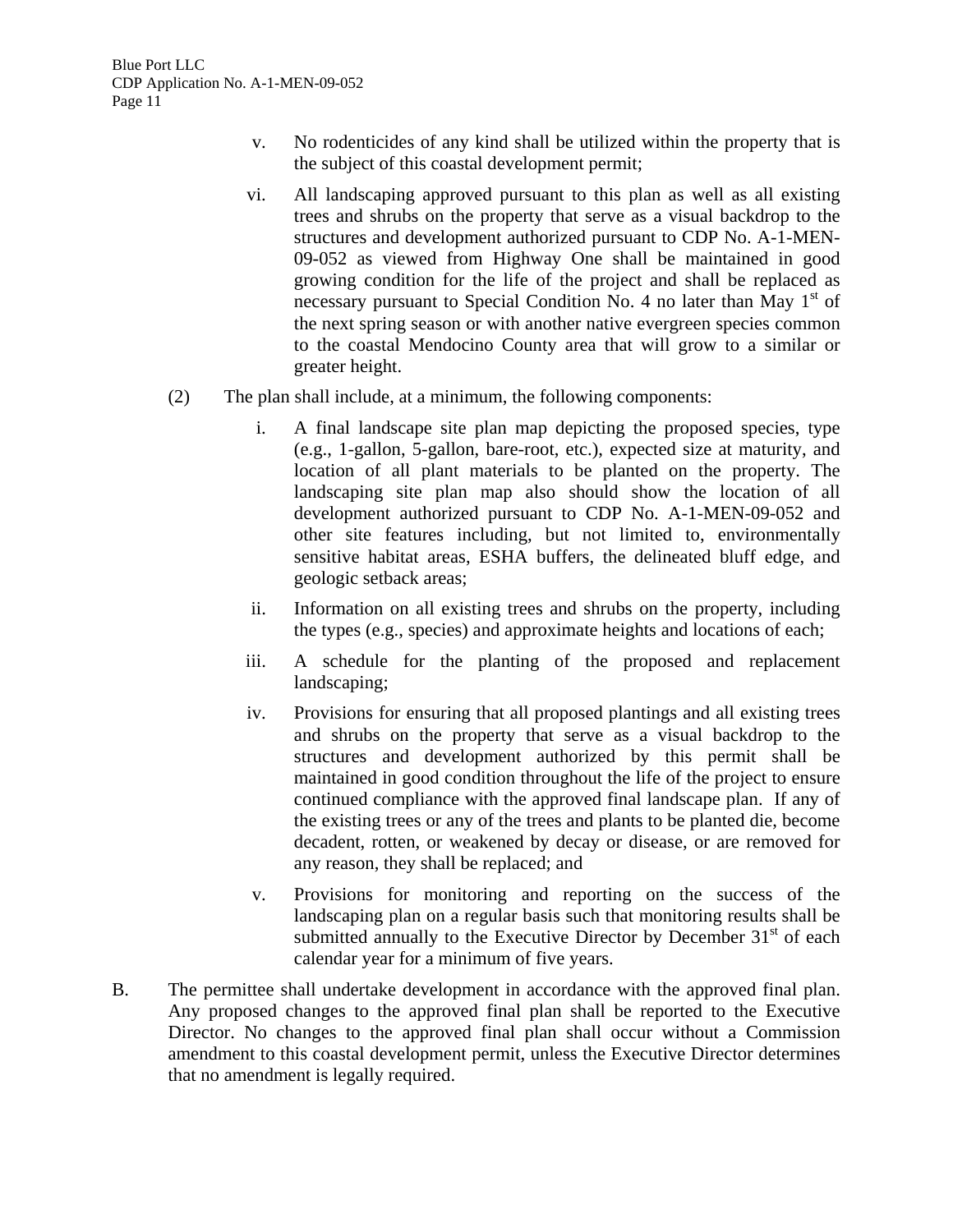#### **4. Maintenance of Existing Backdrop of Trees**

All existing trees located seaward of the approved building sites for the structures authorized pursuant to CDP No. A-1-MEN-09-052 that serve as a visual backdrop to the authorized structures as viewed from Highway One, and all new vegetation planted for visual screening or supplemental backdrop purposes pursuant to Special Condition No. 3, shall be maintained in good condition throughout the life of the project. If any of this vegetation dies, become decadent, rots, is weakened by decay or disease, or is removed for any reason, it shall be replaced no later than May  $1<sup>st</sup>$  of the next spring season with native, evergreen vegetation from species common to coastal Mendocino County that will grow to a similar or greater mass and height. All proposed plantings shall be obtained from local genetic stocks within Mendocino County. If documentation is provided to the Executive Director that demonstrates that native vegetation from local genetic stock is not available, native vegetation obtained from genetic stock outside the local area, but from within the adjacent region of the floristic province, may be used.

#### **5. Deed Restriction**

**PRIOR TO ISSUANCE OF COASTAL DEVELOPMENT PERMIT NO. A-1-MEN-09- 052**, the applicant shall submit for the review and written approval of the Executive Director, documentation demonstrating that the applicant has executed and recorded against the parcel(s) governed by this permit a deed restriction, in a form and content acceptable to the Executive Director: (1) indicating that, pursuant to this permit, the California Coastal Commission has authorized development on the subject property, subject to terms and conditions that restrict the use and enjoyment of that property; and (2) imposing the Special Conditions of this permit as covenants, conditions, and restrictions on the use and enjoyment of the property. The deed restriction shall include a legal description of the entire parcel or parcels governed by this permit. The deed restriction shall also indicate that, in the event of an extinguishment or termination of the deed restriction for any reason, the terms and conditions of this permit shall continue to restrict the use and enjoyment of the subject property so long as either this permit or the development it authorizes, or any part, modification, or amendment thereof, remains in existence on or with respect to the subject property.

#### **6. Revised Plans for the Proposed New Barn**

- A. **PRIOR TO ISSUANCE OF COASTAL DEVELOPMENT PERMIT NO. A-1- MEN-09-052**, the applicant shall submit, for the review and approval of the Executive Director, revised floor plans and elevations for the proposed new barn that substantially conform to the plans dated May 17, 2011 except that the plans shall be revised such that the maximum height of the barn does not exceed 35 feet.
- B. The permittee shall undertake development in accordance with the approved final plan. Any proposed changes to the approved final plan shall be reported to the Executive Director. No changes to the approved final plan shall occur without a Commission amendment to this coastal development permit unless the Executive Director determines that no amendment is legally required.

#### **7. Design Plan & Restrictions**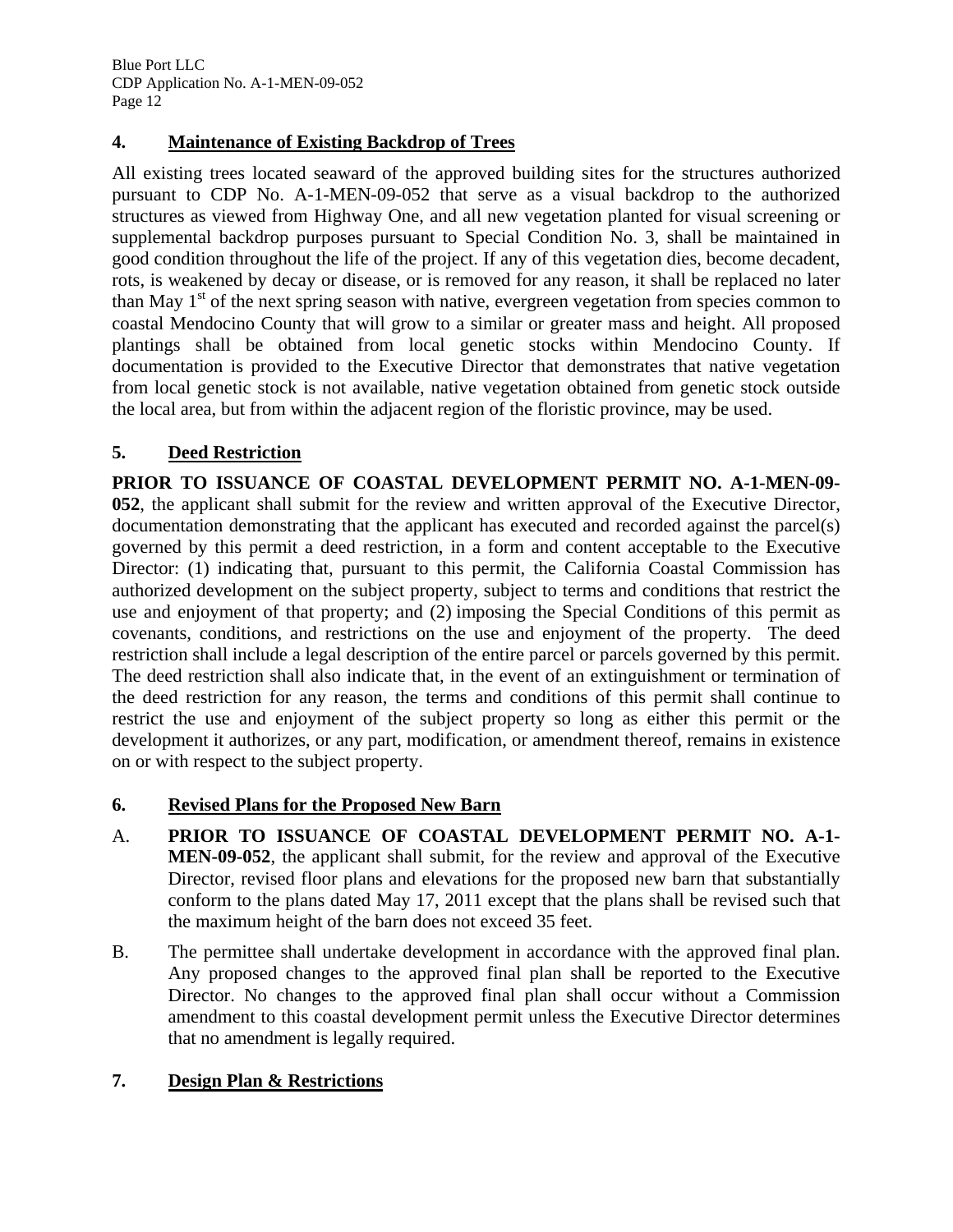- A. **PRIOR TO ISSUANCE OF COASTAL DEVELOPMENT PERMIT NO. A-1- MEN-09-052**, the applicant shall submit, for the review and approval of the Executive Director, a design plan showing proposed materials and colors for the new single-family residence, guest cottage, barn, restored "shack"/office, and other accessory structures, including exterior bodies, trims, sidings, roofs, and other features.
	- (1) The plan shall demonstrate that:
		- i. Materials and colors used in construction shall be of dark earth tone colors compatible with the appearance of the buildings' natural and man-made surroundings;
		- ii. All exterior materials, including roofs and windows, are non-reflective to minimize glare; and
		- iii. Any proposed satellite receiving dish antennas shall be positioned behind structures and/or landscaping such that the satellite dish is not visible.
	- (2) The plan shall include, at a minimum, the following components:
		- i. Building elevation drawings, photos, and/or artist's renderings of the authorized structures which illustrate the proposed colors for the trim and exterior body of the structures and indicate which architectural features would be painted with the base and trim colors;
		- ii. Details on proposed colors and materials for flashings, windows, doors, gutters, downspouts, deck railings, chimneys, and other building features visible from public vantage points;
		- iii. Details on the proposed location and size of satellite receiving dish antennas;
		- iv. A sample of the proposed roofing material with specifications for the hue, chroma, and reflectivity of the color of the roofing.
- B. The permittee shall undertake development in accordance with the approved final plan. Any proposed changes to the approved final plan shall be reported to the Executive Director. No changes to the approved final plan shall occur without a Commission amendment to this coastal development permit unless the Executive Director determines that no amendment is legally required.

#### **8. Design and Exterior Lighting Restrictions**

All exterior lights, including any lights attached to the outside of the buildings, shall be the minimum necessary for the safe ingress and egress of the structures, and shall be low-wattage, non-reflective, shielded, and have a directional cast downward such that no light will shine beyond the boundaries of the subject parcel.

#### **9. Future Development**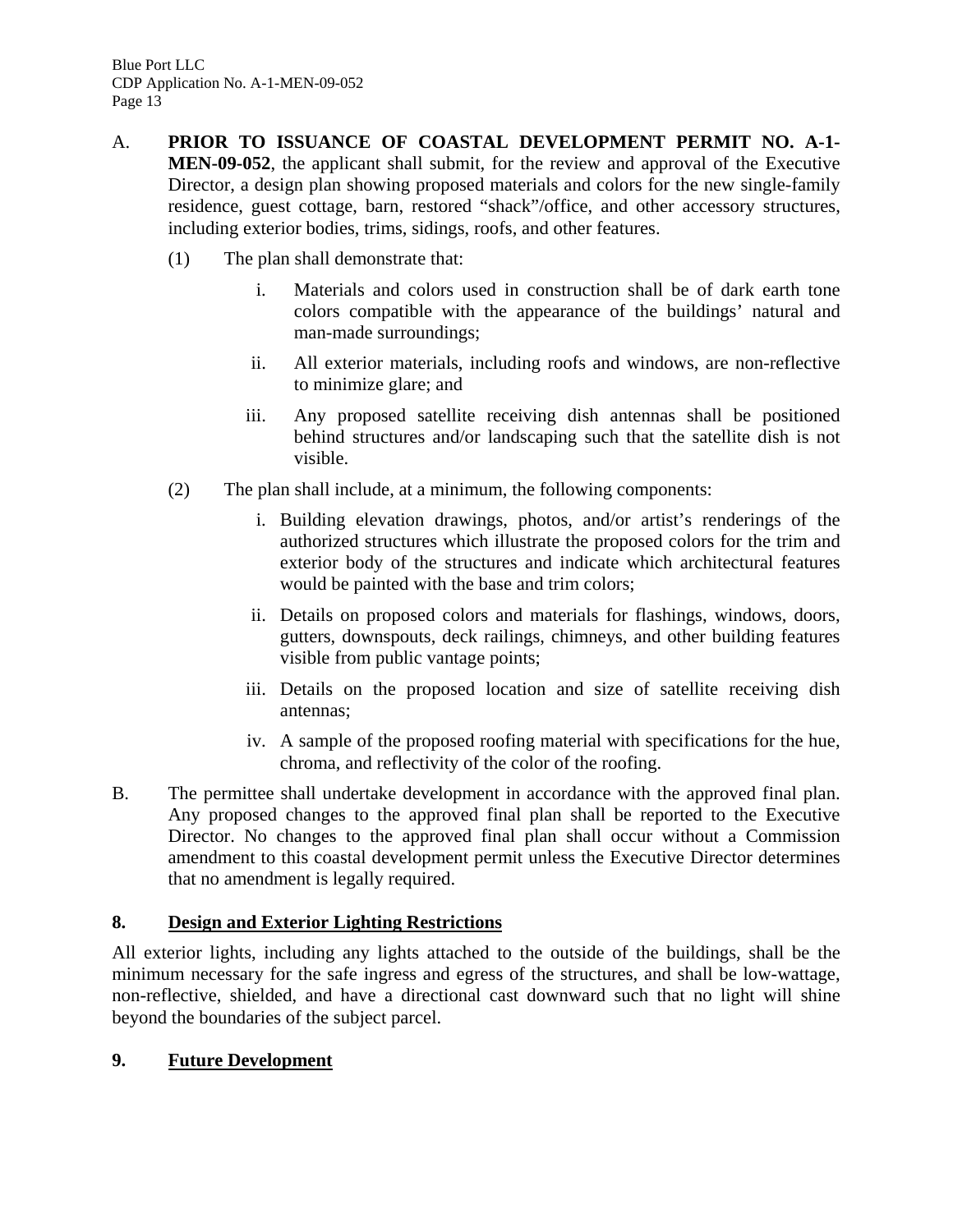This permit is only for the development described in coastal development permit no. A-1-MEN-09-052. Any future improvements or changes to the single-family residence or other approved structures shall require an amendment to Permit No. A-1-MEN-09-052 from the Commission, or shall require an additional coastal development permit from the Commission or from the applicable certified local government.

#### **10. Underground Utility Extensions**

All utility extensions connected to development authorized pursuant to CDP No. A-1-MEN-09- 052 shall be placed underground.

#### **11. Minimization of Geologic Hazards**

- A. All final design and construction plans including foundations, grading, retaining walls, and drainage plans, shall be consistent with the recommendations contained in the BACE Geotechnical report prepared for the site dated July 12, 2007 and the revised recommended setbacks in the March 14, 2011 supplemental report (Exhibit No. 13). **PRIOR TO ISSUANCE OF COASTAL DEVELOPMENT PERMIT NO. A-1- MEN-09-052**, the applicant shall submit, for the Executive Director's review and approval, evidence that a licensed professional (Certified Engineering Geologist or Geotechnical Engineer) has reviewed and approved all final design, construction, foundation, grading and drainage plans and has certified that each of those plans is consistent with the Commission-specified bluff setback and all of the recommendations specified in the above-referenced geotechnical reports approved by the California Coastal Commission for the project site.
- B. The permittee shall undertake development in accordance with the approved final plans. Any proposed changes to the approved final plans shall be reported to the Executive Director. No changes to the approved final plans shall occur without a Commission amendment to this coastal development permit, unless the Executive Director determines that no amendment is legally required.

#### **12. No Future Bluff or Shoreline Protective Device**

A. By acceptance of this permit, the applicant agrees, on behalf of itself and all successors and assigns, that no bluff or shoreline protective device(s) shall ever be constructed to protect the new single-family residence, guest cottage, decking, barn, pump house, hot tub enclosure, restored shed/office, septic system, driveway, water storage tanks, well, or other associated development authorized pursuant to Coastal Development Permit No. A-1-MEN-09-052, in the event that any of the aforementioned development is threatened with damage or destruction from waves, erosion, storm conditions, bluff retreat, landslides, ground subsidence, or other natural hazards in the future. By acceptance of this permit, the applicant hereby waives, on behalf of itself and all successors and assigns, any rights to construct such devices to protect the single-family residence, guest cottage, decking, barn, pump house, hot tub enclosure, restored shed/office, septic system, driveway, water storage tanks, well, or other associated development that may exist under Public Resources Code Section 30235 or under Mendocino County Land Use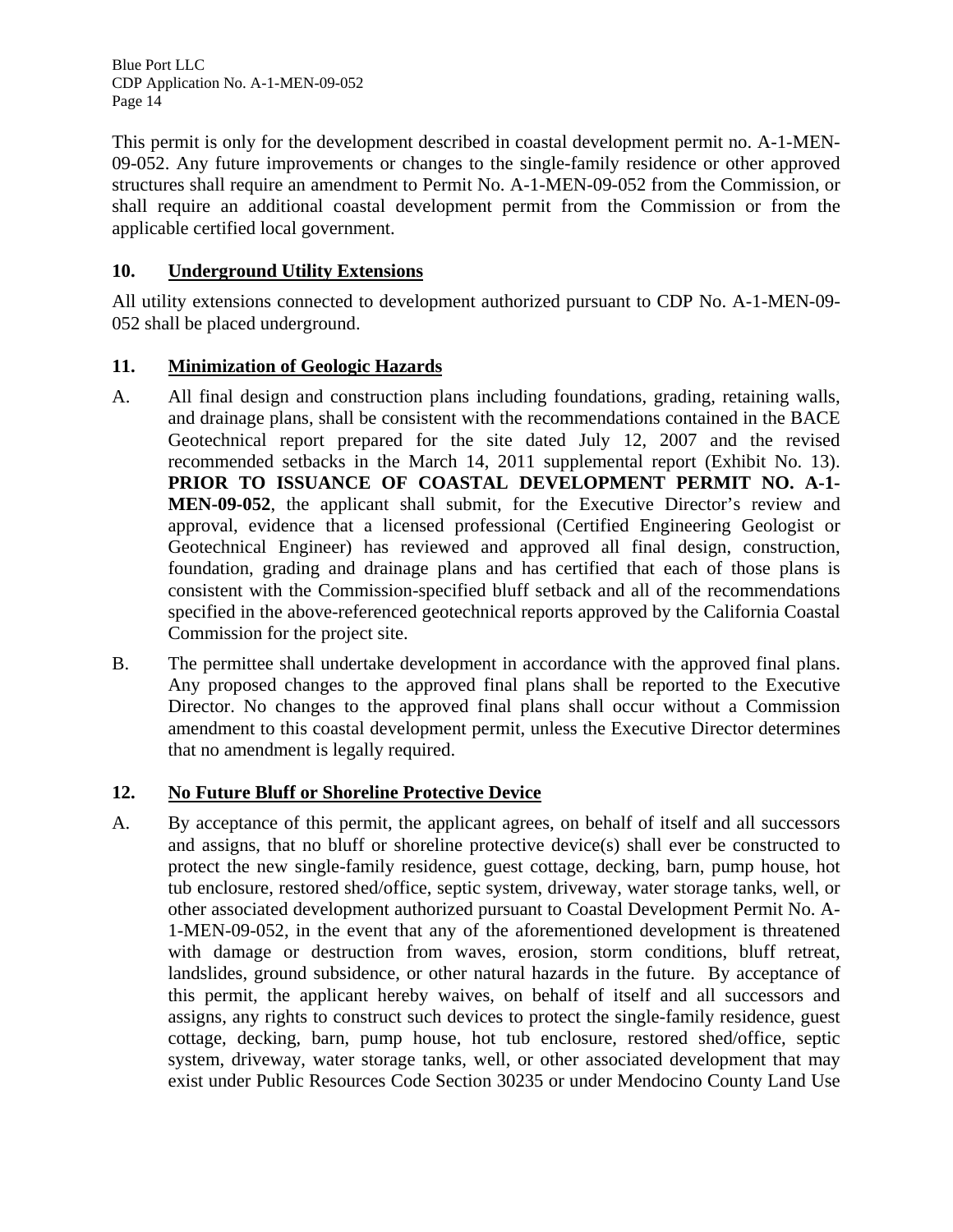Plan Policy No. 3.4-12, and Mendocino County Coastal Zoning Code Section 20.500.020(E)(1).

- B. By acceptance of this Permit, the applicant further agrees, on behalf of itself and all successors and assigns, that the landowner shall remove the single-family residence, guest cottage, decking, barn, pump house, hot tub enclosure, restored shed/office, septic system, driveway, water storage tanks, well, or other associated development authorized by this permit if any government agency has ordered that the structures are not to be occupied due to any of the hazards identified above. In the event that portions of the aforementioned development fall to the beach before they are removed, the landowner shall remove all recoverable debris associated with the development from the beach and ocean and lawfully dispose of the material in an approved disposal site. Such removal shall require a coastal development permit.
- C. In the event the edge of the bluff recedes to within 10 feet of the single-family residence, guest cottage, decking, barn, pump house, hot tub enclosure, restored shed/office, septic system, driveway, water storage tanks, well, or other associated development but no government agency has ordered that the structures not be occupied, a geotechnical investigation shall be prepared by a licensed geologist or civil engineer with coastal experience retained by the applicant, that addresses whether any portions of the structures are threatened by waves, erosion, storm conditions, or other natural hazards. The report shall identify all those immediate or potential future measures that could stabilize the single-family residence, guest cottage, decking, barn, pump house, hot tub enclosure, restored shed/office, septic system, driveway, water storage tanks, well, or other associated development without shore or bluff protection, including but not limited to, removal or relocation of portions of the single-family residence, guest cottage, decking, barn, pump house, hot tub enclosure, restored shed/office, septic system, driveway, water storage tanks, well, or other associated development. The report shall be submitted to the Executive Director and the appropriate local government official. If the geotechnical report concludes that the single-family residence, guest cottage, decking, barn, pump house, hot tub enclosure, restored shed/office, septic system, driveway, water storage tanks, well, or other associated development is unsafe for use, the permittee shall, within 90 days of submitting the report, apply for a coastal development permit amendment to remedy the hazard which shall include removal of the threatened portion of the singlefamily residence, guest cottage, decking, barn, pump house, hot tub enclosure, restored shed/office, septic system, driveway, water storage tanks, well, or other associated development.

#### **13. Assumption of Risk, Waiver of Liability & Indemnity**

By acceptance of this permit, the applicant acknowledges and agrees: (i) that the site may be subject to hazards from landslide, bluff retreat, erosion, subsidence, earth movement, liquefaction, and other geologic hazards; (ii) to assume the risks to the applicant and the property that is the subject of this permit of injury and damage from such hazards in connection with this permitted development; (iii) to unconditionally waive any claim of damage or liability against the Commission, its officers, agents, and employees for injury or damage from such hazards; and (iv) to indemnify and hold harmless the Commission, its officers, agents, and employees with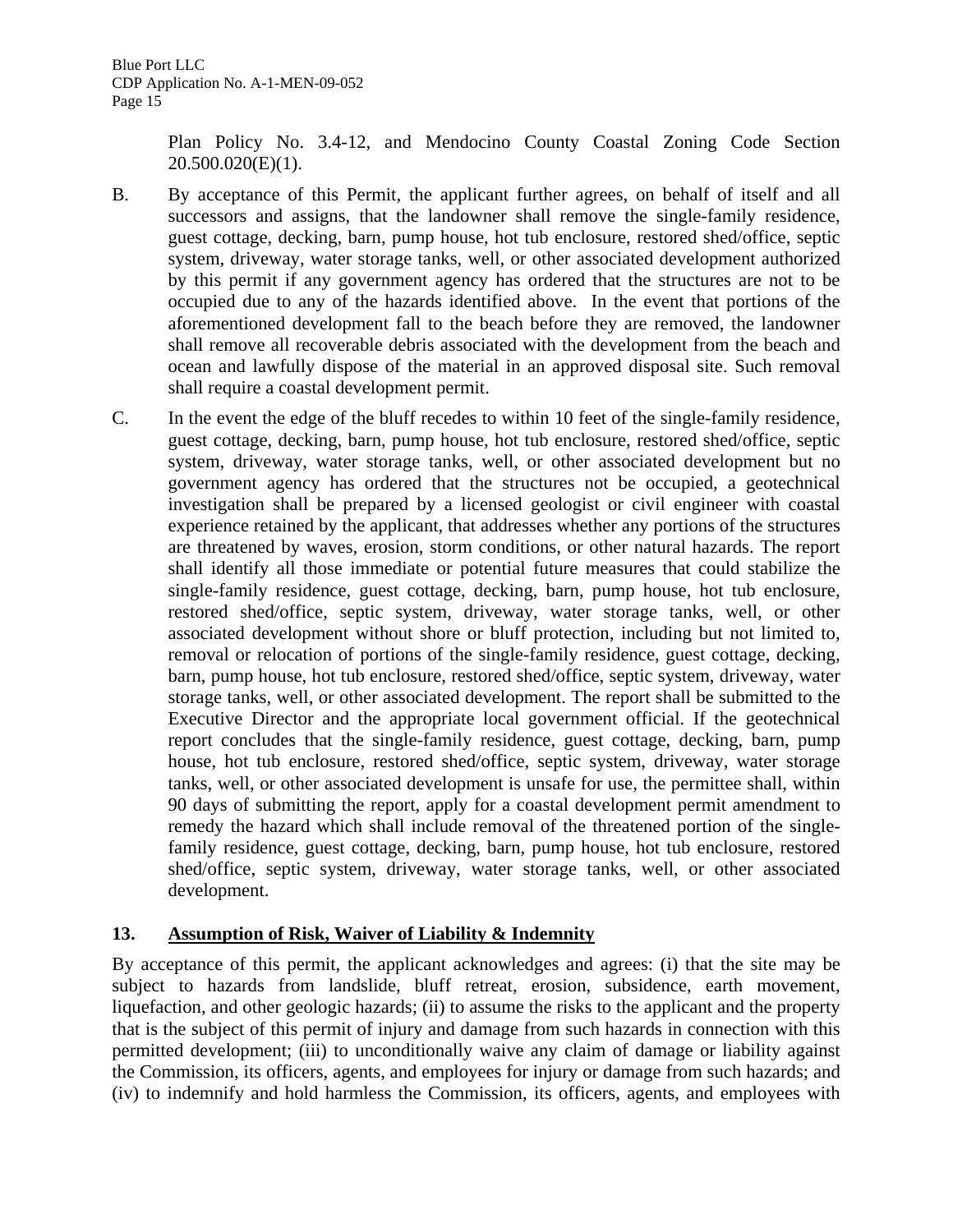respect to the Commission's approval of the project against any and all liability, claims, demands, damages, costs (including costs and fees incurred in defense of such claims), expenses, and amounts paid in settlement arising from any injury or damage due to such hazards.

#### **14. Removal of Unauthorized Development Seaward of the Bluff Edge**

**WITHIN 90 DAYS OF ISSUANCE OF COASTAL DEVELOPMENT PERMIT NO. A-1- MEN-09-052**, the applicant shall submit to the Executive Director evidence of removal of existing development located on the property's bluff face recommended for removal in the BACE Geotechnical report prepared for the site dated July 12, 2007 including, but not limited to, trailer, large storage container, and fencing.

#### **15. Protection of Environmentally Sensitive Habitat Areas**

The permittee shall comply with the following requirements to protect sensitive plant habitat:

- A. Temporary construction fencing shall be installed prior to commencement of construction activities between the authorized development areas and the 100-foot riparian ESHA buffer area and the 50-foot wetland buffer areas delineated on the site to prevent any ground or vegetation disturbance to the riparian and wetland ESHAs;
- B. No plant species listed as problematic and/or invasive by the California Native Plant Society, the California Invasive Plant Council, or by the State of California shall be employed or allowed to naturalize or persist at the site of the proposed development. No plant species listed as a "noxious weed" by the State of California or the U.S. Federal Government shall be utilized within the property;
- C. The canopy and root zones of existing living trees on the site shall be protected through temporary fencing or screening during construction;
- D. No rodenticides of any kind shall be used on the property that is the subject of this coastal development permit; and
- E. During installation of the septic infrastructure authorized pursuant to this coastal development permit in the vicinity of the wetland ESHA delineated on the site plan map, construction equipment and materials shall avoid direct disturbance to the wetland area. No stockpiling shall occur within the wetland area or within the established 50-foot buffer area

#### **16. Restrictions on Accessory Structures & Temporary Occupancy of Travel Trailer**

The following restrictions shall apply with respect to the barn, restored shack/office, guest cottage, and existing travel trailer on the property:

- A. Any rental or lease of the barn, restored shack/office, or guest cottage separate from rental of the main residence is prohibited;
- B. The restored shack/office may be used as a residence with cooking or kitchen facilities only during construction of the main residence and only until an occupancy permit is granted by Mendocino County for use of the new residence. The restored shack/office shall not subsequently be converted into a residence or second unit;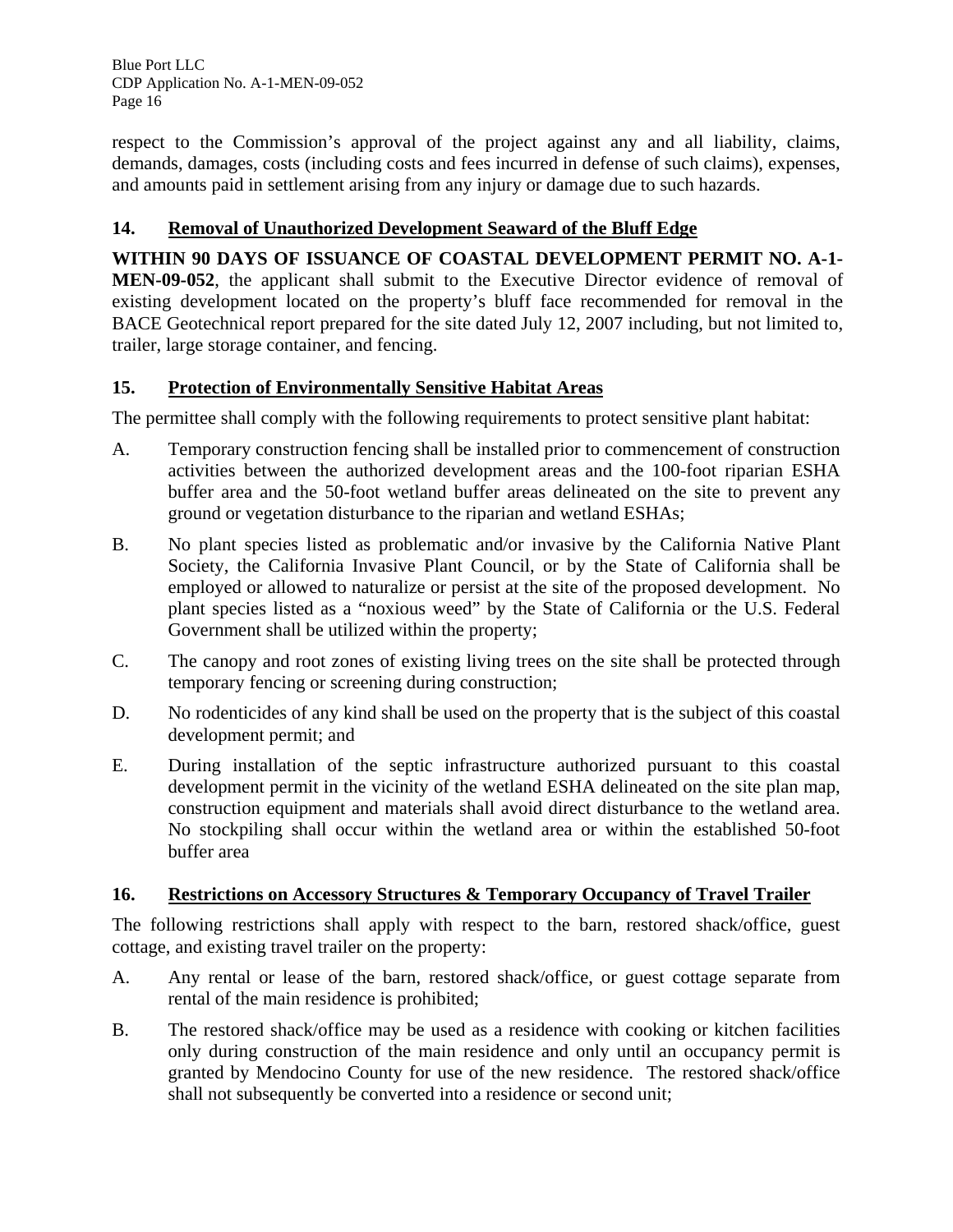- C. All cooking and/or kitchen facilities must be removed from the restored shack/office within 60 days of completion of the main residence;
- D. The barn and guest cottage shall not contain cooking or kitchen facilities; and
- E. The existing travel trailer/camper that was placed on the property without the benefit of a coastal development permit may only be occupied for the period required to complete construction of the restored shack/office, which is authorized to be used for temporary occupancy during construction of the main residence. The travel trailer shall not be occupied for more than two years unless an amendment is obtained from the Commission to allow a longer period of occupancy.

#### **17. Final Erosion and Sedimentation Control Plan**

- A. **PRIOR TO ISSUANCE OF COASTAL DEVELOPMENT PERMIT NO. A-1- MEN-09-052**, the applicant shall submit for the review and written approval of the Executive Director a final plan(s) for erosion and sedimentation control during construction activities:
	- (1) The plan(s) shall demonstrate that:
		- i. Straw bales, coir rolls, silt fencing, or other devices as appropriate shall be installed prior to and maintained throughout the construction period to contain runoff from construction areas, trap entrained sediment and other pollutants, and prevent discharge of sediment and pollutants into any ESHA or ESHA buffer area on the property;
		- ii. Existing vegetation shall be maintained on site to the maximum extent feasible during construction;
		- iii. Any disturbed areas shall be replanted or seeded as soon as possible following completion of construction activities, consistent with the planting limitations required by Special Condition No. 3, and there shall be no less than 100 percent coverage within 90 days after seeding;
		- iv. All on-site stockpiles of construction materials, soil, and debris shall be covered and contained at all times to prevent polluted water runoff; and
		- v. Temporary exclusion/construction fencing shall be installed between the all ESHA buffer areas and all construction areas throughout the course of all construction activities;
	- (2) The plan shall include, at a minimum, the following components:
		- i. A description of the location and timing of the installation of erosion and sedimentation control devises and the types of devices proposed to be used;
		- ii. A description of the location and timing of the installation of temporary fencing for ESHA protection; and
		- iii. A site plan map that shows the locations of BMP devises and temporary protective fencing to be installed;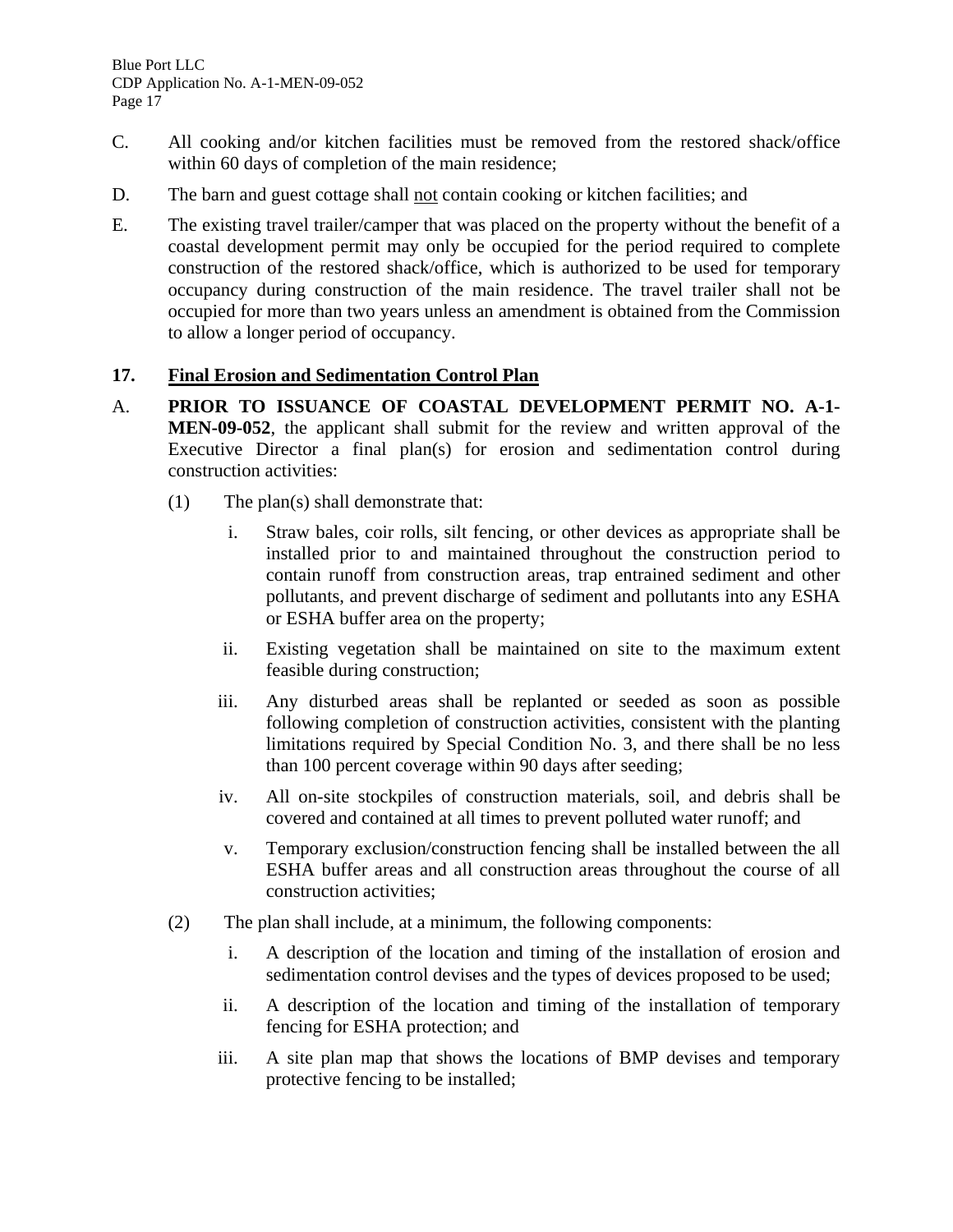B. The permittee shall undertake development in accordance with the approved final plans. Any proposed changes to the approved final plans shall be reported to the Executive Director. No changes to the approved final plans shall occur without a Commission amendment to this coastal development permit unless the Executive Director determines that no amendment is legally required.

#### **18. Final Grading & Drainage Plan**

- A. **PRIOR TO ISSUANCE OF COASTAL DEVELOPMENT PERMIT NO. A-1- MEN-09-052**, the applicant shall submit a final grading and drainage plan for the review and written approval of the Executive Director.
	- (1) The plan shall demonstrate that:
		- i. Grading shall avoid and in no way disrupt wetland, riparian, or any other ESHA, ESHA buffer, or natural drainage patterns;
		- ii. Grading shall not significantly increase volumes of surface runoff, and adequate measures shall be taken to ensure there is no increase in surface runoff off-site;
		- iii. The area of soil to be disturbed at any one time and the duration of its exposure shall be limited;
		- iv. Construction equipment shall be limited to the actual area to be disturbed according to the approved development plans;
		- v. Existing vegetation shall be maintained on site to the maximum extent feasible; trees and tree roots shall be protected from damage by proper grading techniques;
		- vi. Native vegetation shall be replanted consistent with the planting limitations of Special Condition No. 3 to help control erosion; and
		- vii. No drainage features shall be directed towards the bluff edges or geologic setback areas.
	- (2) The plan shall include, at a minimum, the following components:
		- i. A site plan map showing the proposed maximum limits of grading and anticipated cut and fill volumes;
		- ii. A description of the location and timing of the installation of any drainage features and the types of drainage features proposed to be used; and
		- iii. A schedule for proposed grading activities.
- B. The permittee shall undertake development in accordance with the approved final plans. Any proposed changes to the approved final plans shall be reported to the Executive Director. No changes to the approved final plans shall occur without a Commission amendment to this coastal development permit, unless the Executive Director determines that no amendment is legally required.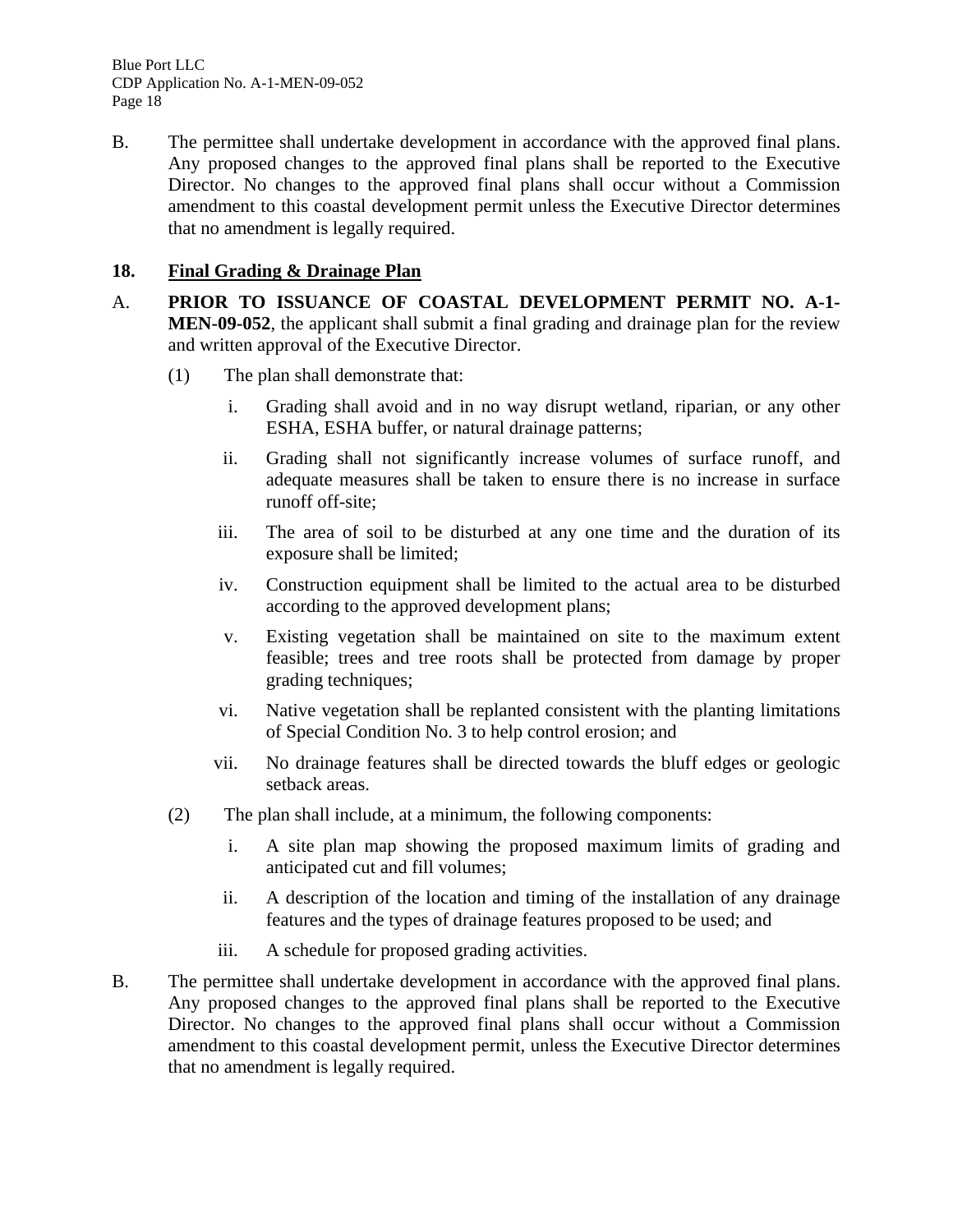#### **19. Drainage Plan for Culvert on Bluff Face**

- A. **PRIOR TO ISSUANCE OF COASTAL DEVELOPMENT PERMIT NO. A-1- MEN-09-052**, the applicant shall submit a final drainage plan for the review and written approval of the Executive Director. The plan shall demonstrate that the drainage pipe on the existing bluff-face beach access road shall be routed along the inboard side of the road all the way down to the bedrock near the lower end of the road to curtail drainagerelated erosion in this area as recommended by the Commission's geologist.
- B. The permittee shall undertake development in accordance with the approved final plans. Any proposed changes to the approved final plans shall be reported to the Executive Director. No changes to the approved final plans shall occur without a Commission amendment to this coastal development permit, unless the Executive Director determines that no amendment is legally required.

#### **20. Agricultural Use**

- A. No development, as defined in Section 30106 of the Coastal Act shall occur within the agricultural area envelope generally depicted in Exhibit No. 12 of the staff recommendation except for:
	- (1) Agricultural production activities defined as "activities that are directly related to the cultivation of agricultural commodities for sale." Agricultural commodities are limited to food and fiber in their raw unprocessed state, and ornamental plant material;
	- (2) Agricultural support facilities directly related to the cultivation, packaging, and processing of food, fiber, and ornamental plants produced on the site, such as agricultural barns, fences, and agricultural ponds, except that no structures shall be located within any wetlands, streams, riparian corridor, sensitive habitat areas and shall maintain a minimum 100-foot buffer from these areas. For riparian areas, the buffer shall be measured from the limit of riparian vegetation or the high water point if no riparian vegetation exists. For wetlands, the buffer shall be measured from the outermost line of wetland vegetation. Except for development that is exempt from coastal development permit requirements pursuant to the Coastal Act, new development shall be consistent with the visual resource protection policies, wetland and EHSA protection policies, and all other policies and standards of the certified Mendocino County LCP and require an amendment to this coastal development permit or a new coastal development permit;
	- (3) Installation and maintenance of the underground utilities and water storage tank authorized by this permit and the installation of any additional underground utilities and underground storage tanks/containers if approved by the Coastal Commission as an amendment to this coastal development permit;
	- (4) Farm labor housing, if approved by the Coastal Commission as an amendment to this coastal development permit;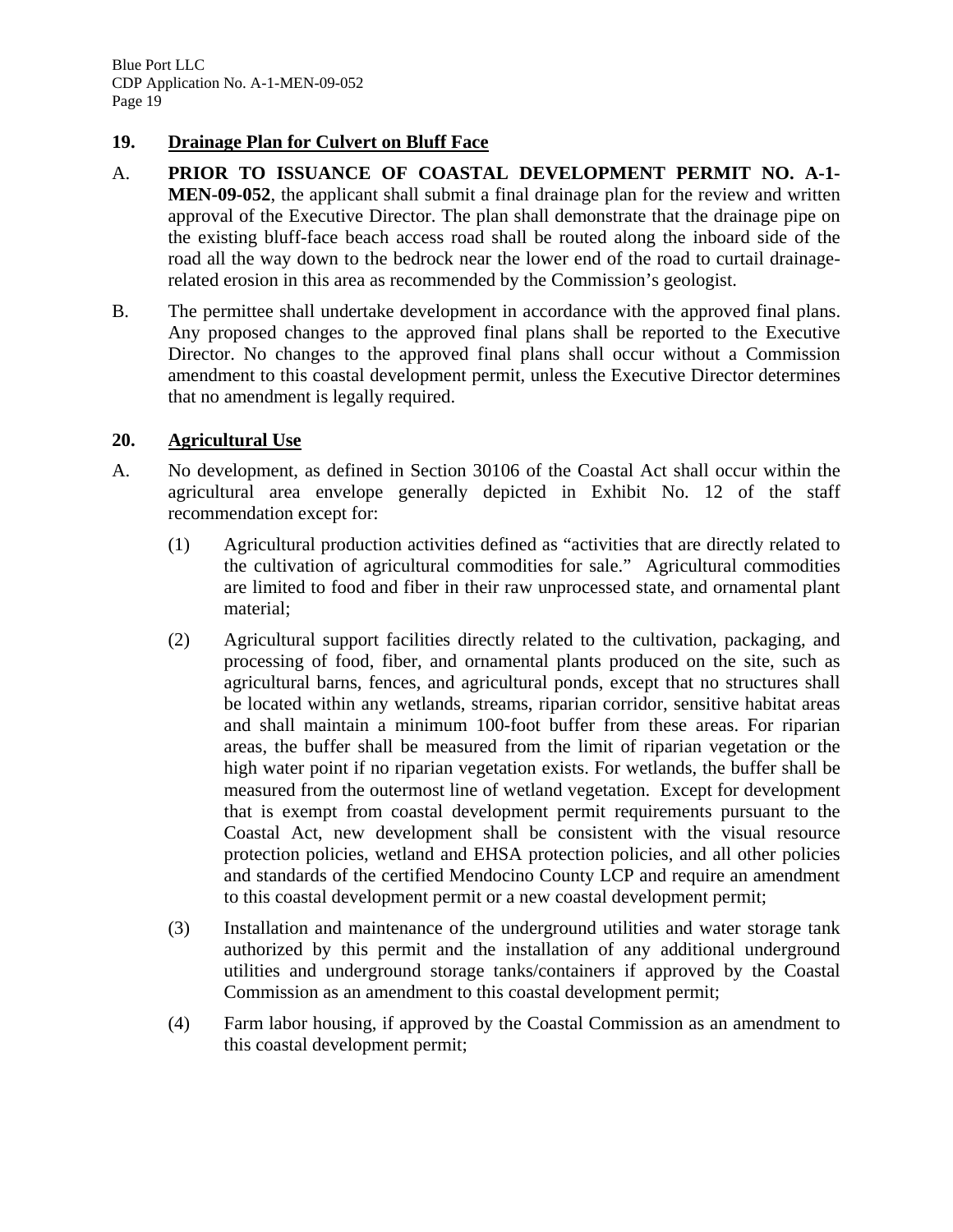- (5) Construction and maintenance of a 10-foot wide access road extending from Highway One to the building development sites along the west side of the property as authorized by this permit, and as shown on Exhibit No. 6;
- (6) Maintenance and upgrade of the existing road from Highway One along the southern boundary of the subject property to the building development sites and any other paths, tracks or parts of the land used to transport materials farm produce, farm equipment, or labor if approved by the Coastal Commission as an amendment to this coastal development permit;
- (7) Installation and maintenance of the septic system leachfields, including the leachfield authorized by this permit and the designated future replacement leachfield that will require additional coastal development permit authorization as shown on Exhibit No. 6.
- (8) Use of the agricultural area envelope for personal orchard and vegetable gardens and raising personal livestock and pets in a manner that does not interfere with commercial agricultural operations at the site if approved by the Coastal Commission as an amendment to this coastal development permit; and
- (9) Landscaping authorized by this permit and additional landscaping if approved by the Coastal Commission as an amendment to this coastal development permit.
- B. All portions of the agricultural area envelope generally depicted in Exhibit No. 12 of the staff report (except for the areas covered by the existing and any future permissible development included in the above permit conditions above that has been authorized by a coastal development permit) shall at all times be maintained in active agricultural use. Active agricultural use shall be defined as the use of land for the purpose of producing an agricultural commodity for commercial purposes. The Permittees may satisfy this requirement by engaging in good faith in agriculture at a commercial scale and/or by leasing the area of the Property other than those areas excepted above, in whole or in part, to a farm operator for commercial agricultural use. The terms of any lease agreement for purposes of this condition shall be based at or below current market rate for comparable agricultural land in the region and shall reflect a good faith effort on the part of the Permittees to maintain continued agricultural use of the property. The Permittees shall be responsible for ensuring that an adequate water supply and other necessary infrastructure and improvements are available for the life of the approved development to sustain the agricultural viability of the property.
- C. The landowners shall submit to the Executive Director such information as may reasonably be required to monitor the landowners' compliance with the terms of this condition. Such information may include a written report describing current uses and changes in uses (including residential uses). The written report and any other required information shall be provided as needed upon the request of the Executive Director in a form as shall be reasonably required by same. If the landowner enters into a lease agreement with a farm operator for any portion of the property, a copy of the lease agreement may also be required as further documentation of compliance with this condition.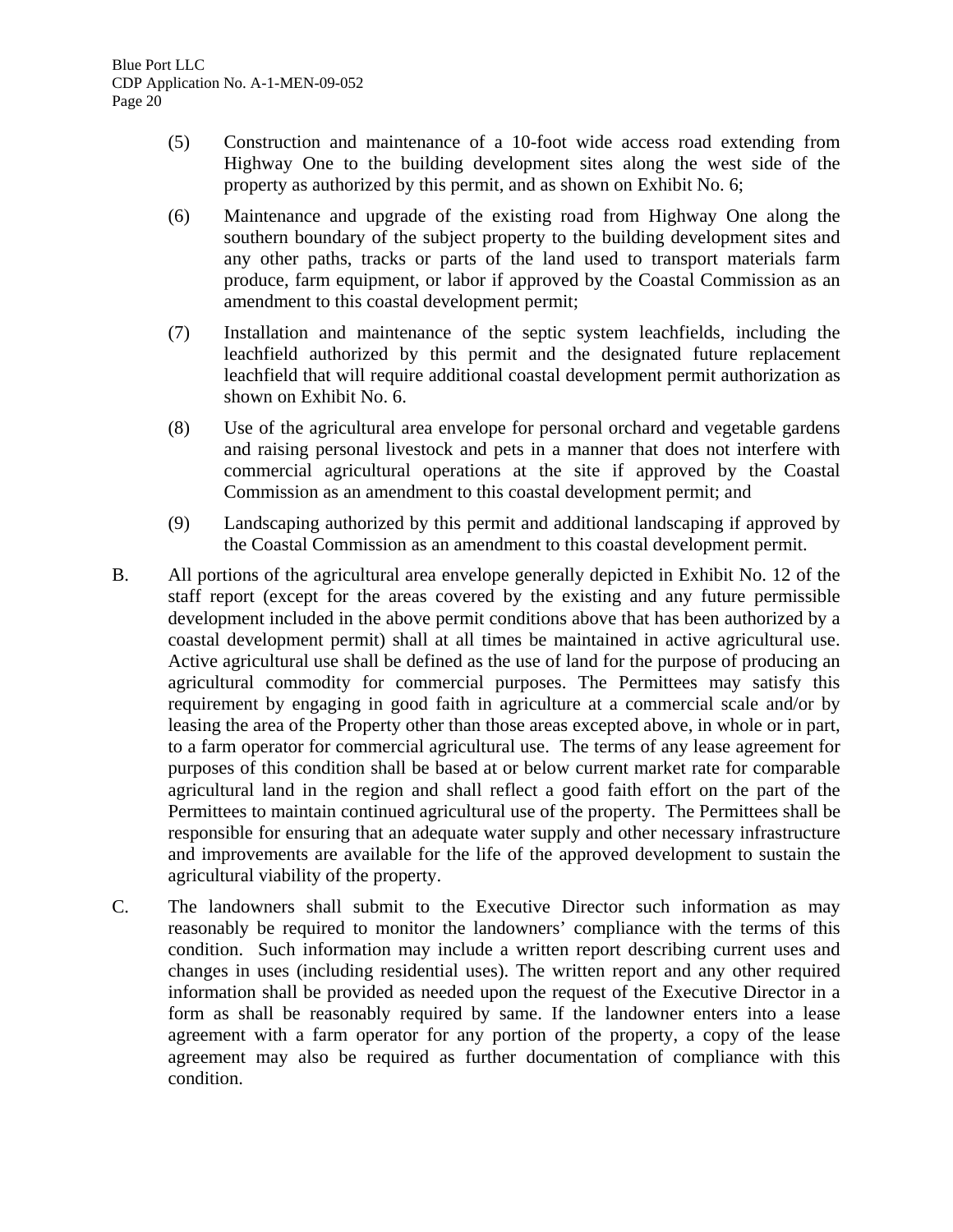- D. If circumstances arise in the future beyond the control of the landowner or operator that render continued agricultural production on the property infeasible, the affirmative agricultural deed restriction may either be converted to an open space deed restriction or eliminated in its entirety only if: (1) the permittee obtains Commission certification of an amendment to the LCP changing the land use designation of the parcel to Open Space or another land use in accordance with all applicable policies of the certified LUP and the Coastal Act; and (2) the requirements of Paragraph B above are thereafter extinguished by Commission approval of an amendment to this coastal development permit.
- E. **PRIOR TO ISSUANCE OF COASTAL DEVELOPMENT PERMIT NO. A-1- MEN-09-052**, and after satisfaction of Special Condition No. 21, the applicant shall execute and record a deed restriction against the property identified as APN 131-080-01, APN 131-080-02, and APN 131-080-05 in a form acceptable to the Executive Director, reflecting the restrictions set forth above. The deed restriction shall include a legal description and graphic depiction of (a) the property identified as APN 131-080-01, APN 131-080-02, and APN 131-080-05, generally depicted on Exhibit No. 6; and (b) a formal metes and bounds legal description and corresponding graphic depiction, both prepared by a licensed surveyor, of the portion of the subject property affected by this condition, as generally described above and shown on Exhibit No. 12attached to this staff report. The deed restriction shall run with the land, binding all successors and assigns, and shall be recorded free of prior liens, that the Executive Director determines may affect the enforceability of the restriction.

#### **21. Limitations on APN 131-080-01, APN 131-080-02, and APN 131-080-05.**

- A. Unless the applicant demonstrates to the satisfaction of the Executive Director and the County of Mendocino that the three APNs, APN 131-080-01, APN 131-080-02, and APN 131-080-05 as depicted on Exhibit No. 6 currently exist as three legal lots, the applicant shall satisfy the requirements of A1-A3 below:
	- A1. **PRIOR TO ISSUANCE OF COASTAL DEVELOPMENT PERMIT NO. A-1-MEN-09-052,** the applicant shall submit written evidence, for the review and approval of the Executive Director, that the applicant/landowner acknowledges, agrees to, and has implemented the requirements of subsection A1, A2 and A3**.**
	- A2. By acceptance of this permit, the applicant agrees, on behalf of itself and all successors and assigns with respect to the subject property, that all portions of the property identified as APN 131-080-01, APN 131-080-02, and APN 131-080-05 and generally depicted on Exhibit No. 6: (a) comprise one single legal parcel generally depicted in Exhibit No. 6; (b) shall henceforth be considered and treated as one single parcel for all purposes including but not limited to sale, conveyance, lease, development, taxation or encumbrance; and (c) shall not be divided or alienated from each other or from the single legal parcel of which they are a part, and
	- A3. **PRIOR TO ISSUANCE OF COASTAL DEVELOPMENT PERMIT NO. A-1-MEN-09-052**, the applicant shall execute and record a deed restriction against the single legal parcel containing the property identified as APN 131-080-01,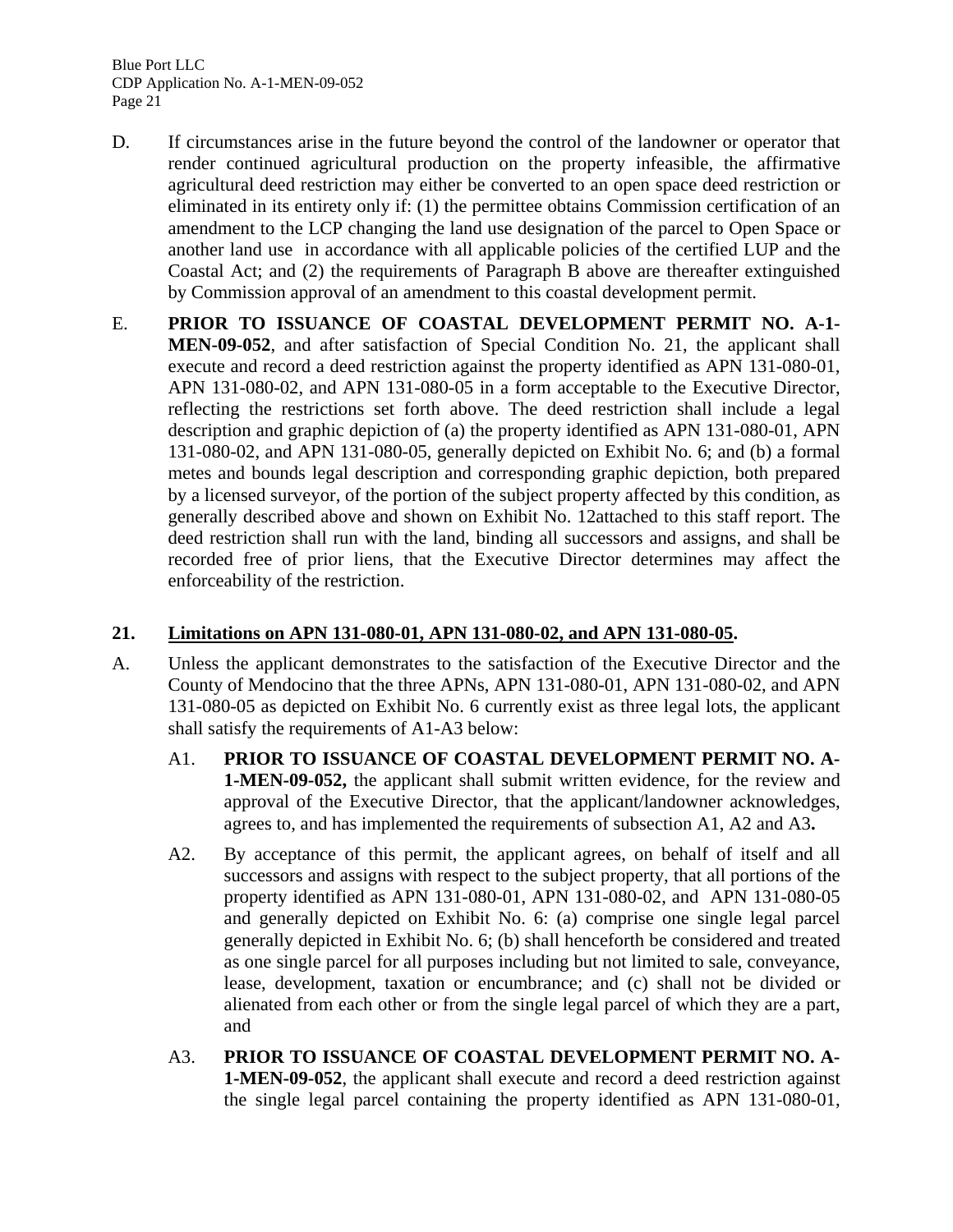> APN 131-080-02, and APN 131-080-05, in a form acceptable to the Executive Director, reflecting the restrictions set forth above. The deed restriction shall include a legal description and graphic depiction of the property identified as APN 131-080-01, APN 131-080-02, and APN 131-080-05 and generally depicted on Exhibit No. 6. The deed restriction shall run with the land, binding all successors and assigns, and shall be recorded free of prior liens, including tax liens, and encumbrances that the Executive Director determines may affect the enforceability of the restriction.

#### <u>OR</u>

- B. To the extent that the applicant demonstrates to the satisfaction of the Executive Director and the County of Mendocino that the three APNs, APN 131-080-01, APN 131-080-02, and APN 131-080-05 as depicted on Exhibit No. 6 currently exist as three separate legal lots, the applicant shall satisfy the requirements of B1-B4 below:
	- B1. By acceptance of this permit, the applicant agrees, on behalf of itself and all successors and assigns with respect to the subject property, that (1) all portions of the three parcels, APN 131-080-01, APN 131-080-02, and APN 131-080-05 as depicted on Exhibit No. 6 shall be formally and irrevocably recombined and unified for purposes of the Subdivision Map Act and the Coastal Act, and shall henceforth be considered and treated as a single parcel of land for all purposes with respect to the lands included therein, including but not limited to sale, conveyance, lease, development, taxation or encumbrance, and (2) the single parcel created thereby shall not be divided, and none of the parcels existing at the time of this permit approval shall be alienated from each other or from any portion of the combined and unified parcel hereby created, and
	- B2. **PRIOR TO ISSUANCE OF COASTAL DEVELOPMENT PERMIT NO. A-1-MEN-09-052**, the applicant shall execute and record a deed restriction against each parcel described above, in a form acceptable to the Executive Director, reflecting the restrictions set forth above. The deed restriction shall include a legal description and graphic depiction of the 3 parcels being combined and unified. The deed restriction shall run with the land, binding all successors and assigns, and shall be recorded free of prior liens, including tax liens, and encumbrances that the Executive Director determines may affect the enforceability of the restriction, and
	- B3. **PRIOR TO ISSUANCE OF COASTAL DEVELOPMENT PERMIT NO. A-1-MEN-09-052**, but after the deed restriction described in the prior paragraph is recorded, the applicant shall provide evidence to the Executive Director that the applicant has (1) provided a copy of the deed restriction to the Mendocino County Assessor's office and requested that the assessor's office (a) revise its records and maps to reflect the combination of the parcels, including assigning a new, single APN for the unified parcel, and (b) send the Commission notice when it has done so, indicating the new single APN; and (2) provided a copy of the deed restriction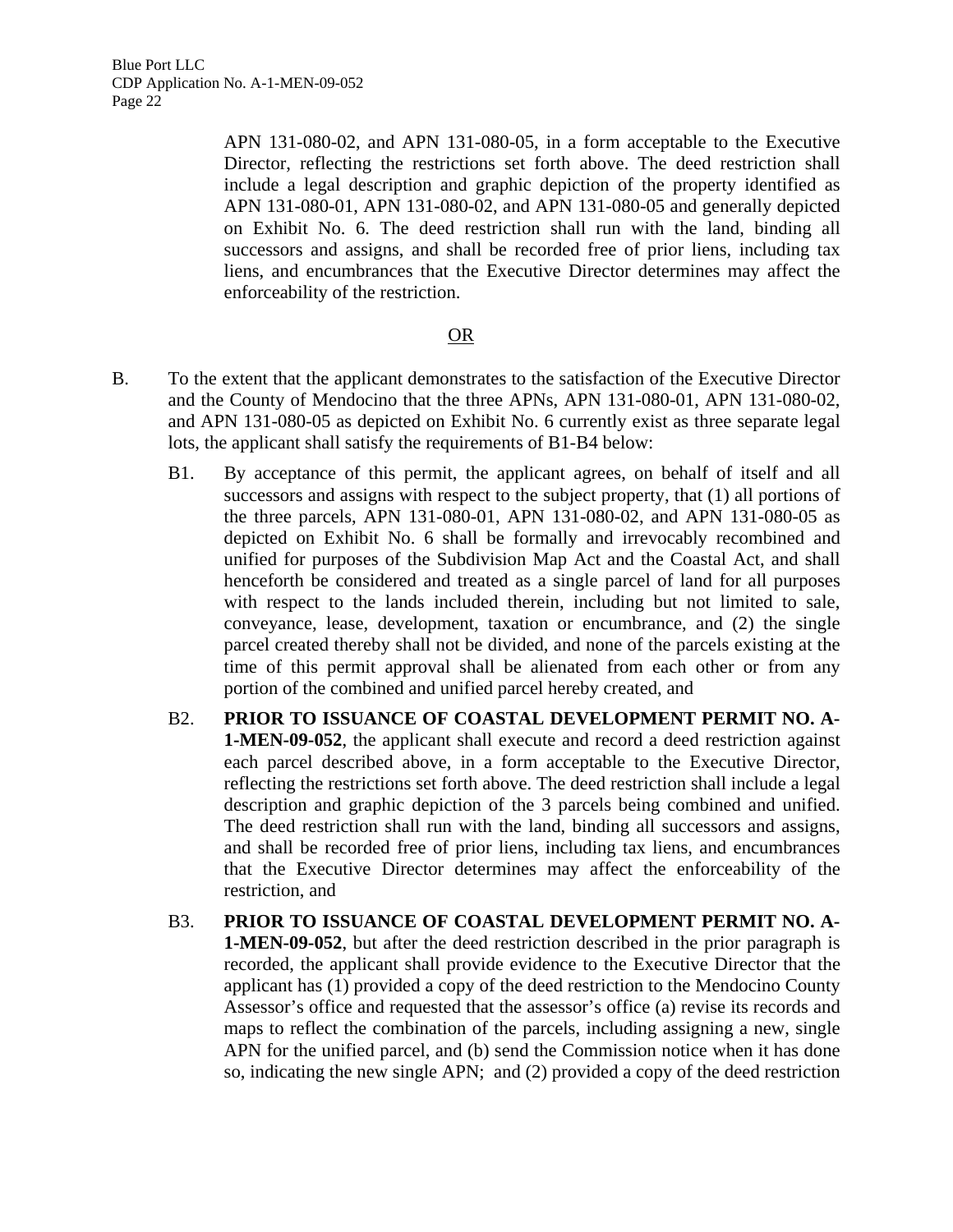to the Mendocino County Department of Planning and Building Services and applied for a Subdivision Map Act approval to merge the parcels into one.

- B4. **PRIOR TO COMMENCEMENT OF DEVELOPMENT OTHER THAN THE MERGER OF LOTS**, the permittee shall submit to the Executive Director evidence that the Notice of Merger of the subject lots has been recorded.
- C. If circumstances arise in the future beyond the control of the landowner or operator that render continued agricultural production on the property infeasible, the above-identified limitations on the division of the property subject to this permit may be eliminated only if the permittee obtains: (1) Commission certification of an amendment to the LCP changing the land use designation of the parcel to another land use in accordance with all applicable policies of the certified LUP and the Coastal Act; and (2) Commission approval of an amendment to this coastal development permit.

#### **22. Construction Standards and Best Management Practices (BMPs)**

The applicant shall undertake development in accordance with the following constructed-related BMPs:

- A. Excess excavated material resulting from construction activities shall be disposed of at a disposal site outside the coastal zone or within the coastal zone pursuant to a valid coastal development permit;
- B. Straw bales, coir rolls, or silt fencing structures shall be installed prior to construction to prevent runoff from construction areas from draining towards the bluff edge, creek or riparian habitat, or other ESHA on the project site;
- C. On-site vegetation shall be maintained to the maximum extent possible during construction activities;
- D. Disturbed areas shall be replanted as soon as feasible following completion of construction, but in any event no later than May  $1<sup>st</sup>$  of the next spring season consistent with the final approved landscape plan required by Special Condition No. 3;
- E. All on-site stockpiles of construction debris shall be covered and contained at all times to prevent polluted water runoff;
- F. Temporary construction fencing shall be installed prior to commencement on construction activities between the authorized septic leachfield areas and the riparian ESHA buffer area delineated on the site to prevent any ground or vegetation disturbance to the ESHA; and
- G. The canopy and root zones of existing living trees on site shall be protected with temporary fencing or screening during construction.

#### **23. Conditions Imposed By Local Government**

This action has no effect on conditions imposed by a local government pursuant to an authority other than the Coastal Act.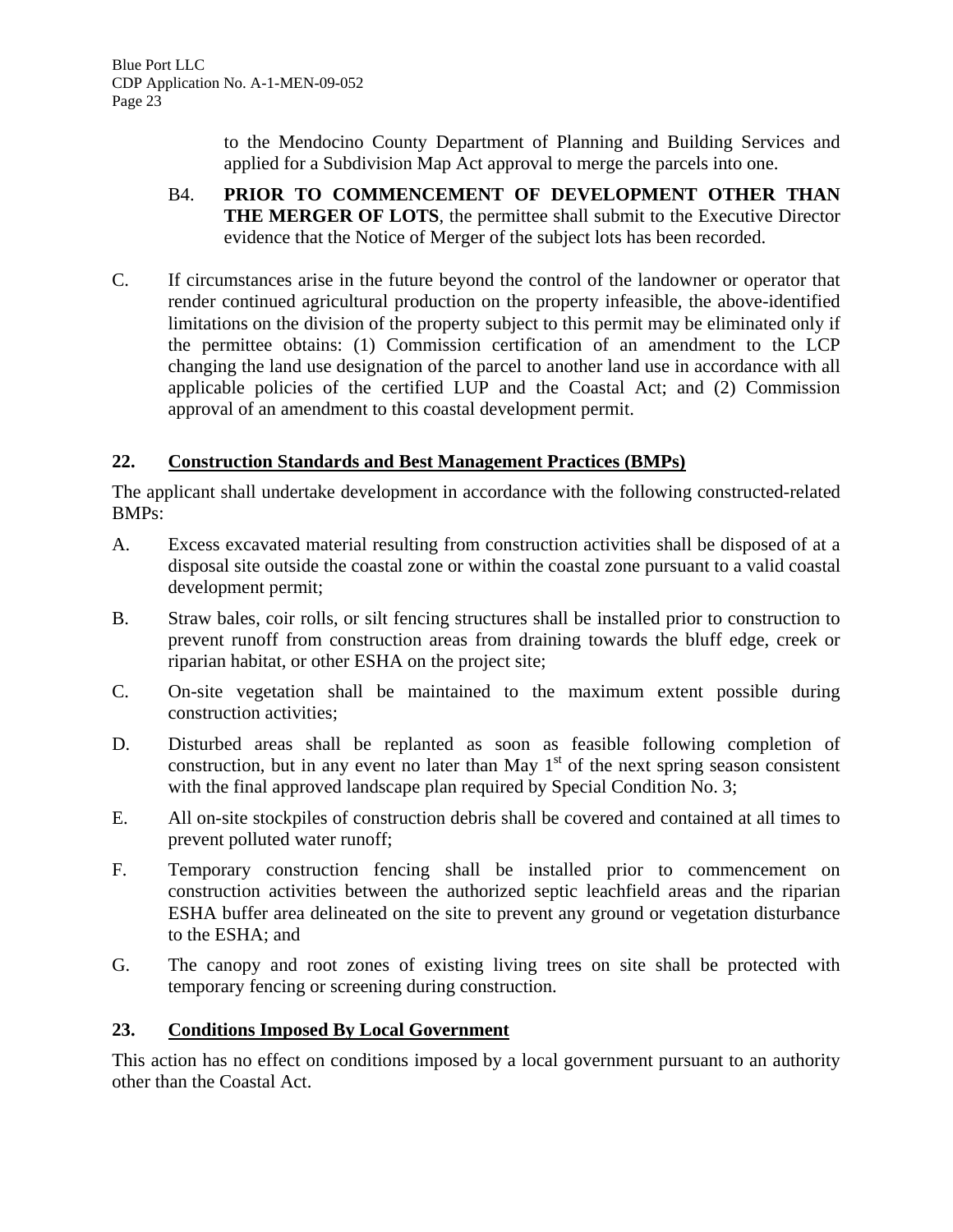#### **IV. FINDINGS & DECLARATIONS**

The Commission hereby finds and declares as follows:

#### **A. Incorporation of Substantial Issue Findings**

The Commission hereby incorporates by reference the Substantial Issue Findings contained in the Commission staff report dated December 30, 2009.

#### **B. Project History**

The project site is located near Bridgeport Landing, approximately three miles south of Elk and 10 miles north of Manchester State Park, on the west side of Highway One, at 12350 Highway One (APNs 131-080-01, -02, & -05) (Exhibit Nos. 1 and 2).

On November 20, 2009, the Mendocino County Coastal Permit Administrator approved Coastal Development Permit No. CDP 42-2007 for the following development: (1) a new 5,183-squarefoot, 2-story, single-family residence with an attached 675-square-foot garage and 1,536 square feet of upper and lower attached decks (for a total structural size of 7,394 square feet and a maximum height of 18 feet above natural grade); (2) a  $\sim$ 3,180-square-foot, 2-story barn with a maximum height of 25-feet above natural grade; (3) a 600-square-foot, 1-story guest cottage with attached deck and 192-square-foot cabana; (4) a 192-square-foot hobby workshop; (5) a 216 square-foot garden storage shed; (6) a 160-square-foot cabana with attached deck; (7) reconstruction of an existing 1,250-square-foot, 2-story "shack" to a new detached home office with a maximum height of 25 feet above natural grade; (8) a new septic system, driveway, water storage tank, well, and roof-mounted solar system; and (9) request for temporary use of a guest cottage during construction.

On December 21, 2009, an appeal of the County's approval of the project was filed by Commissioners Kruer and Wan (Exhibit No. 16). The appeal was filed with the Commission in a timely manner, within 10 working days of receipt by the Commission of the County's Notice of Final Action on December 7, 2009 (Exhibit No. 15). On January 15, 2010, the Commission opened the hearing on the appeal and found that a Substantial Issue had been raised with regard to the consistency of the project as approved and the applicable policies of the LCP concerning visual resources protection. First, the Commission found that the two-story residence, as approved by the County, raised a substantial issue of conformance with the limitations of Land Use Plan (LUP) Policy 3.5-3 on structures greater than one story in highly scenic areas west of Highway One. Second, the Commission found that the residential complex, as approved by the County, raised a substantial issue of conformance with the limitations of LUP Policy 3.5-4 and Coastal Zoning Code (CZC) Section 20.504.015(C), which require that approved development minimize the number of new structures to be sited on the coastal terrace and cluster them together.

The Commission continued the *de novo* portion of the appeal hearing so that the applicant could provide additional information relating to the substantial issue. The applicant has provided Commission staff with supplemental information consisting of the following: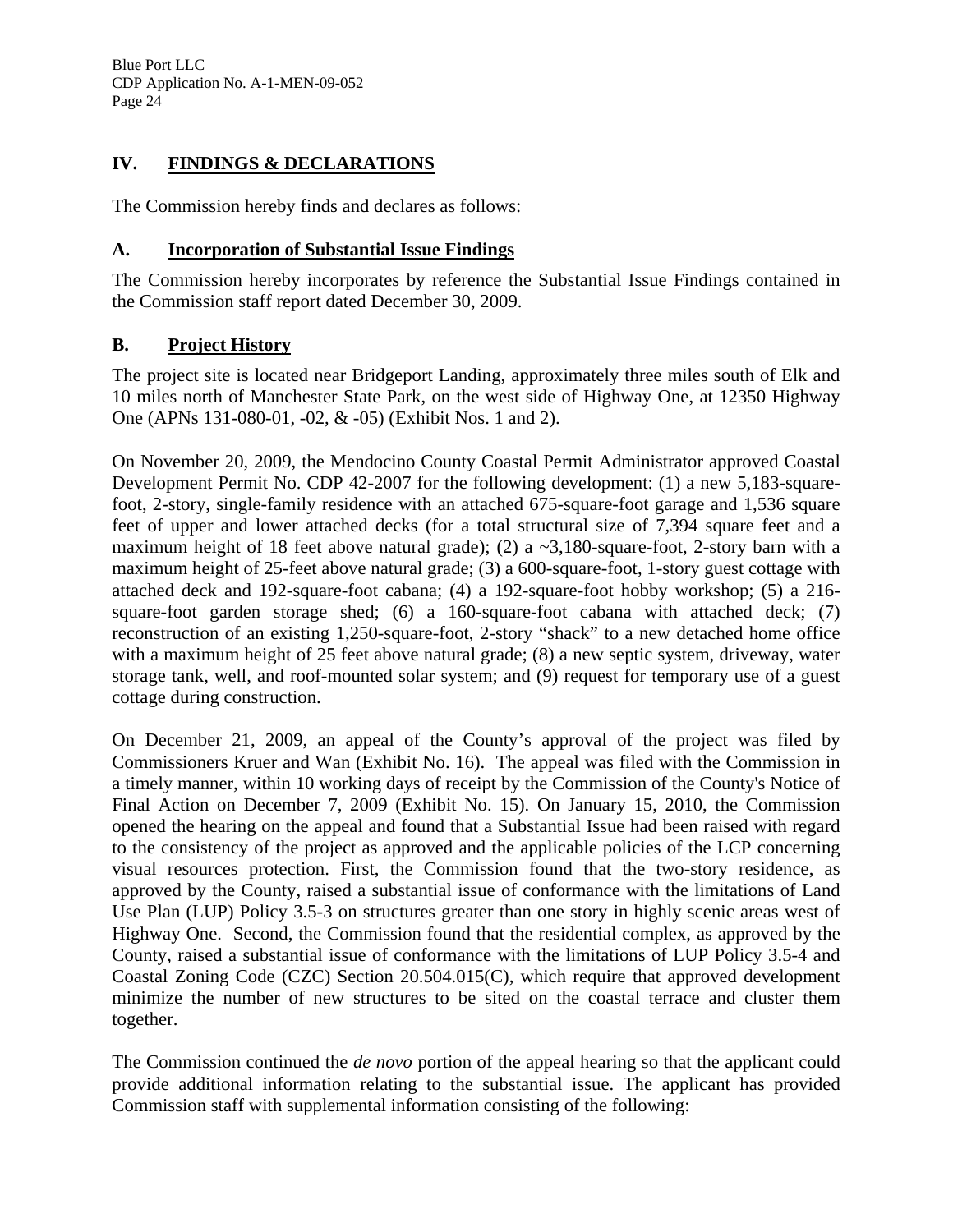- (a) A revised project description, revised site plan, and revised floor plans and building elevations (Exhibit Nos. 5-6);
- (b) *Report Supplement, Results of Slope Stability Analyses and Documentation of Aerial Photograph Studies, Smith Residence, 12350 South Highway 1, Elk, Mendocino County, California*, dated March 14, 2011, by BACE Geotechnical, Santa Rosa, CA (Exhibit No. 13);
- (c) *Botanical Inspection of September 14, 2010* by Botanist Terry Sullivan, Mill Valley, CA and *Evaluation of Wetland Soils and Hydrology at Three Data Points*, dated April 15, 2011, by Christopher Thayer, Lafayette, CA (Exhibit No. 14);
- (d) Supplemental septic system information; and
- (e) An agricultural analysis dated August 31, 2011.

The supplemental information addresses issues raised by the appeal and provides additional information that was not a part of the record when the County originally acted to approve the coastal development permit. For purposes of the Commission's *de novo* review, the applicant also submitted a revised project description and revised plans (Exhibit Nos. 5 and 6) designed to address the issues raised on appeal, which are discussed below in Finding IV-D (Project Description).

#### **C. Environmental Setting**

The approximately 60-acre property, which consists of three separate Assessor's Parcel Numbers (APNs: 131-080-01, -02, & -05), is located on a bluff-top lot on the west side of Highway One at the historic Bridgeport Landing (a log-shipping site used for a short time in the mid-19<sup>th</sup> century) approximately three miles south of the unincorporated community of Elk and approximately 10 miles north of Manchester State Park (Exhibit Nos. 1-3). The subject area is rural, sparsely developed, and designated as a "Highly Scenic Area" in the Mendocino County LCP. Blue-water views to the ocean are available to both north-bound and south-bound Highway One travelers across the open grassland portions of the property. These ocean views are interrupted in some areas by a backdrop of mature cypress and eucalyptus trees growing along the bluff edge near the western end of the property. The trees are apparent in aerial photos of the site dating back to at least 1972. There also is a stand of mature riparian vegetation lining an unnamed stream and associated pond on the southern end of the property between the highway and the bluff edge.

The property is planned and zoned "Range Lands" (RL) with a maximum dwelling density of one unit per 160 acres. Principal permitted uses on lands designated "RL" in the Mendocino County Land Use Plan are "grazing and forage for livestock, including: raising of crops, wildlife habitat improvement; one single family dwelling per legally created parcel, harvesting of firewood for the residents personal use, and home occupations."

Topographically the property consists largely of a more or less flat, open, elevated marine terrace at an approximate elevation of 200 feet above mean sea level. At the bluff edge near the southern end of the property, northwest-facing and southwest-facing steep bluffs meet and form a small, prominent point that juts seaward beyond the bluffs. An old dirt road (ATV-accessible) leading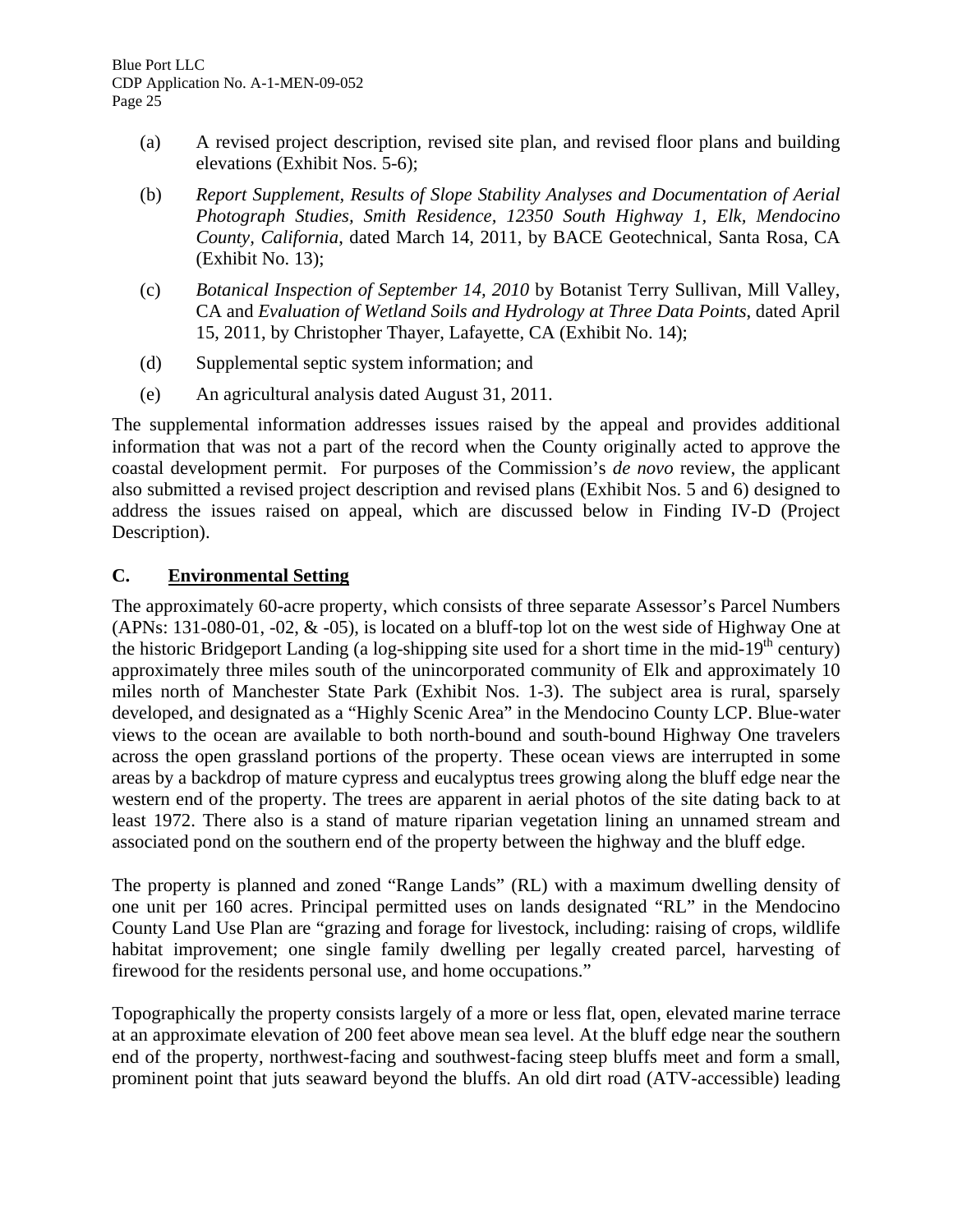to what historically  $(19<sup>th</sup>$  century) was Bridgeport Landing cuts across the property's northwestern bluff face to the beach below.

Vegetatively, according to the results of a botanical survey of the property conducted in 2005 (Exhibit No. 14), the flat terrace portion of the site is dominated mostly by the non-native grasses bent grass (*Agrostis stolonifera*) and sweet vernal grass (*Anthoxanthum odoratum*). Native coastal scrub vegetation dominates the bluff faces, comprised of species such as dudleya (*Dudleya caespitosa*), seaside wooly sunflower (*Eriophyllum staechadifolium*), and coast buckwheat (*Eriogonum latifolium*). The riparian habitat around the unnamed stream and pond at the southern end of the property consists mostly of arroyo willow (*Salix lasiolepis*) and Sitka willow (*S. sitchensis*).

The property supports rare species and habitats including (1) Mendocino Coast paintbrush  $(Castilleja$  mendocinensis), a CNPS List  $1B.2<sup>1</sup>$  $1B.2<sup>1</sup>$  sensitive plant species that occurs along the steep bluff faces above the ocean; (2) suitable habitat for Point Arena mountain beaver (*Aplodontia rufa nigra*), a federally endangered rodent species, in the riparian area around the stream and associated pond and in the coastal scrub habitats along the bluff faces (after a field investigation by U.S. Fish and Wildlife Service staff in November of 2008, no evidence of mountain beaver presence was detected on the property, though suitable habitat was identified in the areas described above); (3) aquatic and riparian habitats associated with the unnamed natural drainage that flows westward from Highway One across the southern portion of the property, over the bluff edge, and down the southwestern bluff face; and (4) a small isolated wetland, dominated by hydrophytic rushes (*Juncus* sp.) in a topographic low spot on the western side of the coastal terrace.

The subject site is vacant and undeveloped except for (a) an old, dilapidated, two-story, wooden "shack" (built prior to 1970) near the bluff edge, (b) unimproved, unpaved ranch roads along the perimeter of and through the middle of the property, (c) old wooden and barbed-wire fencing across parts of the property, (d) new replacement wooden fence posts installed (without the benefit of a coastal development permit) for new livestock/garden fencing, (e) a trailer coach parked (without the benefit of a coastal development permit) near the bluff edge, and (f) a large storage container placed (without the benefit of a coastal development permit) seaward of the northwest bluff edge (on an old dormant landslide area).

#### **D. Project Description**

1

The development as originally approved by the County involved construction of (1) a 5,183 square-foot, 2-story, single-family residence with an attached 675-square-foot garage and 1,536 square feet of upper and lower attached decks (for a total structural size of 7,394 square feet and a maximum height of 18 feet above natural grade); (2) a  $\sim$ 3,180-square-foot, 2-story barn with a maximum height of 25-feet above natural grade; (3) a 600-square-foot, 1-story guest cottage with attached deck and 192-square-foot cabana; (4) a 192-square-foot hobby workshop; (5) a 216 square-foot garden storage shed; (6) a 160-square-foot cabana with attached deck; (7)

<sup>1</sup> California Native Plant Society (CNPS). 2011. Inventory of Rare and Endangered Plants (online edition, v8-01a). California Native Plant Society. Sacramento, CA. Accessed on Monday, May 09, 2011. Rare Plant Rank 1B = "Rare, threatened, or endangered in California and elsewhere"; .2 = "Fairly endangered in California."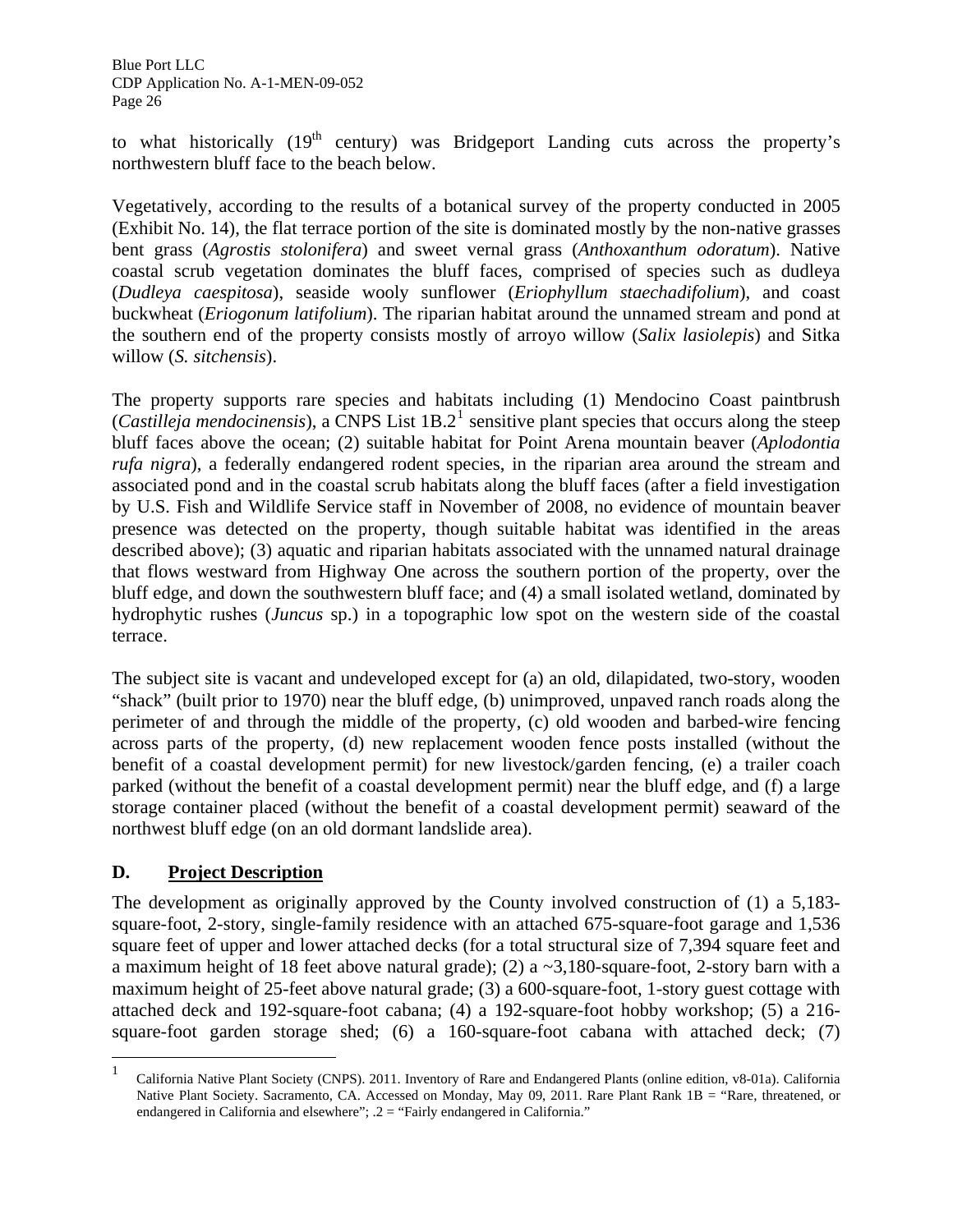reconstruction of an existing 1,250-square-foot, 2-story "shack" to a new detached home office with a maximum height of 25 feet above natural grade; (8) a new septic system, driveway, water storage tank, well, and roof-mounted solar system; and (9) request for temporary use of a guest cottage during construction (Exhibit Nos. 4 and 15).

The proposed project as revised for the Commission's *de novo* review involves the development of a 58.5-acre parcel by (A) constructing: (1) a 4,277-square-foot, 2-story, single family residence with an attached 640-square-foot, 2-story guest cottage and a total of 585 square feet of upper and lower attached decks and patios (for a total structural size of 5,502 square feet and a maximum height of 25 feet above natural grade); (2) a 4,560-square-foot, 3-story barn, with a maximum height of 40 feet above natural grade; (3) a 192-square-foot hot-tub outbuilding with an average height of 13 feet above natural grade; (4) a 120-square-foot well pump house with an average height of 13 feet above natural grade; (5) a new septic system, (6) a 10-foot-wide nonpaved driveway, (7) a new underground 5,000-gallon rainwater-runoff storage tank, (8) a production well, (9) a roof-mounted solar panels, (10) landscaping for privacy screening from the neighboring residence to the north; and (11) an 8-foot-high fence constructed of natural wooden posts and "invisible" game wire to separate the farm area from the dwelling area; (B) reconstructing an existing 1,250-square-foot, 2-story "shack" to a new detached home office with a maximum height of 25 feet above natural grade; (C) merging the three underlying lots (APNs) into a single 58.5-acre parcel to the extent that such APNs are separate legal lots and limiting further division of the property without a site-specific LCP amendment; (D) recordation of a deed restriction that would (a) limit development in the agricultural area of the property (excluding bluff areas, sensitive habitat areas, and the areas of the bluff top proposed for development of the structured depicted on the applicants' revised site plan) to agricultural related facilities and (b) require that areas within the agricultural area except for existing and approved development shall be at all times maintained in active agricultural use; and (E) temporarily occupying the restored shack/office during construction of the main residence.

The following table summarizes some of the changes that have been made to the project between the County's approval and the current proposal:

<span id="page-31-0"></span>

| <b>Project Elements</b>       | <b>As Approved</b><br>by Mendocino County | <b>As Revised</b><br>for the Commission's<br>de novo review |
|-------------------------------|-------------------------------------------|-------------------------------------------------------------|
|                               | 5,183 sf                                  | 4,277 sf                                                    |
| New single family residence   | 2-story                                   | 2-story                                                     |
|                               | 18-ft max. height                         | 25-ft max. height                                           |
|                               | 675 sf                                    | Not proposed                                                |
| Attached garage               | (attached to main residence)              | (2-car parking proposed to be                               |
|                               |                                           | contained within barn)                                      |
| Attached decks and patios     | 1,536 sf                                  | 585 sf                                                      |
|                               | (upper & lower)                           | (upper & lower)                                             |
| Total structural size of main | 7,394 sf                                  | 5,502 sf                                                    |
|                               | (not including 600 sf detached            | (including 640 sf attached                                  |
| residence, garage, & decks    | guest house)                              | guest house)                                                |

Table 1. Summary of project elements as approved by the County and as currently proposed.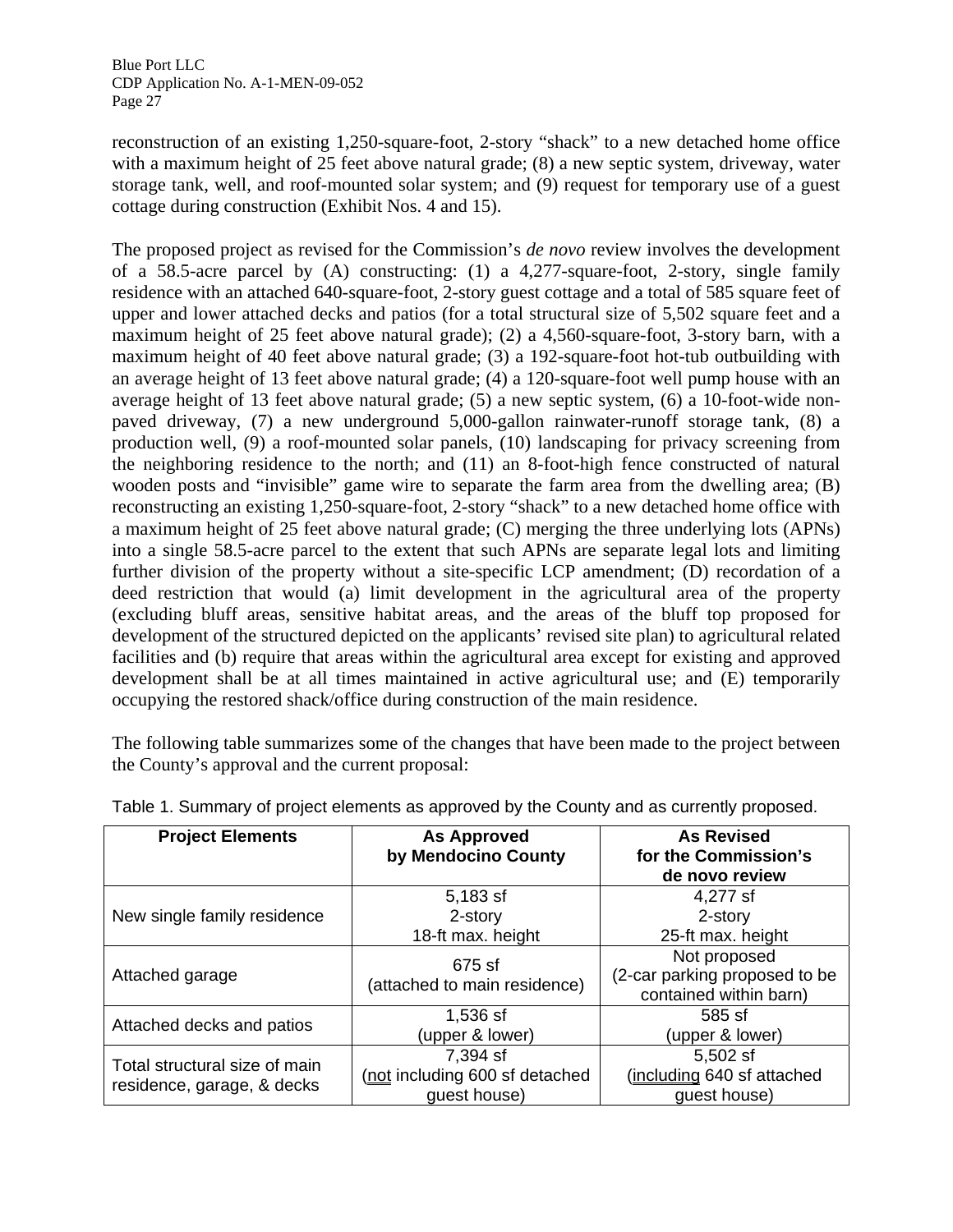|                              | Detached 600 sf     | Attached 640 sf   |  |
|------------------------------|---------------------|-------------------|--|
| Guest cottage                | 1-story             | 2-story           |  |
|                              | 18-ft max. height   | 25-ft max. height |  |
|                              | $-3,180$ sf         | 4,560 sf          |  |
| <b>Barn</b>                  | 2-story             | 3-story           |  |
|                              | 25-ft max. height   | 40-ft max. height |  |
|                              | $1,250$ sf          | $1,250$ sf        |  |
| Restored "shack"             | 2-story             | 2-story           |  |
|                              | 25-ft max. height   | 25-ft max. height |  |
| "Cabana" or "Hot tub onsen"  | 162 sf              | 192 sf            |  |
|                              | 13-ft avg. height   | 13-ft avg. height |  |
| Hobby workshop               | 192 sf              | Not proposed      |  |
|                              | 13-ft avg. height   |                   |  |
| Garden shed                  | 216 sf              | Not proposed      |  |
|                              | 13-ft avg. height   |                   |  |
| Well pump house              |                     | $120$ sf          |  |
|                              | Not part of project | 13-ft avg. height |  |
| Total number of independent  | 7                   | 5                 |  |
| structures                   |                     |                   |  |
| Total structural size of all |                     |                   |  |
| structures combined          | 12,094 sf           | 11,624 sf         |  |

For the purposes of *de novo* review by the Commission, the applicant submitted a revised project description and revised plans (Exhibit Nos. 5-6) that make changes to the development originally approved by the County. The project revisions were designed to address concerns raised in the appeal that the project (1) included structures greater than one story in height in a designated highly scenic area west of Highway One that would affect public views to the ocean, inconsistent with LUP Policy 3.5-3, and (2) did not minimize the number of new structures to be sited on the coastal terrace and cluster them together, as is required by LUP Policy 3.5-4 and CZC Section 20.504.015(C).

With regard to the issue of the project's consistency with LUP Policy 3.5-3 regarding structures greater than one-story in height in designated highly scenic areas, LUP Policy 3.5-3 requires that new development west of Highway One in designated "Highly Scenic Areas" be limited to onestory (above natural grade) unless an increase in height would not affect public views to the ocean or be out of character with surrounding structures. As approved by the County, the twostory main residence was located in an area that would interrupt blue water views to the ocean from Highway One. The revised project as currently proposed would site all structures to have a backdrop of tall, evergreen trees such that no public views to the ocean are affected.

With regard to the issue of the LCP requirement that new structures on coastal terraces be minimized and clustered, the proposed revised plans would (a) delete two of the structures that had originally been approved by the County (the hobby workshop and garden storage shed); (b) consolidate the proposed single family residence and guest cottage together; and (c) cluster all structures in the area immediately in front of the row of tall cypress trees, with only the proposed well pump house necessarily separated from the other clustered structures (though still backed by tall evergreen woody vegetation).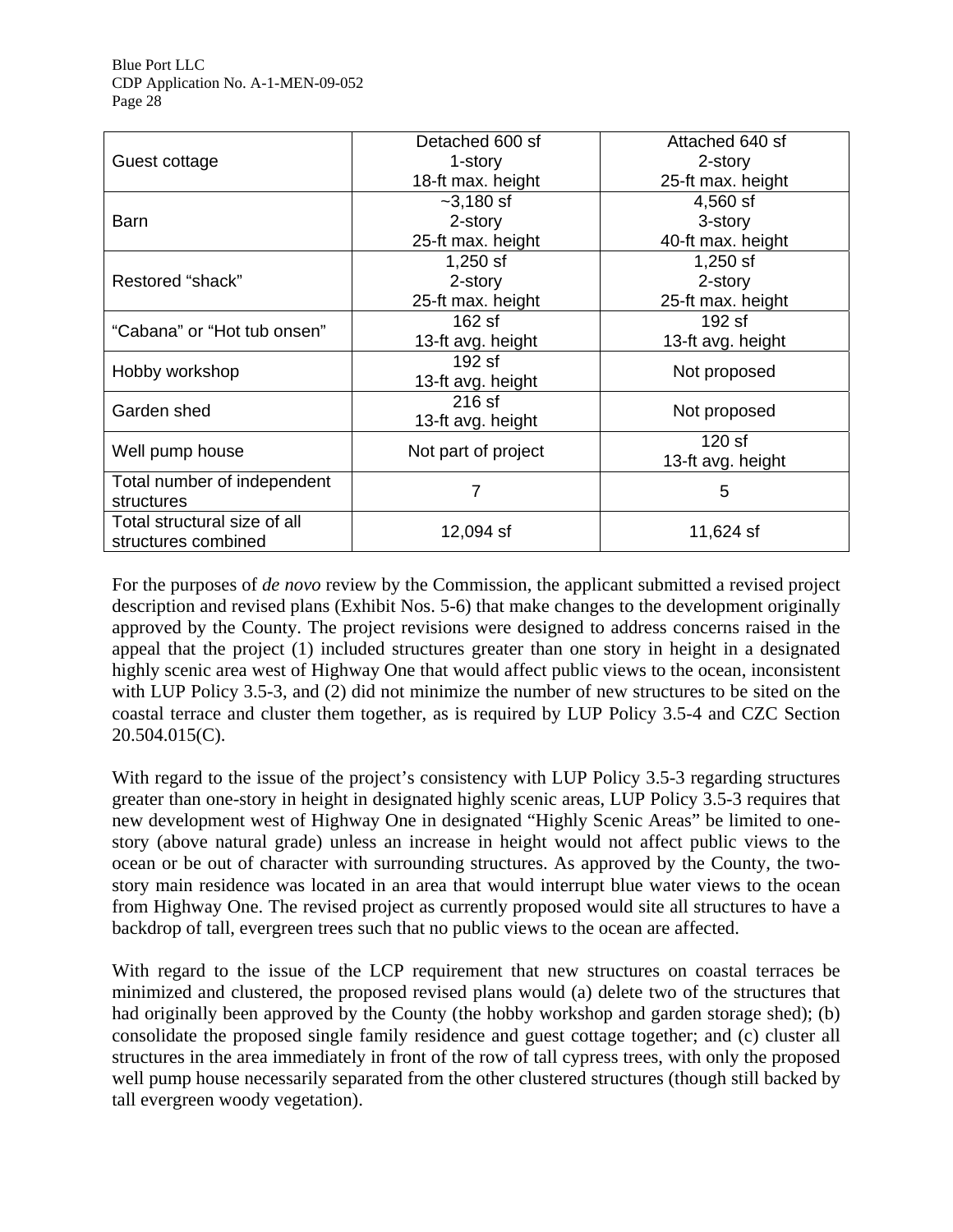In addition, for the purposes of *de novo* review by the Commission, the applicant submitted a quantitative slope stability analysis (Exhibit No. 13). No slope stability analysis had been available as a basis for the County's approval of the original project (though a geologic report had been prepared prior to the County's approval of the project by BACE Geotechnical dated July 12, 2007). The geologic hazard policies of the LCP require, in part, that new development minimize the risk of geologic hazard, assure structural integrity and stability, and neither create nor contribute significantly to erosion, geologic instability or destruction of the site or surrounding areas nor in any way require the construction of protective devices that would substantially alter natural landforms along the bluff. The LCP policies also require that development be set back a sufficient distance from the bluff edge to ensure its safety from bluff erosion and cliff retreat during its economic lifespan (75 years). To provide the appropriate factor of safety to guard against bluff retreat hazards, the slope stability analysis, which was prepared by the applicant's consultant BACE Geotechnical, dated March 14, 2011, recommends a geologic setback of 32 feet from the northwest-facing bluff, 51 feet from the southwest-facing bluff, and 50 feet from the dormant landslide located just seaward of the northwestern bluff edge. In contrast, the geologic report that was the basis for the County's approval of the original project recommended a geologic setback of 31.25 feet from the northwest-facing bluff, 40.6 feet from the southwest-facing bluff, and no additional setback from the dormant landslide was given.

Furthermore, when the site was visited by Commission staff following the appeal, a small isolated wetland was noted near the site where the County approved the new guest house. For the purposes of *de novo* review by the Commission, the applicant submitted additional information regarding the wetland boundaries and setback distances of all proposed new development from the wetland (Exhibit No. 14). The applicant's revised development plan locates all new structures at least 50 feet away from the wetland.

Finally, the applicant has also amended the project description to propose recordation of a deed restriction that would (a) limit development in the agricultural area of the property (excluding bluff areas, sensitive habitat areas, and the areas of the bluff top proposed for development of the structured depicted on the applicants' revised site plan) to agricultural related facilities and (b) require that areas within the agricultural area except for existing and approved development shall be at all times maintained in active agricultural use.

The exterior colors of the new residence are proposed to include natural darkish earth tones including Valspar Medallion's "Warm 'n Toasty" (#40077) and "Burnt Umber" (#40079). Other than specifying these two exterior colors and horizontal cedar siding on the various structures, no sample schemes or descriptions have been provided for the various roofing, flashings, trims, windows, doors, gutters, downspouts, deck railings, chimneys, and other visible features.

#### **E. Locating New Development**

#### Summary of Applicable LCP Provisions:

Policy 3.9-1 of the Mendocino County Land Use Plan (LUP) states that new development shall be located within or near existing developed areas able to accommodate it or in other areas with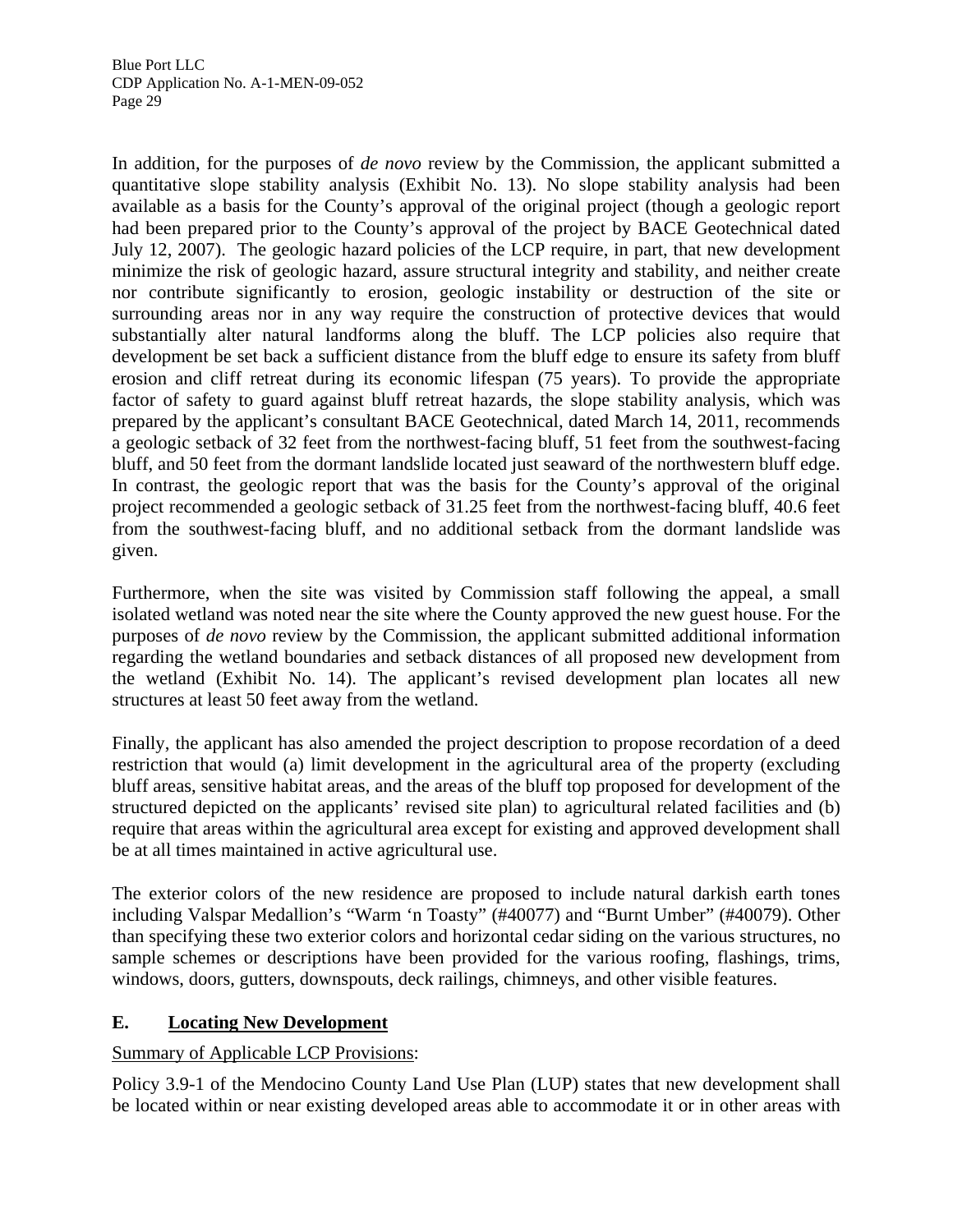adequate public services and where it will not have significant adverse effects, either individually or cumulatively, on coastal resources. The intent of this policy is to channel development toward more urbanized areas where services are provided and potential impacts to resources are minimized.

LUP Policy 3.8-1 states that Highway 1 capacity, availability of water and sewage disposal, and other known planning factors shall be considered when considering applications for development.

#### Project Consistency with Applicable LCP Provisions:

The subject property is located in a rural area planned and zoned for Range Lands (RL) uses under the certified Mendocino County LCP. Principal uses permitted in the RL district include Single-Family Residential, Vacation Home Rental, General Agriculture, Light Agriculture, Row and Field Crops, Tree Crops, Passive Recreation, and Fish & Wildlife Habitat Management. The proposed development is compatible with the RL zoning district and consists of principal permitted uses. According to Section 20.368 of the Coastal Zoning Code (CZC), the minimum lot area for the RL district is 160 acres (the subject property totals approximately 60 acres in size), and the maximum lot coverage for the district is 10 percent (the proposed development equates to a maximum lot coverage of less than 1 percent).

The proposed development will be served by an on-site septic system. The preliminary septic system design was reviewed and approved by the County Division of Environmental Health. DEH also reevaluated the septic system design for its adequacy to serve the proposed project as amended for purposes of the Commission's *de novo* review and found it to be adequate**. Special Condition No. 1** is required to ensure that the DEH reviews and approves the final septic design plans.

The proposed development will be served by three different water sources: an on-site well, harvested rainwater, and water extracted from the small pond on the southern end of the property. The test well on the property was drilled sometime before 2005 by a previous property owner without the benefit of a coastal development permit. According to the applicant, a pump test performed on the 34-foot-deep well demonstrated an approximate flow rate of 0.41 gallons/minute in the summer of 2009. The minimum flow-rate standard for single family residential development in this area as established by the County DEH's 1989 Coastal Groundwater Development Guidelines (which is part of the certified Mendocino County LCP) is 0.5-gallon/minute. The applicant plans to install a 2,500-gallon underground water storage tank near the well to store water for garden irrigation needs and to supply water to the proposed powder room in the restored "shack"/office. The applicant calculated that with a summer flow rate of 0.41-gallons per minute (and higher during the rainy season), the tank would will fill to capacity in a little over four days. In addition to the water supply from the well, the applicant proposes to harvest rain water from over 6,000 square feet of roof runoff from the proposed new residential and barn structures and to store the harvested water in a 5,000-gallon underground water storage tank near the barn. The stored rainwater runoff is proposed to be treated for use as the primary water supply to the house, guest cottage, barn, and hot tub enclosure. Based on the applicant's calculations of average annual rainfall, the seasonality of the rainfall, and the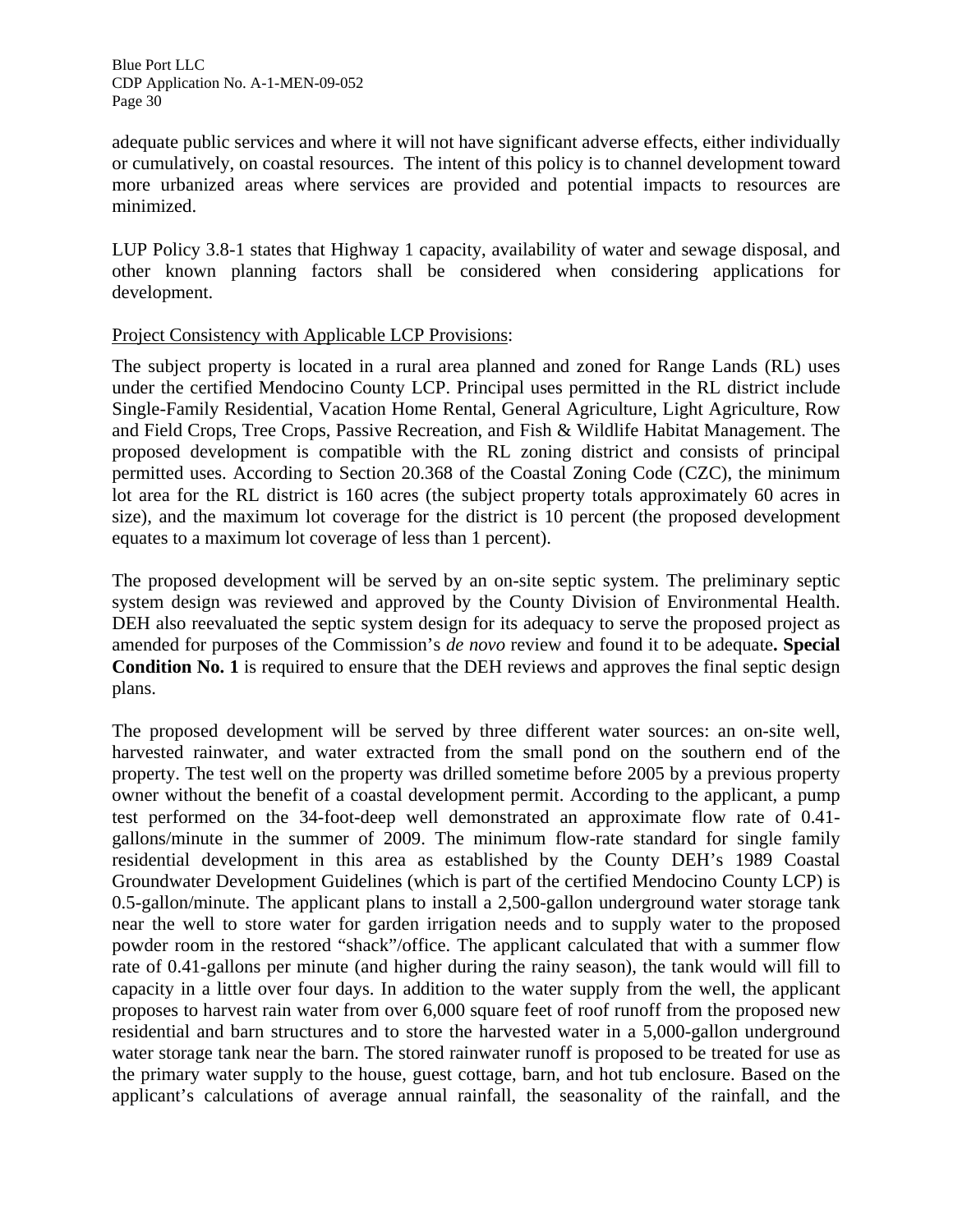proposed capture area, the applicant asserts that the proposed 5,000 gallon water storage tank will provide 2.5-times the required capacity to ensure year round water supply to the various proposed buildings. Finally, the applicant proposes to use water from the approximately 4-acre holding pond near the southern end of the property as a third water source. The pond was permitted by the Commission in 1978 under CDP No. NCR-78-A-337. The applicant is permitted to take half the available impounded water for irrigation purposes. The existing irrigation system connected to the pond includes a 9-inch-diameter water line that runs north to south and supplies a wheel line irrigation system that the applicant has found sufficient to irrigate the entire property year round. The proposed domestic water system combining the use of the onsite well, the harvested rain water, and the impounded pond water as three different sources has been reviewed and verified by the applicant's consultant, Carl Rittiman, C.P.S.S., who determined that the water supply will be adequate to serve the development. Thus, the Commission finds that the property will have an adequate water supply to serve the development as proposed.

As the subject property already was in existence prior to certification of the LCP, cumulative adverse impacts on the traffic capacity of Highway One from the proposed new residence were taken into account at the time that the LCP was certified. Therefore, the proposed single-family residence would not result in significant adverse impacts to the traffic capacity of Highway One, consistent with the applicable provisions of LUP Policy 3.8-1. **Special Condition No. 2** is attached to ensure that the applicant obtain the necessary encroachment permit from Caltrans for the proposed improvement of the access driveway connection to Highway One to serve the new residence, and that any changes to the project plans required by the encroachment permit shall not be incorporated into the project until the applicant obtains a Commission amendment to this coastal development permit.

As discussed below, the proposed development has been conditioned to include mitigation measures, which will minimize all significant adverse environmental impacts. Therefore, the Commission finds that as conditioned, the proposed development is consistent with LUP Policies 3.9-1 and 3.8-1 and CZC Section 20.532.100(A)(2) because (1) the development is located within an existing developed area, (2) there are adequate services to serve the proposed development, and (3) the development will not significantly contribute to adverse cumulative impacts on highway capacity, or, as discussed in the Findings below, on scenic values, geologic hazards, environmentally sensitive habitats, water quality, or public access, and is compatible with the long-term protection of resource lands of the RL zoning district.

#### **F. Visual Resources**

*…* 

#### Summary of Applicable LCP Provisions:

Land Use Plan (LUP) Policy 3.5-1 states, in applicable part, as follows (emphasis added):

*The scenic and visual qualities of Mendocino County coastal areas shall be considered and protected as a resource of public importance. Permitted development shall be sited and designed to protect views to and along the ocean and scenic coastal areas, to minimize the alteration of natural land forms, to be visually compatible with the character of surrounding areas and, where*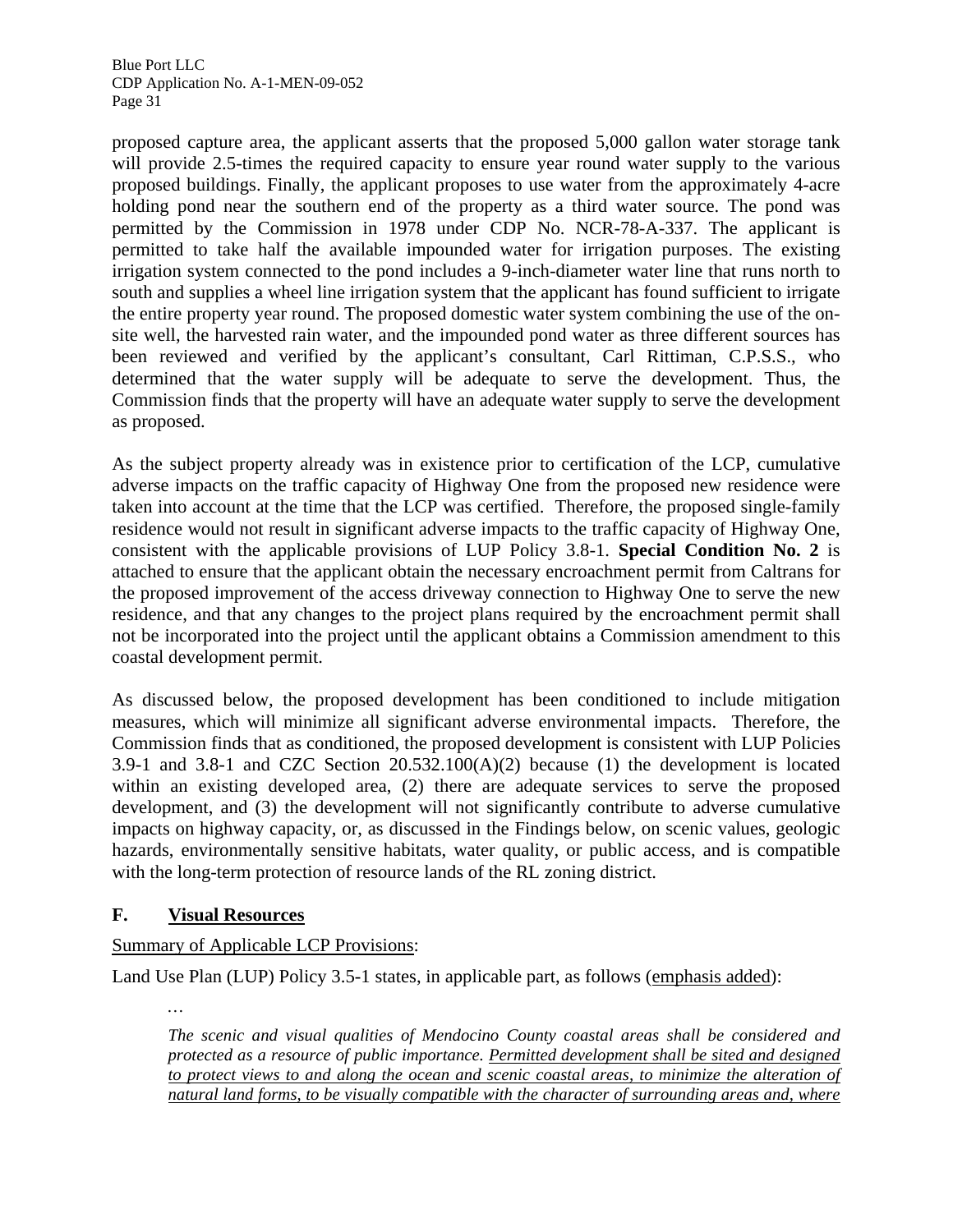*feasible, to restore and enhance visual quality in visually degraded areas. New development in highly scenic areas designated by the County of Mendocino Coastal Element shall be subordinate to the character of its setting*.

LUP Policy 3.5-3 states, in applicable part, as follows (emphasis added):

*The visual resource areas listed below are those which have been identified on the land use maps and shall be designated as "highly scenic areas," within which new development shall be subordinate to the character of its setting. Any development permitted in these areas shall provide for the protection of ocean and coastal views from public areas including highways, roads, coastal trails, vista points, beaches, parks, coastal streams, and waters used for recreational purposes. …*

 *Portions of the coastal zone within the Highly Scenic Area west of Highway 1 between the Navarro River and the north boundary of the City of Point Arena as mapped with noted exceptions and inclusions of certain areas east of Highway 1…*

In addition to other visual policy requirements, new development west of Highway One in *designated "highly scenic areas" is limited to one-story (above natural grade) unless an increase in height would not affect public views to the ocean or be out of character with surrounding structures. Variances from this standard may be allowed for planned unit development that provides clustering and other forms of meaningful visual mitigation. New development should be subordinate to natural setting and minimize reflective surfaces. All proposed divisions of land and boundary line adjustments within "highly scenic areas" will be analyzed for consistency of potential future development with visual resource policies and shall not be allowed if development of resulting parcel(s) could not be consistent with visual policies.*

## LUP Policy 3.5-4 states as follows (emphasis added):

*Buildings and building groups that must be sited within the highly scenic area shall be sited near the toe of a slope, below rather than on a ridge, or in or near the edge of a wooded area. Except for farm buildings, development in the middle of large open areas shall be avoided if an alternative site exists.* 

*Minimize visual impact of development on hillsides by (1) requiring grading or construction to follow the natural contours; (2) resiting or prohibiting new development that requires grading, cutting and filling that would significantly and permanently alter or destroy the appearance of natural landforms; (3) designing structures to fit hillside sites rather than altering landform to accommodate buildings designed for level sites; (4) concentrate development near existing major vegetation, and (5) promote roof angles and exterior finish which blend with hillside. Minimize visual impacts of development on terraces by (1) avoiding development in large open areas if alternative site exists; (2) minimize the number of structures and cluster them near existing vegetation, natural landforms or artificial berms; (3) provide bluff setbacks for development adjacent to or near public areas along the shoreline; (4) design development to be in scale with rural character of the area. Minimize visual impact of development on ridges by (1) prohibiting development that projects above the ridgeline; (2) if no alternative site is available below the ridgeline, development shall be sited and designed to reduce visual impacts by utilizing existing vegetation, structural orientation, landscaping, and shall be limited to a single story above the natural elevation; (3) prohibiting removal of tree masses which destroy the ridgeline silhouette. Nothing in this policy shall preclude the development of a legally existing parcel.*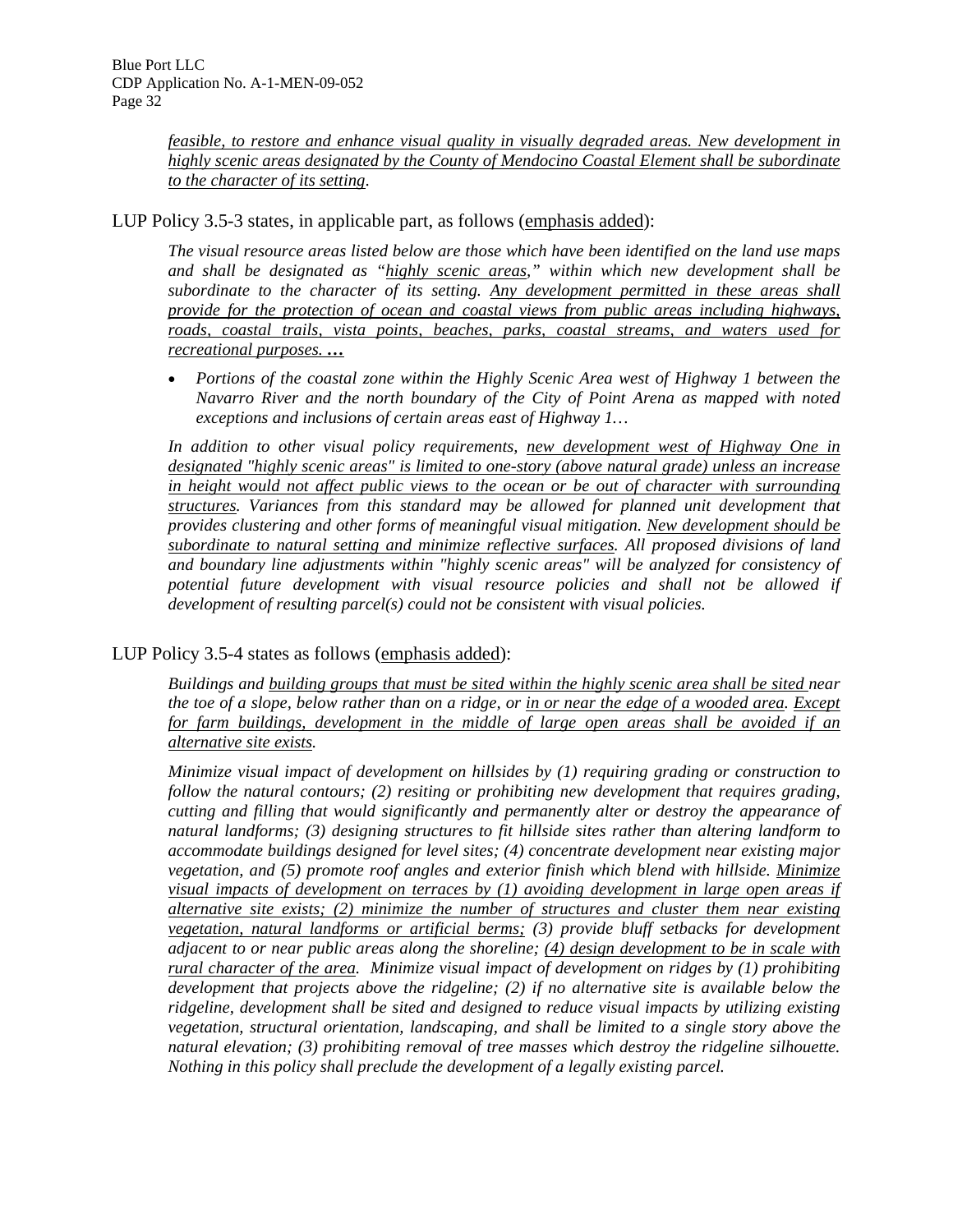### LUP Policy 3.5-5 states as follows:

*Providing that trees will not block coastal views from public areas such as roads, parks and trails, tree planting to screen buildings shall be encouraged. In specific areas, identified and adopted on the land use plan maps, trees currently blocking views to and along the coast shall be required to be removed or thinned as a condition of new development in those specific areas. New development shall not allow trees to block ocean views.* 

*…* 

## LUP Policy 3.5-8 states as follows (emphasis added):

*Power transmission lines shall be located along established corridors. Elsewhere transmission*  lines shall be located to minimize visual prominence. Where overhead transmission lines cannot *be located along established corridors, and are visually intrusive within a "highly scenic area", the lines shall be placed underground west of Highway One and below ridgelines east of Highway One if technically feasible. Certain lines shall, over time, be relocated or placed underground in accord with PUC regulations (see Big River Planning Area Policy 4.7-3 and Policy 3.11-9). Distribution lines shall be underground in new subdivisions.* 

### LUP Policy 3.5-15 states as follows (emphasis added):

*Installation of satellite receiving dishes shall require a coastal permit. In highly scenic areas, dishes shall be located so as to minimize visual impacts. Security lighting and floodlighting for occasional and/or emergency use shall be permitted in all areas. Minor additions to existing nightlighting for safety purposes shall be exempt from a coastal permit. In any event no lights shall be installed so that they distract motorists and they shall be shielded so that they do not shine or glare beyond the limits of the parcel wherever possible.* 

Section 20.504.015, "Highly Scenic Areas," of the Coastal Zoning Code (CZC) states, in applicable part, as follows (emphasis added):

*…* 

#### *(C) Development Criteria.*

*(1) Any development permitted in highly scenic areas shall provide for the protection of coastal views from public areas including highways, roads, coastal trails, vista points, beaches, parks, coastal streams, and waters used for recreational purposes.* 

*(2) In highly scenic areas west of Highway 1 as identified on the Coastal Element land use plan maps, new development shall be limited to eighteen (18) feet above natural grade, unless an increase in height would not affect public views to the ocean or be out of character with surrounding structures.* 

*(3) New development shall be subordinate to the natural setting and minimize reflective surfaces. In highly scenic areas, building materials including siding and roof materials shall be selected to blend in hue and brightness with their surroundings.* 

*… (5) Buildings and building groups that must be sited in highly scenic areas shall be sited:* 

*(a) Near the toe of a slope;* 

*(b) Below rather than on a ridge; and*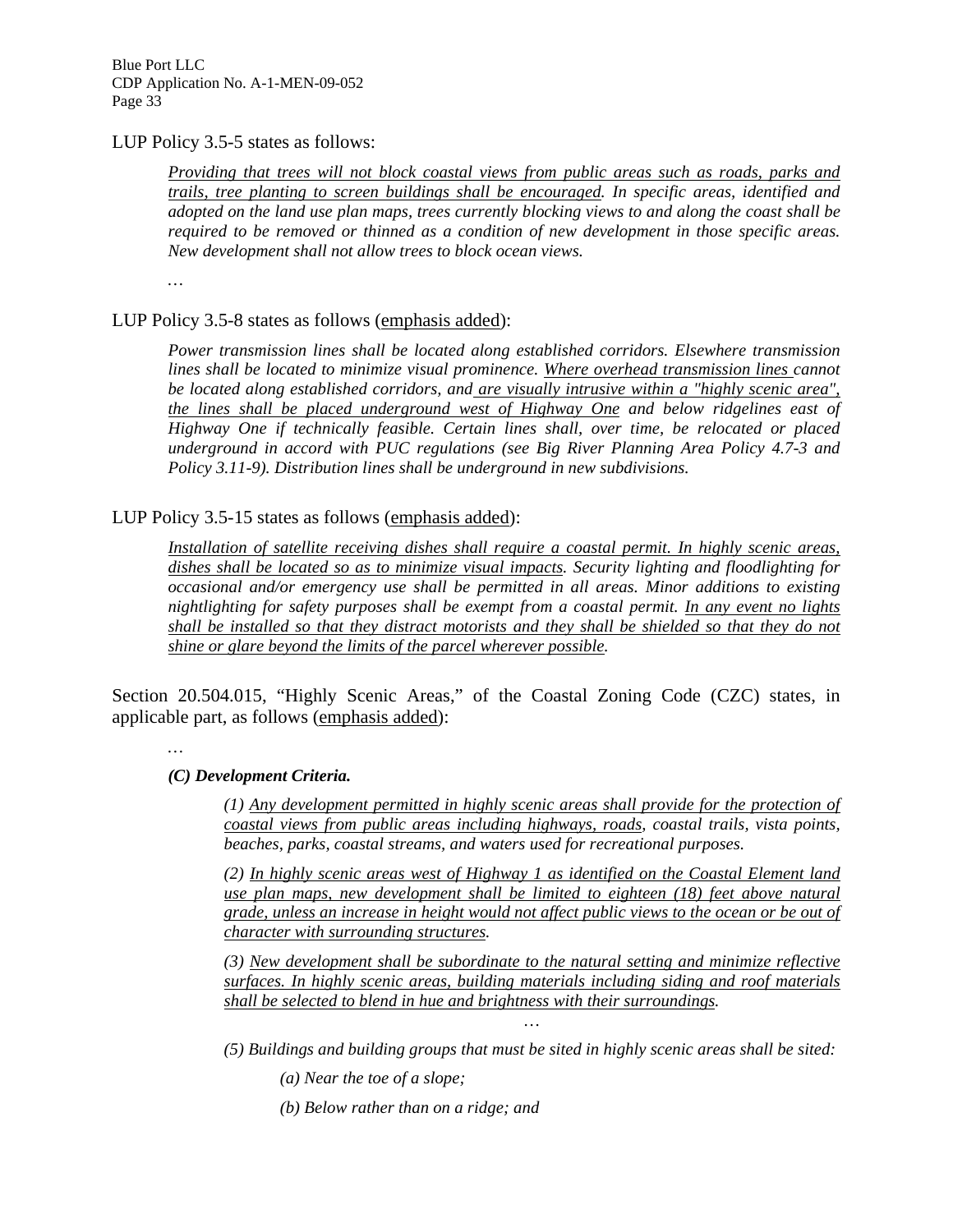*(c) In or near a wooded area.* 

*(7) Minimize visual impacts of development on terraces by the following criteria:* 

*…* 

*(a) Avoiding development, other than farm buildings, in large open areas if alternative site exists;* 

*(b) Minimize the number of structures and cluster them near existing vegetation, natural landforms or artificial berms;* 

*(c) Provide bluff setbacks for development adjacent to or near public areas along the shoreline;* 

*(d) Design development to be in scale with rural character of the area.* 

*(10) Tree planting to screen buildings shall be encouraged, however, new development shall not allow trees to interfere with coastal/ocean views from public areas…* 

*…* 

*(12) Power distribution lines shall be placed underground in designated "highly scenic areas" west of Highway 1 and in new subdivisions. East of Highway 1, power lines shall be placed below ridgelines if technically feasible.* 

*(13) Access roads and driveways shall be sited such that they cause minimum visual disturbance and shall not directly access Highway 1 where an alternate configuration is feasible. (Ord. No. 3785 (part), adopted 1991)*.

CZC Section 20.504.020 states, in applicable part, as follows (emphasis added):

*…* 

*(D) The scenic and visual qualities of Mendocino County Coastal Areas shall be considered and protected as a resource of public importance. Permitted development shall be sited and designed to protect views to and along the ocean and scenic coastal areas, to minimize the alteration of natural land forms, to be visually compatible with the character of surrounding areas and, where feasible, to restore and enhance visual quality in visually degraded areas. New development in highly scenic areas designated by the County of Mendocino Coastal Element shall be subordinate to the character of its setting. (Ord. No. 3785 (part), adopted 1991)* 

CZC Section 20.504.030 states, in applicable part, as follows (emphasis added):

*(A) Major considerations in installing satellite receiving dish antenna(s) concern positioning disks to avoid interference and to minimize visual impacts on the surrounding landscape.*  Installation of satellite receiving dishes shall require a coastal development permit and must *comply with other criteria of this Chapter...* 

*(B) Development Criteria.* 

*(1) Minimize visual impacts when installing private or commercial satellite receiving dish antenna(s) in designated Highly Scenic Areas by:* 

*(a) Placing dish to take advantage of any natural shielding that exists at or around the proposed dish location, e.g., houses, shrubs, trees.* 

*(b) Establishing a setback from the rim of a ridge or hilltop where a dish will be placed so as to not create an additional silhouette.*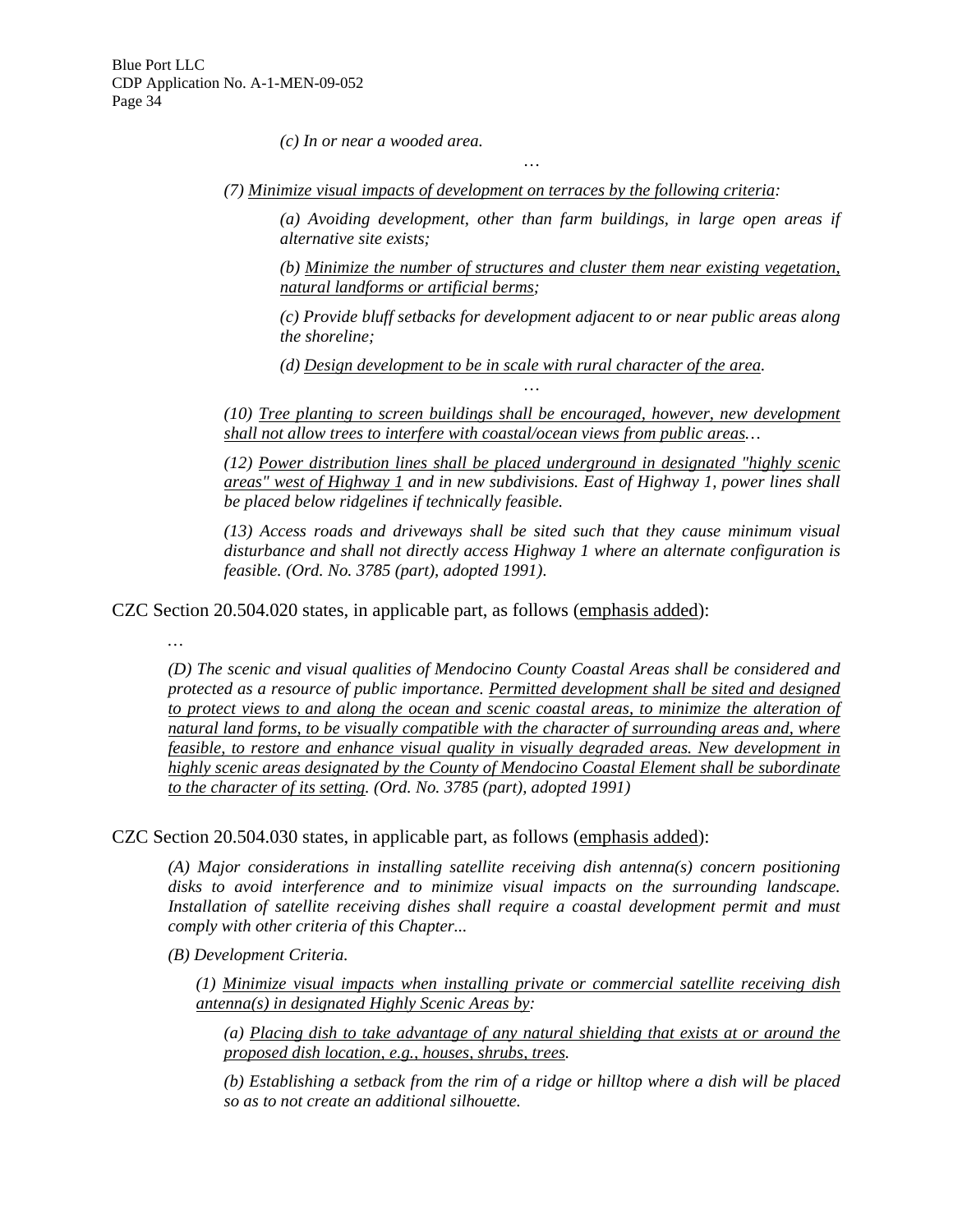*(c) Landscaping terrain around dish with low shrubs or small trees to screen dish and supporting structure at any off-site location without interfering with satellite reception. (Ord. No. 3785 (part), adopted 1991)* 

CZC Section 20.504.035 states, in applicable part, as follows (emphasis added):

*(A) Essential criteria for the development of night lighting for any purpose shall take into consideration the impact of light intrusion upon the sparsely developed region of the highly scenic coastal zone.* 

*(1) No light or light standard shall be erected in a manner that exceeds either the height limit designated in this Division for the zoning district in which the light is located or the height of the closest building on the subject property whichever is the lesser.* 

*(2) Where possible, all lights, whether installed for security, safety or landscape design purposes, shall be shielded or shall be positioned in a manner that will not shine light or allow light glare to exceed the boundaries of the parcel on which it is placed.* 

*(3) Security lighting and flood lighting for occasional and/or emergency use shall be permitted in all areas.* 

*(4) Minor additions to existing night lighting for safety purposes shall be exempt from a coastal development permit.* 

*(5) No lights shall be installed so that they distract motorists. (Ord. No. 3785 (part), adopted 1991)* 

CZC Section 20.368.040 states as follows (emphasis added):

*Building Height Limit for RL Districts.* 

*Twenty-eight (28) feet above natural grade for non-Highly Scenic Areas and for Highly Scenic Areas east of Highway One. Eighteen (18) feet above natural grade for Highly Scenic Areas west of Highway One unless an increase in height would not affect public views to the ocean or be out of character with surrounding structures. Thirty-five (35) feet above natural grade for uninhabited accessory structures not in an area designated as a Highly Scenic Area (See Section 20.504.015(C)(2)). (Ord. No. 3785 (part), adopted 1991)* 

Project Consistency with Applicable LCP Provisions:

The approximately 60-acre property is located on a coastal terrace bluff-top lot on the west side of Highway One in a designated "Highly Scenic Area" (HSA) under the Mendocino County LCP. The area is characterized by large open range lands and agricultural properties in a sparsely developed rural setting. The nearest higher-density residential communities are located approximately three miles to the north in the unincorporated community of Elk and 10 miles to the south in the unincorporated community of Manchester. As described above, blue-water views to the ocean are available to both north-bound and south-bound Highway One travelers across the open grassland portions of the property. From the south, the property comes into view at post mile (PM) marker 27 for  $\sim 0.1$ -mile, PM 27.5 for  $\sim 0.3$ -mile, and PM 27.9 for  $\sim 0.3$ -mile. From the north, the property is in view for  $\sim 0.3$ -mile. These ocean views are across the property interrupted in some areas by a backdrop of mature cypress and eucalyptus trees growing along the bluff edge near the western end of the property. The trees are apparent in aerial photos of the site dating back to at least 1972. There also is a stand of mature riparian vegetation lining an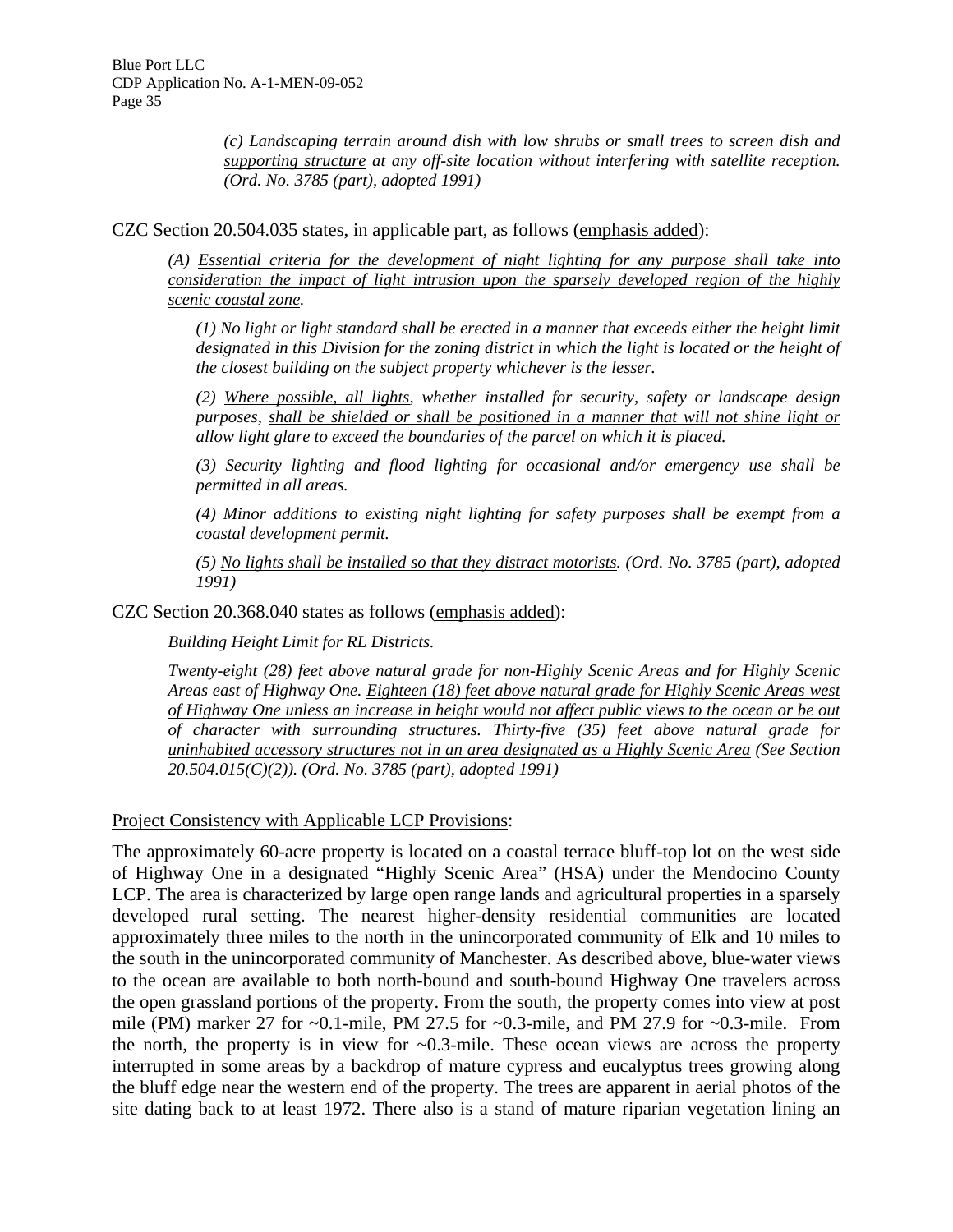unnamed stream and associated pond on the southern end of the property between the highway and the bluff edge.

As described above, the LCP contains numerous provisions to protect the County's coastal visual resources, especially in designated Highly Scenic Areas (HSAs). The policies and standards applicable to the proposed project that require the protection of visual resources are summarized in Table 2 below and discussed in sequence in the following nine subsections.

**Table 2.** Summary of Applicable LCP Provisions Relating to the Protection of Visual Resources at the Subject Site, a Designated "Highly Scenic Area."

|                  | <b>Summary of Applicable LCP Provisions for</b><br><b>Visual Resources Protection</b>                                                                                                                                                                                                                                                                  | <b>Relevant LCP Policy or Section</b>                                                                   |
|------------------|--------------------------------------------------------------------------------------------------------------------------------------------------------------------------------------------------------------------------------------------------------------------------------------------------------------------------------------------------------|---------------------------------------------------------------------------------------------------------|
| $\mathbf{1}$     | The visual impacts of new development on coastal<br>terraces shall be minimized by (1) avoiding<br>development in large open areas if an alternative site<br>exists; (2) minimizing the number of structures and<br>clustering them near existing vegetation; and (3)<br>designing development to be in scale with the rural<br>character of the area. | LUP Policy 3.5-4 and CZC<br>Section 20.504.015(C)(7)                                                    |
| $\overline{2}$   | New development shall be sited and designed to<br>protect views to and along the ocean and scenic<br>coastal areas. Development west of Highway One<br>shall be limited to 18 feet and one-story, unless an<br>increase in height would not affect public views to the<br>ocean or be out of character with surrounding<br>structures.                 | LUP Policies 3.5-1 and 3.5-3 and<br>CZC Sections 20.504.015(C)(1) &<br>(2), 20.504.020(D), & 20.368.040 |
| 3                | Tree planting to screen buildings is encouraged, so<br>long as the trees will not block coastal views from<br>public areas.                                                                                                                                                                                                                            | LUP Policy 3.5-5 and CZC<br>Section 20.504.015(C)(10)                                                   |
| 4                | New development shall minimize the alteration of<br>natural land forms.                                                                                                                                                                                                                                                                                | LUP Policy 3.5-1 and CZC<br>Section 20.504.020(D)                                                       |
| 5                | New development shall minimize reflective surfaces.                                                                                                                                                                                                                                                                                                    | LUP Policy 3.5-3 and CZC<br>Section 20.504.015(C)(3)                                                    |
| 6                | Building materials shall be selected to blend in hue<br>and brightness with their surroundings.                                                                                                                                                                                                                                                        | CZC Section 20.504.015(C)(3)                                                                            |
| $\overline{7}$   | The visual impacts of satellite receiving dish antennas<br>and exterior lighting shall be minimized.                                                                                                                                                                                                                                                   | LUP Policy 3.5-15 and CZC<br>Sections 20.504.030 and<br>20.504.035                                      |
| 8                | Power distribution lines shall be placed underground.                                                                                                                                                                                                                                                                                                  | LUP Policy 3.5-8 and CZC<br>Section 20.504.015(C)(12)                                                   |
| $\boldsymbol{9}$ | New development shall be visually compatible with<br>and subordinate to the character of surrounding areas.                                                                                                                                                                                                                                            | LUP Policies 3.5-1 and 3.5-3 and<br>CZC Sections 20.504.015(C)(3)<br>and 20.504.020(D)                  |

# *1. Minimizing Visual Impacts of Development on Terraces*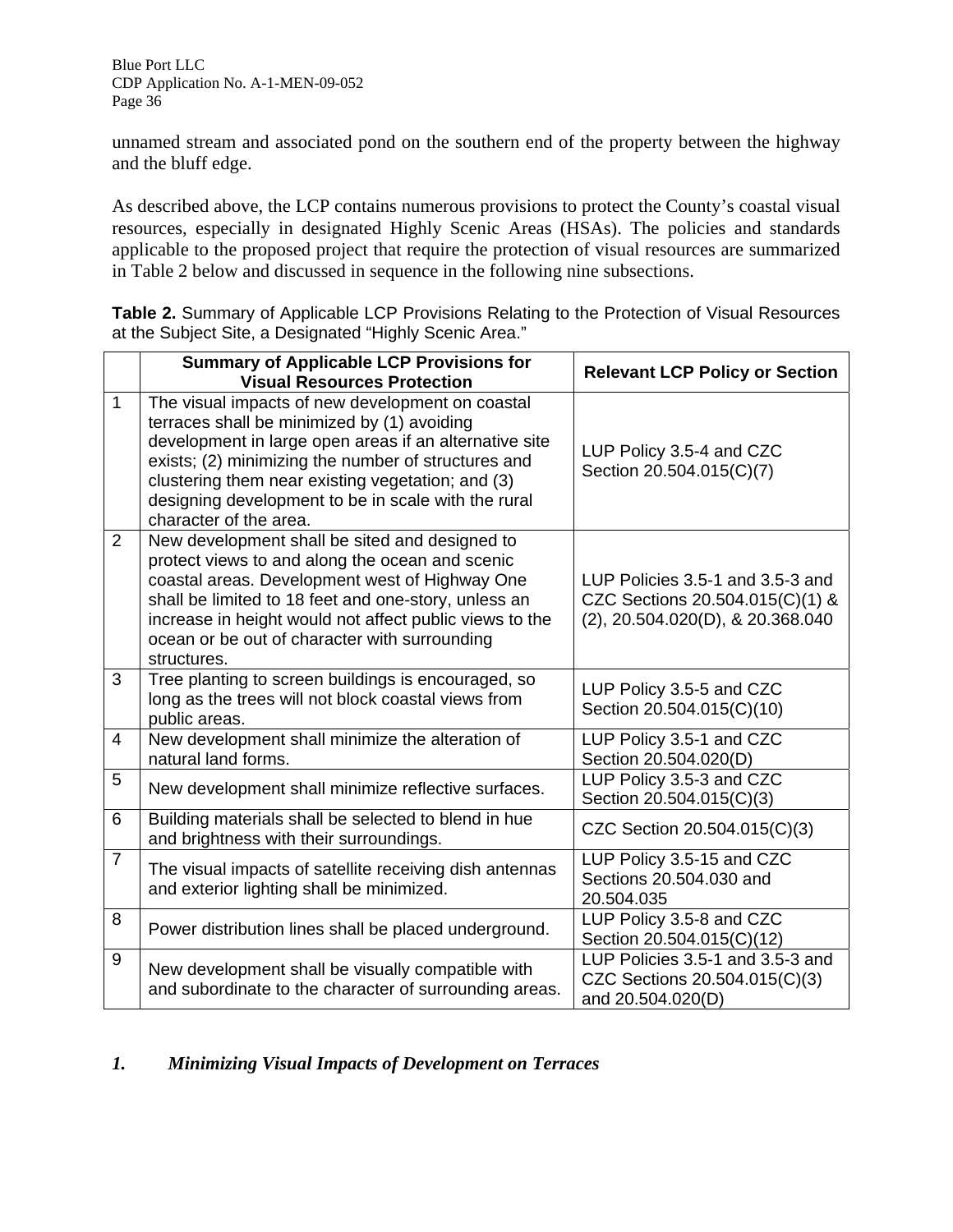LUP Policy 3.5-4 and CZC Section  $20.504.015(C)(7)$  require that the visual impacts of development on terraces be minimized in applicable part by (a) avoiding development, other than farm buildings, in large open areas if an alternative site exists, (b) minimizing the number of structures and clustering them near existing vegetation, natural landforms or artificial berms, and (c) designing development to be in scale with rural character of the area.

## (a) Avoiding development in large open areas if an alternative site exists

The applicants propose to develop all new structures near the western bluff edge (while maintaining the geologic setbacks prescribed by the geologic reports) against a backdrop of mature cypress trees, rather than in the large, open, grassy areas of the property between the highway and the bluff edge. This siting is consistent with LUP Policy 3.5-4 and CZC Section  $20.504.015(C)(7)$ , which requires that development in large open areas be avoided since an alternative site exists.

## (b) Minimizing the number of structures and clustering them near existing vegetation

The project as revised for the Commission's *de novo* review minimizes the number of proposed structures, consistent with LUP Policy 3.5-4 and CZC Section 20.504.015(C)(7), by consolidating the main residence and guest cottage together (rather than as two independent structures as approved by the County), and by deleting the hobby workshop and garden shed structures originally approved by the County from the revised project plans. The project proposes a total of five new independent structures (versus seven as originally approved by the County), three of which (main house/guest house, barn, and hot tub outbuilding) will be clustered near the southwestern end of the property in front of (as viewed from Highway One) a backdrop of mature evergreen cypress trees. The proposed 1,250-square-foot restored shack/office and 120 square-foot well pump house will be sited north of the other proposed structures yet still in front of (as viewed from Highway One) a backdrop of mature evergreen vegetation (eucalyptus trees). The proposed clustering of structures and siting of new buildings in front of (as viewed from Highway One) a backdrop of mature evergreen vegetation over 40 feet in height will minimize the visual impacts of the proposed development on the coastal terrace. Because of this proposed clustering of development in front of large vegetative backdrops (as viewed from the highway), no public views to the ocean will be affected by the proposed development, consistent with LUP Policy 3.5-3 and CZC Section 20.504.015(C). The mature evergreen cypress trees, which are over 40 feet tall, will provide an adequate visual backdrop to the proposed 25-foot-tall residence, 35-foot-tall barn (as limited by Special Condition No. 6, discussed below), 25-foot-tall restored shack/office, and 13-foot-tall hot tub outbuilding.

The Commission finds that if the vegetative backdrop to the proposed new structures was to die, become decadent, rotten, or weakened by decay or disease, or was removed for any reason, the visual impacts of the development on the coastal terrace would not be minimized. Furthermore, as the vegetation that will serve as a backdrop to the proposed new structures is visible on aerial photographs dating back at least to 1972 and is therefore already nearly 40 years old and may not survive for the entire economic life of the proposed new structures, the Commission finds it necessary to require additional plantings to help screen the proposed buildings, as is encouraged by LUP Policy 3.5-5 and CZC Section 20.504.015(C)(10). Therefore, the Commission attaches Special Condition Nos. 4-5. **Special Condition No. 4** requires that all existing trees located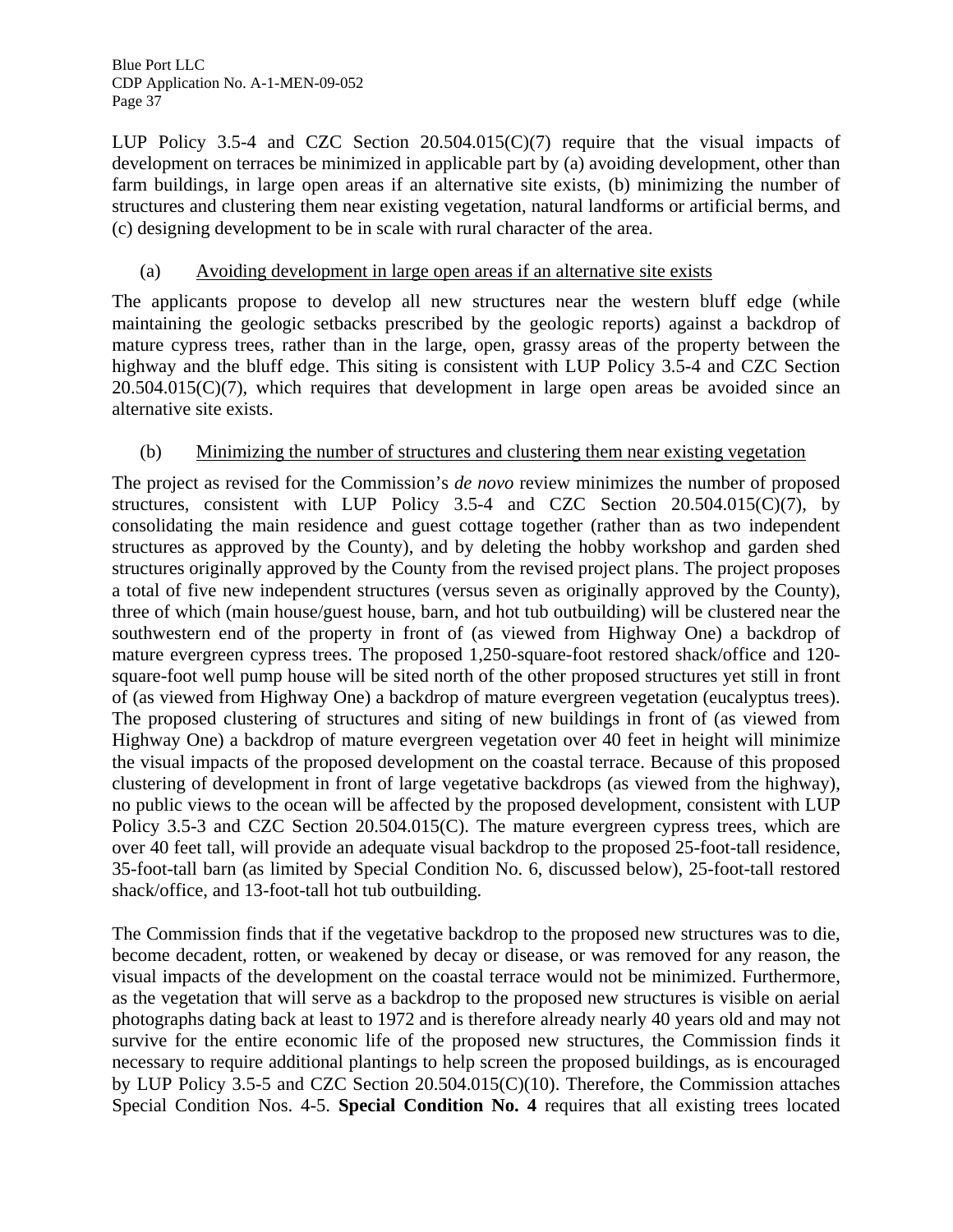seaward of the approved building sites for the structures authorized pursuant to CDP No. A-1- MEN-09-052 that serve as a visual backdrop to the authorized structures as viewed from Highway One, and all new vegetation planted for visual screening or supplemental backdrop purposes pursuant to **Special Condition No. 3** (discussed below in subsection 3) between the highway and the structures authorized pursuant to CDP No. A-1-MEN-09-052, shall be maintained in good condition throughout the life of the project. If any of this vegetation dies, become decadent, rots, is weakened by decay or disease, or is removed for any reason, it shall be replaced no later than May  $1<sup>st</sup>$  of the next spring season with native, evergreen vegetation from species common to coastal Mendocino County that will grow to a similar or greater mass and height.

Moreover, **Special Condition No. 5** requires that the applicants record a deed restriction detailing the specific development authorized under the permit, identifying all applicable special conditions attached to the permit. The condition will provide notice to future buyers of the property of the terms and limitations placed on the use of the property, including landscaping restrictions and requirements because the deed restriction will run with the land in perpetuity.

Finally, as discussed in more detail below ESHA finding, **Special Condition No. 15** requires in part that the canopy and root zones of existing living trees on the site shall be protected through temporary fencing or screening during construction, and **Special Condition No. 18** requires submittal, prior to permit issuance, of final grading plan that in part demonstrates that trees and tree roots shall be protected from damage by proper grading techniques.

Therefore, the Commission finds that as conditioned the visual impacts of the proposed new development on the coastal terrace will be minimized consistent with LUP Policy 3.5-4 and CZC Section  $20.504.015(C)(7)$  by minimizing the number of structures, clustering them near existing vegetation, and implementing (through the special conditions discussed above) various measures to protect and maintain the vegetation that will serve to protect public views to the coast.

# (c) Designing development to be in scale with rural character of the area

The project as revised for the Commission's *de novo* review is designed to be in scale with the rural character of the area. Development in the vicinity of the subject property is sparse, as the area is characterized by large, rural lots with limited development. Similar to the proposed project's proposal to develop a new residence and a number of accessory structures, many of the surrounding properties also are developed with multiple accessory structures including a garages, guest cottages, barns, and other accessory structures. Additionally, the proposed size (in terms of square footage) of the new residence and accessory structures is on par with the size of surrounding development (Exhibit No. 10). Even the relatively tall barn is proposed to be similar in height to an existing 40+-foot-tall barn located across the highway from the subject site. Furthermore, the proposed maximum height of the new structures is in scale with the heights of surrounding structures, including the existing 25-foot-high "shack" on the subject property that is proposed for demolition and reconstruction under this permit application and a barn across the highway from the subject property that is over 40 feet tall.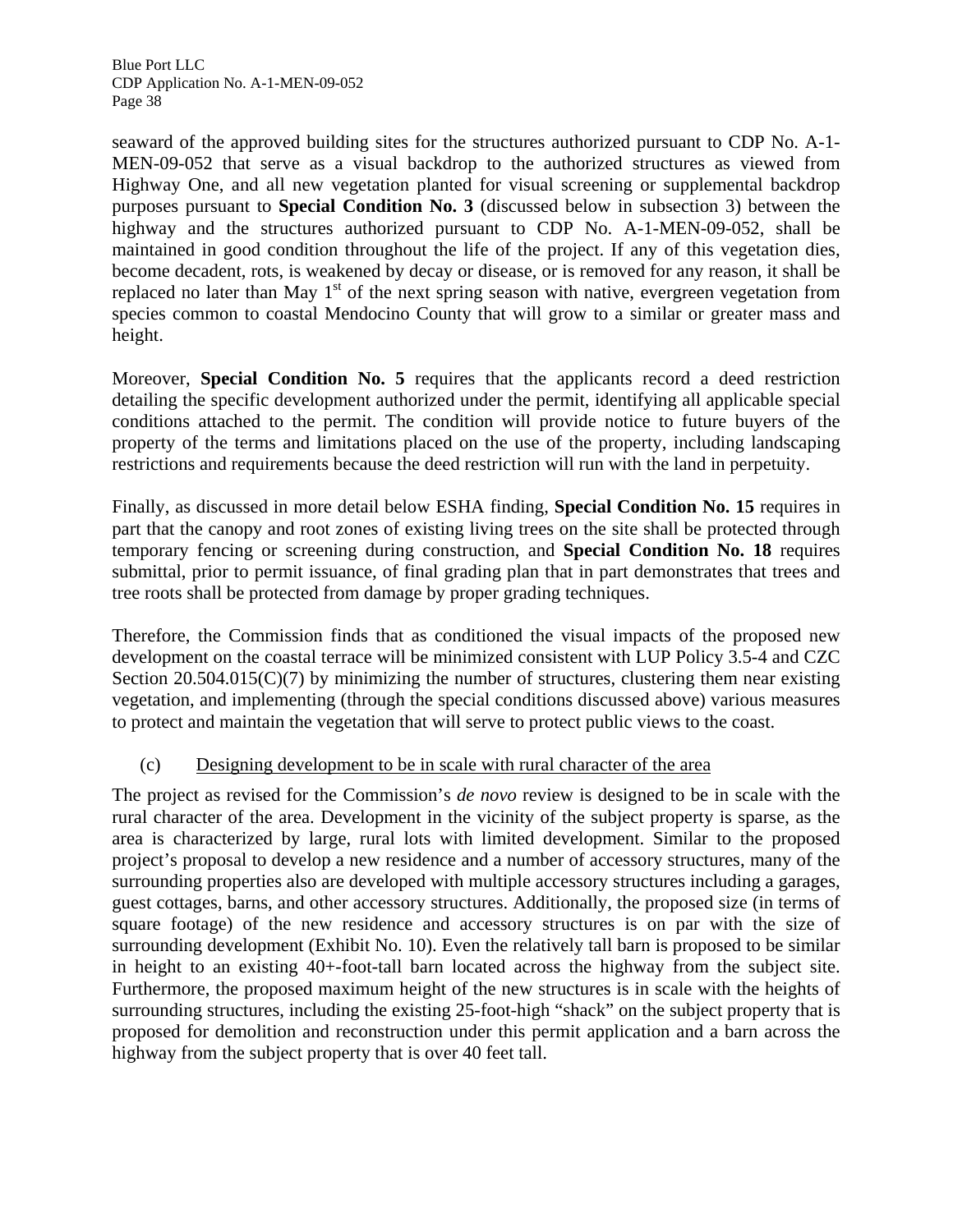Therefore, the Commission finds that the proposed development, as conditioned, is consistent with LUP Policy 3.5-4 and CZC Section  $20.504.015(C)(7)$ , as the project will (a) avoid development in large open areas, (b) minimize the number of structures and cluster them near existing vegetation, and (c) be in scale with rural character of the area.

# *2. Protecting Views To and Along the Coast and Limiting Development Height*

LUP Policies 3.5-1 and 3.5-3 and CZC Sections 20.504.015(C)(1) and 20.504.020(D) require permitted development to be sited and designed to protect views to and along the ocean and scenic coastal areas from public areas including highways and roads. Furthermore, LUP Policy 3.5-3 and CZC Sections 20.504.015(C)(2) and 30.368.040 require that new development west of Highway One in designated HSAs be limited in height (one-story and 18 feet), unless an increase in height would not affect public views to the ocean or be out of character with surrounding structures.

As discussed above, the proposed project will be sited and designed such that the proposed development will not block views to the ocean from public areas, including highways, roads, coastal trails, beaches, or coastal streams. The principal views of the ocean in the area are afforded from Highway One, and as seen from the highway, all of the proposed development would be located against a backdrop of existing vegetation where the development will not block any additional ocean views not already blocked by the existing vegetation. Although the proposed new residence, guest cottage, and restored "shack"/office each will be two-stories in height with a maximum height of 25 feet, LUP Policy 3.5-3 and CZC Sections 20.504.015(C)(2) and 30.368.040 allow for this height increase over 18 feet or one-story in cases where an increase in height would not affect public views to the ocean or be out of character with surrounding structures. As discussed above, the proposed maximum height of the new structures is in scale with the heights of surrounding structures, including the existing 25-foot-high "shack" on the subject property that is proposed for demolition and reconstruction under this permit application and a barn across the highway from the subject property that is over 40 feet tall. Additionally, the landscaping plan required by **Special Condition No. 3** and the requirement of **Special Condition No. 4** to maintain vegetation and landscaping on the property that will serve as a backdrop to or will shield the proposed development from public views will help ensure that the proposed new development will not significantly affect public views from the highway across the site.

The Commission finds, however, that CZC Section 20.368.040 expressly prohibits a height of greater than 35 feet for uninhabited accessory structures in the Range Lands zoning district. As the new barn would have a height of 40 feet as proposed, the Commission attaches **Special Condition No. 6** to require the applicant to submit revised floor plans and building elevations for the proposed new barn prior to permit issuance. The revised plans shall substantially conform to the proposed plans (Exhibit No. 6), except the maximum structure height should be reduced from 40 feet to a maximum of 35 feet. The Commission finds that a maximum 35-foot-tall barn at the proposed location in front of (as viewed from Highway One) a backdrop of mature evergreen vegetation that is well over 40 feet in height will minimize the visual impacts of the proposed development on the coastal terrace and will not affect public views to the ocean.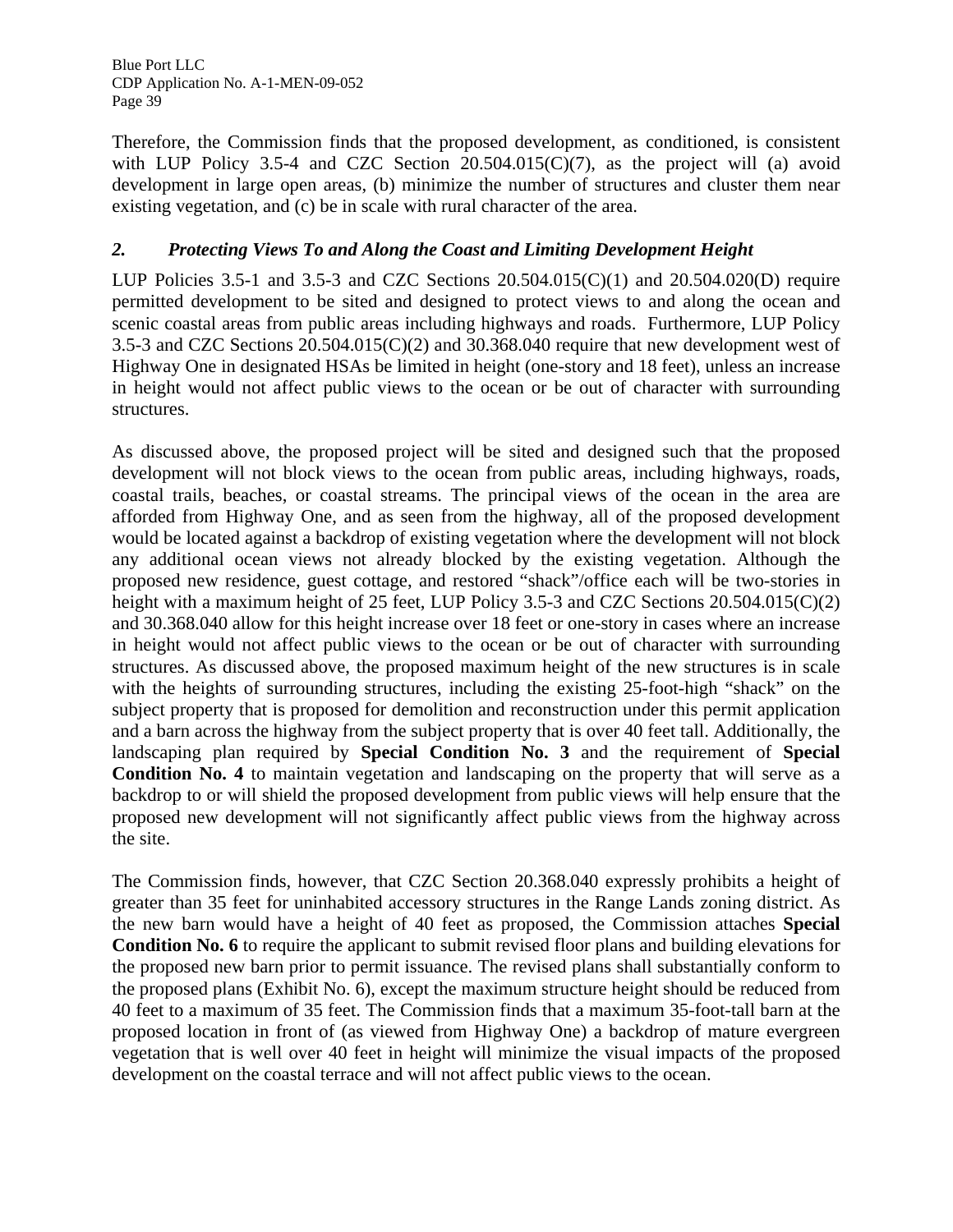Therefore, the Commission finds that the proposed development as conditioned is consistent with LUP Policies 3.5-1 and 3.5-3 and CZC Sections 20.504.015(C)(1) and 20.504.020(D), as the development will be sited and designed to not affect public views to the ocean or be out of character with surrounding structures.

# *3. Utilizing Tree Planting to Screen Development*

LUP Policy 3.5-5 and CZC Section 20.504.015(C)(10) encourage tree planting to screen buildings, provided that the trees not block coastal views from public areas. **Special Condition No. 3** requires submittal of a landscaping plan that includes planting of a minimum of ten trees and additional shrubs to screen portions of the development as viewed from public vantage points. In particular, the required landscaping plan will propose evergreen drought-tolerant woody vegetation to partially screen the new buildings as viewed from the highway. The requirements for monitoring and replanting trees that do not survive will help ensure that the proposed landscaping will be successful at the site. Therefore, the Commission finds that the proposed development as conditioned is consistent with LUP Policy 3.5-5 and CZC Section 20.504.015(C)(10), as the project as conditioned includes landscaping to screen the proposed residence in a manner that will not block coastal views from public areas.

# *4. Minimizing Landform Alteration*

LUP Policy 3.5-1 and CZC Section 20.504.020 in part require that new development in highly scenic areas minimize the alteration of natural landforms. As previously discussed, the property is mostly level, and the development as proposed will not require any cut slopes or major grading that would alter or destroy the appearance of the natural topography of the site beyond the introduction of a new residence and accessory structures to the terrace setting. As discussed in more detail below (ESHA finding, below), **Special Condition No. 18** requires submittal, prior to permit issuance, of final grading plan demonstrating in part that (a) grading shall avoid and in no way disrupt wetland or riparian ESHA, ESHA buffer, or natural drainage patterns; (b) grading shall not significantly increase volumes of surface runoff, and adequate measures shall be taken to ensure there is no increase in surface runoff off-site; (c) the area of soil to be disturbed at any one time and the duration of its exposure shall be limited; (d) construction equipment shall be limited to the actual area to be disturbed according to the approved development plans; and (e) existing vegetation shall be maintained on site to the maximum extent feasible. Therefore, the Commission finds that the proposed development as conditioned is consistent with LUP Policy 3.5-1 CZC Section 20.504.020, in that the proposed development will minimize the alteration of natural landforms.

# *5. Minimizing Reflective Surfaces*

LUP Policy 3.5-3 and CZC Section  $20.504.015(C)(3)$  require that new development in highly scenic areas minimize reflective surfaces.

As proposed, numerous windows along south-facing, east-facing, and north-facing elevations of the proposed new residence and various accessory structures would be visible from public vantage points along Highway One. The applicant also proposes to install a series of solar panels on the west-facing roof of the proposed new residence, but the panels are proposed to be low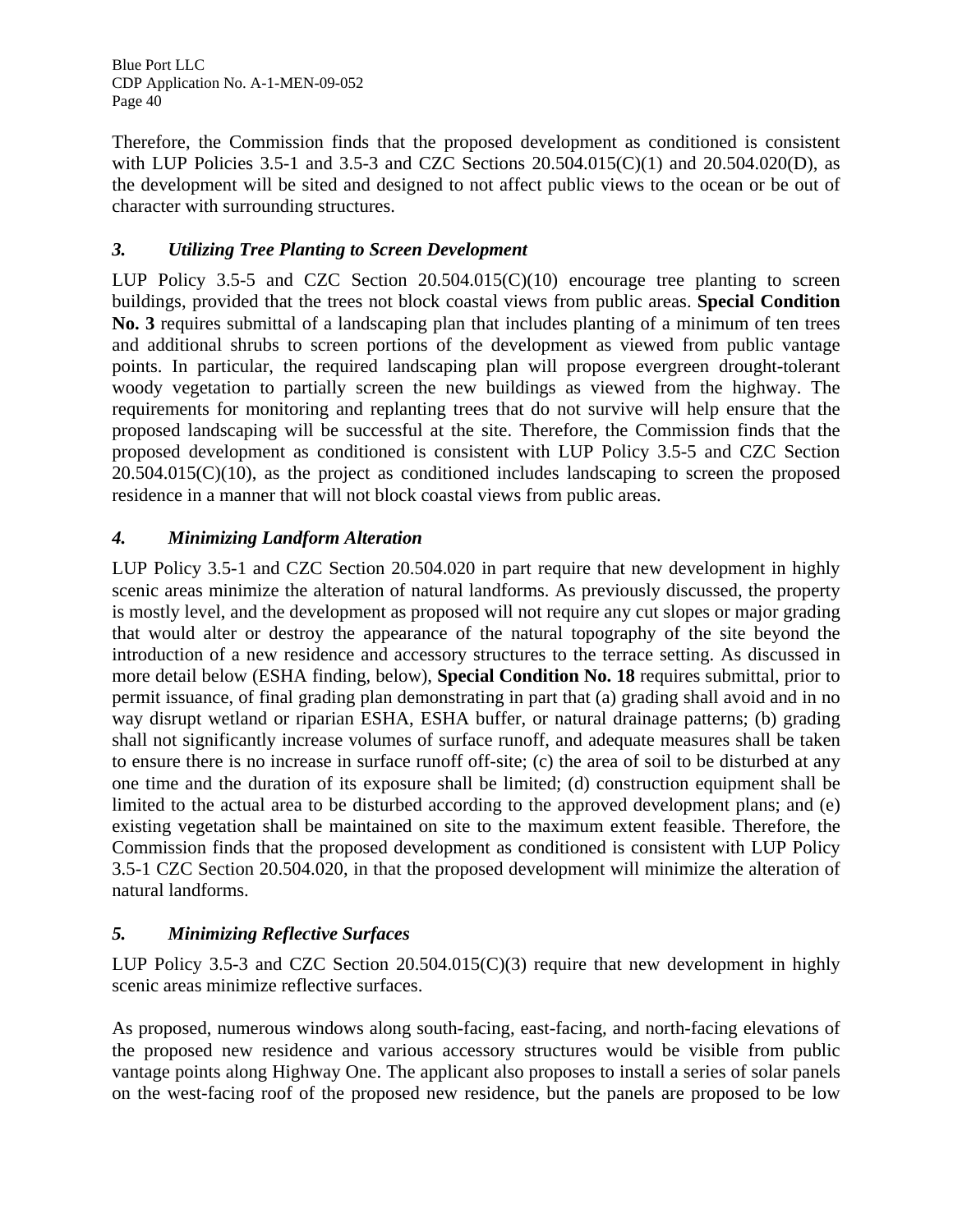reflectivity and angled to minimize viewing from Highway One. Although the site plan (Exhibit No. 6) shows some landscaping proposed along the proposed fence line north of the new structures, no landscaping plan has been submitted, and it is not clear that all the new windows on the various proposed structures would be screened by the proposed landscaping. If not, the development as proposed would not minimize reflective surfaces inconsistent with LUP Policy 3.5-3 and CZC Section 20.504.015(C)(3).

To ensure that the proposed development does not result in increased glare as viewed from public vantage points, **Special Condition No. 7** requires that prior to permit issuance the applicant submit design plans showing in part that all exterior materials, including roofs and windows, are proposed as non-reflective to minimize glare. In addition, the condition prohibits the use of reflective glass, reflective exterior finishings, or reflective roofing. Moreover, as discussed above, **Special Condition No. 5** requires that the applicants record a deed restriction detailing the specific development authorized under the permit, identifying all applicable special conditions attached to the permit, and providing notice to future owners of the terms and limitations placed on the use of the property, including restrictions on colors, materials, and lighting. The condition will ensure that any future buyers of the property are made aware of the development restrictions on the site because the deed restriction will run with the land in perpetuity.

The Commission finds that while the proposed development as conditioned will not result in significant adverse visual impacts, future development or further improvements to the new single-family residence at the site could result in potential adverse visual impacts if such new development or improvements are not properly sited and designed. The Commission notes that Section 30610(a) of the Coastal Act and Chapter 20.532.020(C) of the CZC exempt certain improvements to single-family residences from coastal development permit requirements. Pursuant to this exemption, once a residence has been constructed, certain improvements that the applicant might propose in the future are normally exempt from the need for a permit or permit amendment. However, in this case because the project site is located within a highly scenic area, future improvements to the approved project would not be exempt from permit requirements pursuant to Section 30610(a) of the Coastal Act, Section 13250 of the Commission's regulations, and CZC Section 20.532.020(C), which incorporates Section 13250 of the Commission's regulations. Section 30610(a) requires the Commission to specify by regulation those classes of development which involve a risk of adverse environmental effects and require that a permit be obtained for such improvements. Pursuant to Section 30610(a) of the Coastal Act, the Commission adopted Section 13250 of Title 14 of the California Code of Regulations, which specifically authorizes the Commission to require a permit for improvements to existing singlefamily residences that could involve a risk of adverse environmental effect. In addition, Section 13250(b)(1) indicates that improvements to an existing single-family residence in an area designated as highly scenic in a certified land use plan involve a risk of adverse environmental effect and therefore are not exempt. As discussed previously, the entire subject property is within an area designated in the certified Mendocino Land Use Plan as highly scenic. Therefore, pursuant to Section 13250(b)(1) of the Commission's regulations and CZC Section 20.532.020(C), **Special Condition No. 9** expressly states that any future improvements to the single-family residence will require a coastal development permit such that the County and the Commission will have the ability to review all future development on the site to ensure that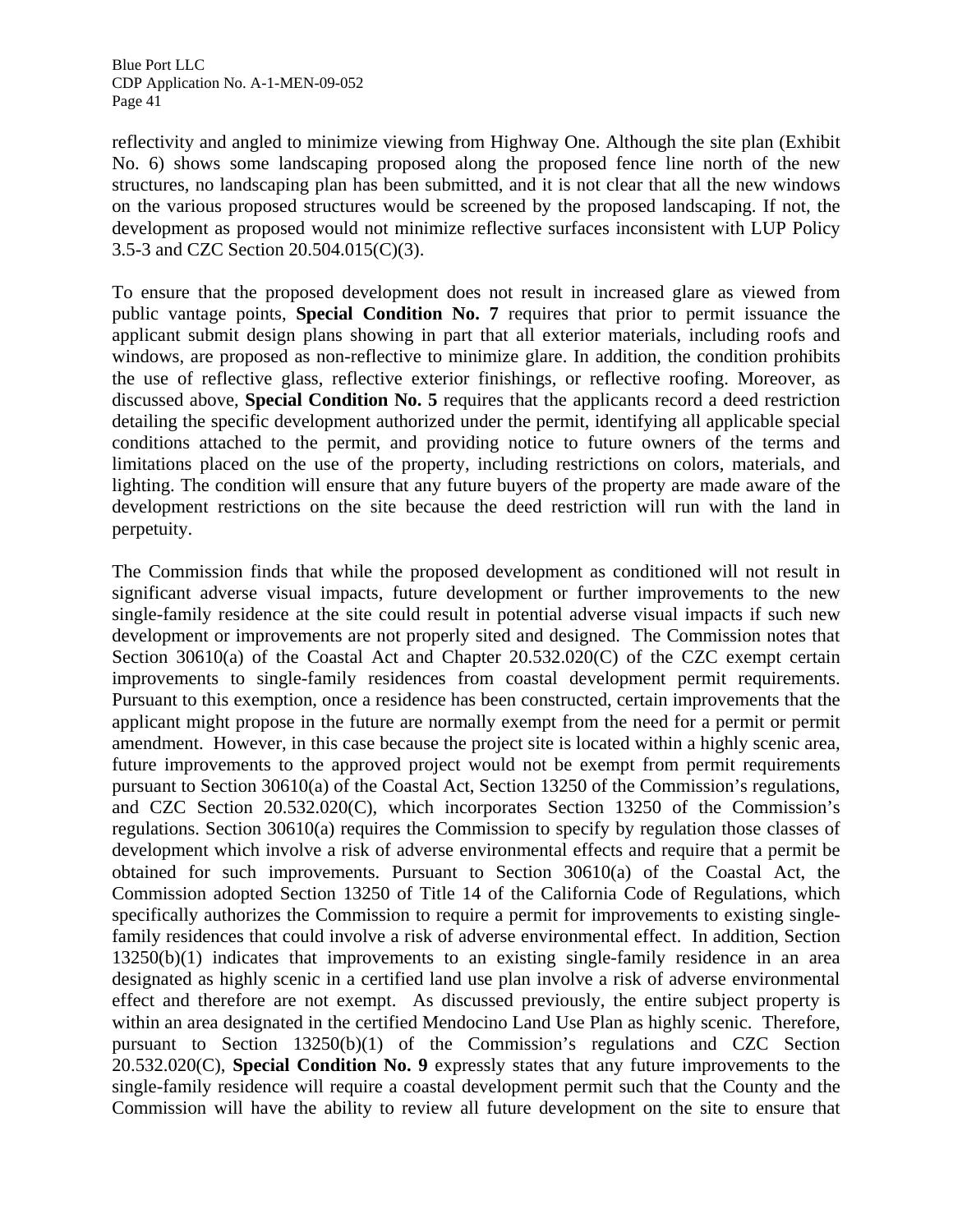future improvements will not be sited or designed in a manner that would result in an adverse environmental impacts.

Therefore, the Commission finds that proposed development as conditioned is consistent with LUP Policy 3.5-3 and CZC Section 20.504.015(C)(3), as reflective surfaces will be minimized.

# *6. Utilizing Appropriate Building Materials and Colors*

CZC Section  $20.504.015(C)(3)$  requires in part that in highly scenic areas, building materials, including siding and roof materials, be selected to blend in hue and brightness with their surroundings.

No specific design plans have been submitted, except the exterior colors of the new structures are proposed to include natural darkish earth tones including Valspar Medallion's "Warm 'n Toasty" (#40077) and "Burnt Umber" (#40079). Other than specifying these two exterior colors and horizontal cedar siding on the various structures, no sample schemes or descriptions have been provided for the various roofing, flashings, trims, windows, doors, gutters, downspouts, deck railings, chimneys, and other building features visible from public vantage points.

Because the project site sits on an open coastal terrace in a sparsely populated area, choosing bright, non-earth-tone colors would cause the proposed structures to be more visually prominent in a manner that would not blend with the surroundings, including with the backdrop of evergreen vegetation. To ensure the construction materials and colors used for the proposed development are subordinate to the natural setting and minimize reflective surfaces consistent with the above-cited LCP policies, the Commission attaches **Special Condition No. 7**. This condition requires that prior to permit issuance the applicant submit design plans in part showing proposed materials and colors for the new single-family residence, guest cottage, barn, restored "shack"/office, and other accessory structures, including exterior bodies, trims, sidings, roofs, and other features. The plans shall demonstrate in part that materials and colors used in construction are compatible with the appearance of the buildings' natural and man-made surroundings and are visually unobtrusive. The condition requires that the permittee undertake development in accordance with the approved final plans. As previously discussed, the deed restriction required by **Special Condition No. 5** will ensure that future owners of the property are aware of the terms and limitations placed on the use of the property, including restrictions on colors and materials, and the County and the Commission to have the ability to review all future development on the site (as required by Special Condition No. 9) to ensure that future improvements will not be sited or designed in a manner that would result in adverse environmental impacts.

Therefore, the Commission finds that proposed development as conditioned is consistent with CZC Section  $20.504.015(C)(3)$ , as building materials and colors will blend in hue and brightness with their surroundings.

# *7. Minimizing Visual Impacts of Satellite Receiving Dish Antennas and Exterior Lighting*

LUP Policy 3.5-15 and CZC Sections 20.504.030 and 20.504.035 specify criteria for the development of satellite receiving dish antennae and exterior lighting in designated HSAs.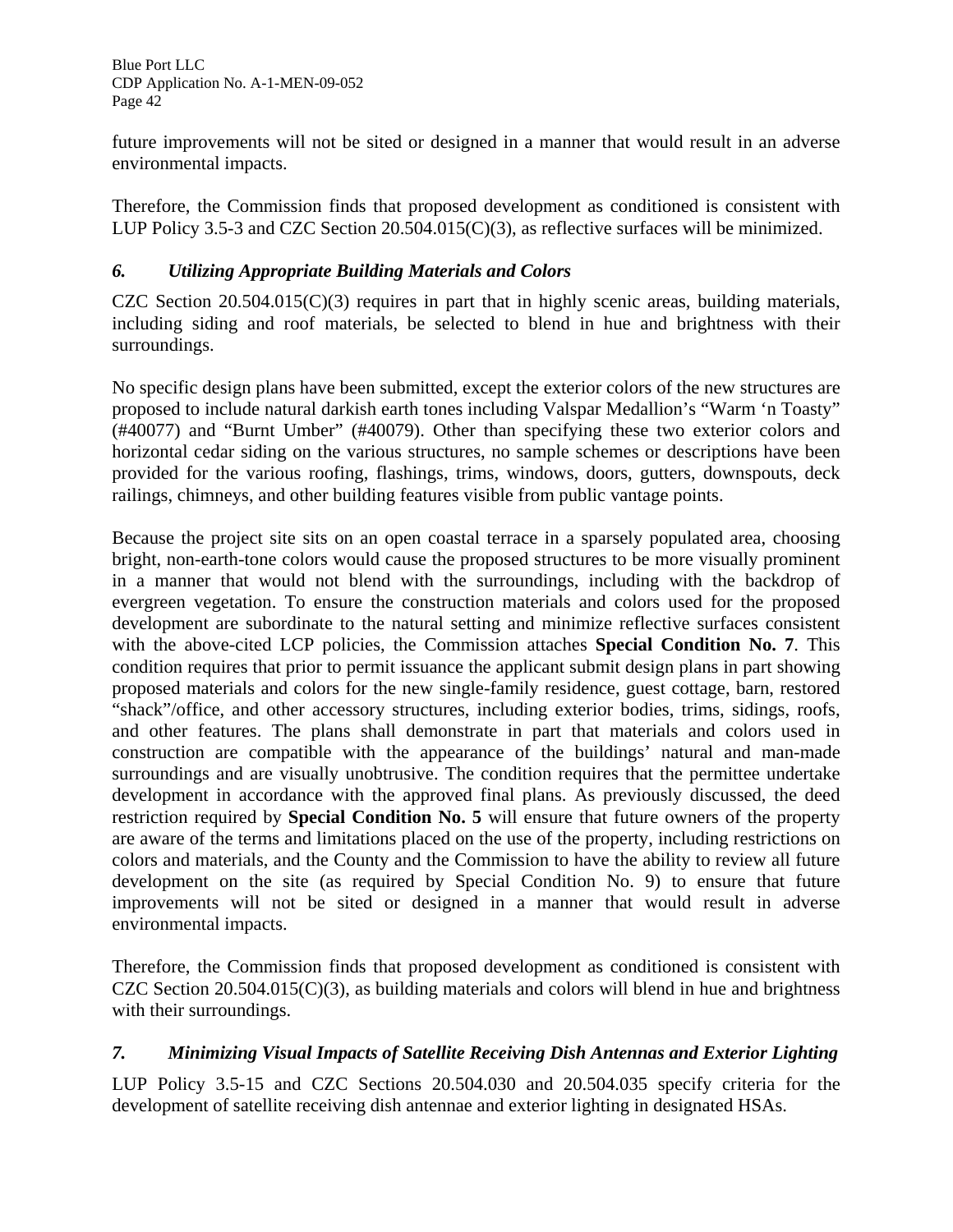The applicant has not submitted details on any planned satellite receiving dish antennas or exterior lighting. **Special Condition No. 7** requires that prior to permit issuance the applicant submit design plans that (among other things) demonstrate that the visual impacts of any proposed satellite receiving dish antennas will be minimize by positioning any such antennae behind structures and/or landscaping such that the satellite dish is not visible from Highway One. To minimize the potential glare from any exterior lighting installed on the property, **Special Condition No. 8** requires that all exterior lights be the minimum necessary for the safe ingress and egress of structures and be low-wattage, non-reflective, shielded, and be cast downward such that no light will be directed to shine beyond the boundaries of the subject parcel.

Therefore, the Commission finds that proposed development as conditioned is consistent with LUP Policy 3.5-15 and CZC Sections 20.504.030 and 20.504.035, as the visual impacts of any exterior lighting and satellite receiving dish antennas associated with the new development will be minimized.

# *8. Underground utilities*

LUP Policy 3.5-8 and CZC Section 20.504.015(C)(12) require that power distribution lines be placed underground in designated "Highly Scenic Areas" west of Highway One. Thus, the Commission attaches **Special Condition No. 10** to require that all utility extensions connected to development authorized pursuant to CDP No. A-1-MEN-09-052 be placed underground consistent with the LCP.

# *9. Visually Compatible with and Subordinate to the Character of the Setting*

LUP Policies 3.5-1 and 3.5-3 and CZC Sections 20.504.015(C)(3) and 20.504.020(D) require in part that new development in highly scenic areas be visually compatible with and subordinate to the character of the surrounding area.

As discussed above, with the inclusion of Special Condition Nos. 3 through 10, the proposed development has been conditioned to include mitigation measures to ensure that it will be visually compatible with and subordinate to the character of the its setting.

# **Conclusion**

Therefore, for all of the reasons discussed above, the Commission finds that the proposed development, as conditioned, is consistent with the numerous visual resource protection policies of the certified LCP.

## **G. Geologic Hazards**

## Summary of Applicable LCP Provisions:

Mendocino County Land Use Plan (LUP) Policy 3.4-1 states the following (emphasis added):

*The County shall review all applications for Coastal Development permits to determine threats from and impacts on geologic hazards arising from seismic events, tsunami runup, landslides, beach erosion, expansive soils and subsidence and shall require appropriate mitigation measures*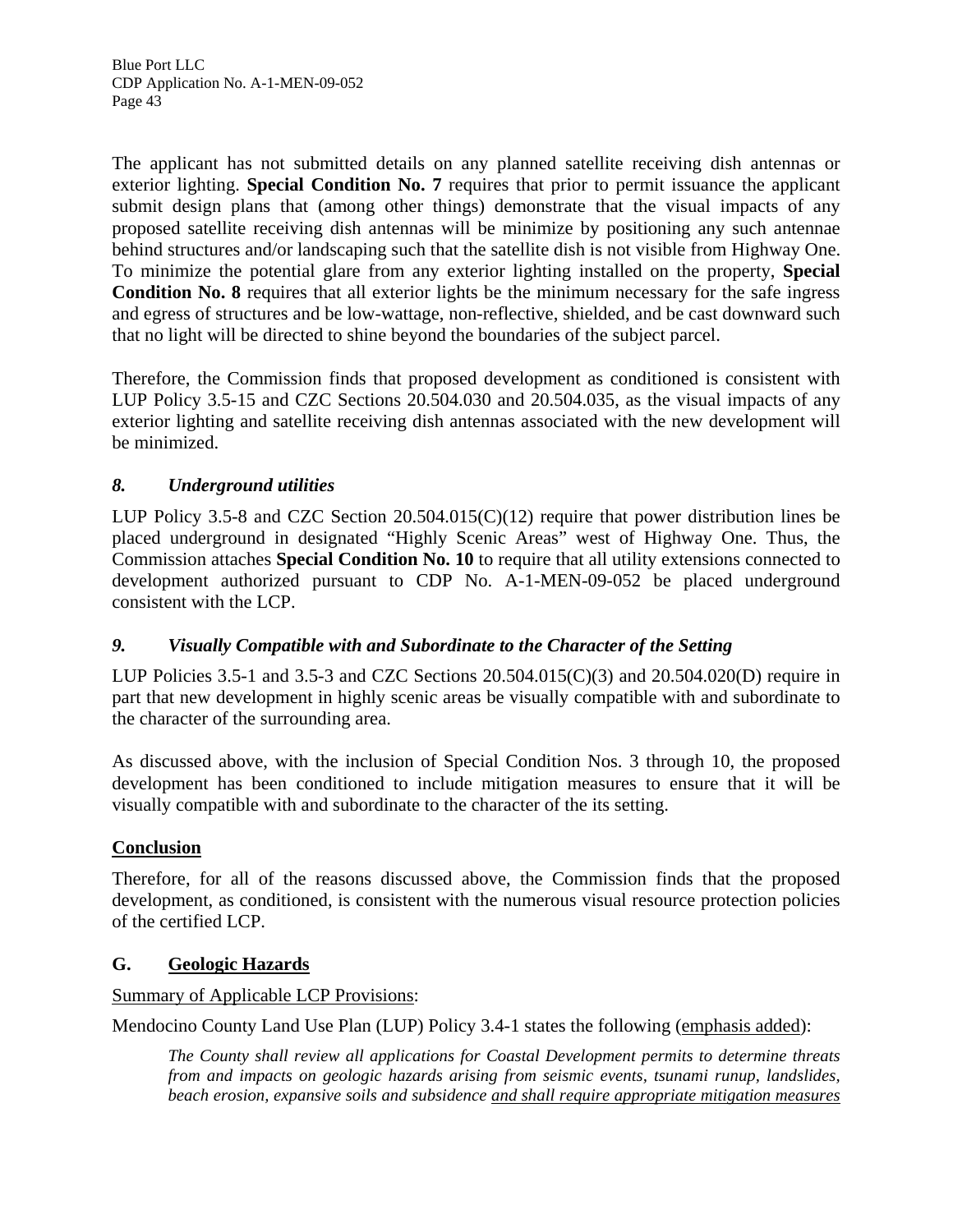> *to minimize such threats. In areas of known or potential geologic hazards, such as shoreline and bluff top lots and areas delineated on the hazards maps the County shall require a geologic investigation and report, prior to development, to be prepared by a licensed engineering geologist or registered civil engineer with expertise in soils analysis to determine if mitigation measures could stabilize the site. Where mitigation measures are determined to be necessary, by the geologist, or registered civil engineer the County shall require that the foundation construction and earthwork be supervised and certified by a licensed engineering geologist, or a registered civil engineer with soil analysis expertise to ensure that the mitigation measures are properly incorporated into the development.*

LUP Policy 3.4-7 states, in applicable part, the following (emphasis added):

*The County shall require that new structures be set back a sufficient distance from the edges of bluffs to ensure their safety from bluff erosion and cliff retreat during their economic life spans (75 years). Setbacks shall be of sufficient distance to eliminate the need for shoreline protective works. Adequate setback distances will be determined from information derived from the required geologic investigation and from the following setback formula:* 

*Setback (meters) = Structure life (years) x Retreat rate (meters/year)* 

*The retreat rate shall be determined from historical observation (e.g., aerial photographs) and/or from a complete geotechnical investigation. …* 

### LUP Policy 3.4-8 states the following (emphasis added):

*Property owners should maintain drought-tolerant vegetation within the required blufftop setback. The County shall permit grading necessary to establish proper drainage or to install landscaping and minor improvements in the blufftop setback.* 

#### LUP Policy 3.4-9 states the following (emphasis added):

*Any development landward of the blufftop setback shall be constructed so as to ensure that surface and subsurface drainage does not contribute to the erosion of the bluff face or to the instability of the bluff itself.* 

#### LUP Policy 3.4-10 states the following (emphasis added):

*No development shall be permitted on the bluff face because of the fragility of this environment and the potential for resultant increase in bluff and beach erosion due to poorly-sited development. However, where they would substantially further the public welfare, developments such as staircase accessways to beaches or pipelines to serve coastal-dependent industry may be allowed as conditional uses, following a full environmental, geologic and engineering review and upon the determinations that no feasible less environmentally damaging alternative is available and that feasible mitigation measures have been provided to minimize all adverse environmental effects.* 

#### LUP Policy 3.4-12 states the following (emphasis added):

*Seawalls, breakwaters, revetments, groins, harbor channels and other structures altering natural shoreline processes or retaining walls shall not be permitted unless judged necessary for the protection of existing development or public beaches or coastal dependent uses. Allowed developments shall be processed as conditional uses, following full environmental geologic and engineering review. This review shall include site-specific information pertaining to seasonal*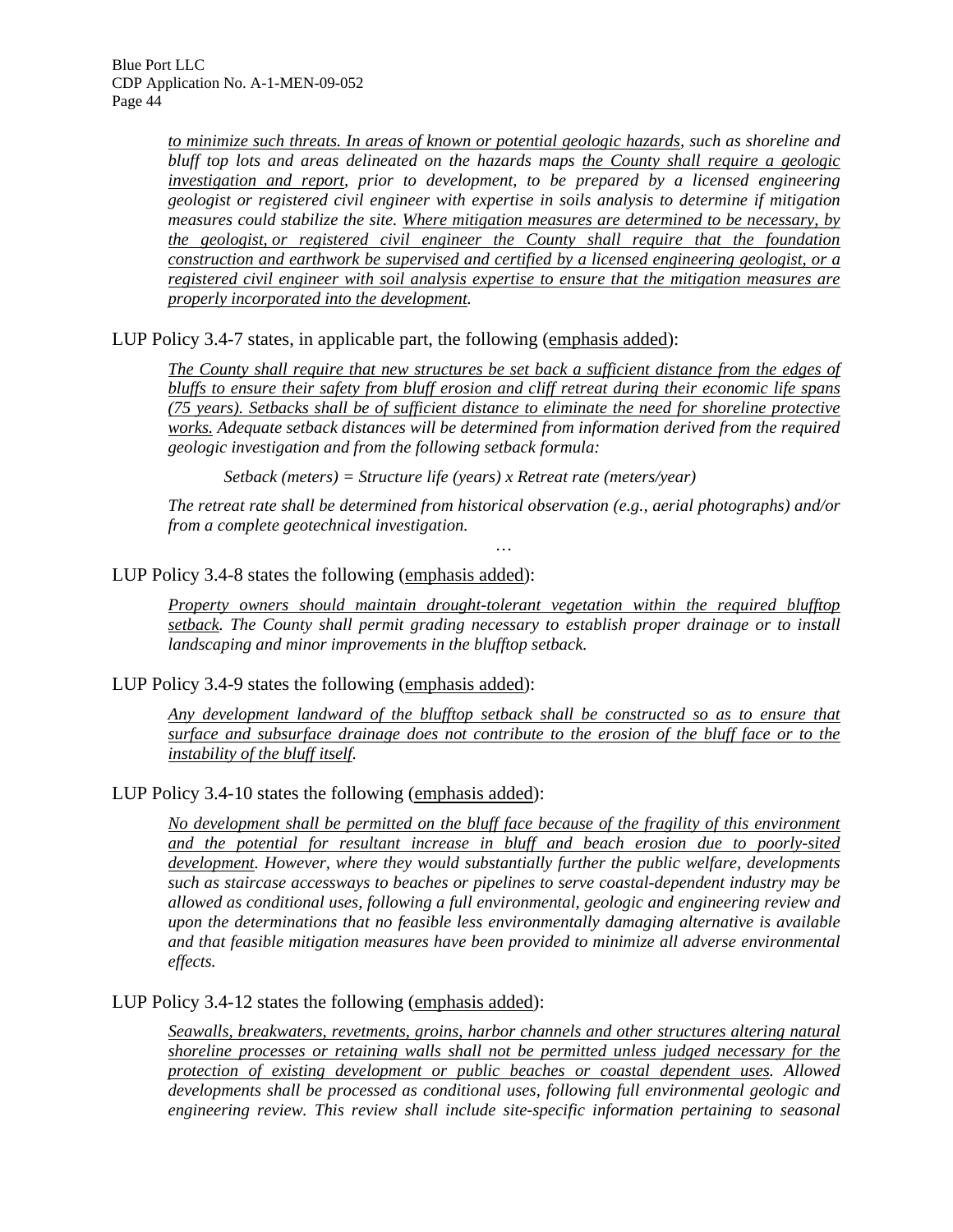*storms, tidal surges, tsunami runups, littoral drift, sand accretion and beach and bluff face erosion. In each case, a determination shall be made that no feasible less environmentally damaging alternative is available and that the structure has been designed to eliminate or mitigate adverse impacts upon local shoreline sand supply and to minimize other adverse environmental effects. The design and construction of allowed protective structures shall respect natural landforms, shall provide for lateral beach access, and shall minimize visual impacts through all available means.* 

Mendocino County Coastal Zoning Code (CZC) Section 20.500.010 states the following (emphasis added):

*(A) The purpose of this section is to insure that development in Mendocino County's Coastal Zone shall:* 

*(1) Minimize risk to life and property in areas of high geologic, flood and fire hazard;* 

*(2) Assure structural integrity and stability; and*

*(3) Neither create nor contribute significantly to erosion, geologic instability or*  destruction of the site or surrounding areas, nor in any way require the construction of *protective devices that would substantially alter natural landforms along bluffs and cliffs.* (Ord. No. 3785 (part), adopted 1991)

CZC Section 20.500.015 states the following (emphasis added):

*(A) Determination of Hazard Areas.* 

*(1) Preliminary Investigation. The Coastal Permit Administrator shall review all applications for Coastal Development Permits to determine threats from and impacts on geologic hazards.* 

*(2) Geologic Investigation and Report. In areas of known or potential geologic hazards such as shoreline and blufftop lots and areas delineated on the hazard maps, a geologic investigation and report, prior to development approval, shall be required. The report shall be prepared by a licensed engineering geologist or registered civil engineer pursuant to the site investigation requirements in [Chapter 20.532](http://www.co.mendocino.ca.us/planning/CoastZO/ZO532.htm).* 

*(B) Mitigation Required. Where mitigation measures are determined to be necessary, the foundation, construction and earthwork shall be supervised and certified by a licensed engineering geologist or a registered civil engineer with soil analysis expertise who shall certify that the required mitigation measures are incorporated into the development.* (Ord. No. 3785 (part), adopted 1991)

*…* 

CZC Section 20.500.020 states, in applicable part, the following (emphasis added):

*(B) Bluffs.* 

*(1) New structures shall be setback a sufficient distance from the edges of bluffs to ensure their safety from bluff erosion and cliff retreat during their economic life spans (seventyfive (75) years). New development shall be setback from the edge of bluffs a distance determined from information derived from the required geologic investigation and the setback formula as follows:* 

*Setback (meters) = structure life (75 years) x retreat rate (meters/year)*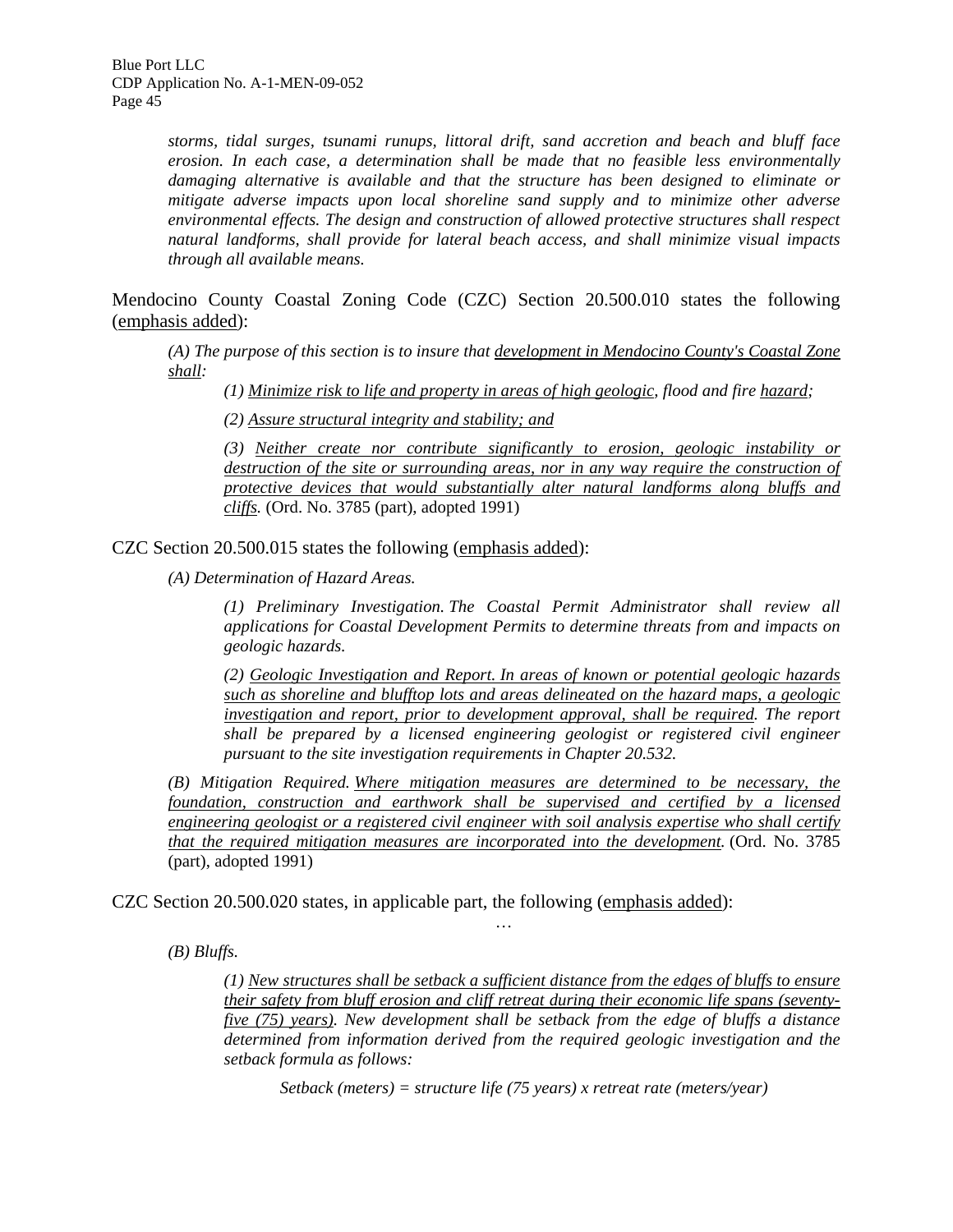*Note: The retreat rate shall be determined from historical observation (aerial photos) and/or from a complete geotechnical investigation.* 

*(2) Drought tolerant vegetation shall be required within the blufftop setback.* 

*(3) Construction landward of the setback shall not contribute to erosion of the bluff face or to instability of the bluff.* 

*(4) No new development shall be allowed on the bluff face except such developments that would substantially further the public welfare including staircase accessways to beaches and pipelines to serve coastal-dependent industry. These developments shall only be allowed as conditional uses, following a full environmental, geologic and engineering review and upon a finding that no feasible, less environmentally damaging alternative is available. Mitigation measures shall be required to minimize all adverse environmental effects.* 

*…* 

*(E) Erosion.* 

*(1) Seawalls, breakwaters, revetments, groins, harbor channels and other structures altering natural shoreline processes or retaining walls shall not be permitted unless judged necessary for the protection of existing development, public beaches or coastal dependent uses. Environmental geologic and engineering review shall include sitespecific information pertaining to seasonal storms, tidal surges, tsunami runups, littoral drift, sand accretion and beach and bluff face erosion. In each case, a determination shall be made that no feasible less environmentally damaging alternative is available and that the structure has been designed to eliminate or mitigate adverse impacts upon local shoreline sand supply and to minimize other significant adverse environmental effects.* 

#### Project Consistency with Applicable LCP Provisions:

As summarized above, LUP Policy 3.4-1 and CZC Section 20.500.015(A) require all applications for coastal development permits in areas of known or potential geologic hazards such as shoreline and bluff-top lots be reviewed to ensure that new development will be safe from bluff erosion and cliff retreat. To this end, LUP Policy 3.4-7 and CZC Sections  $20.500.010(A)(3)$  and  $20.500.020(E)$  direct the approving authority to assure that new development is sited and designed to provide adequate setbacks from geologically hazardous areas, and that restrictions of land uses be applied as necessary to ensure that the construction of seawalls or other shoreline protective structures will not be needed "in any way" over the full 75 year economic lifespan of the development. A sole exception to this prohibition on the construction of shoreline protective devices is provided in CZC Section 20.500.020(E) for protecting existing development, public beaches, and coastal-dependent uses. LUP Policy 3.4-8 and CZC Section 20.500.020(B)(2) require property owners to maintain drought-tolerant vegetation within the required bluff top setback area to minimize the need for watering, which could accelerate bluff-top erosion. Similarly, LUP Policy 3.4-9 and CZC Section 20.500.020(B)(3) require development landward of the bluff-top setback to be constructed so as to ensure that surface and subsurface drainage does not contribute to the erosion of the bluff face or the instability of the bluff itself. Finally, CZC Section 20.500.010 requires that all development in the County coastal zone minimize risk to life and property in areas of high geologic hazard, assure structural integrity and stability, and neither create nor contribute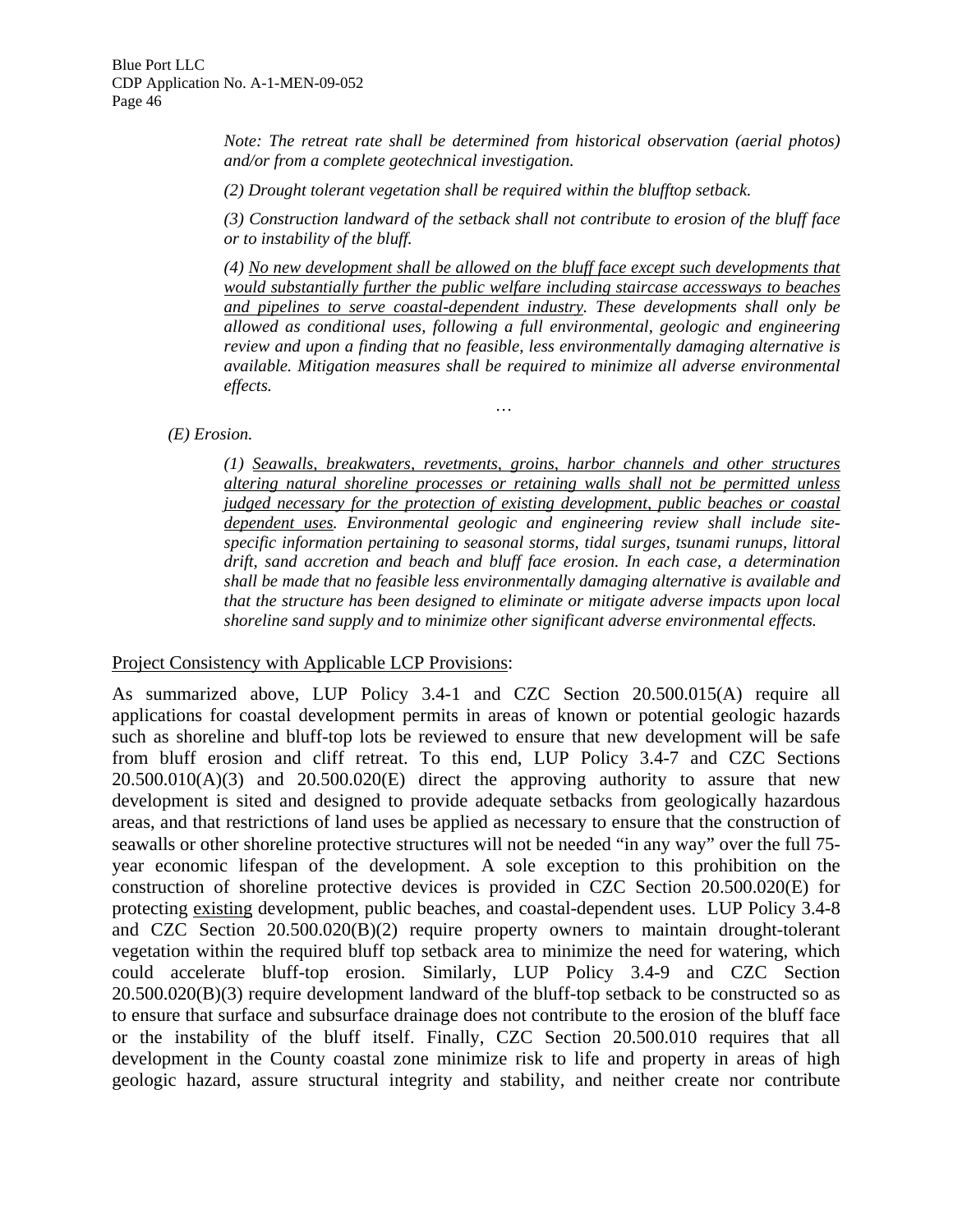significantly to erosion or engender the need for protective devices that would alter natural landforms along bluffs and cliffs.

# *(1) Mitigation Measures to Minimize Geologic Hazards and Ensure Safety from Bluff Erosion & Retreat during the Economic Lifespan of the Proposed Development*

As discussed above in Finding IV-C, the subject property, which is approximately 58.5 acres in size, is located on a more or less flat, uplifted coastal terrace at an elevation of approximately 200 feet above mean sea level. According to the geologic investigation prepared by the applicant's consultant (BACE Geotechnical), the subject property is underlain by Franciscan Complex bedrock. The terrace was formed during the Pleistocene Epoch, when periods of glaciation caused sea level fluctuations, which created a series of steps, or terraces, cut into the coastal bedrock by wave erosion. Sediments, comprised mostly of sand and silt, with some gravel and clay, were deposited on the generally flat terrace surfaces while they were submerged by the elevated sea levels. As encountered in the geologic test pits, the bedrock at the property is covered by approximately 12 to more than 15 feet of these terrace deposits. The report identifies the flat, graded area immediately below (seaward of) the northwestern bluff edge and off of the beach access road (leading to what historically was Bridgeport Landing) as an old, stabilized landslide. The applicants have a large cargo container stored in this area. A shallow slough (slipout) area within the terrace deposits also was identified on the bluff face along the beach access road. The area is described as unvegetated and "experiencing accelerated erosion, primarily during severe storm periods." In addition, a small active waterfall was located in the northwestern bluff face above the beach access road approximately one-third of the way down the road. The water flows into an open culvert that crosses beneath the road and empties over the bluffs on the outboard side. The report notes that the lower end of the access road was washed out by ocean waves just above the beach some time prior to 1997.

The proposed project as revised for the Commission's *de novo* review involves the construction of a new single family residence, guest cottage, barn, and other associated structures and development on the western side of the property near the bluff edge. In previous actions on coastal development permits and appeals, the Commission has interpreted Section 30253 of the Coastal Act, LUP Policy 3.4-7, and CZC Section 20.500.010(A) to require that coastal development be sited a sufficient distance landward of coastal bluffs that it will neither be endangered by erosion nor lead to the construction of protective coastal armoring during the assumed economic life of the development. LUP Policy 3.4-7 indicates the economic life of a structure to be 75 years. A setback adequate to protect development over the economic life of a development must account both for the expected bluff retreat during that time period and the existing slope stability. Long-term bluff retreat is measured by examining historic data, including vertical aerial photographs and any surveys conducted that identified the bluff edge, and estimating changes in this rate that may be associated with continuing or accelerating sea level rise. Slope stability is a measure of the resistance of a slope to landsliding, and can be assessed by a quantitative slope stability analysis. Stability is usually defined as a factor of safety against landsliding of 1.5, so the distance from the bluff edge necessary to achieve a factor of safety of 1.5 normally must be added to the setback stipulated above.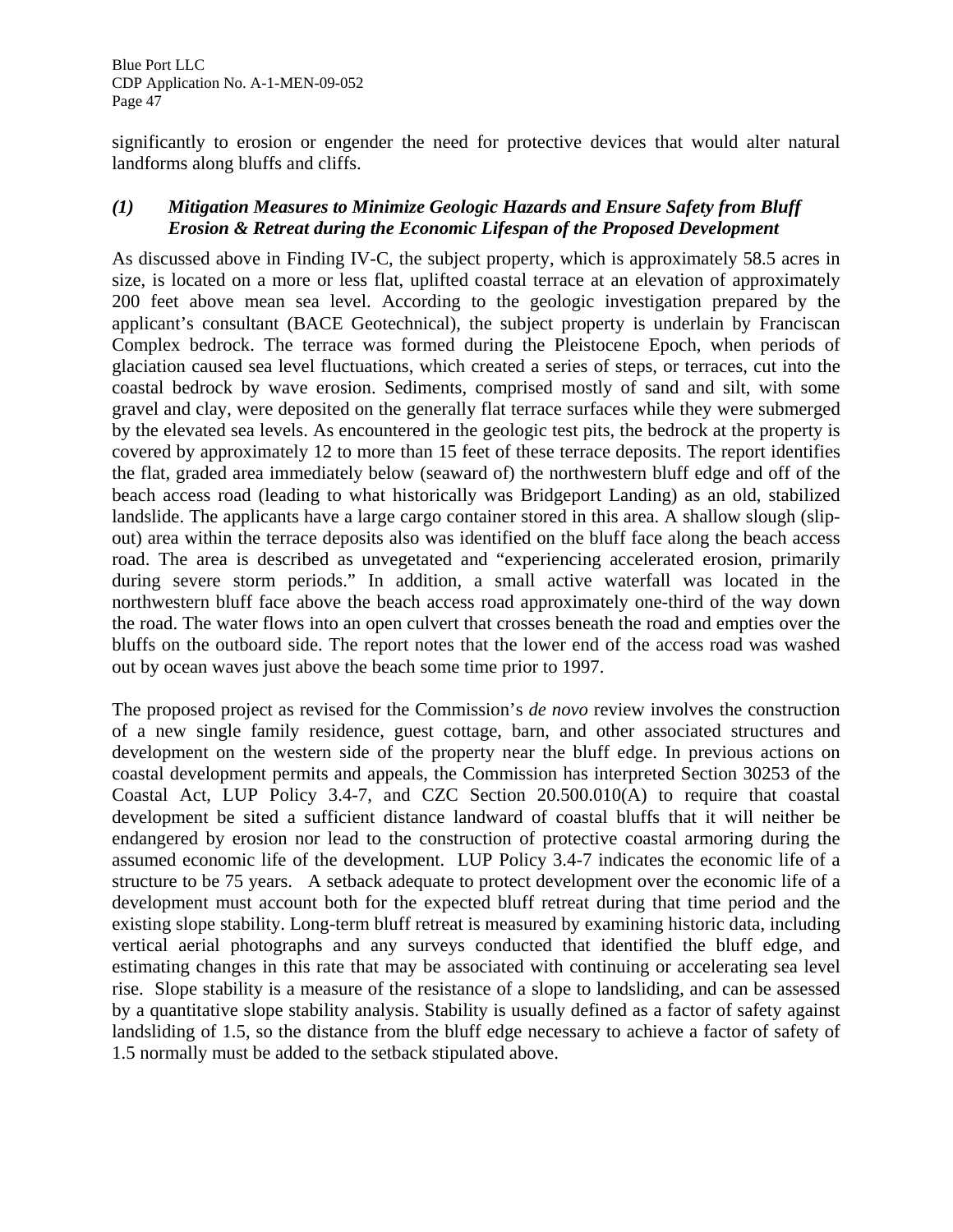For purposes of *de novo* review by the Commission, the applicant's geologist, BACE geotechnical, submitted a quantitative slope stability analysis (dated March 14, 2011) (Exhibit No. 13) as a supplemental report to the original geotechnical investigation dated July 12, 2007. The slope stability analysis states the following, in part, with regard to the geologic stability of the coastal terrace:

"…The overall height of the bluffs (approximately 230 feet) affords blufftop structures continued protection from storm surges, tsunamis, and wave runups, even considering the projected sea level rise. The combination of high elevation and geologic stability of the property make its susceptibility to the detrimental effects of sea level rise relatively low, at least over the next 75 years." (p. 6)

The report recommends a geologic setback of 32 feet from the northwest-facing bluff, 51 feet from the southwest-facing bluff, and 50 feet from the dormant landslide located just seaward of the northwestern bluff edge. In contrast, the geologic report that was the basis for the County's approval of the original project recommended a geologic setback of 31.25 feet from the northwest-facing bluff, 40.6 feet from the southwest-facing bluff, and no additional setback from the dormant landslide was given. In addition to the recommended setbacks, the report also includes recommendations on foundation support. The Commission's geologist Dr. Mark Johnsson has reviewed the report and agrees with its conclusions, recommended setbacks, and other recommendations.

As shown on the plans revised for the Commission's *de novo* review (Exhibit No. 6), the proposed locations of the proposed new structures conform to the recommended geologic setbacks. The Commission finds that the minimum 32-foot setback from the northwest-facing bluff, 51-foot setback from the southwest-facing bluff, and 50-foot setback from the dormant landslide located just seaward of the northwestern bluff edge proposed by the applicant is appropriate mitigation for stability hazards associated with the site and are sufficient to protect the new development from bluff retreat hazards over its expected economic life consistent with the policies and standards of the certified LCP. Adherence to these requirements is required by **Special Condition No. 11**., which requires that prior to permit issuance, a geotechnical engineer shall approve all final design, construction, foundation, grading and drainage plans, and shall review the anchoring systems and anticipated seismic loading of the proposed buildings and provide recommendations, as necessary, for appropriate restraint systems, as recommended by the geologic report. Moreover, the condition requires that all other recommendations included in the BACE Geotechnical report dated July 12, 2007 and supplemental report dated March 14, 2011 prepared for the site (Exhibit No. 13) be incorporated into final plans. The condition further requires that the foundation construction and earthwork be supervised and certified by a licensed engineering geologist, or a registered civil engineer with soil analysis expertise, to ensure that the geologic hazard mitigation measures are properly incorporated into the development. The Commission finds that only as conditioned to ensure that the mitigation measures are properly incorporated into the development can the project be found consistent with LUP Policies 3.4-1 and 3.4-7 and CZC Section 20.500.010(A).

The applicant is proposing to construct a new single family residence on a high uplifted marine terrace bluff that is actively eroding. Consequently, the development would be located in an area of high geologic hazard. However, new development can only be found consistent with LUP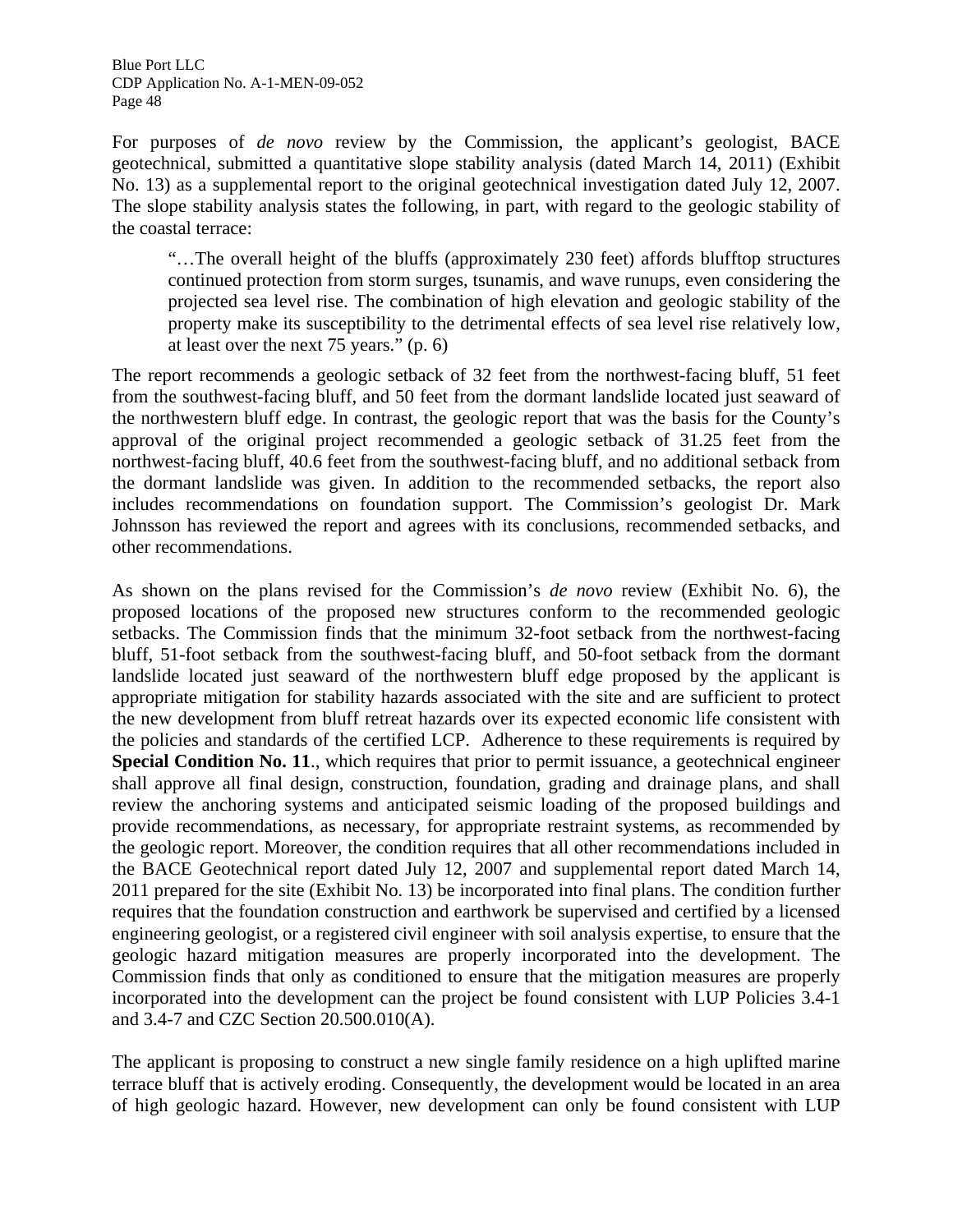Policy 3.4-7, and CZC Section  $20.500.010(A)$  if the risks to life and property from the geologic hazards are minimized and if a protective device will not be needed in the future. The applicants have submitted information from a registered engineering geologist which states that the site is geotechnically suitable for the planned residential construction.

Although a comprehensive geotechnical evaluation is a necessary and useful tool that the Commission relies on to determine if proposed development is permissible at all on any given bluff top site, the Commission finds that a geotechnical evaluation alone is not a guarantee that a development will be safe from bluff retreat. It has been the experience of the Commission that in some instances, even when a thorough professional geotechnical analysis of a site has concluded that a proposed development will be safe from bluff retreat hazards, unexpected bluff retreat episodes that threaten development during the life of the structure sometimes still do occur. Examples of this situation include the following:

- The Kavich Home at 176 Roundhouse Creek Road in the Big Lagoon Area north of Trinidad (Humboldt County). In 1989, the Commission approved the construction of a new house on a vacant bluff top parcel (CDP No. 1-87-230). Based on the geotechnical report prepared for the project it was estimated that bluff retreat would jeopardize the approved structure in about 40 to 50 years. In 1999 the owners applied for a coastal development permit to move the approved house from the bluff-top parcel to a landward parcel, because the house was threatened by 40 to 60 feet of unexpected bluff retreat that occurred during a 1998 El Niño storm event. The Executive Director issued a CDP waiver (1-99-066-W) to authorize moving the house in September of 1999.
- The Denver/Canter home at 164/172 Neptune Avenue in Encinitas (San Diego County). In 1984, the Commission approved construction of a new house on a vacant bluff-top lot (CDP No. 6-84-461) based on a positive geotechnical report. In 1993, the owners applied for a seawall to protect the home (CDP Application No. 6-93- 135). The Commission denied the request. In 1996 (CDP Application No. 6-96-138) and again in 1997 (CDP Application No. 6-97-90), the owners again applied for a seawall to protect the home. The Commission denied the requests. In 1998, the owners again requested a seawall (CDP Application No. 6-98-39) and submitted a geotechnical report that documented the extent of the threat to the home. The Commission approved the request on November 5, 1998.
- The Arnold project at 3820 Vista Blanca in San Clemente (Orange County). Coastal development permit (CDP No. 5-88-177) for a bluff-top project required protection from bluff-top erosion, despite geotechnical information submitted with the permit application that suggested no such protection would be required if the project conformed to 25-foot bluff top setback. An emergency coastal development permit (CDP No. 5-93-254-G) later was issued to authorize bluff-top protective works.

The Commission emphasizes that the above examples are not intended to be absolute indicators of bluff erosion on the subject parcel, as coastal geology can vary significantly from location to location. However, these examples do illustrate that site-specific geotechnical evaluations cannot always accurately account for the spatial and temporal variability associated with coastal processes and therefore cannot always absolutely predict bluff erosion rates. Collectively, these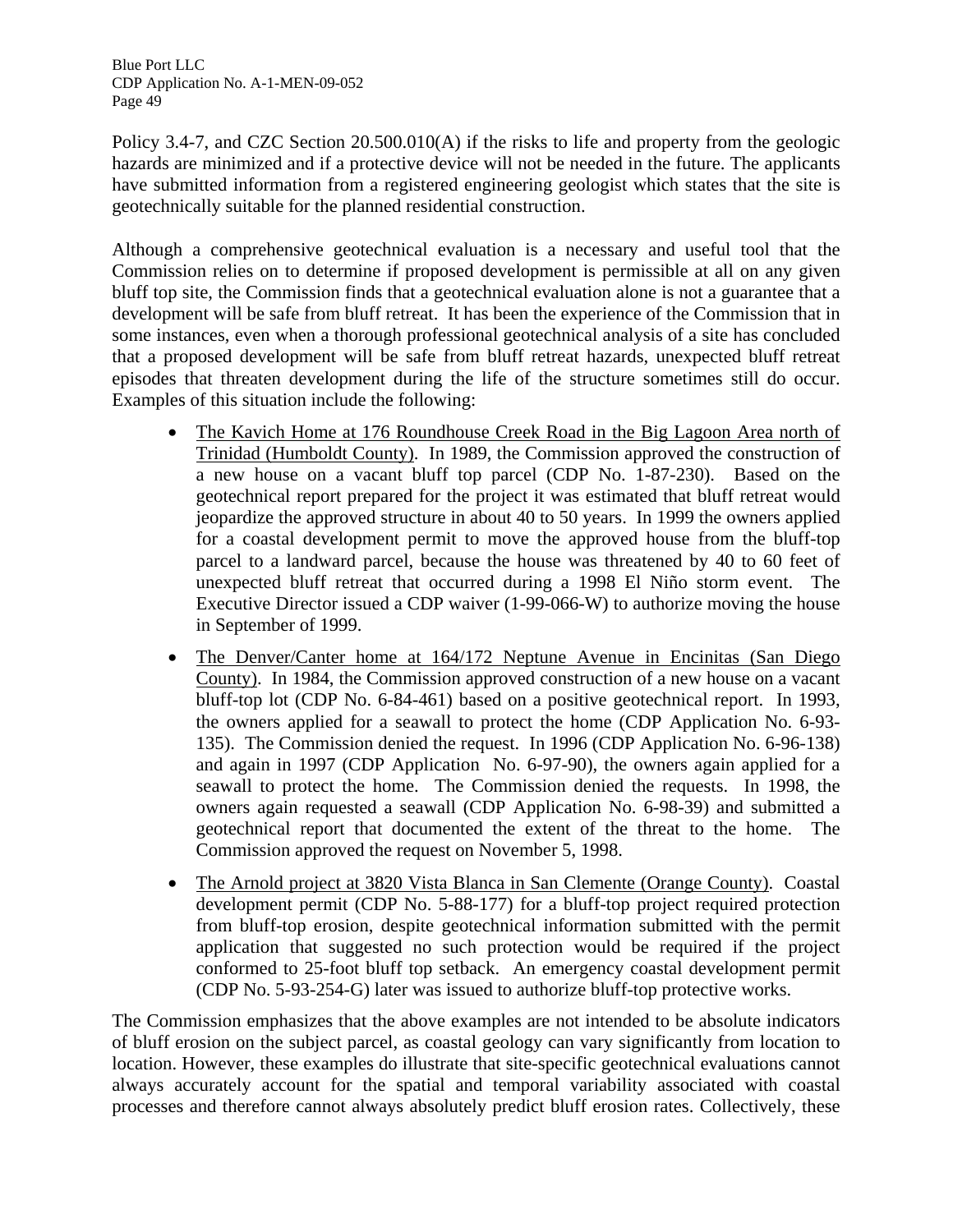examples have helped the Commission form its opinion on the vagaries of geotechnical evaluations with regard to predicting bluff erosion rates.

Although the project has been evaluated and designed in a manner to minimize the risk of geologic hazards, and although the Commission is requiring with Special Condition No. 11 that the applicant adhere to all recommended specifications (including recommended setbacks) to minimize potential geologic hazards, some risk of geologic hazard still remains. This risk is reflected in the slope stability analysis report (Exhibit No. 8), which references certain "limitations" of the analysis, such as:

"…Changes in the condition of a site can occur with the passage of time, whether they are due to natural events or to human activities on this, or adjacent sites. In addition, changes in applicable or appropriate codes and standards may occur, whether they result from legislation or the broadening of knowledge…" [p. 8]

This language in the report itself is indicative of the underlying uncertainties of this and any geotechnical evaluation and supports the notion that no guarantees can be made regarding the safety of the proposed development with respect to bluff retreat. Geologic hazards are episodic, and bluffs that may seem stable now may not be so in the future.

Geologic hazards are episodic, and bluffs that may seem stable now may not be so in the future. Therefore, the Commission finds that the subject lot is an inherently hazardous piece of property, that the bluff face is clearly eroding in some areas, and that the proposed new development will be subject to geologic hazard and could potentially someday require a bluff or shoreline protective device, inconsistent with LUP Policy 3.4-7 and CZC Sections 20.500.010 and 20.500.020(B). The Commission thus finds that the proposed development could not be approved as being consistent with LUP Policy 3.4-7 and CZC Section 20.500.010 and 20.500.020(B) if projected bluff retreat would affect the proposed development and necessitate construction of a seawall to protect it. Based upon the geologic report and supplemental documents prepared by the applicants' geologist, the Commission finds that the risks of geologic hazard are minimized if development is sited and designed according to the setback and construction recommendations and conditions of this permit. However, given that the risk cannot be eliminated and the geologic report cannot assure that shoreline protection will never be needed to protect the residence, the Commission finds that the proposed development is consistent with the Mendocino County LCP only if it is conditioned to provide that shoreline protection will not be constructed. Thus, the Commission further finds that due to the inherently hazardous nature of this lot, the fact that no geology report can conclude with certainty that a geologic hazard does not exist, the fact that the approved development and its maintenance may cause future problems that were not anticipated, and because new development shall not engender the need for shoreline protective devices, it is necessary to attach Special Condition No. 12 to ensure that no future shoreline protective device will be constructed to protect the proposed new development.

**Special Condition No. 12** prohibits the construction of shoreline protective devices on the parcel, requires that the landowner provide a geotechnical investigation and remove the permitted single-family residence, garage, decking, porches, driveway, septic system, propane tank, and water and utility connections and/or other development approved by CDP No. A-1-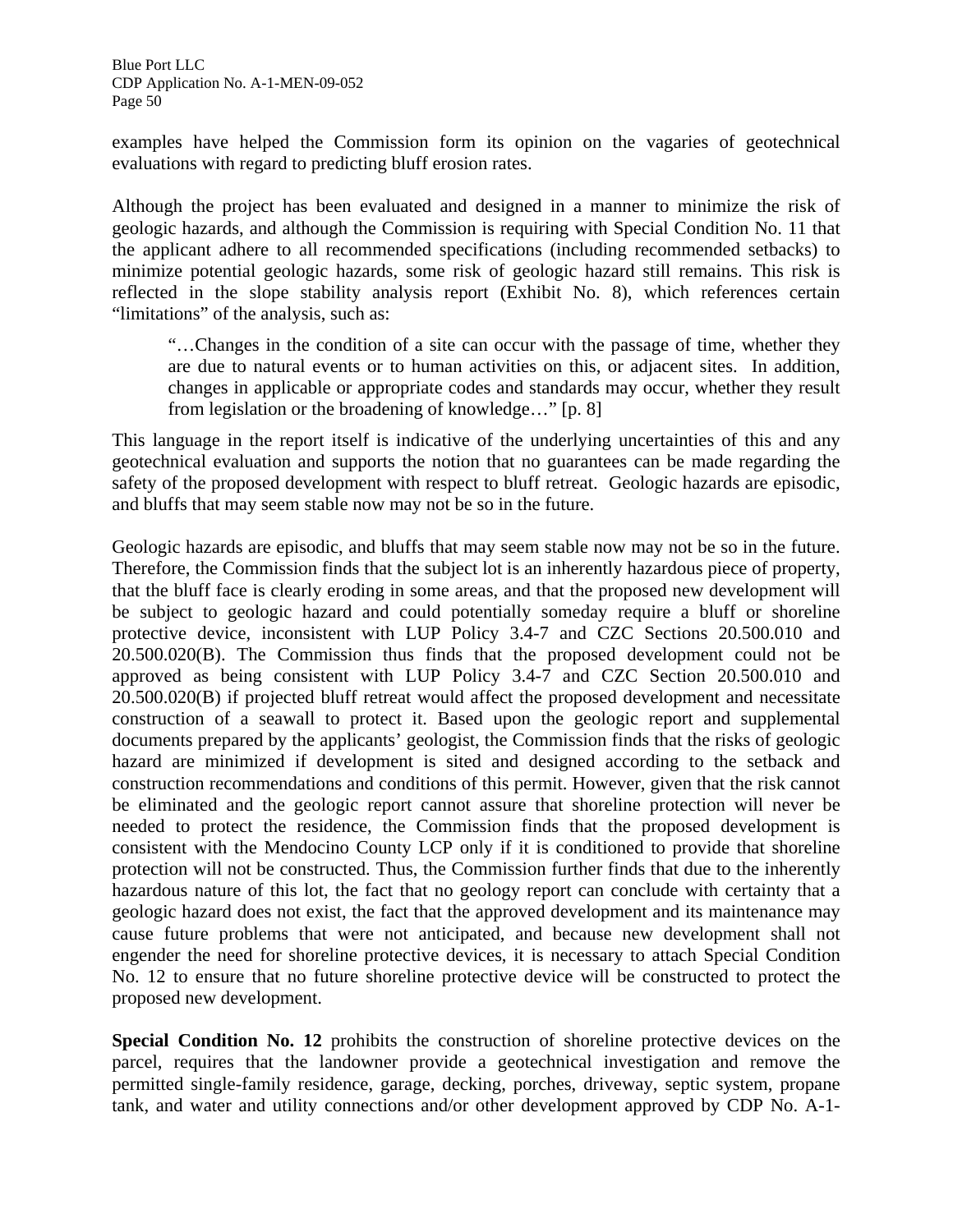MEN-09-052 if bluff retreat reaches the point where the permitted development is threatened, and requires that the landowners accept sole responsibility for the removal of any structural debris resulting from landslides, slope failures, or erosion of the site.

These requirements are necessary for compliance with CZC Section 20.500.010, which states that new development shall minimize risk to life and property in areas of high geologic hazard, assure structural integrity and stability, and neither create nor contribute significantly to erosion, geologic instability, or destruction of the site or surrounding areas, nor in any way require the construction of protective devices that would substantially alter natural landforms along bluffs and cliffs. The Commission finds that the proposed development could not be approved as being consistent with CZC Section 20.500.010 if projected bluff retreat would affect the proposed development and necessitate construction of a seawall to protect it.

**Special Condition No. 13** requires the landowner to assume the risks of extraordinary erosion and geologic hazards of the property and waive any claim of liability on the part of the Commission. Given that the applicant has chosen to implement the project despite these risks, the applicant must assume the risks. In this way, the applicant is notified that the Commission is not liable for damage as a result of approving the permit for development. The condition also requires the applicant to indemnify the Commission in the event that third parties bring an action against the Commission as a result of the failure of the development to withstand hazards. In addition, the requirement of **Special Condition No. 5** that a deed restriction be recorded, will ensure that future owners of the property will be informed of the risks, the Commission's immunity from liability, and the indemnity afforded the Commission.

In addition, as noted above, some risks of an unforeseen natural disaster, such as massive slope failure, erosion, etc., could result in destruction or partial destruction of the single family residence or other development approved by the Commission. Furthermore, the development itself and its maintenance may cause future problems that were not anticipated. When such an event takes place, public funds are often sought for the clean-up of structural debris that winds up on the beach or on an adjacent property. As a precaution, in case such an unexpected event occurs on the subject property, **Special Condition No. 12(B)** requires the landowner to accept sole responsibility for the removal of any structural debris resulting from landslides, slope failures, or erosion on the site, and agree to remove the single-family residence, barn, and other permitted development should the bluff retreat reach the point where a government agency has ordered that the structures not be occupied or used

The Commission finds that **Special Condition No. 5** is required to provide notice of potential hazards of the property and help eliminate false expectations on the part of potential buyers of the property, lending institutions, and insurance agencies that the property is safe for an indefinite period of time and for further development indefinitely into the future, or that a protective device could be constructed to protect the approved development. The condition requires that the applicant record and execute a deed restriction approved by the Executive Director against the property that imposes the special conditions of this permit as covenants, conditions, and restrictions on the use and enjoyment of the property.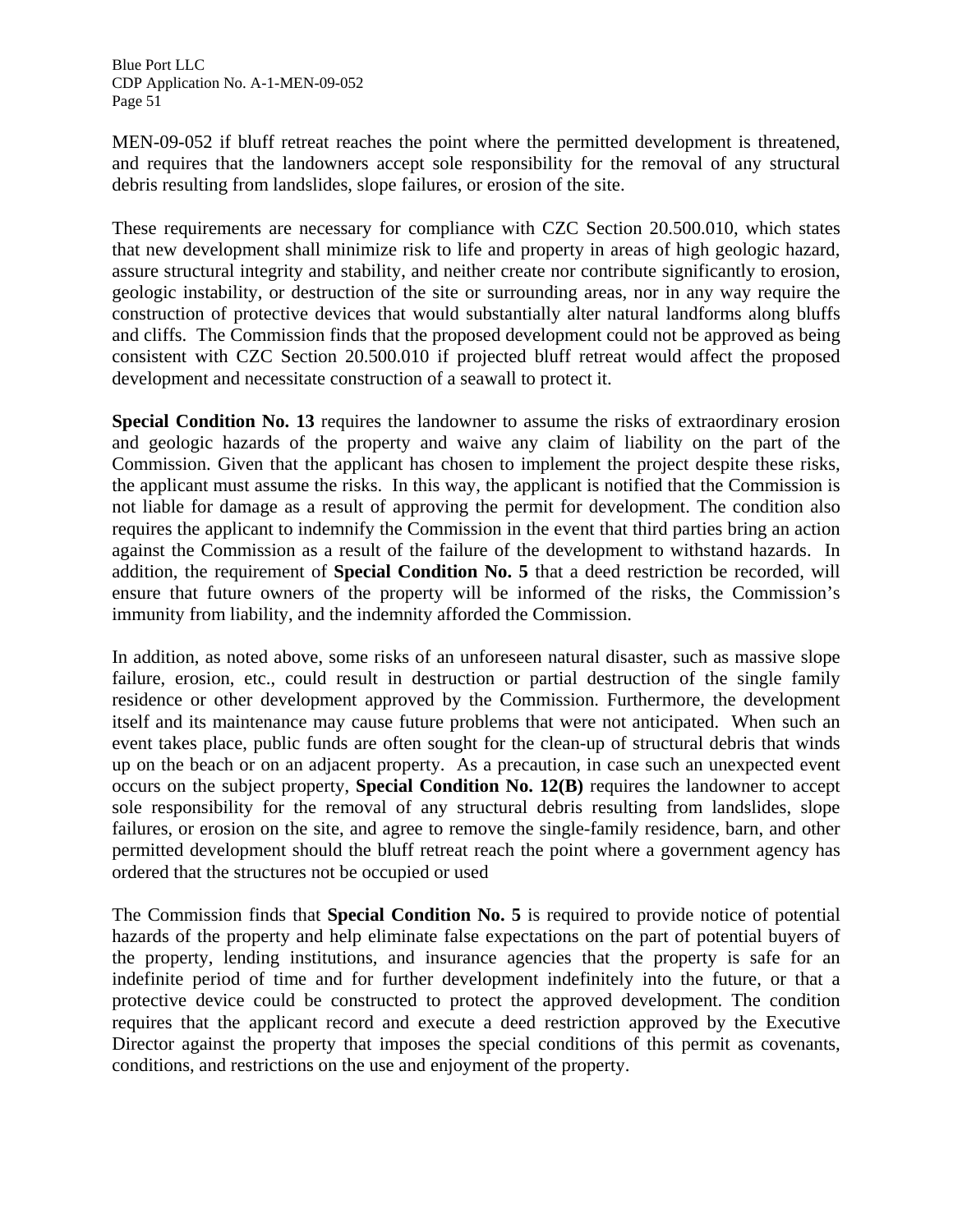Because the geologic report identified several areas on the bluff face that are weak and/or actively eroding, including the dormant landslide area below the northwestern bluff edge, the report recommended that care be taken to avoid concentrated surface flow of runoff along the bluff face. Specifically, the July 12, 2007 BACE Geotechnical report recommended "more effective drainage be implemented for the [dormant landslide] area, and that the other, existing temporary structures (fences, trailer, etc.) be removed" (p. 7). As discussed above, **Special Condition No. 11** requires that prior to permit issuance, a geotechnical engineer shall approve all final plans, including drainage plans, and provide recommendations as necessary for appropriate site development to minimize erosion and geologic hazards. Inclusion of this special condition will ensure project consistency with LUP Policy 3.4-9, which requires that any development landward of the blufftop setback shall be constructed so as to ensure that surface and subsurface drainage does not contribute to the erosion of the bluff face or to the instability of the bluff itself. In addition, LUP Policy 3.4-8 and CZC Section 20.500.020(B)(2) require property owners to maintain drought-tolerant vegetation within the required bluff-top setback to minimize the potential for soil saturation which could promote soil instability and erosion. Therefore, the Commission attaches **Special Condition No. 3**. As described above, this condition requires submittal of a landscaping plan for the Executive Director's review and approval prior to permit issuance that includes, in part, a provision ensuring that drought-tolerant vegetation only shall be maintained within the geologic setback area to minimize the need for landscaping irrigation and the potential for geologic hazards.

# *(2) Proposed Development Located on Bluff Face*

LUP Policy 3.4-10 and CZC 20.500.020(B)(4) prohibit development on bluff faces except in limited cases where the development would substantially further the public welfare, such as staircase accessways to beaches or pipelines to serve coastal-dependent industry, and in those cases only following a full environmental, geologic and engineering review and upon the determinations that no feasible less environmentally damaging alternative is available and that feasible mitigation measures have been provided to minimize all adverse environmental effects.

As discussed above in Finding IV-C (Environmental Setting), the applicant has installed new 10 foot-tall wooden fence posts down the bluff face to replace an old dilapidated fence that historically been placed in that area and also placed a trailer and large storage container on the graded old landslide area located below the northwestern bluff edge without the benefit of a coastal development permit. The July 12, 2007 BACE Geotechnical report noted the instability of the area and recommended that "existing temporary structures (fences, trailer, etc.) be removed" (p. 7). Because LUP Policy 3.4-10 and CZC 20.500.020(B)(4) prohibit this type of development on bluff faces and because the applicant's geologist recommended the removal of this development in these geologically unstable areas, the Commission attaches **Special Condition No. 14**. This condition requires the applicant to provide evidence to the Executive Director within 90 days of permit issuance that all unauthorized development has been removed from the bluff face.

# **Conclusion**

The Commission thus finds that the proposed development, as conditioned, is consistent with the policies of the certified LCP regarding geologic hazards, including LUP Policies 3.4-1, 3.4-7,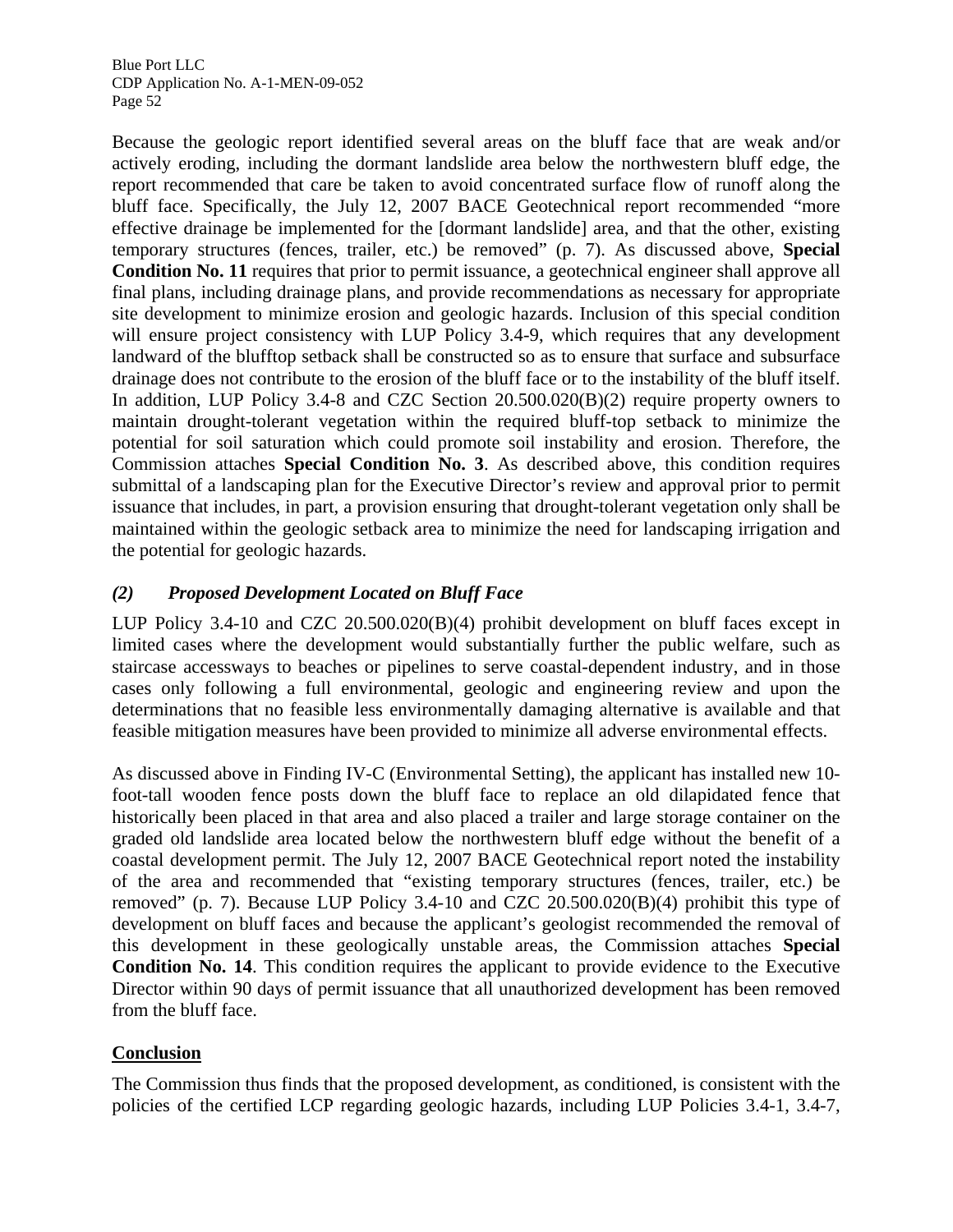3.4-12 and CZC Sections 20.500.010, 20.015.015, and 20.500.020, since the development as conditioned will not contribute significantly to the creation of any geologic hazards, will not have adverse impacts on the stability of the coastal bluff or on erosion, and will not require the construction of shoreline protective works. In addition, the Commission finds that the project as conditioned is consistent with LUP Section 3.4-10 and CZC Section 20.500.020(B)(4), as no new development will be allowed on the bluff face. Only as conditioned is the proposed development consistent with these LCP policies on geologic hazards and bluff face development.

# **H. Environmentally Sensitive Habitat Areas (ESHA)**

Summary of Applicable LCP Provisions:

LUP Policy 3.1-2 states the following (emphasis added):

*Development proposals in environmentally sensitive habitat areas such as wetlands, riparian zones on streams or sensitive plant or wildlife habitats (all exclusive of buffer zones) including, but not limited to those shown on the Land Use Maps, shall be subject to special review to determine the current extent of the sensitive resource. Where representatives of the County Planning Department, the California Department of Fish and Game, the California Coastal Commission, and the applicant are uncertain about the extent of sensitive habitat on any parcel such disagreements shall be investigated by an on-site inspection by the landowner and/or agents, County Planning Department staff member, a representative of California Department of Fish and Game, a representative of the California Coastal Commission. The on-site inspection shall be coordinated by the County Planning Department and will take place within 3 weeks, weather and site conditions permitting, of the receipt of a written request from the landowner/agent for clarification of sensitive habitat areas.* 

*If all of the members of this group agree that the boundaries of the resource in question should be adjusted following the site inspection, such development should be approved only if specific findings are made which are based upon substantial evidence that the resource as identified will not be significantly degraded by the proposed development. If such findings cannot be made, the development shall be denied. Criteria used for determining the extent of wetlands and other wet environmentally sensitive habitat areas are found in Appendix 8 and shall be used when determining the extent of wetlands.* 

LUP Policy 3.1-7 states the following (emphasis added):

*A buffer area shall be established adjacent to all environmentally sensitive habitat areas. The purpose of this buffer area shall be to provide for a sufficient area to protect the environmentally sensitive habitat from significant degradation resulting from future developments. The width of the buffer area shall be a minimum of 100 feet, unless an applicant can demonstrate, after consultation and agreement with the California Department of Fish and Game, and County Planning Staff, that 100 feet is not necessary to protect the resources of that particular habitat area from possible significant disruption caused by the proposed development. The buffer area shall be measured from the outside edge of the environmentally sensitive habitat areas and shall not be less than 50 feet in width. New land division shall not be allowed which will create new parcels entirely within a buffer area. Developments permitted within a buffer area shall generally be the same as those uses permitted in the adjacent environmentally sensitive habitat area and must comply at a minimum with each of the following standards:* 

 *1. It shall be sited and designed to prevent impacts which would significantly degrade such areas;*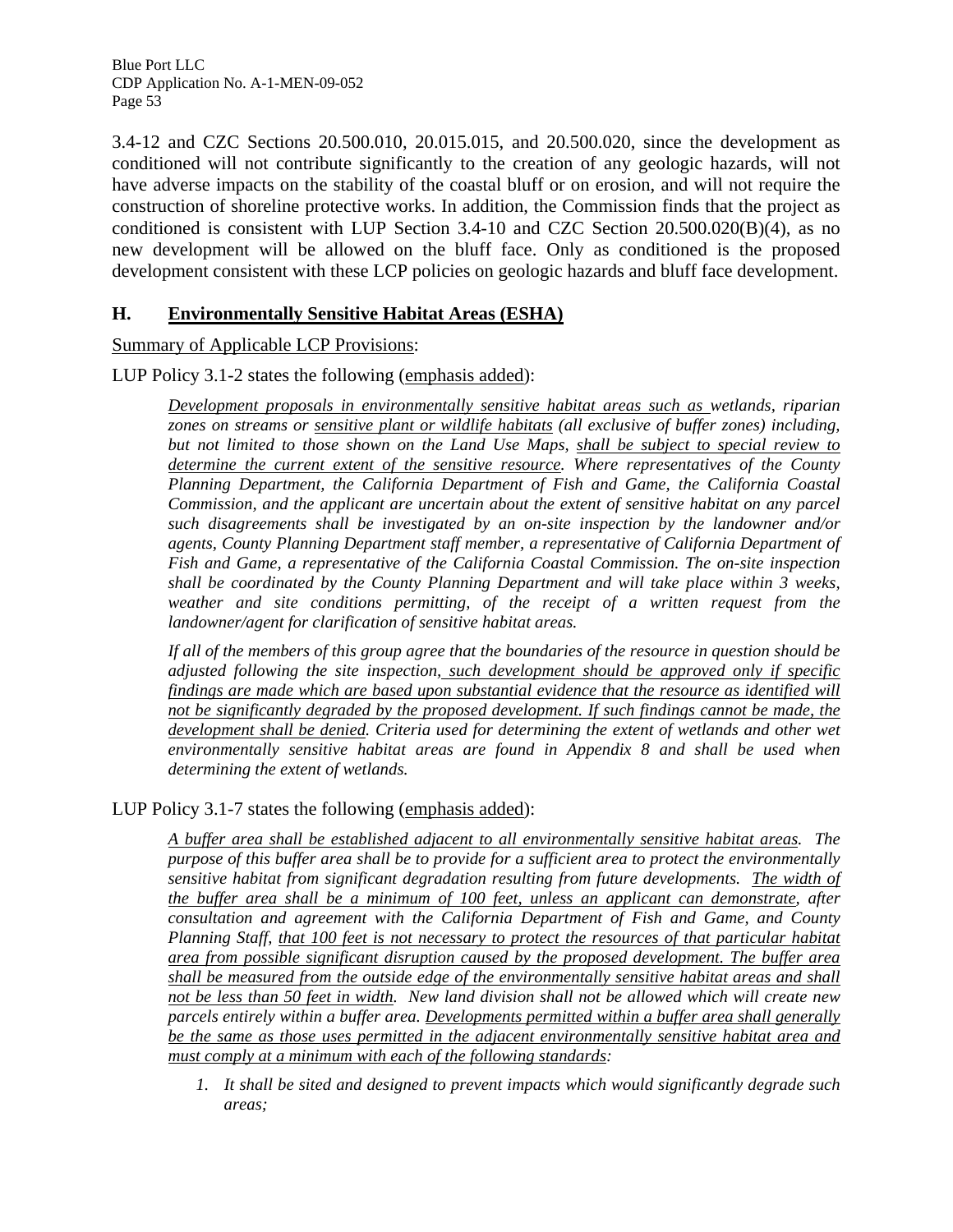- *2. It shall be compatible with the continuance of such habitat areas by maintaining their functional capacity and their ability to be self-sustaining and to maintain natural species diversity; and*
- *3. Structures will be allowed within the buffer area only if there is no other feasible site available on the parcel. Mitigation measures, such as planting riparian vegetation, shall be required to replace the protective values of the buffer area on the parcel, at a minimum ratio of 1:1, which are lost as a result of development under this solution.*

## LUP Policy 3.1-18 states the following (emphasis added):

*Public access to sensitive wildlife habitats such as rookeries or haulout areas shall be regulated, to insure that public access will not significantly adversely affect the sensitive resources being protected.* 

*Development within buffer areas recommended by the California Department of Fish and Game to protect rare or endangered wildlife species and their nesting or breeding areas shall meet guidelines and management practices established by the Department of Fish and Game, and must be consistent with other applicable policies of this plan.*

### LUP Policy 3.2-6 states the following:

*Existing agricultural ponds constructed on dry land and designed to store water for irrigation, fire protection or livestock shall not be classified as wetlands or regulated as such. Future proposals for agricultural ponds which involve the use of streams for the water source and may also involve or affect extensive areas of riparian vegetation shall be subject to conditional use permit review.* 

CZC Section 20.496.015 states, in applicable part, the following (emphasis added):

*(A) Determining Extent of ESHA. The Coastal Permit Administrator shall review, with the assistance of land use maps, all permit applications for coastal developments to determine whether the project has the potential to impact an ESHA. A project has the potential to impact an ESHA if:* 

*…* 

*(2) The development is proposed to be located within an ESHA, according to an onsite investigation, or documented resource information; …* 

*(3) The development is proposed to be located within one hundred (100) feet of an environmentally sensitive habitat and/or has potential to negatively impact the long-term maintenance of the habitat, as determined through the project review.* 

*(D) Development Approval. Such development shall only be approved if the following occurs:* 

*(1) All members of the site inspection team agree to the boundaries of the sensitive resource area; and* 

*…* 

 *(2) Findings are made by the approving authority that the resource will not be significantly degraded by the development as set forth in Section 20.532.100(A)(1).* 

*(E) Denial of Development. If findings cannot be made pursuant to Section 20.532.100(A)(1), the development shall be denied.*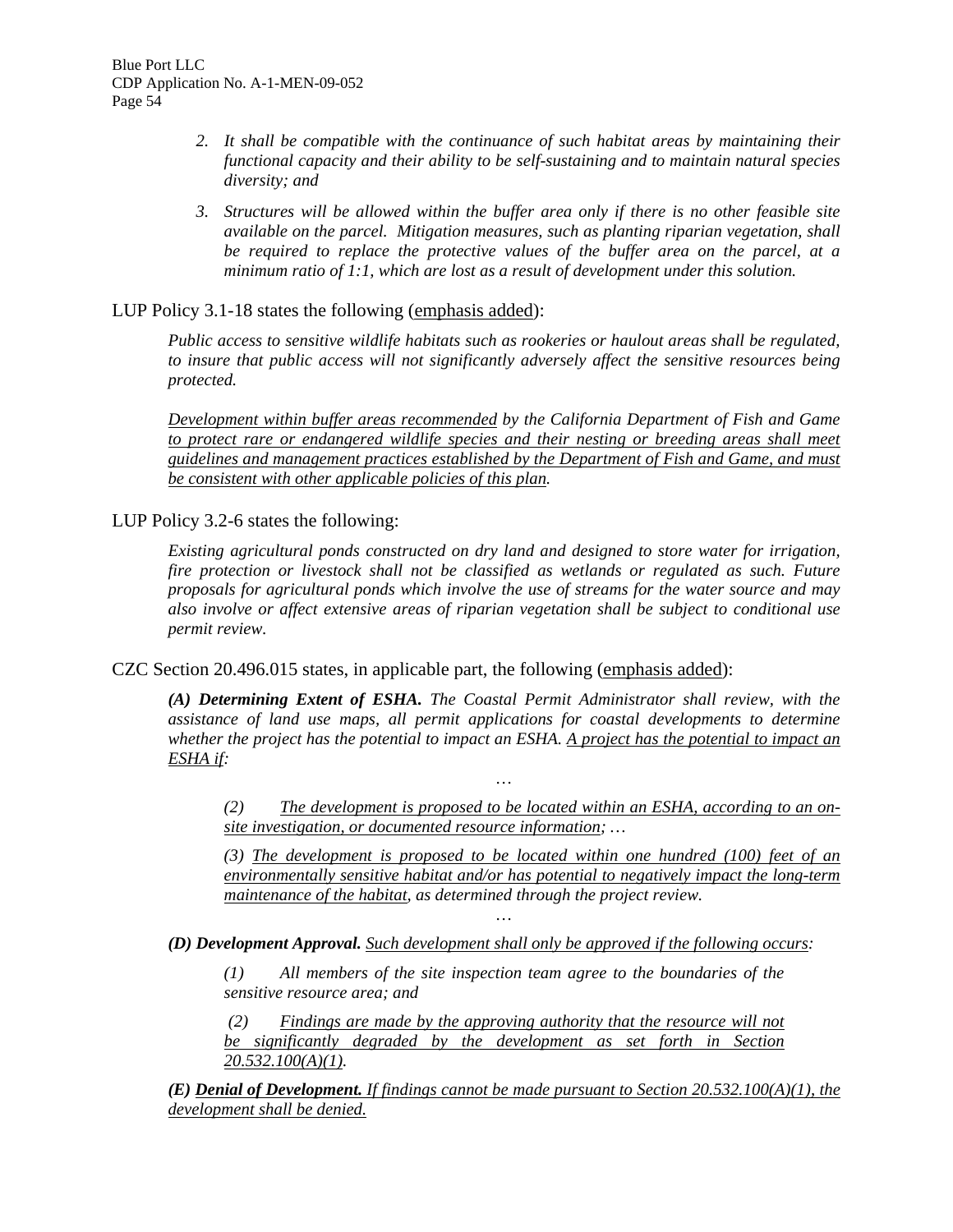CZC Section 20.532.100 states, in applicable part, the following (emphasis added):

*In addition to required findings, the approving authority may approve or conditionally approve an application for a permit or variance within the Coastal Zone only if the following findings, as applicable, are made:* 

#### *(A) Resource Protection Impact Findings.*

*(1) Development in Environmentally Sensitive Habitat Areas. No development shall be allowed in an ESHA unless the following findings are made:* 

- *(a) The resource as identified will not be significantly degraded by the proposed development.*
- *(b) There is no feasible less environmentally damaging alternative.*
- *(c) All feasible mitigation measures capable of reducing or eliminating project related impacts have been adopted.*

Section 20.496.020 of the CZC states, in applicable part, the following (emphasis added):

*(A) Buffer areas. A buffer shall be established adjacent to all environmentally sensitive habitat areas. The purpose of this buffer area shall be to provide for a sufficient area to protect the environmentally sensitive habitat from degradation resulting from future developments and shall be compatible with the continuance of such habitat areas.* 

*…* 

**(1)** *Width. The width of the buffer area shall be a minimum of one hundred (100) feet, unless an applicant can demonstrate, after consultation with the California Department of Fish and Game, and County Planning staff, that one hundred feet is not necessary to protect the resources of that particular habitat area from possible significant disruption caused by the proposed development. The buffer area shall be measured from the outside edge of the Environmentally Sensitive Habitat Areas and shall not be less than fifty (50) feet in width. New land division shall not be allowed which will create new parcels entirely within a buffer area. Developments permitted within a buffer area shall generally be the same as those uses permitted in the adjacent Environmentally Sensitive Habitat Area.* 

*Standards for determining the appropriate width of the buffer area are as follows:* 

*…* 

- *(a) Biological Significance of Adjacent Lands…*
- *(b) Sensitivity of Species to Disturbance…*
- *… (c) Susceptibility of Parcel to Erosion…*
- *… (d) Use of Natural Topographic Features to Locate Development…*
- *… (e) Use of Existing Cultural Features to Locate Buffer Zones…*
- *… (f) Lot Configuration and Location of Existing Development…*

*…* 

*… (g) Type and Scale of Development Proposed…*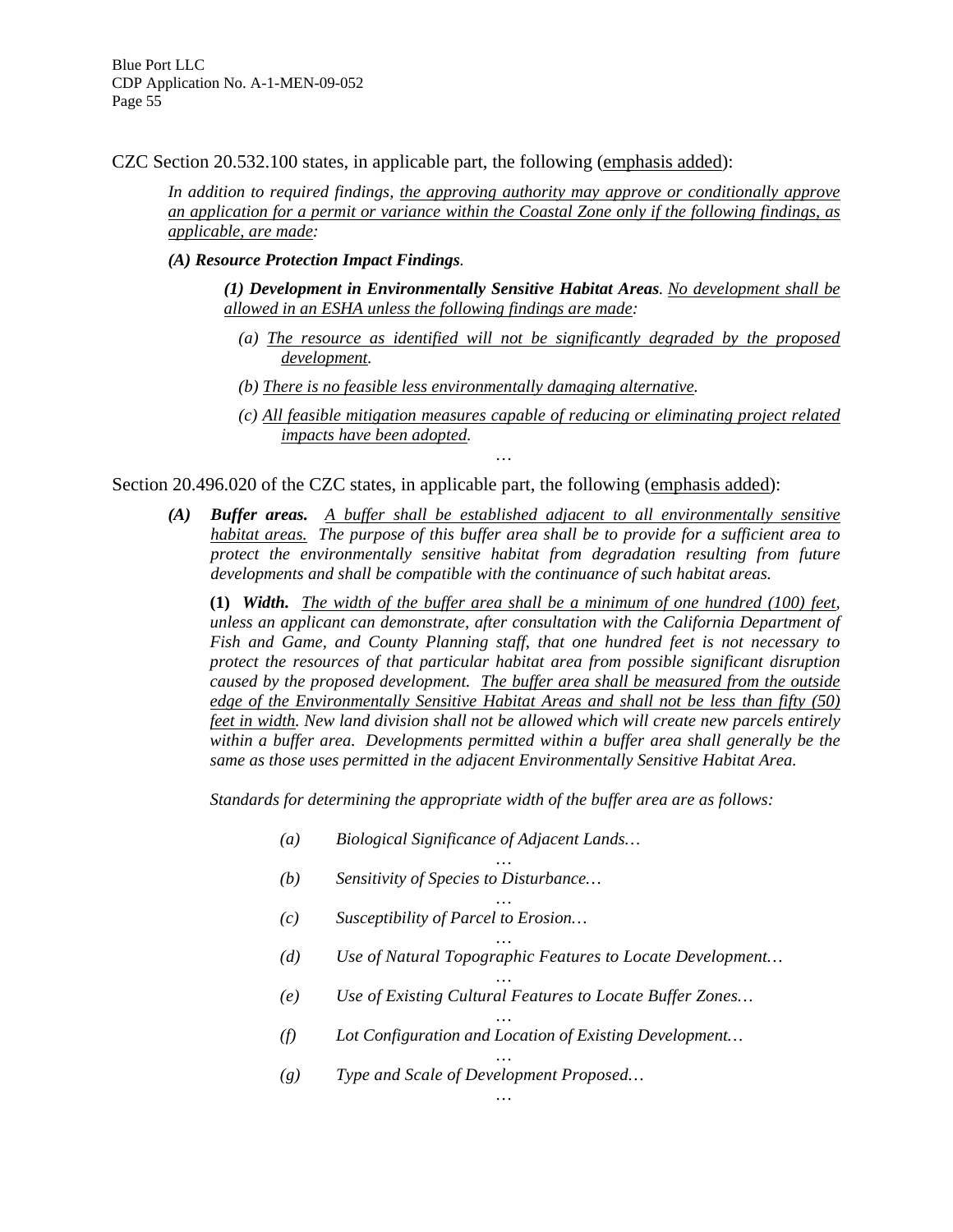*(2) Configuration…* 

*(3) Land Division….* 

*(4) Permitted Development. Development permitted within the buffer area shall comply at a minimum with the following standards:* 

*…* 

*(a) Development shall be compatible with the continuance of the adjacent habitat area by maintaining the functional capacity, their ability to be selfsustaining and maintain natural species diversity.* 

*(b) Structures will be allowed within the buffer area only if there is no other feasible site available on the parcel.* 

*(c) Development shall be sited and designed to prevent impacts which would degrade adjacent habitat areas. The determination of the best site shall include consideration of drainage, access, soil type, vegetation, hydrological characteristics, elevation, topography, and distance from natural stream channels. The term "best site" shall be defined as the site having the least impact on the maintenance of the biological and physical integrity of the buffer strip or critical habitat protection area and on the maintenance of the hydrologic capacity of these areas to pass a one hundred (100) year flood without increased damage to the coastal zone natural environment or human systems.* 

*(d) Development shall be compatible with the continuance of such habitat areas by maintaining their functional capacity and their ability to be selfsustaining and to maintain natural species diversity.* 

*(e) Structures will be allowed within the buffer area only if there is no other feasible site available on the parcel. Mitigation measures, such as planting riparian vegetation, shall be required to replace the protective values of the buffer area on the parcel, at a minimum ratio of 1:1, which are lost as a result of development under this solution.* 

*(f) Development shall minimize the following: impervious surfaces, removal of vegetation, amount of bare soil, noise, dust, artificial light, nutrient runoff, air pollution, and human intrusion into the wetland and minimize alteration of natural landforms.* 

*(g) Where riparian vegetation is lost due to development, such vegetation shall be replaced at a minimum ratio of one to one (1:1) to restore the protective values of the buffer area.* 

*(h) Aboveground structures shall allow peak surface water flows from a one hundred (100) year flood to pass with no significant impediment.* 

*(i) Hydraulic capacity, subsurface flow patterns, biological diversity, and/or biological or hydrological processes, either terrestrial or aquatic, shall be protected.* 

*(j) Priority for drainage conveyance from a development site shall be through the natural stream environment zones, if any exist, in the development area. In the drainage system design report or development plan, the capacity of natural stream environment zones to convey runoff from the completed*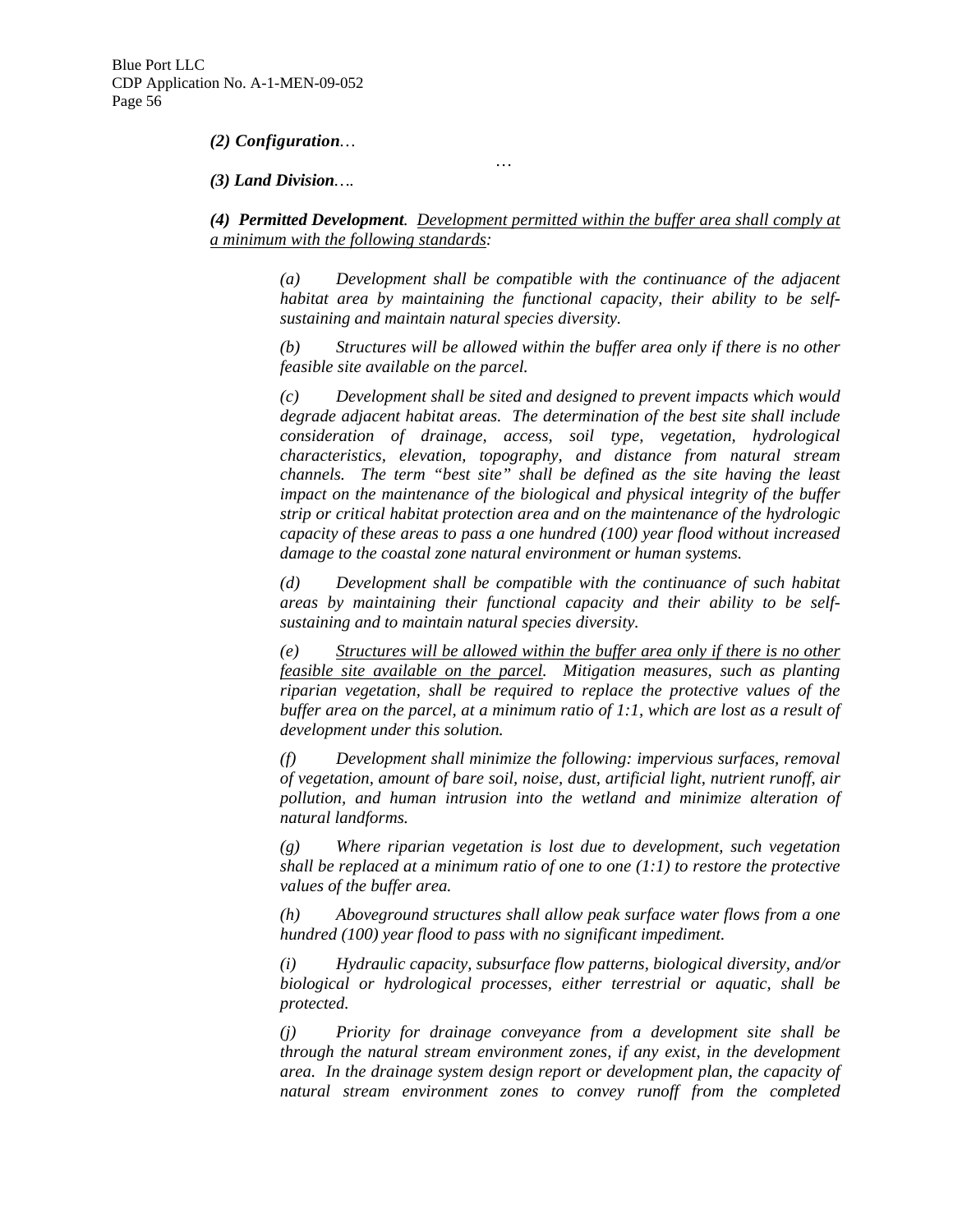> *development shall be evaluated and integrated with the drainage system whenever possible. No structure shall interrupt the flow of groundwater within a buffer strip. Foundations shall be situated with the long axis of interrupted impermeable vertical surfaces oriented parallel to the groundwater flow direction. Piers may be allowed on a case by case basis.*

> *(k) If findings are made that the effects of developing an ESHA buffer area may result in significant adverse impacts to the ESHA, mitigation measures will be required as a condition of project approval. Noise barriers, buffer areas in permanent open space, land dedication for erosion control, and wetland restoration, including off-site drainage improvements, may be required as mitigation measures for developments adjacent to environmentally sensitive habitats.*

Project Consistency with Applicable LCP Provisions:

As discussed above in Finding IV-C (Environmental Setting), the property supports rare species and habitats including (1) Mendocino Coast paintbrush (*Castilleja mendocinensis*), a CNPS List 1B.2[2](#page-62-0) sensitive plant species; (2) suitable habitat for Point Arena mountain beaver (*Aplodontia rufa nigra*), a federally endangered rodent species; (3) aquatic and riparian habitats associated with the unnamed natural drainage that flows westward from Highway One across the southern portion of the property, over the bluff edge, and down the southwestern bluff face; and (4) a small isolated wetland, dominated by hydrophytic rushes (*Juncus effuses* var*. pacificus*) in a topographic low spot on the western side of the coastal terrace. The various sensitive species and habitats were identified through botanical and ESHA surveys conducted on the property in 2002 and 2005 (Exhibit No. 14), technical assistance (in the form of a site visit and recommendations) from U.S. Fish and Wildlife Service staff in 2008, and, for the purposes of *de novo* review by the Commission, additional information on the isolated wetland area from the applicant's botanical consultants (Exhibit No. 14).

As cited above, LUP Policy 3.1-7 and CZC Section 20.496 contain specific requirements for the establishment of a buffer area between development and an adjacent ESHA to protect ESHA from disturbances associated with proposed development. The width of the buffer area is required to be a minimum of 100 feet, unless an applicant can demonstrate, after consultation with the California Department of Fish and Game and County Planning staff, that 100 feet is not necessary to protect the resources of that particular habitat area from possible significant disruption caused by the proposed development. The buffer area is required to be measured from the outside edge of the ESHA and shall not be less than 50 feet in width. Development permitted within a buffer area is required to be generally the same as those uses permitted in the adjacent environmentally sensitive habitat area and must comply within the standards set forth in CZC Section  $20.496.020(A)(4)(a)-(k)$ .

The botanical and ESHA surveys located approximately 10 Mendocino paintbrush individuals growing along the steep bluff face of the northwestern-facing bluff above the ocean in areas

 $\frac{1}{2}$  California Native Plant Society (CNPS). 2011. Inventory of Rare and Endangered Plants (online edition, v8-01a). California Native Plant Society. Sacramento, CA. Accessed on Monday, May 09, 2011. Rare Plant Rank 1B = "Rare, threatened, or endangered in California and elsewhere"; .2 = "Fairly endangered in California."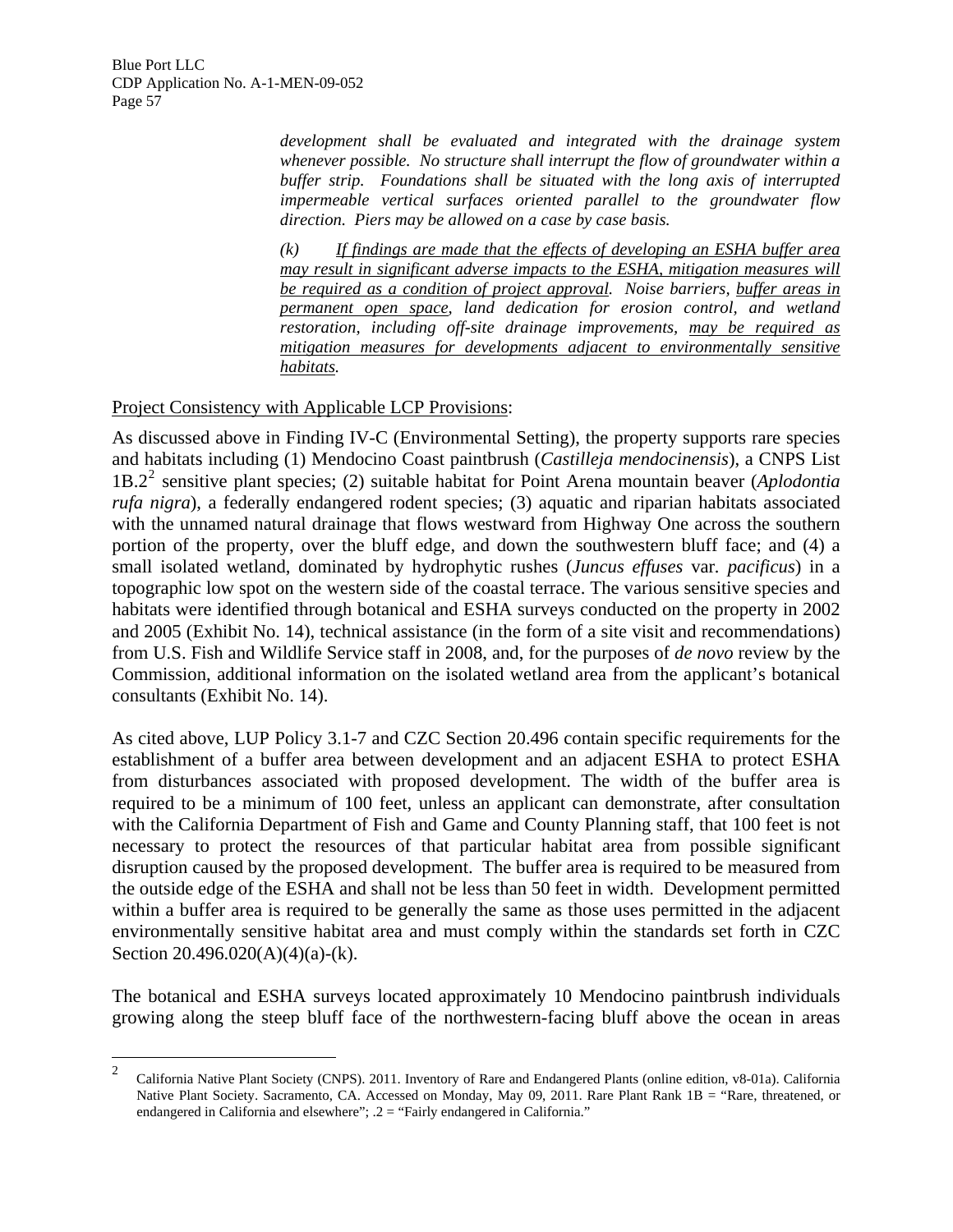inaccessible to development. The surveys also documented riparian habitat along the unnamed creek and associated lake near the southern property boundary. Although no individuals of Point Arena mountain beaver or evidence of beaver burrows were located on the property, suitable habitat (vegetative species and cover) for the species was identified in the aforementioned riparian area and along portions of the southwestern bluff face. The report recommended and mapped 100-foot setback buffers between the identified rare plant, riparian, and mountain beaver habitat areas and all proposed new development. The proposed plans as revised for the Commission's *de novo* review incorporate these recommended 100-foot setback areas and site all new development well outside of the setback areas.

With regard to the isolated wetland area located near the southwestern end of the property near the bluff edge (Exhibit No. 6), the applicant is proposing a buffer width of 50 feet between the wetland and the proposed new house and barn structures. The existing "track", which is an existing partially gravel-surfaced unimproved driveway bisecting the property, buts up against one edge of the isolated wetland. The applicant's botanical consultant opined that a 50-foot setback between the wetland and the proposed new structures would be adequate since the wetland area is small, isolated, dominated by exotic species, and unlikely to be exploited seasonally by wetland fauna.

LUP Policy 3.1-7 and CZC Section 20.496.020 allow for a buffer width to be reduced from 110 feet to a minimum of 50 feet under certain circumstances. Below, the various standards contained within CZC Section  $20.496.020(A)(1)(a)$  through (g) are evaluated to substantiate the adequacy of the proposed 52-foot buffer:

- (a) Biological significance of adjacent lands: The isolated wetland is not connected to any water body or riparian habitat, but rather it is a small isolated area that occurs in the middle of open, upland range lands on the property. Thus, the habitat is not functionally dependent on the surrounding areas and habitats for its continuance.
- (b) Sensitivity of the species/habitat to disturbance: The small isolated wetland is characterized by a predominance of rushes and exotic grasses, is not perennially ponded, and does not support a diverse vegetative structure. Thus, the area does not provide habitat for wetland- or aquatic-oriented animals. Because of this, noise, lights, and motion at a distance (such as would be present in the residential and accessory structures proposed to be located 52 feet away) will not significantly affect the wetland habitat. The principal factors that could disturb the habitat include fill placement, grading, and invasion by exotic plants. Thus, measures that are more important and more effective for protecting the wetland habitat than wide spatial buffers are measures such as the use of exclusionary fencing during construction, preserving the habitat from future development, restricting landscaping on the property, and requiring the removal of nonnative invasive species that encroach onto the property. Thus, a 50-foot buffer will be adequate to protect the wetland habitat from disturbance, provided these mitigation measures are incorporated into the project (see below).
- <span id="page-62-0"></span>(c) Susceptibility of the parcel to erosion: As documented in the geologic reports, the coastal terrace property is more or less flat. If best management erosion control practices are used to protect the wetland during construction, then the proposed development is not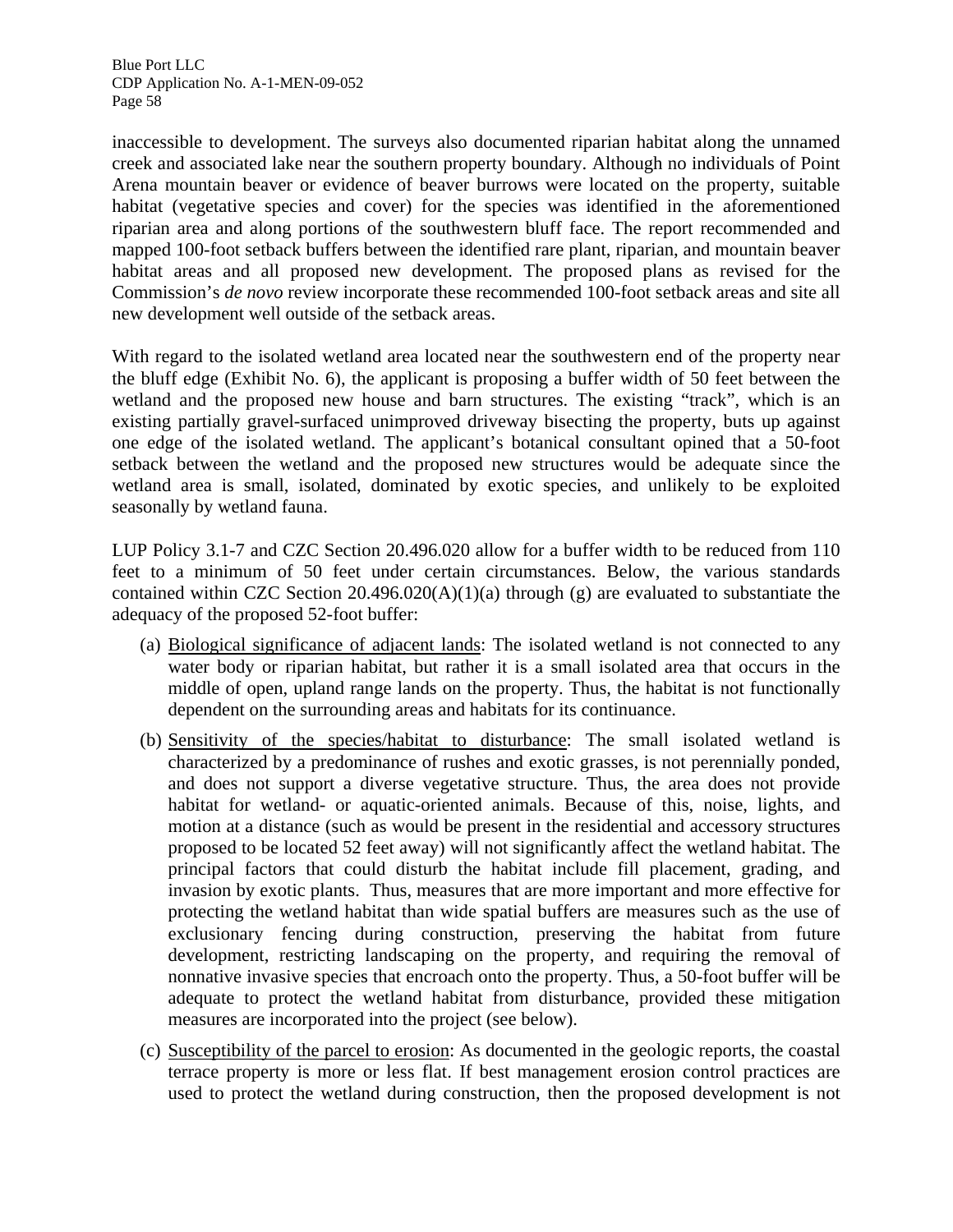expected to significantly change the potential for erosion in the vicinity of the wetland ESHA. Thus, a 50-foot buffer will be adequate provided these mitigation measures are incorporated into the project (see below).

- (d) Use of natural or existing cultural features to locate the buffer area: Because the wetland ESHA is isolated in the midst of open, upland range land habitat, there are no obvious natural features, other than the bluff edges to the southwest and northwest, to aid in the determination of an appropriate buffer width. The 50-foot wetland buffer has been proposed based on both the location of natural features and site constraints (location of vegetative backdrop and prescribed geologic setback areas) as well as the location of cultural features (existing structure and driveway) on the property. The proposed development will be sited and designed primarily to minimize the visual impacts of the new development on public views to the ocean in this highly scenic area. Thus, development is proposed to be sited far away from Highway One (rather than close to the highway so as not to obstruct views across the open grasslands of the property to the ocean) and up against a vegetative backdrop of evergreen trees (so as not to affect public views to the ocean). Additionally, the proposed new structures will be clustered near the existing structure on the property (which is proposed to be demolished and rebuilt) and along the existing "track" (unimproved driveway). In this respect, the ability to establish a wider buffer around the isolated wetland is somewhat constrained by location of the existing development as well as the location of the vegetative backdrop, which occurs along only a portion of the bluff edge rather than throughout the entire length of the western bluff edge. Moreover, a wider wetland buffer is further precluded by the need to site proposed new development outside of the recommended geologic setback areas and 100-foot riparian buffer area.
- (e) Lot configuration and the location of existing development: As discussed above, the proposed new structures will be clustered near the existing structure on the property (which is proposed to be demolished and rebuilt) and along the existing "track" (unimproved driveway). Additionally, because the location and shape of the isolated wetland are oriented such that the wetland spans a considerable area that runs parallel to the northwestern bluff edge in front of the vegetative backdrop of tall evergreen trees, the proposed new structures necessarily must be sited between the trees (for consistency with the visual resources protection policies of the LCP, as discussed above) and the isolated wetland, while at the same time maintaining prescribed geologic setback distances.
- (f) Type and scale of development proposed: The proposed new single-family residence, barn, and other accessory structures all are principally permitted in the Range Lands zoning district (as discussed further below). The scale of the project has been minimized for the purposes of the Commission's *de novo* review and is consistent with development in the surrounding area (see Exhibit No. 10).

Of the several factors discussed above, the Commission finds that those most significant to the determination of buffer width adequacy are (a) the low biological significance of the lands adjacent to the ESHA, (b) the low importance of a greater than 50-foot buffer to avoid habitat disturbance provided other mitigation measures are provided, and (c) the low susceptibility of the area around the wetland ESHA to erosion. This particular wetland ESHA, unlike certain plant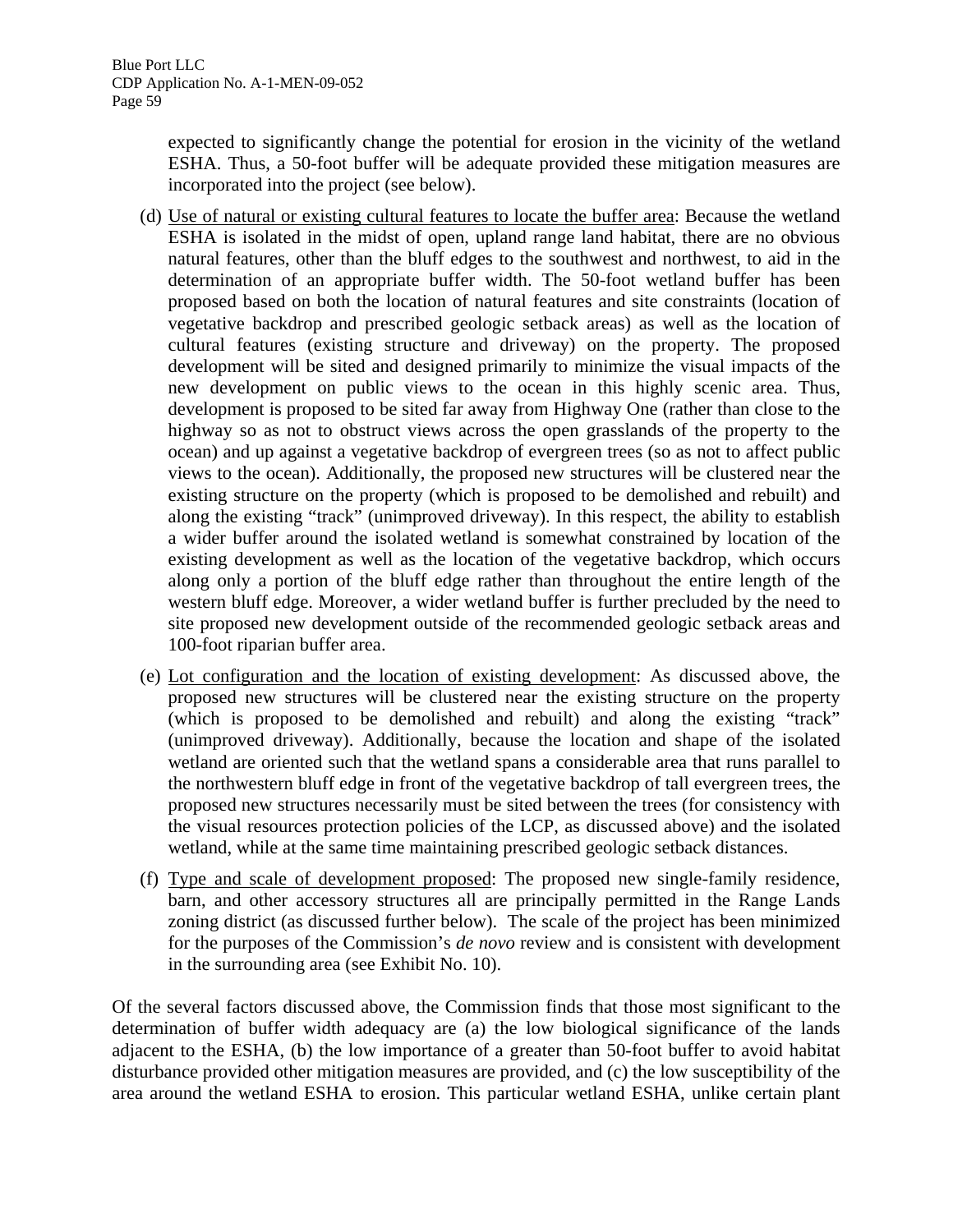and animal ESHA, does not depend on the functional relationships of adjacent lands that a larger buffer area is usually intended to protect such as supporting habitats for breeding, nesting, feeding, or resting activities. Therefore, in the case of this wetland ESHA, there is less of a need for a wide buffer to help sustain the habitat on the site (in contrast to the wider buffers deemed necessary and proposed for the riparian, rare plant, and Point Arena mountain beaver suitable habitat ESHAs). In addition, the fact that the development site around the wetland ESHA is more or less flat indicates that erosion and sedimentation from construction and from the completed development are less likely to affect the ESHA than erosion and sedimentation would if the adjacent development had a steeper slope with greater potential for erosion, particularly with implementation of the additional erosion and sedimentation control and grading and drainage plans required by Special Condition Nos. 17 and 18 described below. Additionally, as discussed above, there are measures that are more important and more effective for protecting the wetland habitat from disturbance than wide spatial buffers including the use of protective temporary fencing during construction and imposing landscaping restrictions. With these mitigation measures, coupled with the various special conditions, the Commission finds that a 50-foot buffer will be adequate to protect the wetland ESHA from possible significant disruption caused by the proposed development.

**Special Condition No. 21** lists various measures for protecting the various ESHAs and ESHA buffer areas on the property including, in part, (a) temporary construction fencing shall be installed prior to commencement of construction activities between the authorized development areas and the 100-foot riparian ESHA buffer area and the 50-foot wetland buffer areas delineated on the site to prevent any ground or vegetation disturbance to the riparian and wetland ESHAs; (b) no plant species listed as problematic and/or invasive by the California Native Plant Society, the California Invasive Plant Council, or by the State of California shall be employed or allowed to naturalize or persist at the site of the proposed development; and (c) the canopy and root zones of existing living trees on the site shall be protected through temporary fencing or screening during construction.

To further protect Point Arena mountain beaver habitat on the property, the Commission also attaches **Special Condition No. 21-D**. To help in the establishment of vegetation, rodenticides are sometimes used to prevent rats, moles, voles, and other similar small animals from eating the newly planted saplings. Certain rodenticides, particularly those utilizing blood anticoagulant compounds such as brodifacoum, bromadiolone and diphacinone, have been found to poses significant primary and secondary risks to non-target wildlife present in urban and urban/wildland areas. As the target species are preyed upon by raptors or other environmentally sensitive predators and scavengers, these compounds can bio-accumulate in the animals that have consumed the rodents to concentrations toxic to the ingesting non-target species. Therefore, to minimize this potential significant adverse cumulative impact to Point Arena mountain beaver and other environmentally sensitive wildlife species, Special Condition No. **21-D** prohibits the use of any and all rodenticides on the subject property. **Special Condition No. 21-E** further requires that during installation of the septic infrastructure authorized pursuant to this coastal development permit in the vicinity of the wetland ESHA delineated on the site plan map, construction equipment and materials shall avoid direct disturbance to the wetland area. The condition prohibits stockpiling of materials or construction equipment within the wetland area or within the established 50-foot buffer area.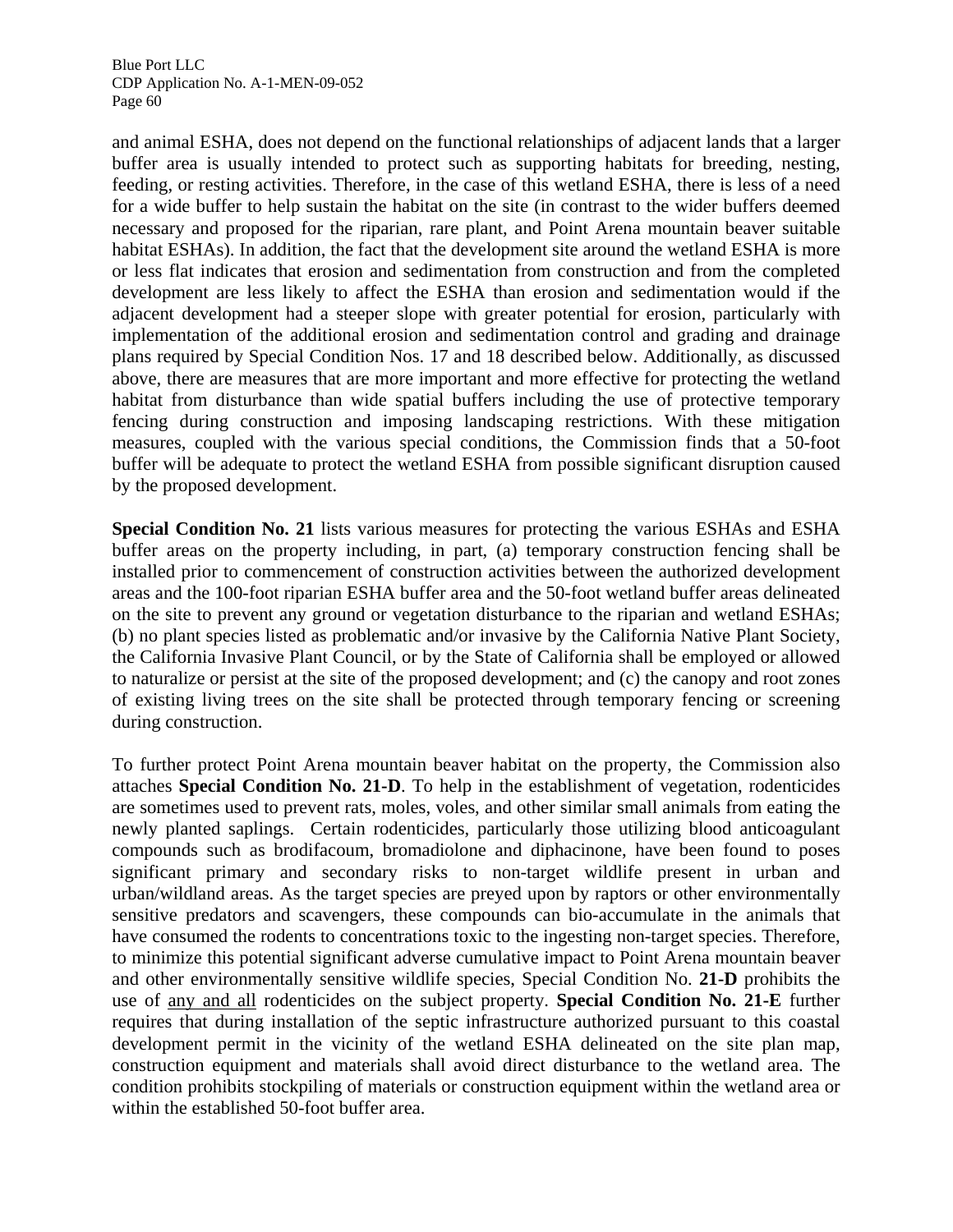Moreover, as discussed above, **Special Condition No. 5** requires the applicants to record a deed restriction that imposes the special conditions of the permit as covenants, conditions, and restrictions on the use of the property to ensure that both the applicants and future purchasers of the property are notified of the prohibitions and restrictions on the property established by the special condition of this permit.

To ensure that erosion control measures and other protective measures proposed by the applicant are implemented, the Commission attaches Special Condition Nos. 17 and 18. **Special Condition No. 17** requires submittal, prior to permit issuance, of final erosion and sedimentation control plan for construction activities. The plan shall demonstrate that (a) straw bales, coir rolls, silt fencing, or other devices as appropriate shall be installed prior to and maintained throughout the construction period to contain runoff from construction areas, trap entrained sediment and other pollutants, and prevent discharge of sediment and pollutants into any ESHA or ESHA buffer area on the property; (b) existing vegetation shall be maintained on site to the maximum extent feasible during construction; (c) any disturbed areas shall be replanted or seeded as soon as possible following completion of construction activities, consistent with the planting limitations required by Special Condition No. 3, and there shall be no less than 100 percent coverage within 90 days after seeding; (d) all on-site stockpiles of construction materials, soil, and debris shall be covered and contained at all times to prevent polluted water runoff; and (e) temporary exclusion/construction fencing shall be installed between the all ESHA buffer areas and all construction areas throughout the course of all construction activities. **Special Condition No. 18** requires submittal, prior to permit issuance, of final grading and drainage plans demonstrating that (a) grading shall avoid and in no way disrupt wetland or riparian ESHA, ESHA buffer, or natural drainage patterns; (b) grading shall not significantly increase volumes of surface runoff, and adequate measures shall be taken to ensure there is no increase in surface runoff off-site; (c) the area of soil to be disturbed at any one time and the duration of its exposure shall be limited; (d) construction equipment shall be limited to the actual area to be disturbed according to the approved development plans; (e) existing vegetation shall be maintained on site to the maximum extent feasible; trees and tree roots shall be protected from damage by proper grading techniques; and (f) no drainage features shall be directed towards the bluff edges or geologic setback areas.

With the mitigation measures discussed above, which are designed to prevent impacts that would significantly degrade adjacent ESHA, the project as conditioned will not significantly degrade adjacent ESHA and will be compatible with the continuance of the ESHAs on the property. Therefore, the Commission finds that the proposed development, as conditioned, is consistent with the provisions of LUP Policies 3.1-7 and CZC Section 20.496.020 concerning establishment of buffers between development and existing ESHA because (1) an ESHA buffer will be established between all new development and the ESHA on the site, (2) the proposed project establishes an ESHA buffer width based on the standards set forth in CZC Section  $20.496.020(A)(1)(a)$  through (g) for reducing the minimum buffer below 100 feet, and (3) all impacts of the development that could significantly degrade adjacent ESHA will be prevented.

# **I. Protection of Water Quality**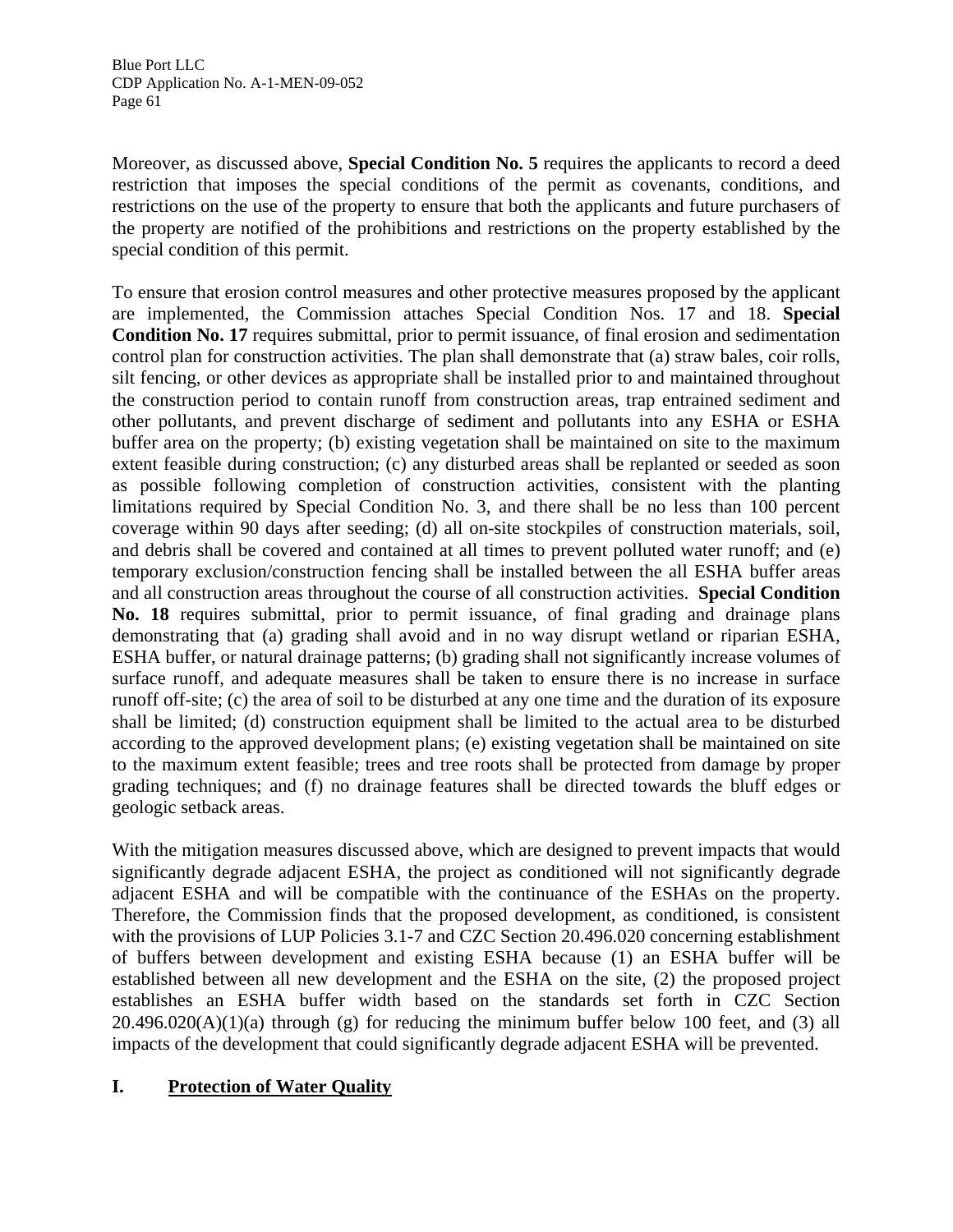Summary of Applicable LCP Provisions:

LUP Policy 3.1-25 states the following:

*The Mendocino Coast is an area containing many types of marine resources of statewide significance. Marine resources shall be maintained, enhanced and, where feasible, restored; areas and species of special biologic or economic significance shall be given special protection; and the biologic productivity of coastal waters shall be sustained.* 

CZC Section 20.492.010 incorporates grading standards and states the following, in applicable part (emphasis added):

*…* 

*(A) Grading shall not significantly disrupt natural drainage patterns and shall not significantly increase volumes of surface runoff unless adequate measures are taken to provide for the increase in surface runoff.* 

*(B) Development shall be planned to fit the topography, soils, geology, hydrology, and other conditions existing on the site so that grading is kept to an absolute minimum.* 

*(G) The area of soil to be disturbed at any one time and the duration of its exposure shall be limited. Erosion and sediment control measures shall be installed as soon as possible following the disturbance of the soils. Construction equipment shall be limited to the actual area to be disturbed according to the approved development plans. (Ord. No. 3785 (part), adopted 1991)* 

CZC Section 20.492.015 incorporates erosion standards and states in applicable part (emphasis added):

*…* 

*…* 

*(A) The erosion rate shall not exceed the natural or existing level before development.* 

*(B) Existing vegetation shall be maintained on the construction site to the maximum extent feasible. Trees shall be protected from damage by proper grading techniques.* 

*(C) Areas of disturbed soil shall be reseeded and covered with vegetation as soon as possible after disturbance, but no less than one hundred (100) percent coverage in ninety (90) days after seeding; mulches may be used to cover ground areas temporarily.* 

*(G) Erosion control devices shall be installed in coordination with clearing, grubbing, and grading of downstream construction; the plan shall describe the location and timing for the installation of such devices and shall describe the parties responsible for repair and maintenance of such devices.* 

CZC Section 20.492.020 incorporates sedimentation standards and states in applicable part:

*(A) Sediment basins (e.g., debris basins, desilting basins, or silt traps) shall be installed in conjunction with initial grading operations and maintained through the development/construction process to remove sediment from runoff wastes that may drain from land undergoing development to environmentally sensitive areas.* 

*(B) To prevent sedimentation of off-site areas, vegetation shall be maintained to the maximum extent possible on the development site. Where necessarily removed during construction, native vegetation shall be replanted to help control sedimentation.*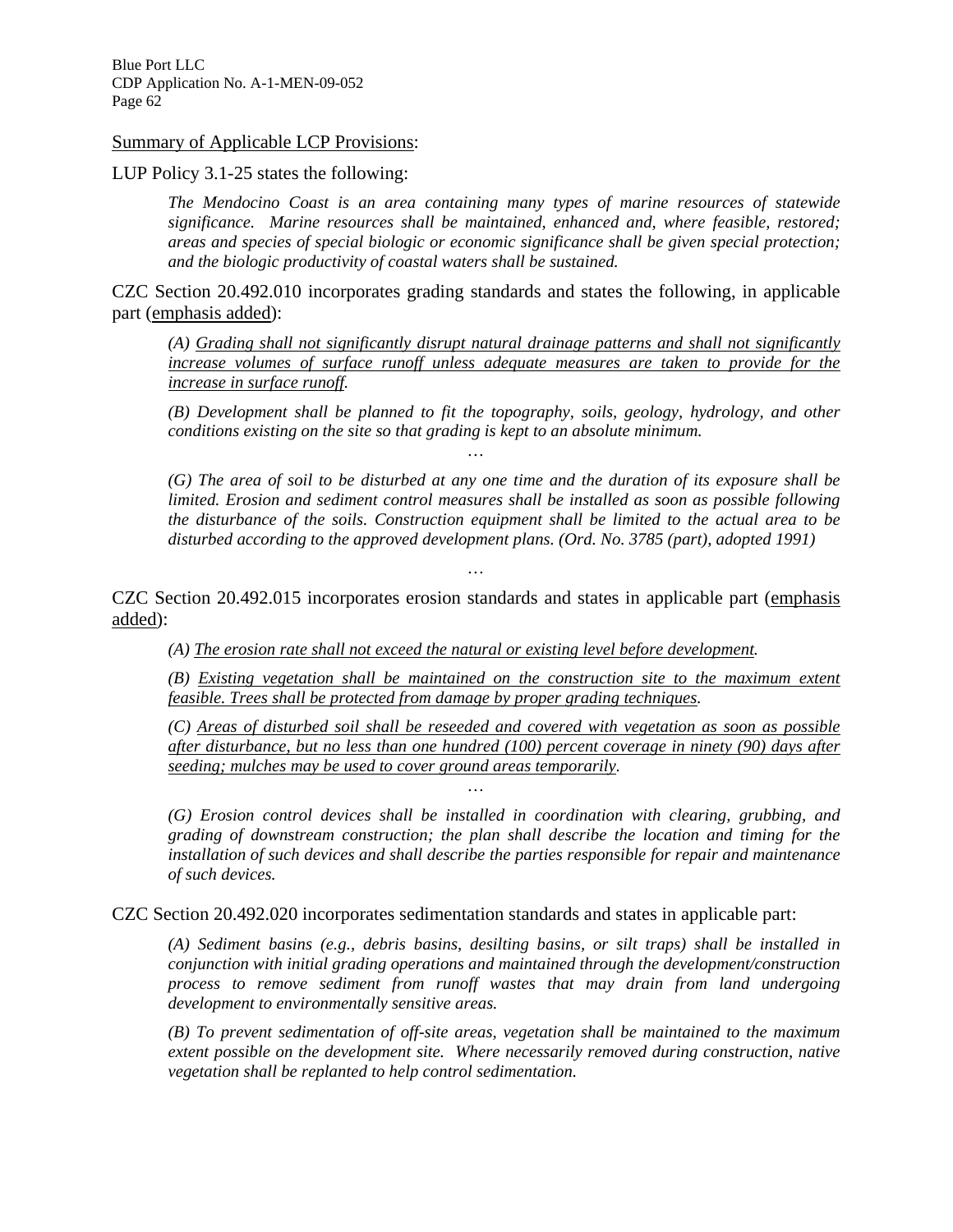*(C) Temporary mechanical means of controlling sedimentation, such as hay baling or temporary*  berms around the site may be used as part of an overall grading plan, subject to the approval of *the Coastal Permit Administrator.* 

*…* 

*…* 

*…* 

*…* 

CZC Section 20.492.025 incorporates runoff standards and states in applicable part:

*(C) The acceptability of alternative methods of storm water retention shall be based on appropriate engineering studies. Control methods to regulate the rate of storm water discharge that may be acceptable include retention of water on level surfaces, the use of grass areas, underground storage, and oversized storm drains with restricted outlets or energy disapators.* 

*(H) A combination of storage and controlled release of storm water runoff shall be required for all development and construction that drains into wetlands.* 

*(K) All development that is within, or drains into, environmentally sensitive habitat, is a commercial or residential subdivision, is a service station or automotive repair facility or that includes commercial development or a parking lot, shall capture and infiltrate or treat, using relevant best management practices, including structural best management practices, all runoff from storms of a magnitude such that the runoff from eight-five (85) percent of storms is encaptured or treated. (Ord. No. 3785 (part), adopted 1991, Ord. No. 4083, adopted 2002)* 

### Project Consistency with Applicable LCP Provisions:

LUP Policy 3.1-25 requires the protection of the biological productivity of coastal waters. Section 20.492.010 through .025 of the coastal zoning code set forth various standards for grading, erosion, sedimentation, and runoff control, which require the protection of, among other things, natural drainage areas, natural landforms, and environmentally sensitive habitat areas.

*…* 

The proposed project involves the construction of a new single-family residence, guest cottage, barn, restored shed/office, pump house, septic system, and other associated development. As discussed previously, the subject parcel is located on a bluff-top lot above the ocean. The geologic report identified several areas on the bluff face that are weak and/or actively eroding, including the dormant landslide area below the northwestern bluff edge, and recommended that care be taken to avoid concentrated surface flow of runoff along the bluff face. As discussed above, **Special Condition No. 11** requires that prior to permit issuance, a geotechnical engineer shall approve all final plans, including drainage plans, and provide recommendations as necessary for appropriate site development to minimize erosion and geologic hazards. Also as discussed above, **Special Condition No. 3** requires submittal of a landscaping plan for the Executive Director's review and approval prior to permit issuance that includes, in part, a provision ensuring that drought-tolerant vegetation only shall be maintained within the geologic setback area to minimize the need for landscaping irrigation and the potential for geologic hazards. Not only will these conditions help ensure that runoff from the project site does not exacerbate erosion and geologic instability, but they also will help protect water quality, consistent with the water quality protection policies and standards of the LCP cited above.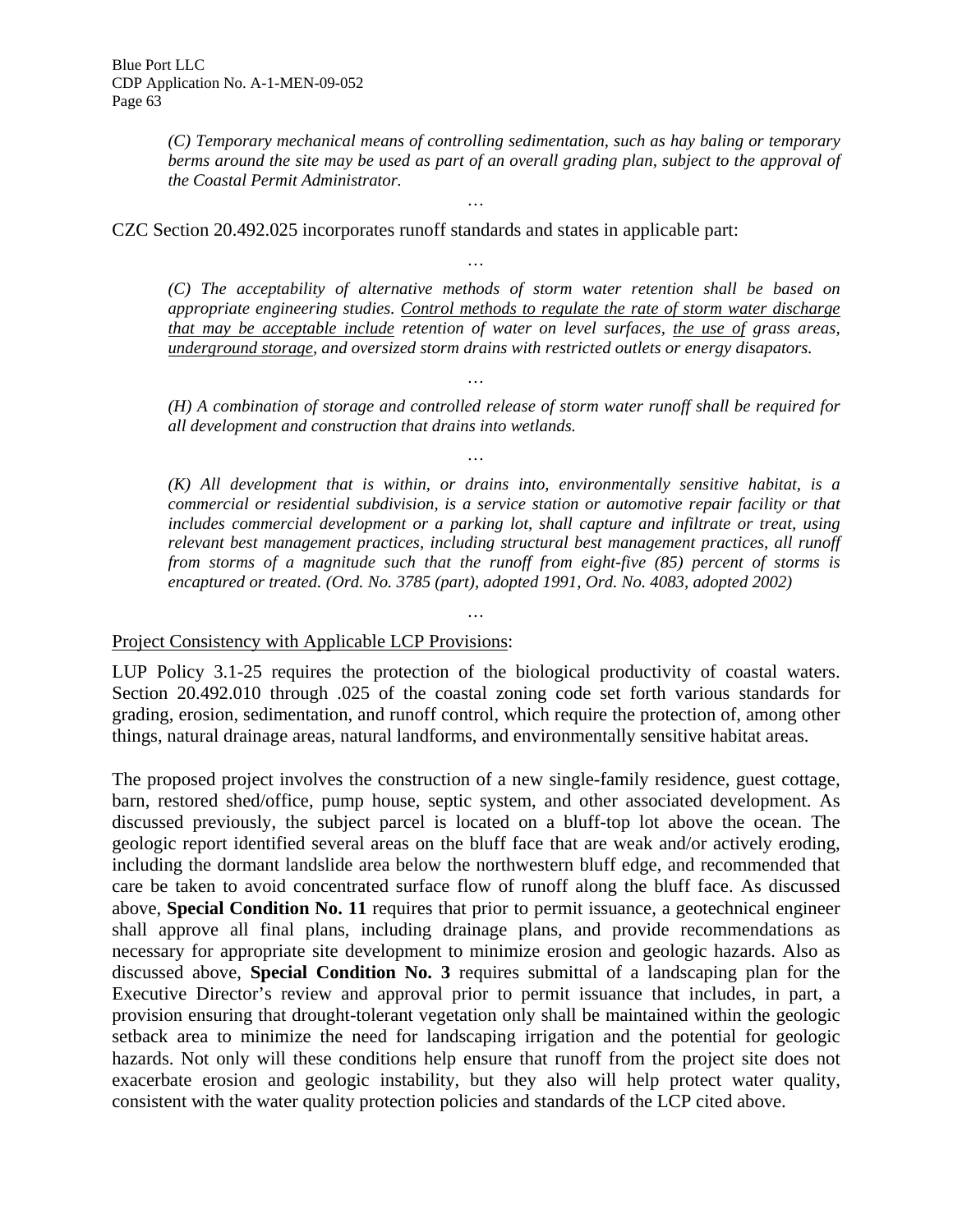Runoff originating from the development site that is allowed to drain down the bluff face toward the ocean or that is directed to the unnamed creek on the property could contain entrained sediment and other pollutants in the runoff that would contribute to degradation of the quality of coastal waters. As the parcel proposed for residential development does not currently contain any developed impervious surfaces, the majority of stormwater at the site infiltrates prior to leaving the site as surface runoff. However, the increase in impervious surface area from the proposed development would decrease the infiltrative function and capacity of the existing permeable land on site. The reduction of permeable surface area would lead to an increase in the volume and velocity of stormwater runoff that can be expected to leave the site. Sediment and other pollutants entrained in stormwater runoff from the development that is carried down toward the ocean or toward the creek would contribute to degradation of the quality of coastal waters and any intervening sensitive habitat.

Other than removing herbaceous vegetation from within the proposed building envelope areas, the applicant proposes to retain the vast majority of the 58.5-acre property in its natural, vegetated condition and to plant additional landscaping in some areas, which will continue to allow for infiltration of stormwater, thereby greatly reducing the potential that runoff from the completed development will affect coastal waters. Additionally, the applicant does not propose to install an impervious (e.g., asphalt) driveway through the property, so the existing pervious (gravel) driveway surface will continue to provide filtration of stormwater runoff and further minimize the amount of stormwater runoff that potentially leaving the site once the proposed residential development is complete. Moreover, the applicant proposes to capture stormwater runoff from the roofs of the various proposed new structures for storage in a proposed 5,000 gallon underground storage tank and domestic use.

Therefore, the Commission finds that sedimentation impacts from runoff will be of greatest concern *during* construction. Construction of the proposed development will expose soil to erosion potential and entrainment in runoff, particularly during the rainy season. To ensure that best management practices (BMPs) are implemented to control the erosion of exposed soils and minimize sedimentation of coastal waters during construction, the Commission attaches **Special Condition No. 22**. This condition requires the implementation of Best Management Practices (BMPs) to control erosion and sedimentation during and following construction. These required BMPs include (a) disposing of any excess excavated material resulting from construction activities at a disposal site outside the coastal zone or within the coastal zone pursuant to a valid coastal development permit; (b) installing straw bales, coir rolls, or silt fencing structures to prevent runoff from construction areas from draining towards the bluff edge, creek or riparian habitat, or other ESHA on the project site, (c) maintaining on-site vegetation to the maximum extent possible during construction activities; (d) replanting any disturbed areas as soon as feasible following completion of construction, but in any event no later than May  $1<sup>st</sup>$  of the next spring season consistent with the final approved landscape plan required by Special Condition No. 3; (e) covering and containing all on-site stockpiles of construction debris at all times to prevent polluted water runoff; (f) installing temporary construction fencing prior to commencement on construction activities between the authorized septic leachfield areas and the riparian ESHA buffer area delineated on the site to prevent any ground or vegetation disturbance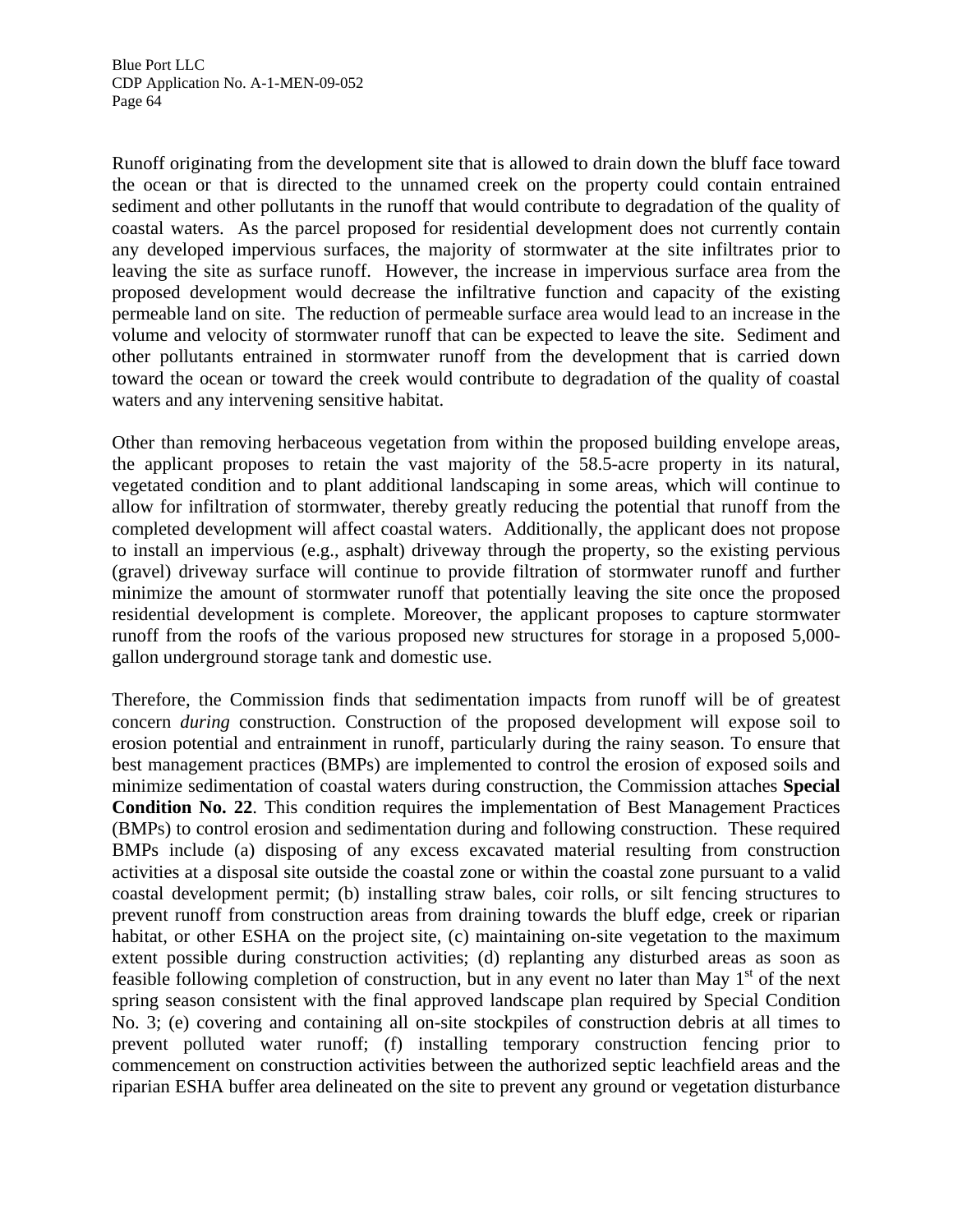to the ESHA; and (g) protecting the canopy and root zones of existing living trees on site through temporary fencing or screening during construction.

Therefore, the Commission finds that as conditioned, the proposed development is consistent with CZC Section 20.492.020, because erosion and sedimentation will be controlled and minimized. Furthermore, the Commission finds that the proposed development as conditioned is consistent with the provisions of LUP Policy 3.1-25 requiring that the biological productivity of coastal waters be sustained because stormwater runoff from the proposed development would be directed away from the areas that drain to the unnamed creek or to the ocean.

The Commission further finds that the proposed development, as conditioned, is consistent with CZC Sections 20.492.010, -015, -020, and -025, which set standards for grading, erosion control, sedimentation, and runoff control, respectively, because, among other reasons, natural drainage areas, natural landforms, and adjacent properties will be protected from cut and fill operations, erosion will not be increased, the maximum amount of vegetation feasible will be retained on site, and relevant BMPs will be used to capture and infiltrate storm water runoff. Moreover, the Commission finds that the proposed development, as conditioned, is consistent with the provisions of LUP Policy 3.1-25 requiring that the biological productivity of coastal waters be sustained.

## **J. Protection of Range Land Resources**

Summary of Applicable LCP Provisions:

LUP Policy 3.2-1 states the following (emphasis added):

*All agricultural land use, as represented within the agriculturally designated boundaries on the land use maps, shall be designated AG 60 or RL 160 for the purpose of determining density.* 

*This will support continued coastal agriculture use. One housing unit will be allowed for each existing parcel. Additional dwellings for resident agricultural workers shall be considered as conditional uses, subject to the provisions of this plan.* 

LUP Policy 3.2-4 states the following (emphasis added):

*No permit shall be issued to convert prime land and/or land under Williamson Act to nonagricultural uses, unless all of the following criteria are met:* 

- *1. all agriculturally unsuitable lands on the parcel have been developed or determined to be undevelopable; and*
- *2. agricultural use of the soils can not be successfully continued or renewed within a reasonable period of time, taking into account economic, environmental, social, and technological factors (Section 30108 of the Coastal Act); and*
- *3. clearly defined buffer areas are developed between agricultural and nonagricultural uses (see Policies 3.2-9, 3.2-12 and 3.2-13); and*
- *4. the productivity of any adjacent agricultural lands is not diminished, including the ability of the land to sustain dry farming or animal grazing; and*
- *5. public service and facility expansions and permitted uses do not impair agricultural viability, either through increased assessment costs or degraded air and water quality; and*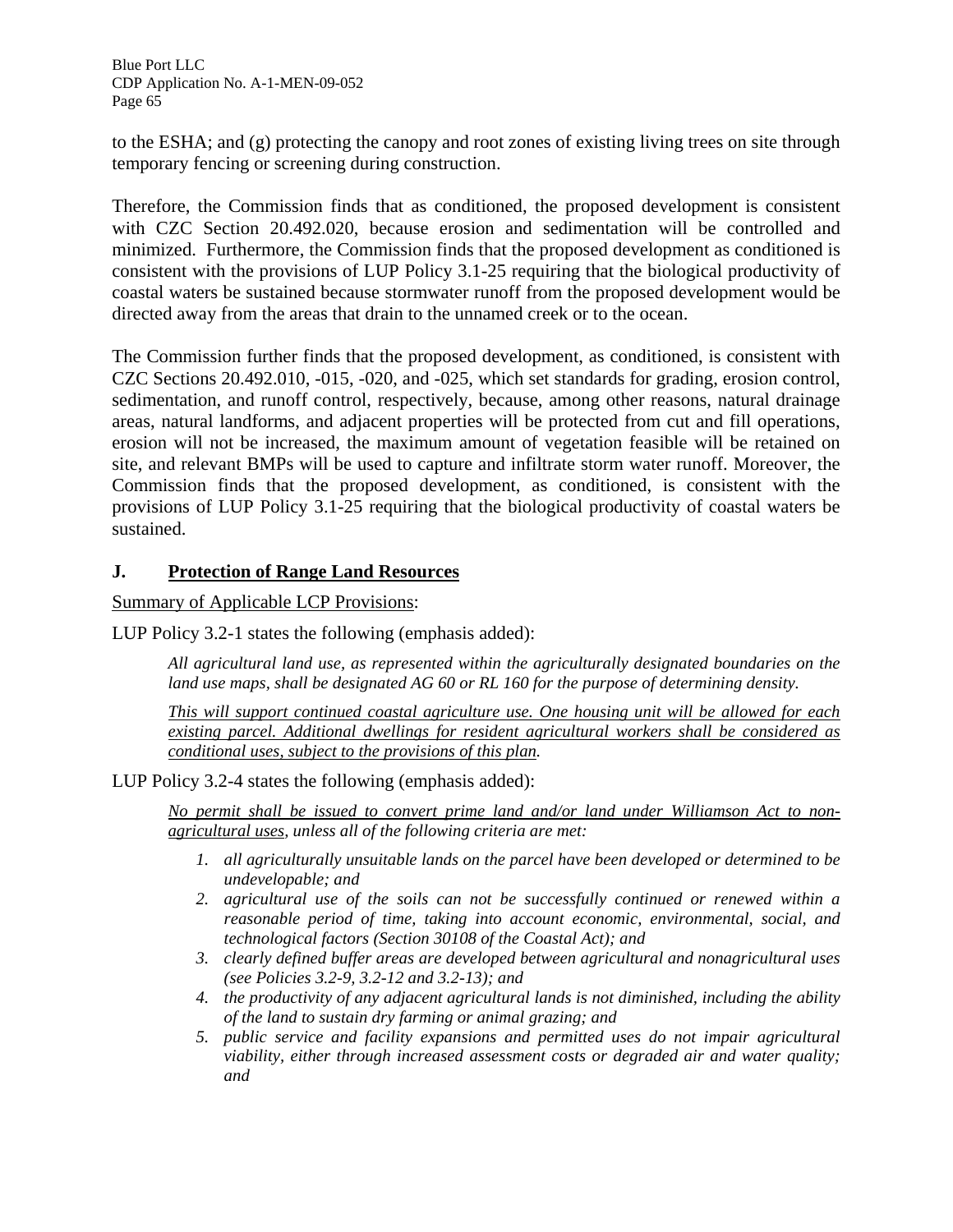*6. in addition, for parcels adjacent to urban areas, the viability of agricultural uses is severely limited by conflicts with urban uses, and the conversion of land would complete a logical and viable neighborhood and contribute to the establishment of a stable limit to urban development.*

CZC Section 20.508.015 "General Criteria" of the Agricultural Resources Chapter states the following:

*An owner of property within an agricultural district, either AG or RL, may request agricultural preserve status under a Williamson Act contract pursuant to Chapter 22.08 of the Mendocino County Code. No permit shall be issued to convert prime lands and/or land under Williamson Act contracts to non-agricultural uses, without complying with Chapter 22.08 of the Mendocino County Code and making supplemental findings pursuant to Section 20.532.100(B)(2) and making the finding that continued, renewed, or potential agricultural use of the property is not feasible based upon an economic feasibility evaluation prepared pursuant to Section 20.524.015(C)(3). (Ord. No. 3785 (part), adopted 1991)*

LUP Policy 3.2-5 states the following:

*All other lands suitable for agricultural use shall not be converted to nonagricultural uses unless (1) continued or renewed agricultural use is not feasible, or (2) such conversion would preserve prime agricultural land or concentrate development consistent with Section 30250. Any such permitted conversion shall be compatible with continued agricultural use on surrounding lands.* 

CZC Section 20.508.010 "Purpose" of the Agricultural Resources Chapter states the following:

*The purpose of this Chapter is to insure that the maximum amount of agricultural land shall be maintained in agricultural production to assure the protection of the area's agricultural economy. All other lands suitable for agricultural use shall not be converted to non-agricultural uses unless (1) continued or renewed agricultural use is not feasible, or (2) such conversion would preserve prime agricultural land or concentrate development consistent with Section 30250. Any such permitted conversion shall be compatible with continued agricultural use on surrounding lands. (Ord. No. 3785 (part), adopted 1991)* 

LUP Policy 3.2-6 states the following:

*Existing agricultural ponds constructed on dry land and designed to store water for irrigation, fire protection or livestock shall not be classified as wetlands or regulated as such. Future proposals for agricultural ponds which involve the use of streams for the water source and may also involve or affect extensive areas of riparian vegetation shall be subject to conditional use permit review.* 

LUP Policy 3.2-9 states the following (emphasis added):

*In order to minimize agricultural-residential conflicts, land divisions or site plans in a residential area shall not result in a residential structure being closer than 200 feet from a parcel designated for agricultural use unless there is no other feasible building site on the parcel.*

LUP Policy 3.2-12 states the following (emphasis added):

*Limit residential uses and subdivisions adjacent to Type I Ag Preserve land to a low density standard to provide a buffer to minimize the conflicts between agricultural operations and*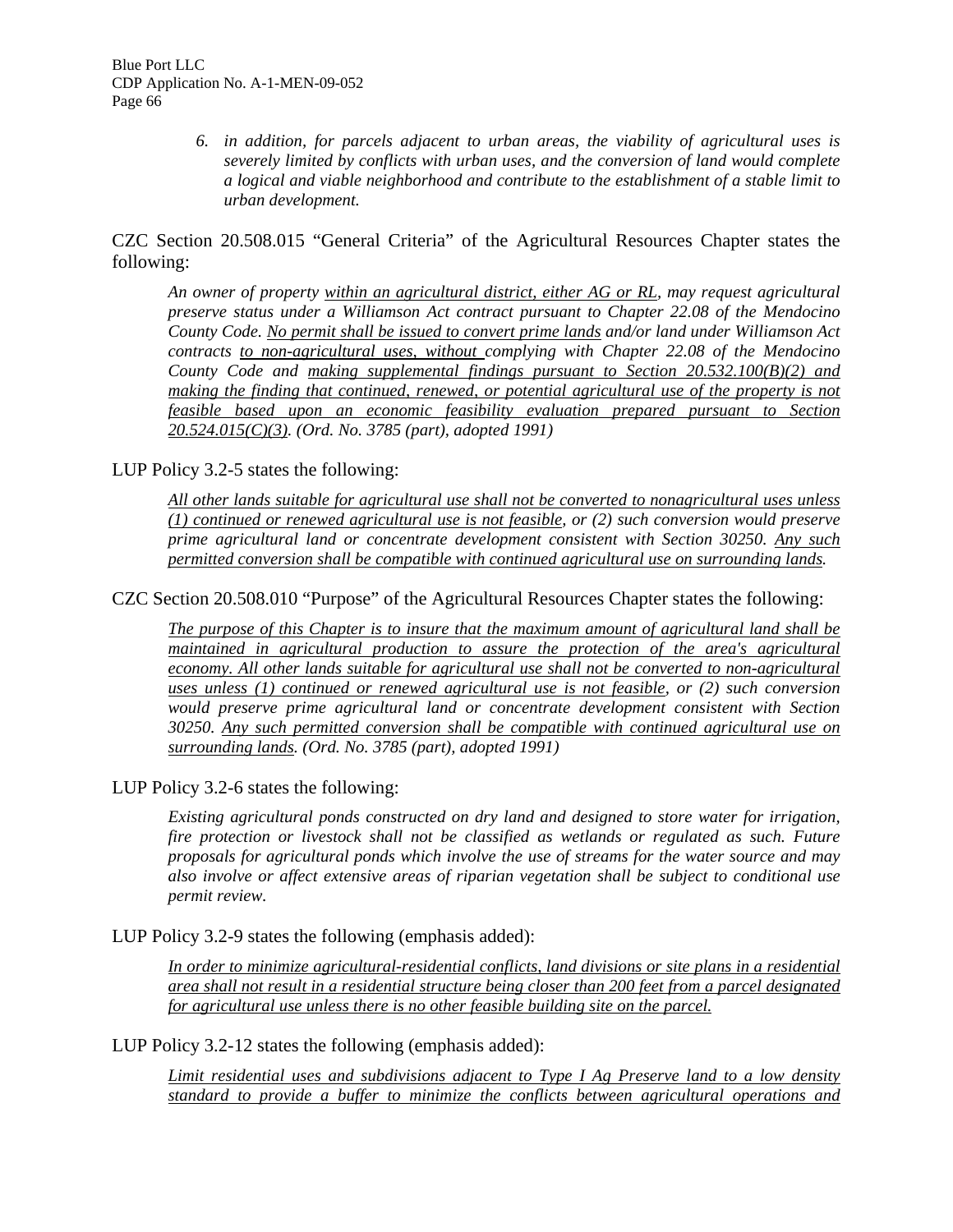*residential land uses. New parcels created adjacent to an Ag Preserve shall be limited to a five (5) acre minimum. For parcels beyond the 5-acre minimum buffer (parcels which would be separated from the Ag Preserve by the buffer), the minimum parcel size would be dictated by the land use classification and applicable policies of the Coastal Element. If parcels adjacent to Type I Ag Preserve are designated Clustering (:CL) or Planned Development (:PD), the density will be dictated by the General Plan Land Use classification provided that the residential development is located not closer than 200 feet from the property line(s) of the protected agricultural resource or at the farthest feasible point from said property line(s). For residential development within 200 feet of the agricultural parcels(s), density shall not exceed one dwelling unit per 5 acres. (There shall be a minimum of 5 acres of lot area for each dwelling unit located within the 200-foot limit). Approval of any land divisions shall be consistent with Policy 3.9-2 and only when the creation of new parcels at the proposed acreages will not adversely affect the long term productivity of agricultural lands.* 

LUP Policy 3.2-13 states the following (emphasis added):

*Limit residential uses and subdivisions adjacent to Type II Ag Preserve to a low density standard to provide a buffer to minimize the conflicts between agricultural operations and residential land uses. New parcels created adjacent to an Ag Preserve shall be limited to a ten (10) acre minimum. For parcels beyond the 10-acre minimum buffer (parcels which would be separated from the Ag Preserve by the buffer), the minimum parcel size would be dictated by the land use classification and applicable policies of the Coastal Element. If parcels adjacent to Type II Ag Preserve are designated Clustering (:CL) or Planned Development (:PD), the density will be dictated by the General Plan Land Use classification provided that the residential development is located not closer than 200 feet from the property line(s) of the protected agricultural resource or at the farthest feasible point from said property line(s). For residential development within 200 feet of the agricultural parcel(s), density shall not exceed one dwelling unit per 10 acres. (There shall be a minimum of 10 acres of lot area for each dwelling unit located within the 200-foot limit*). Approval of any land divisions shall be consistent with Policy 3.9-2 and only when the *creation of new parcels at the proposed acreages will not adversely affect the long term productivity of agricultural lands.* 

CZC Section 20.508.020 "Buffer Areas" of the Agricultural Resources Chapter states the following (emphasis added):

*Development adjacent to agriculturally designated parcels is subject to the following:*

*(A) Development Adjacent to Agriculturally Designated Parcels.* 

*(1) No new dwellings in a residential area shall be located closer than two hundred (200) feet from an agriculturally designated parcel unless there is no other feasible building site on the parcel.* 

*(2) New parcels shall not be created that would result in a dwelling within two hundred (200) feet of an agriculturally designated parcel.* 

## *(B) Development Adjacent to Type I Agricultural Preserves.*

*(1) New parcels created adjacent to Type I Agricultural Preserves shall be a minimum of five (5) acres, however, parcels designated Clustering Development Combining District (:CL) or Planned Unit Development Combining District (:PD) may be developed at a density specified by the base zone provided that no dwelling is closer than two hundred (200) feet from the property line of the Preserve or at the furthest feasible point from said property line.*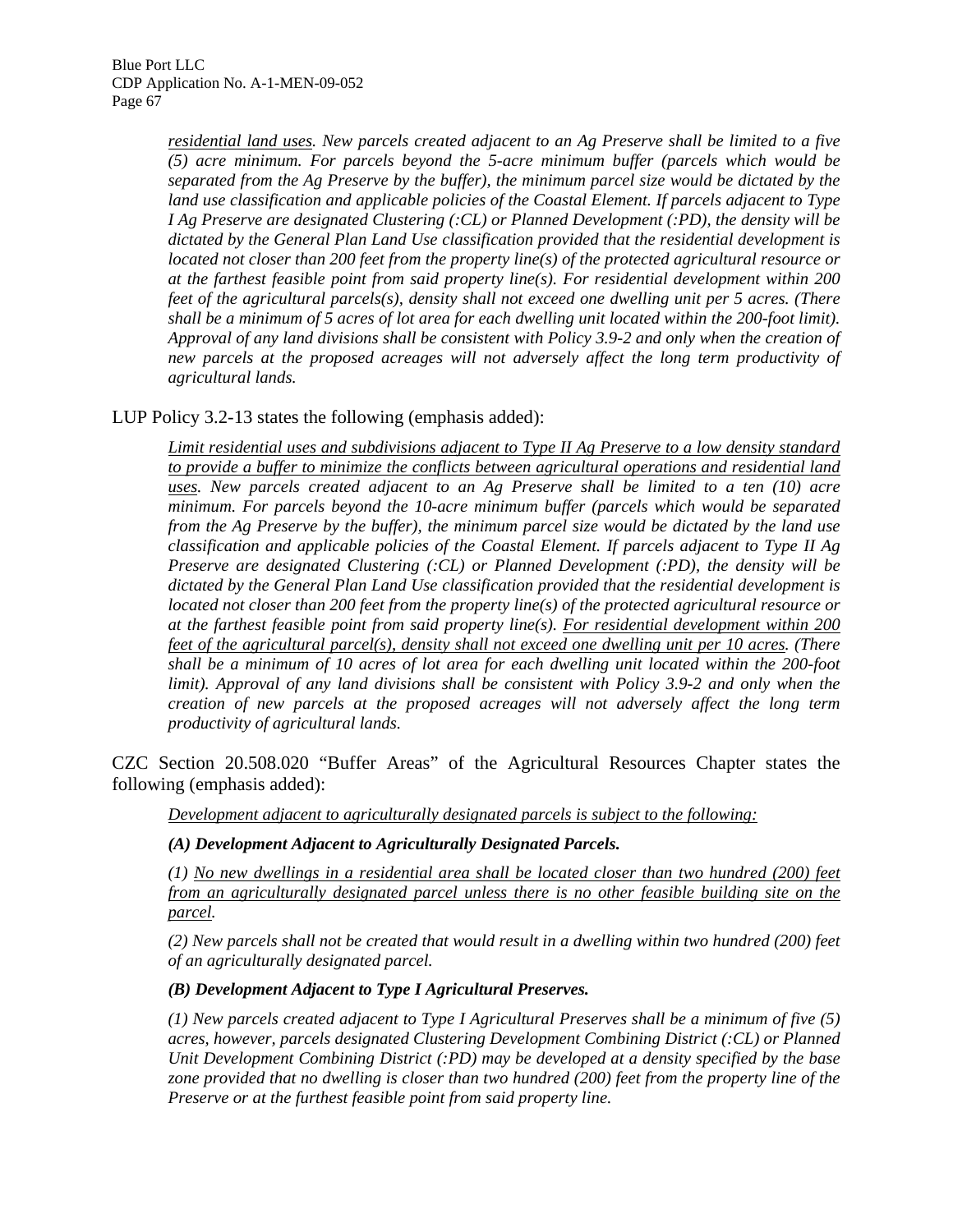#### *(C) Development Adjacent to Type II Agricultural Preserve.*

*(1) New parcels created adjacent to Type II Agricultural Preserve shall be a minimum of ten (10) acres, however, parcels designated Clustering Development Combining District (:CL) or Planned Unit Development Combining District (:PD) may be developed at a density specified by the base zone provided that no dwelling is closer than two hundred (200) feet from the property line of the Preserve or at the furthest feasible point from said property line. (Ord. No. 3785 (part), adopted 1991)* 

LUP Policy 3.2-16 states the following (emphasis added):

*All agricultural lands designated AG or RL shall not be divided nor converted to nonagricultural uses unless (1) continued or renewed agricultural use is not feasible, or (2) such conversion would preserve prime agricultural land or (3) concentrate development consistent with Section 30250. Any such permitted division or conversion shall be compatible with continued agricultural use of surrounding parcels.* 

*"Feasible", as used in this policy, includes the necessity for consideration of an economic feasibility evaluation containing both the following elements:* 

- *(1) An analysis of the gross revenue from the agricultural products grown in the area for the five years immediately preceding the date of the filing of proposed local coastal program or an amendment to any local coastal program.*
- *(2) An analysis of the operational expenses beyond the control of the owner/operator associated with the production of the agricultural products grown in the area for the five years immediately preceding the date of the filing of a proposed local coastal program or an amendment to any local coastal program.*

*For purposes of this policy, "area" means a geographic area of sufficient size to provide an accurate evaluation of the economic feasibility of agricultural uses for those lands included in the local coastal plan.* 

CZC Chapter 20.368 "Rangelands District" describes the intent of the zoning district and includes certain allowable use types as follows (emphasis added):

*Sec. 20.368.005 Intent. This district is intended to encompass lands within the Coastal Zone which are suited for and are appropriately retained for the grazing of livestock and which may also contain some timber producing areas. (Ord. No. 3785 (part), adopted 1991)* 

#### *Sec. 20.368.010 Principal Permitted Uses for RL Districts.*

*The following use types are permitted in the Range Lands District:*

*(A) Coastal Residential Use Types. Family Residential: Single-Family; Vacation Home Rental. (B) Coastal Agricultural Use Types. General Agriculture; Light Agriculture; Row and Field Crops; Tree Crops.* 

*(C) Coastal Open Space Use Types.*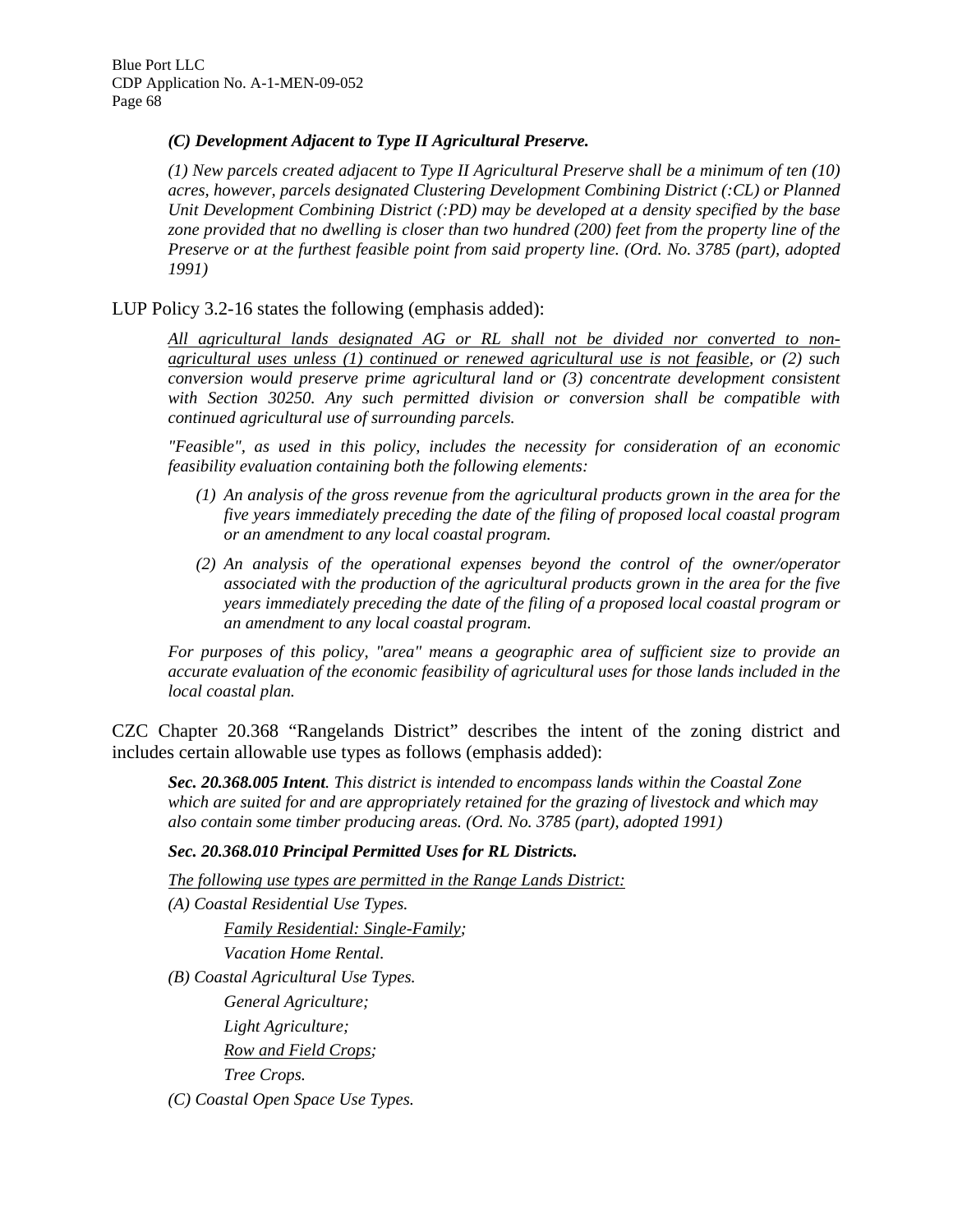*Passive Recreation.* 

*(D) Coastal Natural Resource Use Types.* 

*Fish and Wildlife Habitat Management. (Ord. No. 3785 (part), adopted 1991)* 

*Sec. 20.368.015 Conditional Uses for RL Districts.* 

*The following are permitted uses upon the issuance of a coastal development use permit:* 

*(A) Coastal Residential Use Types.* 

*Family Residential: Dwelling Groups;* 

*Family Residential: Cluster Development;* 

*Farm Employee Housing;* 

*Farm Labor Housing.* 

*(B) Coastal Civic Use Types.* 

*Alternative Energy Facilities: On-site;* 

*Alternative Energy Facilities: Off-site;* 

*Community Recreation;* 

*Major Impact Utilities;* 

*Minor Impact Utilities.* 

*(C) Coastal Commercial Use Types.* 

*Animal Sales and Services: Auctioning;* 

*Animal Sales and Services: Horse Stables;* 

*Animal Sales and Services: Kennels;* 

*Animal Sales and Services: Veterinary (Large Animals);* 

*Commercial Recreation: Outdoor Sports and Recreation; Cottage Industries.* 

*(D) Coastal Agricultural Use Types.* 

*Animal Waste Processing;* 

*Forest Production and Processing: Commercial Woodlots;* 

*Forest Production and Processing: Limited;* 

*Horticulture;* 

*Packing and Processing: General;* 

*Packing and Processing: Fisheries Byproducts.* 

*(E) Coastal Open Space Use Types.* 

*Active Recreation.* 

*(F) Coastal Extractive Use Types.* 

*Mining and Processing;* 

*Onshore Oil and Gas Development Facilities.* 

*(G) Coastal Natural Resource Use Types. Watershed Management. (Ord. No. 3785 (part), adopted 1991)* 

*Sec. 20.368.020 Minimum Lot Area for RL Districts. One hundred sixty (160) acres. (Ord. No. 3785 (part), adopted 1991)*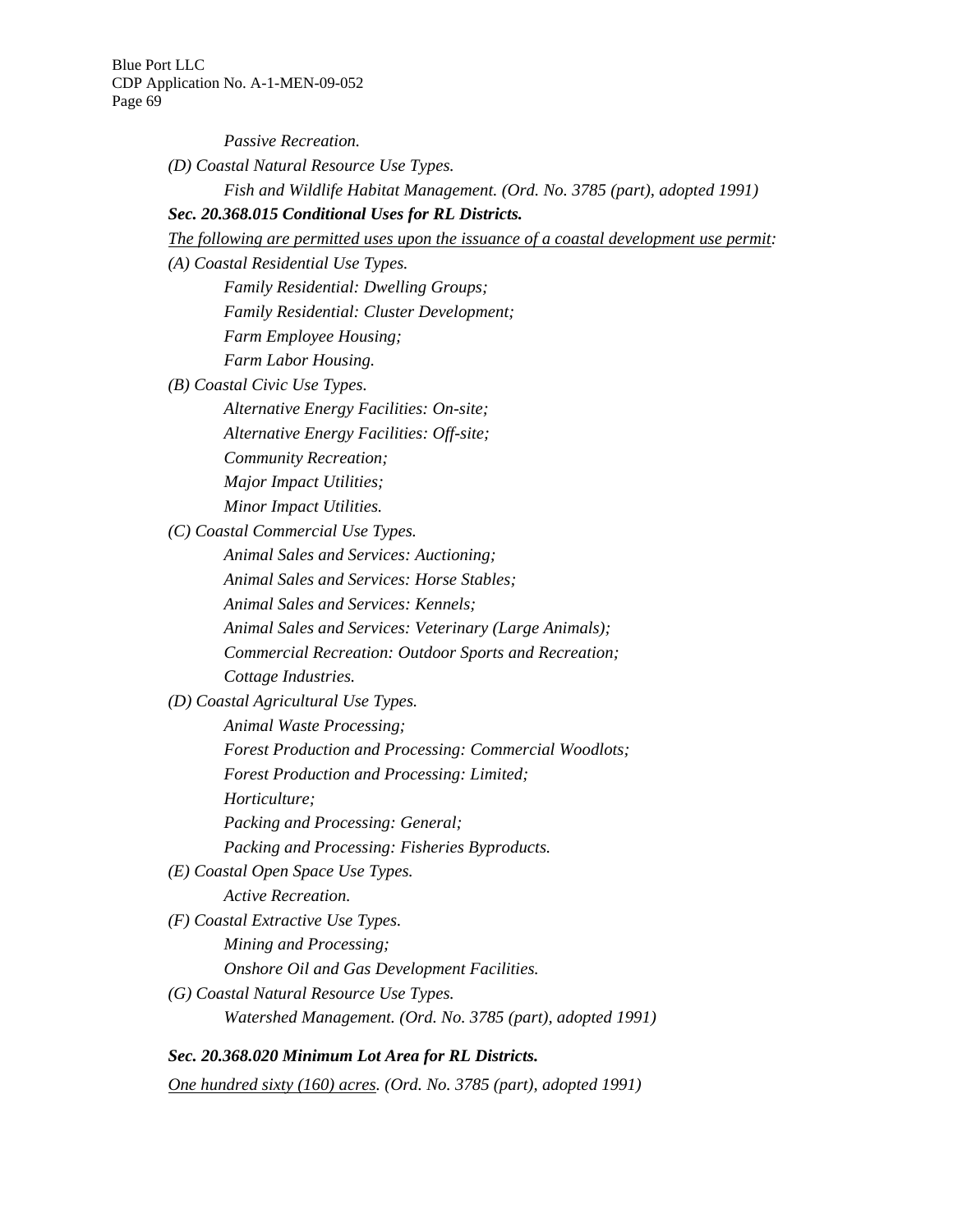#### *Sec. 20.368.025 Maximum Dwelling Density for RL Districts.*

*One (1) unit per one hundred sixty (160) acres except as provided pursuant to Section 20.316.020 (Farm Employee Housing), Section 20.316.025 (Farm Labor Housing), Section 20.456.015 (Accessory Uses), Section 20.460.035 (Use of a Trailer Coach) and Section 20.460.040 (Family Care Unit). In no case shall there be more than four (4) dwellings per parcel whether single family residential, farm employee housing, farm labor housing, accessory living unit or family care unit, except where Chapter 20.412 "Clustering Development Combining District" applies. (Ord. No. 3785 (part), adopted 1991)* 

#### *Sec. 20.368.030 Minimum Front, Rear and Side Yards for RL Districts.*

*Fifty (50) feet each. (Ord. No. 3785 (part), adopted 1991)* 

#### *Sec. 20.368.035 Setback Exception.*

*Any nonconforming parcel which is less than five (5) acres shall observe a minimum front, side and rear yard of twenty (20) feet. (Ord. No. 3785 (part), adopted 1991)* 

#### *Sec. 20.368.040 Building Height Limit for RL Districts.*

*Twenty-eight (28) feet above natural grade for non-Highly Scenic Areas and for Highly Scenic Areas east of Highway One. Eighteen (18) feet above natural grade for Highly Scenic Areas west of Highway One unless an increase in height would not affect public views to the ocean or be out of character with surrounding structures. Thirty-five (35) feet above natural grade for uninhabited accessory structures not in an area designated as a Highly Scenic Area (See Section 20.504.015(C)(2)). (Ord. No. 3785 (part), adopted 1991)* 

#### *Sec. 20.368.045 Maximum Lot Coverage for RL Districts.*

*Twenty (20) percent for parcels less than two (2) acres in size. Fifteen (15) percent for parcels from two (2) acres to five (5) acres in size. Ten (10) percent for parcels over five (5) acres in size. (Ord. No. 3785 (part), adopted 1991)* 

CZC Section 20.456.015 "Residential and Agricultural Use Types" specifies the accessory buildings and uses permissible in the district, as follows (emphasis added):

*Subject to the restrictions and limitations of this Chapter, including the granting of a Coastal Development Permit, where applicable, the following accessory buildings and uses shall be permitted in all zoning districts which allow a single-family residence:* 

*(A) Private Garages.* 

*(B) Children's playhouse, patios, porches, gazebos, etc.* 

*(C) Windmills.* 

*(D) Shops (non-business purposes).* 

*(E) Barns.* 

*…* 

*(F) Private swimming pools and hot tubs (not subject to setback requirements in the side or rear yards of any district).* 

*(G) Accessory Living Unit. Not more than one accessory living unit for each legal parcel.* 

*(J) Travel Trailer or Camper. The maintaining of one (1) travel trailer or camper in dead storage where it is not used for occupancy or business purposes. All stored travel trailers or campers in excess of one (1) shall be stored out of sight from a public right-of-way.*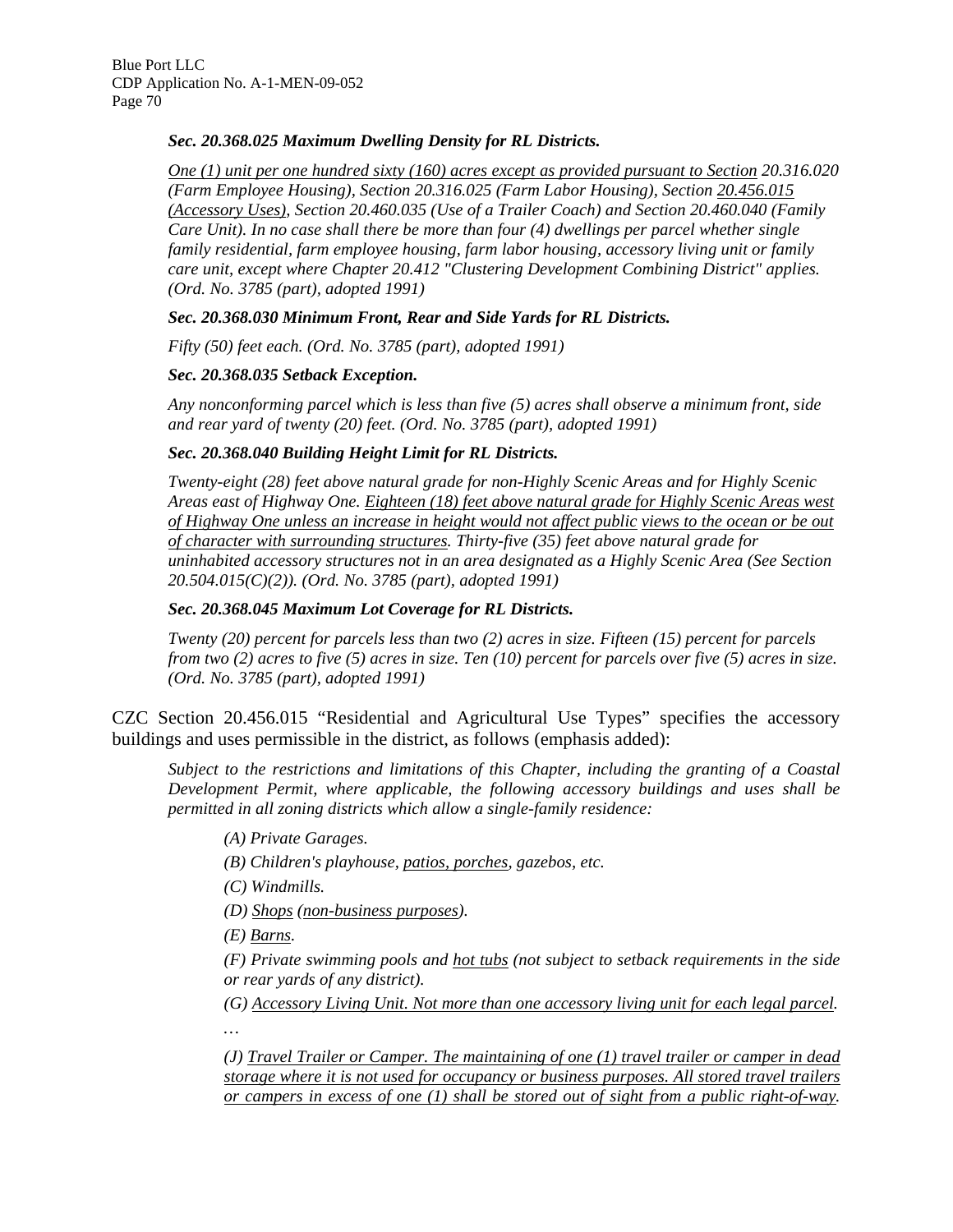*…* 

*The connection, for any continuous period exceeding forty-eight (48) hours, of any utility or service such as electrical, water, gas or sewage to the travel trailer or camper shall be prima facie evidence that it is being used for habitation or business purposes.* 

*(O) Other Necessary and Customary Uses. Accessory non-residential uses and nonresidential structures, in addition to those identified above, which are necessarily and customarily associated with, and are appropriate, incidental, and subordinate to a principal permitted use, as determined by the Director of Planning and Building Services. (Ord. No. 3785 (part), adopted 1991)* 

CZC Section 20.532.095 "Required Findings for All Coastal Development Permits" states:

- *(A) The granting or modification of any coastal development permit by the approving authority shall be supported by findings which establish that:*
	- *(1) The proposed development is in conformity with the certified local coastal program; and*
	- *(2) The proposed development will be provided with adequate utilities, access roads, drainage and other necessary facilities; and*
	- *(3) The proposed development is consistent with the purpose and intent of the zoning district applicable to the property, as well as the provisions of this Division and preserves the integrity of the zoning district; and*
	- *(4) The proposed development will not have any significant adverse impacts on the environment within the meaning of the California Environmental Quality Act.*
	- *(5) The proposed development will not have any adverse impacts on any known archaeological or paleontological resource.*
	- *(6) Other public services, including but not limited to, solid waste and public roadway capacity have been considered and are adequate to serve the proposed development.*
- *(B) If the proposed development is located between the first public road and the sea or the shoreline of any body of water, the following additional finding must be made:* 
	- *(1) The proposed development is in conformity with the public access and public recreation policies of Chapter 3 of the California Coastal Act and the Coastal Element of the General Plan. (Ord. No. 3785 (part), adopted 1991)*

CZC Section 20.532.100 "Supplemental Findings" states in applicable part the following:

*In addition to required findings, the approving authority may approve or conditionally approve an application for a permit or variance within the Coastal Zone only if the following findings, as applicable, are made:* 

*(A) Resource Protection Impact Findings.* 

*(1) Development in Environmentally Sensitive Habitat Areas.* 

*(2) Impact Finding For Resource Lands Designated AG, RL and FL. No permit shall be granted in these zoning districts until the following finding is made: (a) The proposed use is compatible with the long-term protection of resource lands.*

*…* 

*(2) Impact Findings for Conversion of Prime Agricultural or Williamson Act Contracted Lands. Conversion of prime land and/or land under Williamson* 

*…*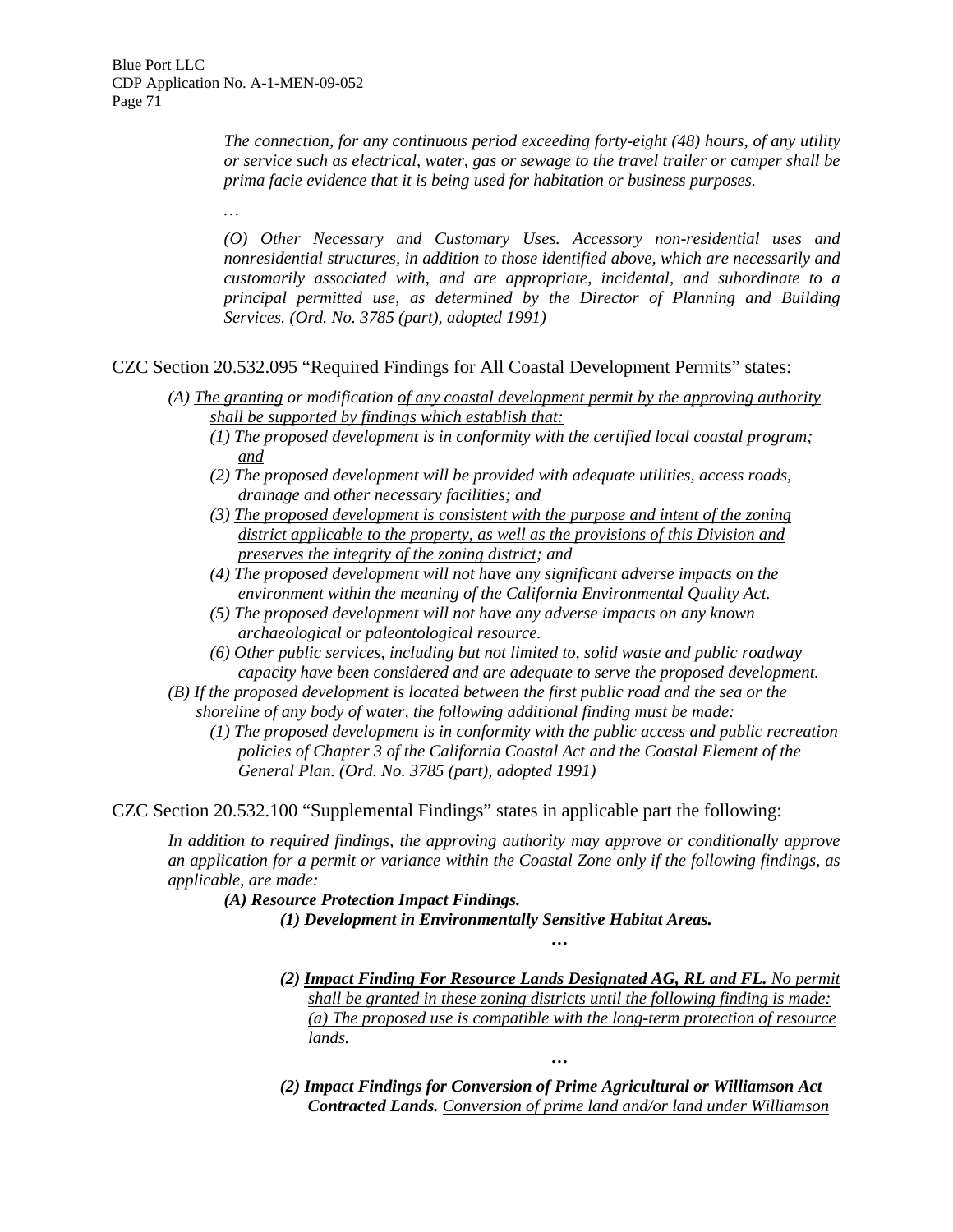> *Act Contract to non-agricultural uses is prohibited, unless all of the following findings are made. For the purposes of this section, conversion is defined as either development in an AG or RL designation not classified as a residential, agricultural, or natural resource use type or the amending and rezoning of the Coastal Element Land Use Designation AG or RL to a classification other than AG or RL including amendments to add visitorserving facilities. (a) All agriculturally unsuitable lands on the parcel have been developed or determined to be undevelopable; (b) Agricultural use of the soils cannot be successfully continued or renewed within a reasonable period of time, taking into account economic, environmental, social and technological factors; (c) Clearly defined buffer areas are established between agricultural and nonagricultural uses; (d) The productivity of any adjacent agricultural lands will not be diminished, including the ability of the land to sustain dry farming or animal grazing; (e) Public service and facility expansions and permitted uses do not impair agricultural viability, either through increased assessment costs or degraded air and water quality; and (f) For parcels adjacent to urban areas, the viability of agricultural uses is severely limited by contacts with urban uses, and the conversion of land would complete a logical and viable neighborhood and contribute to the establishment of a stable limit to urban development.*

> > *…*

Project Consistency with Applicable LCP Provisions:

### 1. Agricultural Issues Overview

The Mendocino County Land Use Plan (LUP) Section 3.2 includes a narrative that highlights the agricultural issues of the area. According to this narrative, approximately 3,500 acres of land in the coastal zone are tilled, irrigated or cropped, mostly for forage, including 40 livestock operators in the coastal zone that raise 1,200 head of beef and 4,300 sheep. Full-time operations are concentrated between Elk and Point Arena, where the largest areas of prime soils are found. Coastal agriculture also includes several nurseries principally raising fuchsias, azaleas, and rhododendrons. Forty acres near Caspar supports daffodils, suggesting a potential for a bulb industry similar to that in Del Norte County. Mendocino County LUP Section 3.2 states that "The land use policies of the Coastal Element, with its emphasis on the preservation and enhancement of agriculture, should encourage these landowners to maintain their farms in production." To that end, Mendocino County Coastal Zoning Code (CZC) Section 20.532.100(A)(2) requires that proposed development in the Range Lands (RL) zoning district be compatible with the long-term protection of the resource lands.

### 2. The Coastal Act Policy Framework

The Coastal Act protects coastal agriculture first and foremost by requiring that "new development be located within, contiguous with, or in close proximity to, existing developed areas able to accommodate it . . ." (Section 30250(a)). This requirement to concentrate urban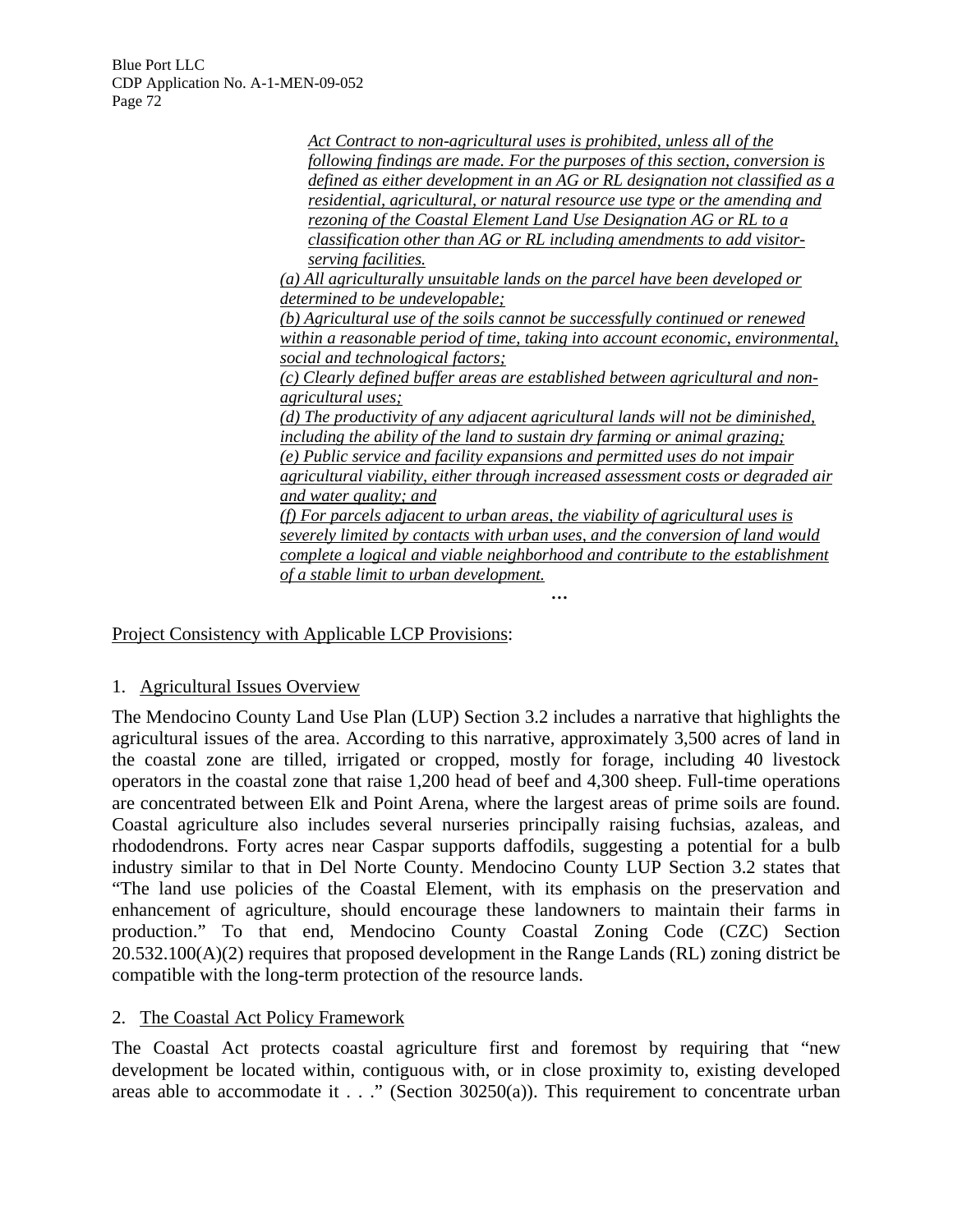development in existing urban areas establishes the fundamental framework for assuring that new urban development, including urban services, are not located in rural coastal areas where the protection of agricultural, scenic, biological, and other coastal resources is paramount. Coupled with this framework for limiting urban development to existing developed areas, the Coastal Act requires the establishment of stable urban-rural boundaries to assure that urban sprawl from existing urban areas does not overtake rural agricultural areas. The Coastal Act also requires that the maximum amount of prime agricultural land be maintained in agricultural production, and that the conversion of agricultural land be limited to instances where agriculture is no longer feasible or where the viability of existing agricultural use is already severely limited by conflicts with urban uses or where conversion of agricultural lands would complete a logical neighborhood and contribute to the establishment of a stable limit to urban development or would concentrate development in urban areas. Specifically, Coastal Act Section 30241 states:

*The maximum amount of prime agricultural land shall be maintained in agricultural production to assure the protection of the area's agricultural economy, and conflicts shall be minimized between agricultural and urban land uses through all of the following:* 

*(a) By establishing stable boundaries separating urban and rural areas, including, where necessary clearly defined buffer areas to minimize conflicts between agricultural and urban land uses.* 

*(b) By limiting conversions of agricultural lands around the periphery of urban areas to the lands where the viability of existing agricultural use is already severely limited by conflicts with urban uses or where the conversion of the lands would complete a logical and viable neighborhood and contribute to the establishment of a stable limit to urban development.* 

*(c) By permitting the conversion of agricultural land surrounded by urban uses where the conversion of the land would be consistent with Section 30250.* 

*(d) By developing available lands not suited for agriculture prior to the conversion of agricultural lands.* 

*(e) By assuring that public service and facility expansions and nonagricultural development do not impair agricultural viability, either through increased assessment costs or degraded air and water quality.* 

*(f) By assuring that all divisions of prime agricultural lands, except those conversions approved pursuant to subdivision (b), and all development adjacent to prime agricultural lands shall not diminish the productivity of such prime agricultural lands.* 

The clear intent of section 30241 is to maintain prime agricultural land in agricultural production and assure that agricultural land is not converted to non-agricultural land uses except in limited circumstances on the periphery of designated urban areas. Thus, the presumption inherent in Coastal Act Section 30241 is that conversion of agricultural lands is prohibited unless there is some basic incompatibility or conflict with immediately adjacent urban land uses that makes agricultural use no longer viable, or unless conversion would complete a logical urban area and/or help to establish a stable urban-rural boundary that better protects agricultural land.<sup>[3](#page-78-0)</sup>

 $\frac{1}{3}$  Coastal Act section 30113 defines prime agricultural land as those lands defined as prime in sections (1), (2), (3), and (4) of Williamson Act section 51201(c). This includes: (1) All land that qualifies for rating as class I or class II in the Natural Resource Conservation Service land use capability classifications. 2) Land which qualifies for rating 80 through 100 in the Storie Index Rating. (3) Land which supports livestock used for the production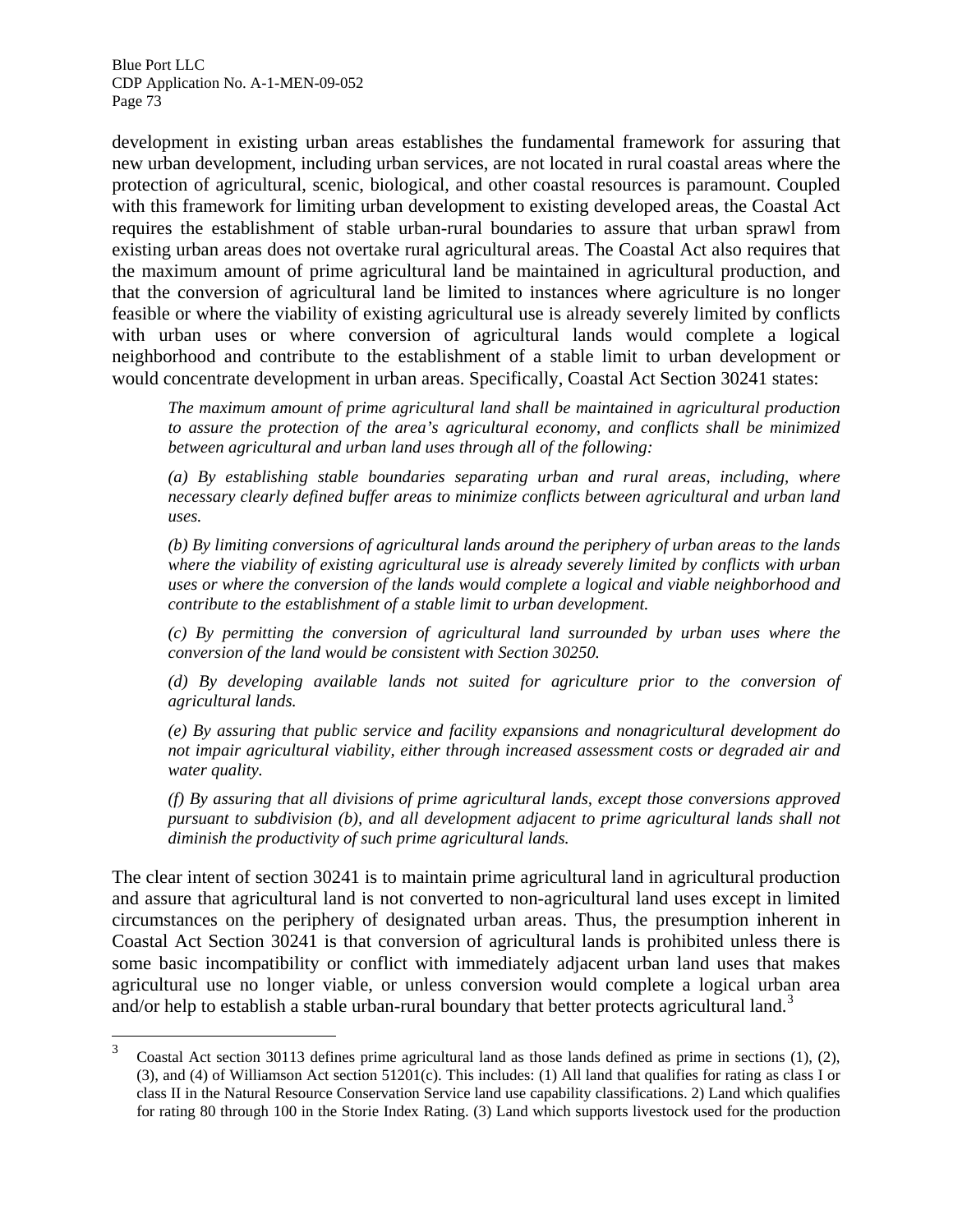<span id="page-78-0"></span> $\overline{a}$ 

The Coastal Act also contemplates that both the identification and protection of agricultural land, and its possible conversion to non-agricultural land uses, will be specifically addressed through LCP planning. In particular, the Coastal Act contemplates that in conjunction with the identification of urban-rural boundaries, agricultural lands will be designated and restricted to agricultural land uses, unless a future LCP amendment is approved that allows the conversion of the land to non-agricultural uses. Coastal Act Section 30241.5 identifies a viability test for conversion of agricultural lands around the urban periphery when conversion is an issue in any LCP or LCP amendment.

In comparison to Section 30241 and its focus on conversions of agricultural lands around the urban fringe and creating a stable urban-rural boundary, Section 30242 addresses conversions of land suitable for agriculture in all locations. Coastal Act section 30242 states:

*All other lands suitable for agricultural use shall not be converted to non-agricultural uses unless (l) continued or renewed agricultural use is not feasible, or (2) such conversion would preserve prime agricultural land or concentrate development consistent with Section 30250. Any such permitted conversion shall be compatible with continued agricultural use on surrounding lands.* 

Section 30242 states rules to be applied for conversion of "all other lands suitable for agricultural use, " i.e., all conversions not addressed by the general Section 30241 policy against prime land conversions ("the maximum amount of prime agricultural land shall be maintained in agricultural production…") or the specific conversion standards of Section 30241 and 30241.5. Section 30242 includes no direct requirement for considering the resulting stability of the urban limit and in general provided a different standard of review than does 30241(b). Notably, Section 30242 does not deal with "agricultural land," but rather with "all other lands suitable for agriculture." One of the tests for conversion of such land is that agricultural use cannot feasibly be continued or renewed. This wording indicates that the policy was intended to be broadly applied, even to land, which is not currently in agricultural use.

In summary, the Coastal Act provisions on conversion of agricultural lands are as follows: Prime agricultural lands are to be maintained in production. Prime and non-prime agricultural lands either on the urban periphery or surrounded by urban uses may be converted if they satisfy standards stated in subsections (b) and (c) of Section 30241, as well as other applicable provisions of the Coastal Act. All other lands suitable for agricultural use may be converted only if conversion is consistent with section 30242 and other applicable provisions of the Act. When an LCP or LCP amendment proposes conversion of any agricultural land on the urban periphery under the viability provision of Section 30241(b), the viability tests of Section 30241.5 also must be satisfied.

of food and fiber and which has an annual carrying capacity equivalent to at least one animal unit per acre as defined by the United States Department of Agriculture. (4) Land planted with fruit- or nut-bearing trees, vines, bushes or crops which have a nonbearing period of less than five years and which will normally return during the commercial bearing period on an annual basis from the production of unprocessed agricultural plant production not less than two hundred dollars (\$200) per acre.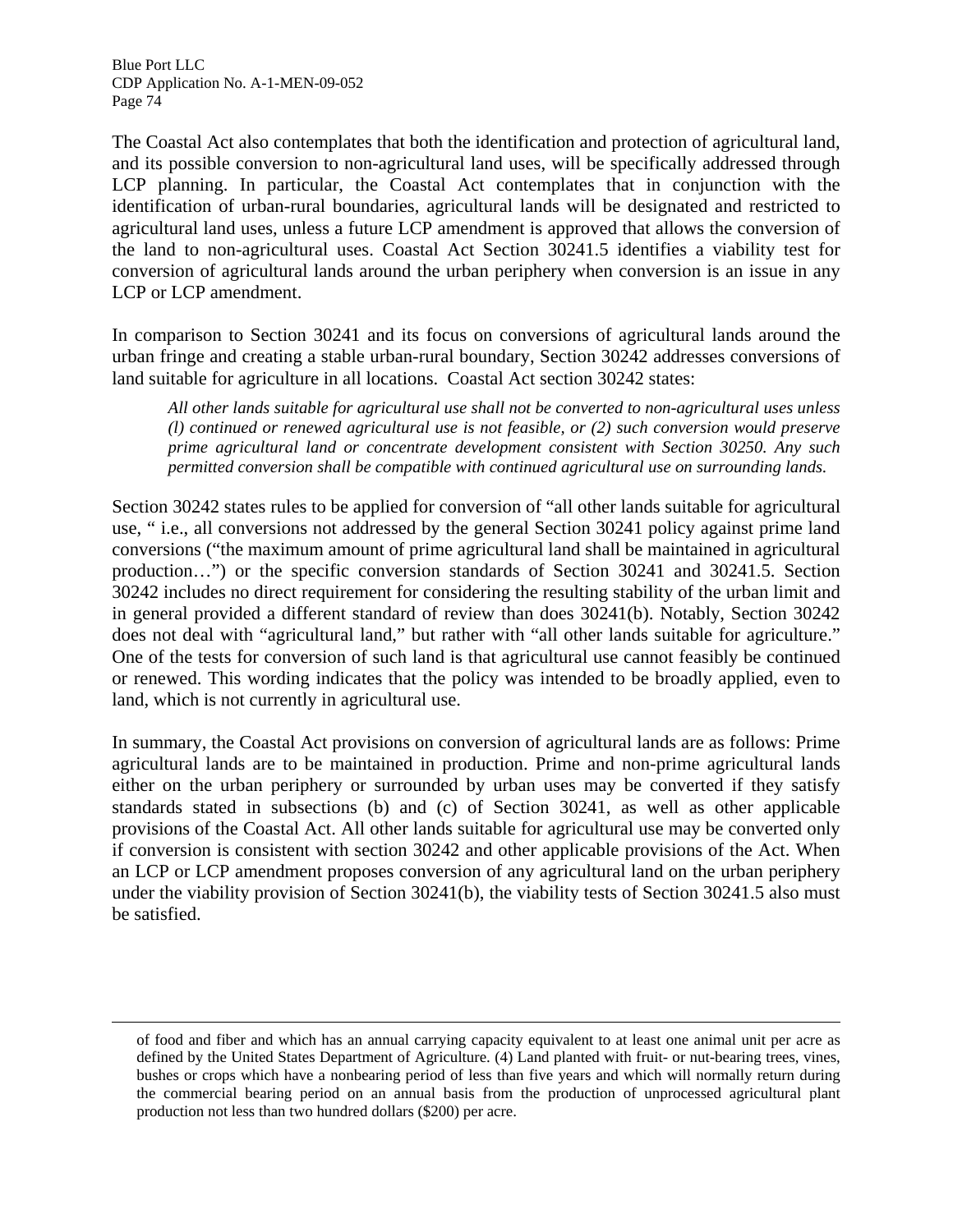### 3. The Agriculture Policies of the Mendocino County LCP

The Mendocino County LCP carries out the requirements of Coastal Act Sections 30241, 30242, and 30250 through land use and zoning policies designed to maintain the maximum amount of agricultural lands in agricultural production and to concentrate development within or in close proximity to existing areas that are able to accommodate it. LUP Policy 3.9-1 implements Coastal Act Section 30250 by requiring that new development be allowed *only* if it is demonstrated that it will not have significant impacts on coastal resources.

In addition to the general urban-rural planning framework of the LCP, the Agriculture component of the certified LCP contains provisions to carry forward key provisions of the Coastal Act. First, LUP Section 3.2 and CZC Section 20.308.095(J) define prime agricultural land and other land suitable for agriculture. The LCP definition of prime land is based on the Williamson Act, consistent with Coastal Act section 30113. Second, LUP Policies 3.2-1 through 3.2-16 strictly limit the circumstances under which agricultural land can be subdivided or converted to non-agricultural land uses. LUP Policies 3.2-5 and 3.2-16 implement Coastal Act Sections 30241 and 30242 by requiring that development on lands suitable for agricultural use (or, in LUP Policy 3.2-16, designated AG or RL) be allowed only if it is demonstrated that the development does not convert agricultural lands to a non-agricultural use, unless (1) continued or renewed agricultural use is not feasible, or (2) such conversion would preserve prime agricultural land or concentrate development consistent with Coastal Act Section 30250. LUP Policy 3.2-5 further requires that any such permitted conversion shall be compatible with continued agricultural use on surrounding lands. LUP Section 3.2 describes agricultural land as including prime agricultural land, land in existing agricultural use, land with agricultural potential, or lands under Williamson Act contracts. CZC Section 20.336.005 describes agricultural use types as including the on-site production of plant and animal products by agricultural methods, and further includes certain uses that are accessory to said agricultural uses, as specified in CZC Chapter 20.456.

The Mendocino County CZC implements these land use policies through requirements such as CZC Section  $20.532.100(A)(2)(a)$  that prohibits the granting of a coastal development permit unless it can be found that any proposed use in resource lands designated AG, RL, and FL is compatible with the long-term protection of resource lands.

The subject property is zoned RL-160 (Range Lands, 160-acre minimum). The 58.5-acre size of the subject property is recognized by the County of Mendocino as a legal non-conforming parcel size (in existence prior to County land use designations and Coastal Commission certification of the County's LCP) that cannot be subdivided. The principal permitted use for Range Lands includes grazing and forage for livestock, raising of crops and wildlife habitat improvement; and one single family dwelling per legally created parcel. LUP Policy 3.2-1 requires that all agricultural land use shall be designated AG 60 or RL 160 for the purpose of determining density, and to support continued agriculture use. Chapter 2 of the Mendocino County LUP describes the intent of the Range Lands classification as follows:

*The Range Lands classification is intended to be applied to lands which are suited for and are appropriately retained for the grazing of livestock and which may also contain some timber producing areas. The classification includes land eligible for incorporation into Type II*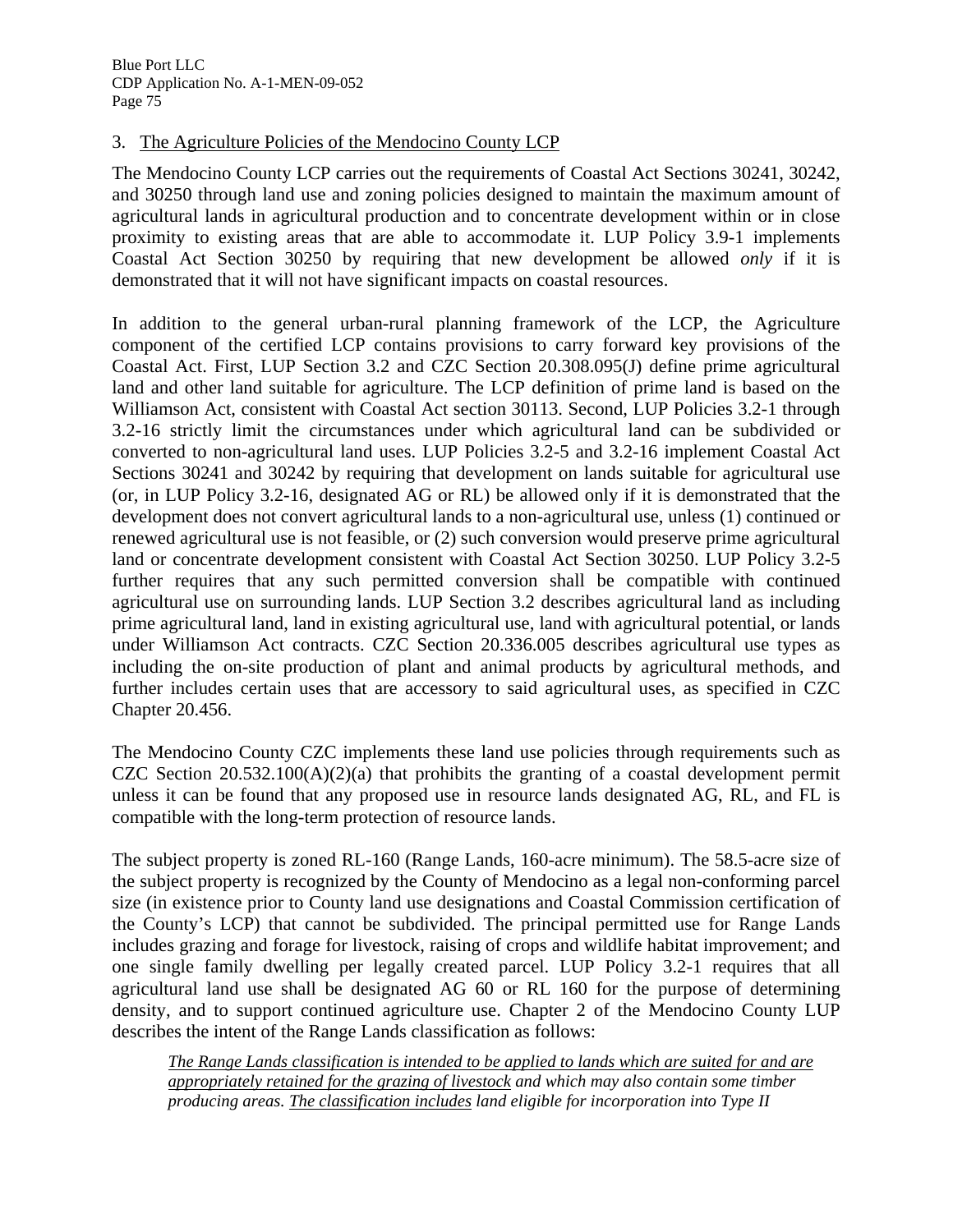*Agricultural Preserves, other lands generally in range use, intermixed smaller parcels and other contiguous lands, the inclusion of which is necessary for the protection and efficient management of range lands.* (Emphasis added)

In addition to the permissibility of one single-family residence on Range Lands, Mendocino County CZC identifies general agriculture (e.g., raising of livestock, animal husbandry, grazing); light agriculture (e.g., grazing, bee keeping, sale of agricultural products grown on the premises, raising/butchering/marketing of small farm animals); row and field crops, and tree crops as principal permitted use types, among others.

CZC Section 20.368.015 specifies the conditionally permitted uses allowable on agricultural lands in the Range Lands District. Most of these conditionally permitted uses are uses that are ancillary to or supportive of agricultural production and are therefore clearly consistent with the above-cited LCP and Coastal Act policies that require the maximum amount of agricultural lands to remain in agricultural production. However, some of the conditionally permitted uses specified in the LUP and zoning code are not ancillary to or supportive of agricultural production, including oil and gas development facilities and alternative energy facilities, which are Coastal Act priority uses.

Consistent with Coastal Act Sections 30222, 30241 and 30242, the LCP gives precedence to agricultural land protection over these other Coastal Act priority uses on agricultural lands by specifying that these conditionally permitted uses may only be authorized on agricultural lands provided they meet the LCP requirements for preservation of prime agricultural soils; prohibiting conversion of agricultural land to non-agricultural land uses; and maintaining productivity of onsite and adjacent agricultural lands, as set forth in CZC Section 20.532.100(B).

# 4. Project Overview

<u>.</u>

# **4.1 Historic and Proposed Ag Use**

On August 31, 2011, the applicant submitted an agricultural analysis and economic feasibility evaluation (Exhibit No. 11) in response to additional information requested by Commission staff for the purposes of *de novo* review. This "agricultural resources submittal" includes information about the soils, water resources, economics, and historic uses of the subject property and surrounding parcels relative to the current and proposed uses from an agricultural perspective.

# 4.1.1 Historic and Surrounding Land Uses

The small town of Elk, with a population of approximately 200, historically attracted settlers who came to hunt, trap or ranch the area. An area to the south of Elk was once known as the town of Bridgeport (known as Miller to the Post Office due to the existence of another Bridgeport); however this small town no longer exists today. According to the Elk Coast Business Association,<sup>[4](#page-81-0)</sup> Bridgeport's most prosperous years extended from 1870 to 1890 with activities including mixed farming, grain and potato raising, sheep and cattle ranching, lumber, wood products, and tan bark. An existing office located on the subject property once served as

<sup>4</sup> http://www.elkcoast.com/retired/MapHistory.html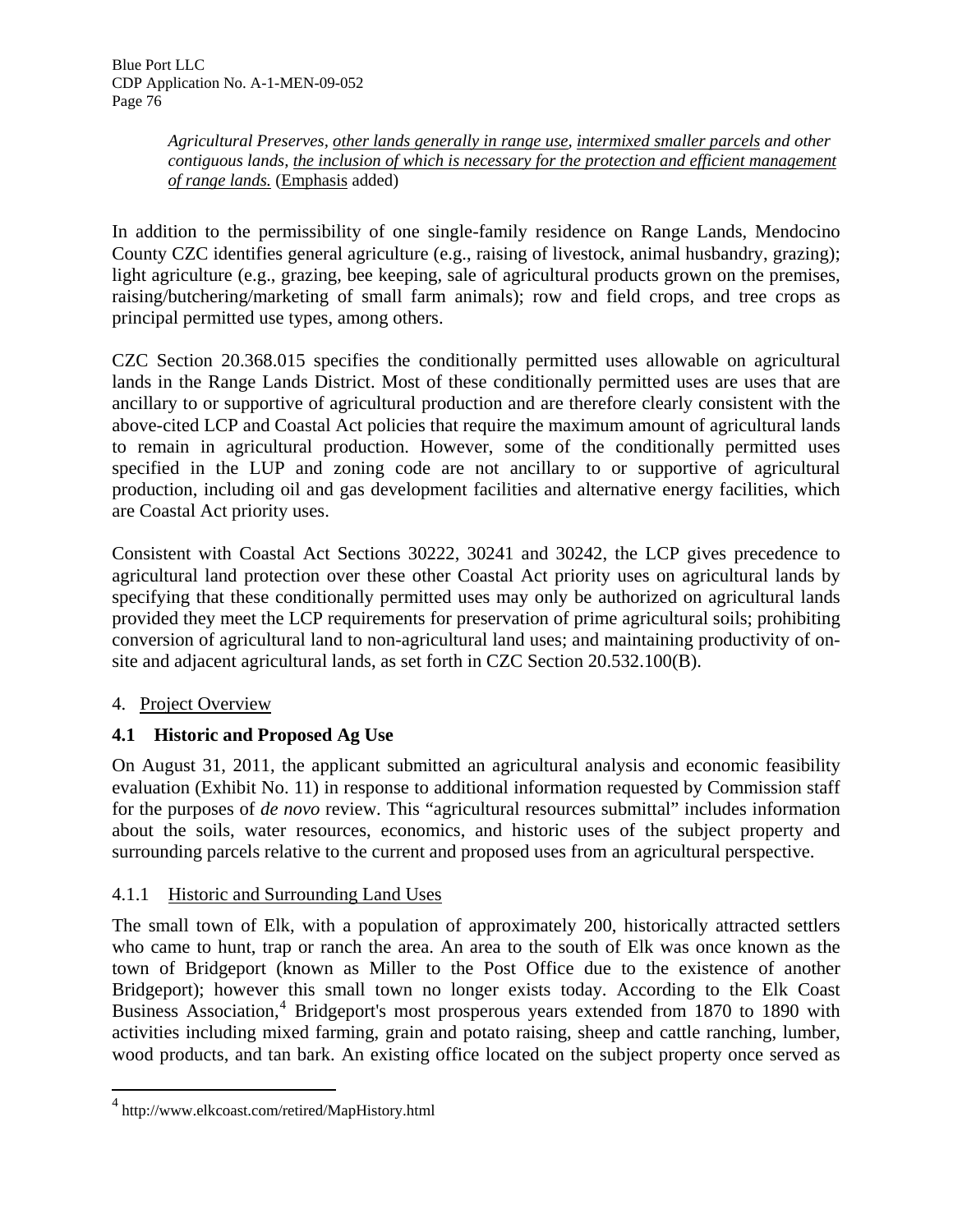the original office for Bridgeport Landing, which functioned as a shipping port in the mid-to-late 1800's when roads were not available to access the town.

The Bridgeport District contains rich farming soil and scenic vistas. The Elk Coast Business Association describes this area as one of the few areas left on the Mendocino coast where farming plays a major role. Zoned 160 acres minimum range land, the area is home to mainly large ranches. Some smaller parcels exist that were created before the current County zoning ordinances were established. The current leading industries are dairying, farming, sheep and cattle-raising. Lands surrounding the subject parcel include parcels leased to a local dairy for cattle grazing; a ranch on a portion of a 324-acre ownership where peas, grain crops and fava beans are grown; and cattle ranching.

The agricultural resources submittal indicates that historically the subject property was operated to grow 40 acres of snow peas and vegetables when the irrigation was fully operating and when labor costs allowed the entire property to be farmed economically. It further indicates that the parcel has been leased in the past for grazing. The applicants purchased the property in 2004 and most recently, the parcel was leased in 2004 for grazing purposes, however the need for fence maintenance and repair resulted in negligible income to the property owners. The agricultural resources submittal indicates that the proposed fencing project could not be completed until a Coastal Development permit was granted. It further notes that the owners purchased livestock to run on the property, however until a Coastal Development permit is granted the current owners are not prepared to intensify farming operations.

### 4.1.2 Economic Analysis

 $\overline{a}$ 

The agricultural resources submittal includes an economic analysis of current and proposed agricultural activities for the subject site. The narrative in the analysis includes a summary of the 5-year revenue and operating expenses for the subject property, and notes that property taxes were "accounted on a cash basis and due to the Agricultural Preserve status being denied by the Mendocino Tax Commissioner the property taxes are likely to be higher in future years." The economic data for the past five years was prepared by the applicant's Certified Practicing Accountant (C.P.A.), who has a background in Agricultural Economics.

The agricultural analysis describes the expected "animal unit month<sup>[5](#page-82-0)</sup>" (AUM) yield for the property as one (1) unit per acre. The applicants note that since they currently do not live on the property and must manage the property remotely, they are currently managing approximately 1 head of cattle (and alpacas) per 10 acres. The narrative in their agricultural analysis includes an evaluation of expected income that could be realized under a scenario of leasing the land for grazing and states the following:

The rangeland in its current form is suitable only for grazing which will yield rental income of \$15 to \$20 per acre per month at best for a 5 month season per year. This can facilitate a

<span id="page-81-0"></span><sup>&</sup>lt;sup>5</sup> An "animal unit" (AU) is a standardized measure of animals used for various agricultural purposes. A 1,000-pound beef cow is the standard measure of an animal unit. The dry matter forage requirement of one animal unit is 26 pounds per day. Animal unit equivalents (AUE) are calculated for various other animals. A 700-pound steer is 0.80 animal units. A 1,300 pound horse is 1.20 animal units. A 120-pound sheep is 0.20 animal units. The amount of forage used by one animal unit in a month is an "animal unit month."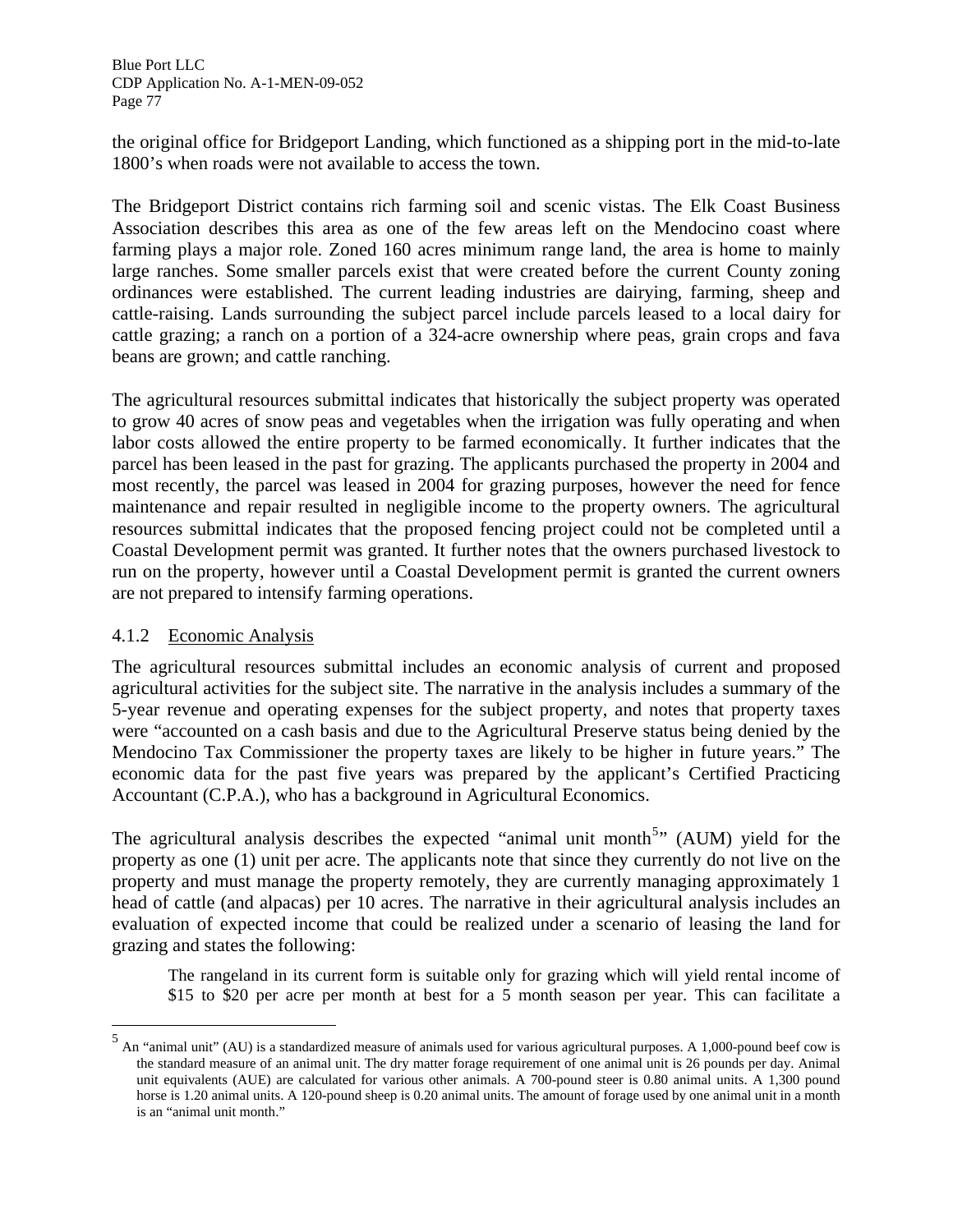$\overline{a}$ 

maximum total income of \$5,800 per year before costs which is significantly less than the historical annual operating expenses which would likely increase due to increased maintenance and insurance costs. Property taxes alone that are payable to the State of California would mean that the property can never make a profit if leased in its current state for grazing purposes.

The applicants note that they anticipate increasing the stocking to 1 head of cattle per acre for areas not used for crops once they occupy the site. The agricultural economic analysis includes a scenario of operating 38 head of cattle and managing crops on the remainder of the land. The analysis utilizes crop data provided in a 2009 annual report<sup>[6](#page-83-0)</sup> prepared by Mendocino County Department of Agriculture. The submittal also includes crop data provided by the California Department of Food and Agriculture 2007 Agricultural Statistics, with potential income per acre listed for crops that are assumed to be viable at the subject site and which are noted in the Mendocino County Agricultural Commissioner's annual report. The narrative in the submittal was prepared by the applicant and states the following:

The Mendocino Department of Agriculture 2009 Annual Crop Report states that Gross Value to Growers was \$600 per head for cattle and \$100 per head for sheep. The gross revenue per year from operating 38 head of cattle is estimated at \$600 per head = \$22,800 total. The gross revenue from crops is conservatively estimated at \$5,000 per acre providing gross revenue from crops at \$100,000 per year and a total annual gross revenue of \$122,800. After variable (e.g. harvesting costs) the net will be sufficient to cover the variable expenses and property tax expenses. However the returns would still be moderate and insufficient to provide a significant economic return on investment. However the owners are expecting to finance the asset purchases and not anticipate a significant return on investment from farming operations, unless the property proves suitable for intensely productive farming of higher return vegetables, bulbs and organic crops in which case the gross revenues and contributions from crops could double and in such case the property would become a highly economically viable farm unit.

The analysis further considers that the property could alternatively support 40 acres of crops, depending on seasonal fluctuations in water availability. Under an intense farming scenario as described in the applicant's narrative above, the applicant anticipates that "Some of the higher yielding crops could produce annual income of approximately \$10,000 per acre which could potentially facilitate income of up to \$400,000 per year before expenses which will obviously be higher than historical averages. However with the owners proposed capital investments the major expense increase will be labor to manage and operate the farm…"

The agricultural analysis includes an evaluation that the subject property is not currently considered economically viable as an independent grazing operation. The applicants assert that "It is clear from the economic analysis in Appendix B that continued agricultural use is not feasible and the owners plans for renewed agricultural use requires all of the above referenced amenities [discussed below] which are 100% in support of preserving prime agricultural use." The Commission finds that Mendocino County LUP Policies 3.2-5 and 3.2-16 require that all agricultural lands designated AG or RL shall not be divided nor converted to non-agricultural uses unless certain conditions can be demonstrated, including that continued *or* renewed

<span id="page-82-0"></span><sup>6</sup> Commission staff also reviewed the 2010 Mendocino County annual crop report, which shows a yield of \$728 per head of cattle and \$95 per head for sheep. The 2010 report indicated that the 2010 season experienced a wet spring followed by a cooler than average summer, resulting in improved rangeland quality following years of drought.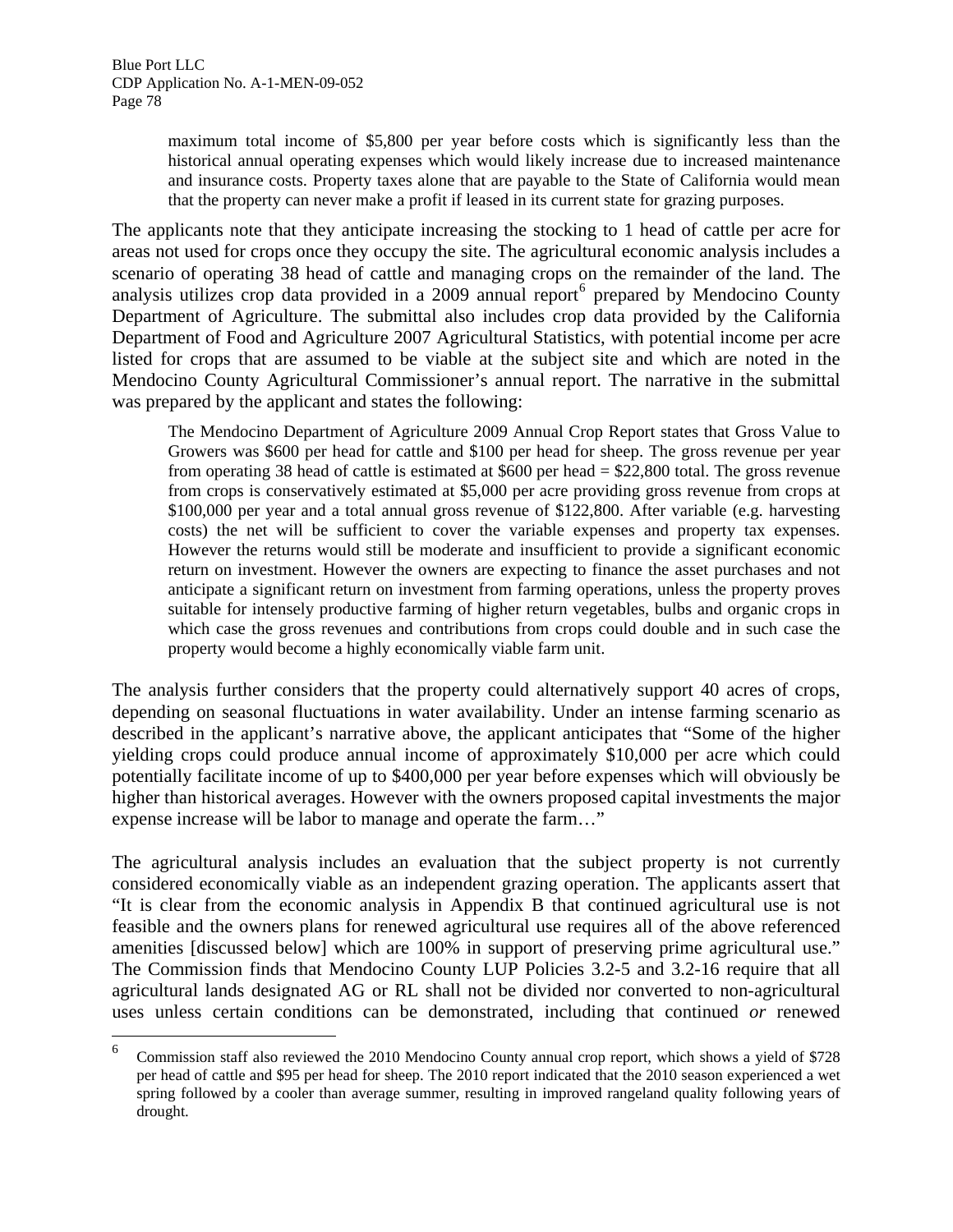agricultural use is not feasible.<sup>[7](#page-83-1)</sup> Therefore, whether or not the Commission agrees with the applicant's assertion that the land is not now economically feasible to support an agricultural use in its current unimproved form, the analysis demonstrates that renewed agricultural use is feasible under a variety of agricultural operations scenarios. Accordingly, because at the very least renewed agricultural use is feasible on the property, LUP Policies 3.2-5 and 3.2-16 require the Commission to deny any proposed conversion of agricultural land to non-agricultural uses.

### 4.1.3 Proposed Uses

<span id="page-83-0"></span> $\overline{a}$ 

According to the agricultural resources submittal, the applicant intends to develop the subject site to "be an economically viable and productive lifestyle organic farm." The applicant proposes to live on the land and graze approximately 25 beef cattle, a small herd of alpacas, and a small number of sheep on upwards of 38 acres total, and to utilize the remaining land to experiment with intense farming methods growing various crops in addition to the grazing of cattle and sheep. The applicant proposes to irrigate cropland using onsite water resources and to experiment with various crops including peppers, celery, lettuce, garlic, lemongrass, berries, and bulbs such as daffodils and iris. Crops will be planted in some fenced-off areas for use as animal feed.

As described previously, the applicant submitted a revised project description and revised plans (Exhibit Nos. 5 and 6) for the purposes of *de novo* review by the Commission that make changes to the development originally approved by the County. The proposed project as revised for the Commission's *de novo* review reconfigures the placement and size of structures in a way that addresses 1) geologic bluff setback requirements; 2) wetland ESHA setback requirements; and 3) visual subordination requirements by clustering development against backdrops of existing trees.

The proposed project as revised for the Commission's *de novo* review involves the development of a 58.5-acre parcel by (A) constructing: (1) a 4,277-square-foot, 2-story, single family residence with an attached 640-square-foot, 2-story guest cottage and a total of 585 square feet of upper and lower attached decks and patios (for a total structural size of 5,502 square feet and a maximum height of 25 feet above natural grade); (2) a 4,560-square-foot, 3-story barn, with a maximum height of 40 feet above natural grade; (3) a 192-square-foot hot-tub outbuilding with an average height of 13 feet above natural grade; (4) a 120-square-foot well pump house with an average height of 13 feet above natural grade; (5) a new septic system, (6) a 10-foot-wide nonpaved driveway, (7) a new underground 5,000-gallon rainwater-runoff storage tank, (8) a production well, (9) a roof-mounted solar panels, (10) landscaping for privacy screening from the neighboring residence to the north; and (11) an 8-foot-high fence constructed of natural wooden posts and "invisible" game wire to separate the farm area from the dwelling area; (B) reconstructing an existing 1,250-square-foot, 2-story "shack" to a new detached home office with a maximum height of 25 feet above natural grade; (C) merging the three underlying lots (APNs) into a single 58.5-acre parcel to the extent that such APNs are separate legal lots and limiting further division of the property without a site-specific LCP amendment; (D) recordation of a deed restriction that would (a) limit development in the agricultural area of the property

<span id="page-83-1"></span><sup>&</sup>lt;sup>7</sup> Mendocino County LUP Policy 3.2-16 defines "Feasible" for the purpose of that section as including the necessity for consideration of a 5-year economic feasibility evaluation containing both of the following elements: 1.) An analysis of the gross revenue from the agricultural products grown in the area; and 2.) An analysis of the operational expenses beyond the control of the owner/operator associated with the production of the agricultural products grown in the area.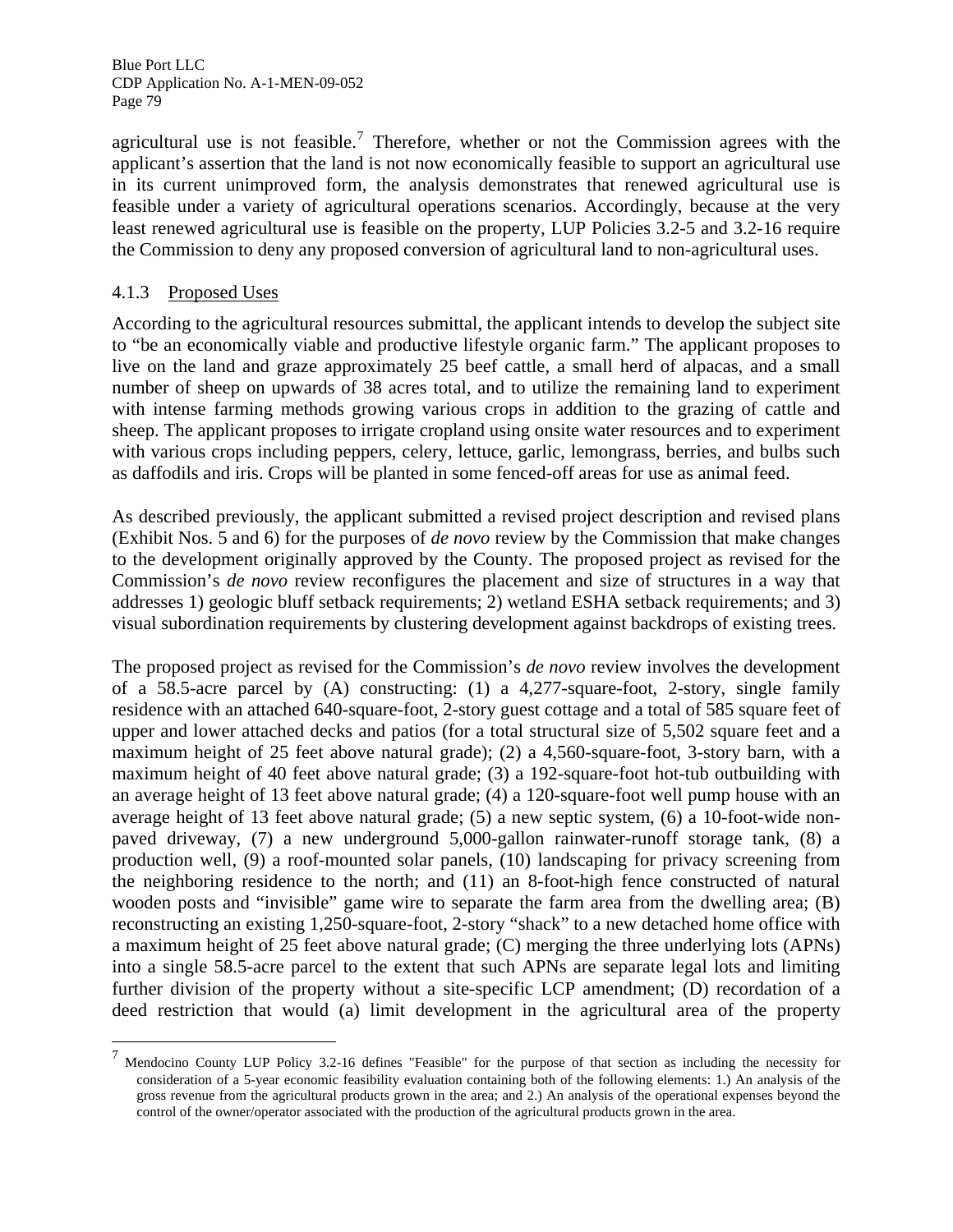(excluding bluff areas, sensitive habitat areas, and the areas of the bluff top proposed for development of the structured depicted on the applicants' revised site plan) to agricultural related facilities and (b) require that areas within the agricultural area except for existing and approved development shall be at all times maintained in active agricultural use; and (E) temporarily occupying the restored shack/office during construction of the main residence.

### **4.2 Prime vs. Non-prime Soils**

As cited above, Coastal Act Sections 30241 and 30242 require the protection of prime agricultural lands and set limits on the conversion of all agricultural lands to non-agricultural uses. Coastal Act Section 30113 defines "*prime agricultural land*" through incorporation-byreference of paragraphs (1) through (4) of Section 51201(c) of the California Government Code:

"*Prime agricultural land entails land with any of the follow characteristics: (1) a rating as class I or class II in the Natural Resource Conservation Service land use capability classifications; or (2) a rating 80 through 100 in the Storie Index Rating; or (3) the ability to support livestock used for the production of food and fiber with an annual carrying capacity equivalent to at least one animal unit per acre as defined by the United States Department of Agriculture; or (4) the ability to normally yield in a commercial bearing period on an annual basis not less than two hundred dollars (\$200) per acre of unprocessed agricultural plant production of fruit- or nut-bearing trees, vines, bushes or crops which have a nonbearing period of less than five years.*"

The four different prongs of the definition of "prime agricultural land" relate to the value and utility of the land in terms of range of agricultural uses and productivity. The land use capability classification rates the utility of the land based on various physical factors (e.g., rock type, soil type, slope, erosion potential, etc.). The lower the rating the more utility the land is considered to have for various agricultural uses. The Storie Index Rating is based on soil characteristics that govern the land's potential utilization and productive capacity (e.g., characteristics of the soil profile, surface texture, slope, drainage, nutrient level, acidity, alkalinity, etc.) independent of other physical or economic factors that might determine the desirability of growing certain plants in a given location. The third paragraph of the definition speaks to the number of "animal units" the land can sustain. An "animal unit" (AU) is a standardized measure of animals used for various agricultural purposes. A 1,000-pound beef cow is the standard measure of an animal unit. The dry matter forage requirement of one animal unit is 26 pounds per day. Animal unit equivalents (AUE) are calculated for various other animals. A 700-pound steer is 0.80 animal units. A 1,300-pound horse is 1.20 animal units. A 120-pound sheep is 0.20 animal units. The amount of forage used by one animal unit in a month is an "animal unit month" (AUM). Finally, the fourth prong of the definition of prime agricultural land relates to the agricultural value of the land in terms of its capacity to generate a minimum commercial revenue of \$200 per acre. Land that meets any one of the four criteria in the definition is considered "prime" under the Coastal Act.

The Mendocino County Land Use Plan Section 3.2 references the definition of "prime agricultural lands" used in Coastal Act Section 30113 and Section 51201 of the California Government Code as:

 All land which qualifies for rating as Class I or Class II in the Soil Conservation Service land use capability classifications.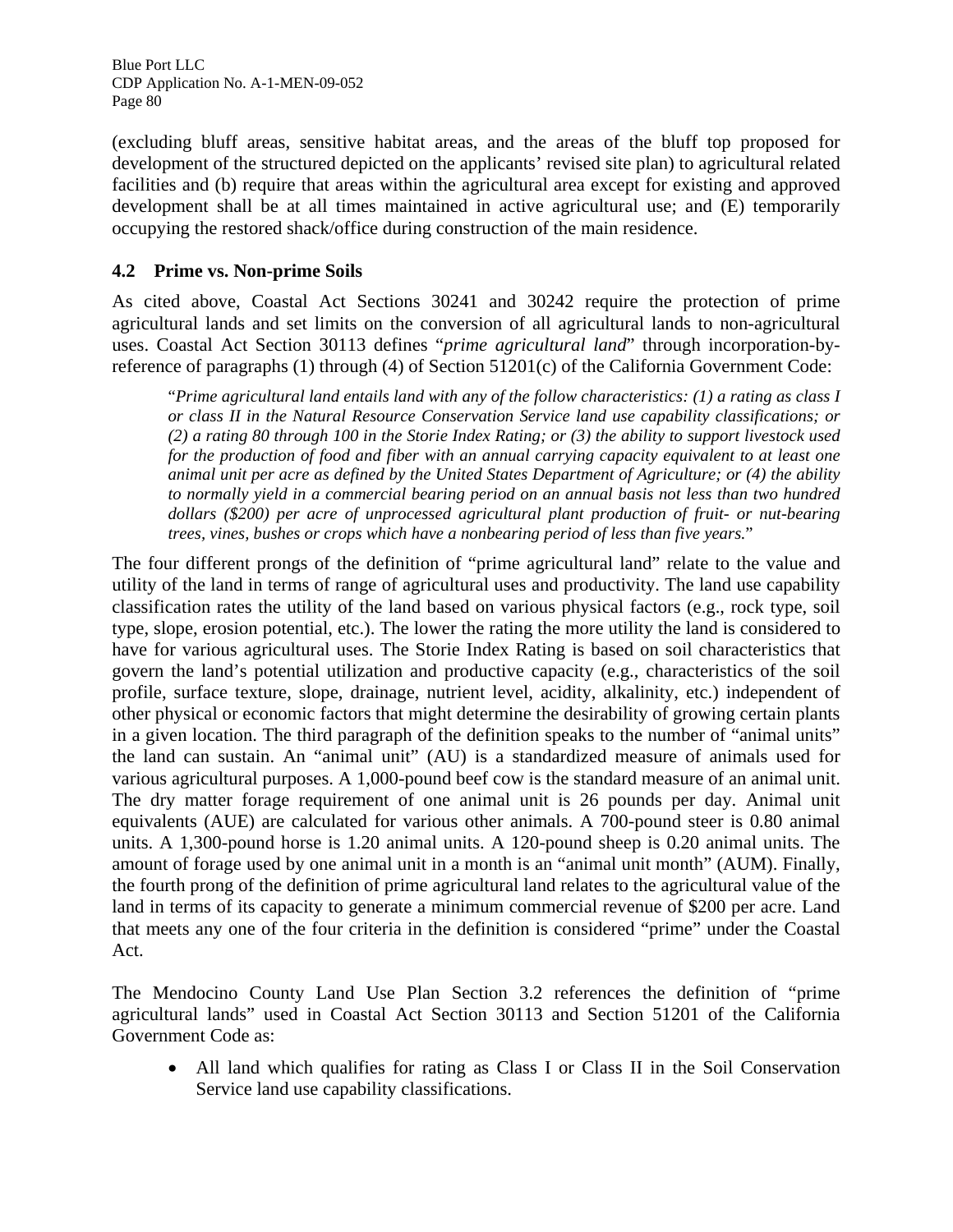$\overline{a}$ 

- Land which qualifies for rating 80 through 100 in the Storie Index Rating.
- Land which supports livestock used for the production of food and fiber and which has an annual carrying capacity equivalent to at least one animal unit per acre as defined by the United States Department of Agriculture.
- Land planted with fruit or nut-bearing trees, vines, bushes, or crops which have a nonbearing period of less than five years and which will normally return during the commercial bearing period on an annual basis from the production of unprocessed agricultural plant production not less than \$200 per acre.

The subject property comprises 58.5 acres of highly fertile and gently sloping land with rich top soil up to 10 feet deep in parts and suitable for both grazing and cropping. Most soils on the subject parcels are designated as "prime" on the Mendocino County Land Use Map (No. 21). The agricultural analysis includes reference to the 1998 Mendocino County General Soil Map and uses soil descriptions at a coarse scale (1:506,880). Commission staff has utilized a more current soil map prepared by the U.S. Department of Agriculture Natural Resources Conservation Service (USDA NRCS) $8$  at a scale of 1:16,600 that shows the subject parcel and surrounding lands, and at a scale of 1:8,430 to show greater site detail.

The NRCS 2008 maps (Exhibit No. 8) show the majority of the subject property consists of Mallopass Loam (map symbol 182), with some Windyhollow loam (map symbol 225) near Highway One, and Bruhel-Abalobadiah-Vizcaino complex (map symbol 115) surrounding the riparian corridor and pond on the property. Table 2 below summarizes soil characteristics relative to the criteria for prime agricultural land designation using data from NRCS:

| <b>Map Unit</b><br><b>Symbol</b> | <b>Map Unit Name</b>                                     | <b>Land Use</b><br><b>Capabilitiy</b><br><b>Classification</b><br>(Nonirrigated) | <b>Land Use</b><br><b>Capabilitiy</b><br><b>Classification</b><br>(Irrigated) | <b>Storie</b><br><b>Index</b><br>Rating |
|----------------------------------|----------------------------------------------------------|----------------------------------------------------------------------------------|-------------------------------------------------------------------------------|-----------------------------------------|
|                                  | Bruhel-<br>Abalaobadiah-<br>Vizcaino<br>complex, 9 to 30 | 4                                                                                |                                                                               |                                         |
| 115                              | percent slopes                                           |                                                                                  | N/A                                                                           | 63                                      |
| 139                              | <b>Drystropepts</b><br>(bluff face)                      | N/A                                                                              | N/A                                                                           | <b>Not</b><br>rated                     |
|                                  | Mallopass loam,<br>0 to 5 percent                        |                                                                                  |                                                                               |                                         |
| 182                              | slopes                                                   | 3                                                                                | 2                                                                             | 86                                      |
| 225                              | Windyhollow<br>loam, 0 to 5<br>percent slopes            | 3                                                                                | 2                                                                             | 66                                      |

| Table 2. Summary of NRCS Soil Characteristics for the Subject Property. |
|-------------------------------------------------------------------------|
|                                                                         |
|                                                                         |

The agricultural analysis submitted by the applicant acknowledges that the subject property can support one animal unit per acre. The subject property therefore meets the criteria for prime

<sup>&</sup>lt;sup>8</sup> Natural Resources Conservation Service. Version 6, Jan 4, 2008. Accessed online at **http://websoilsurvey.nrcs.usda.gov**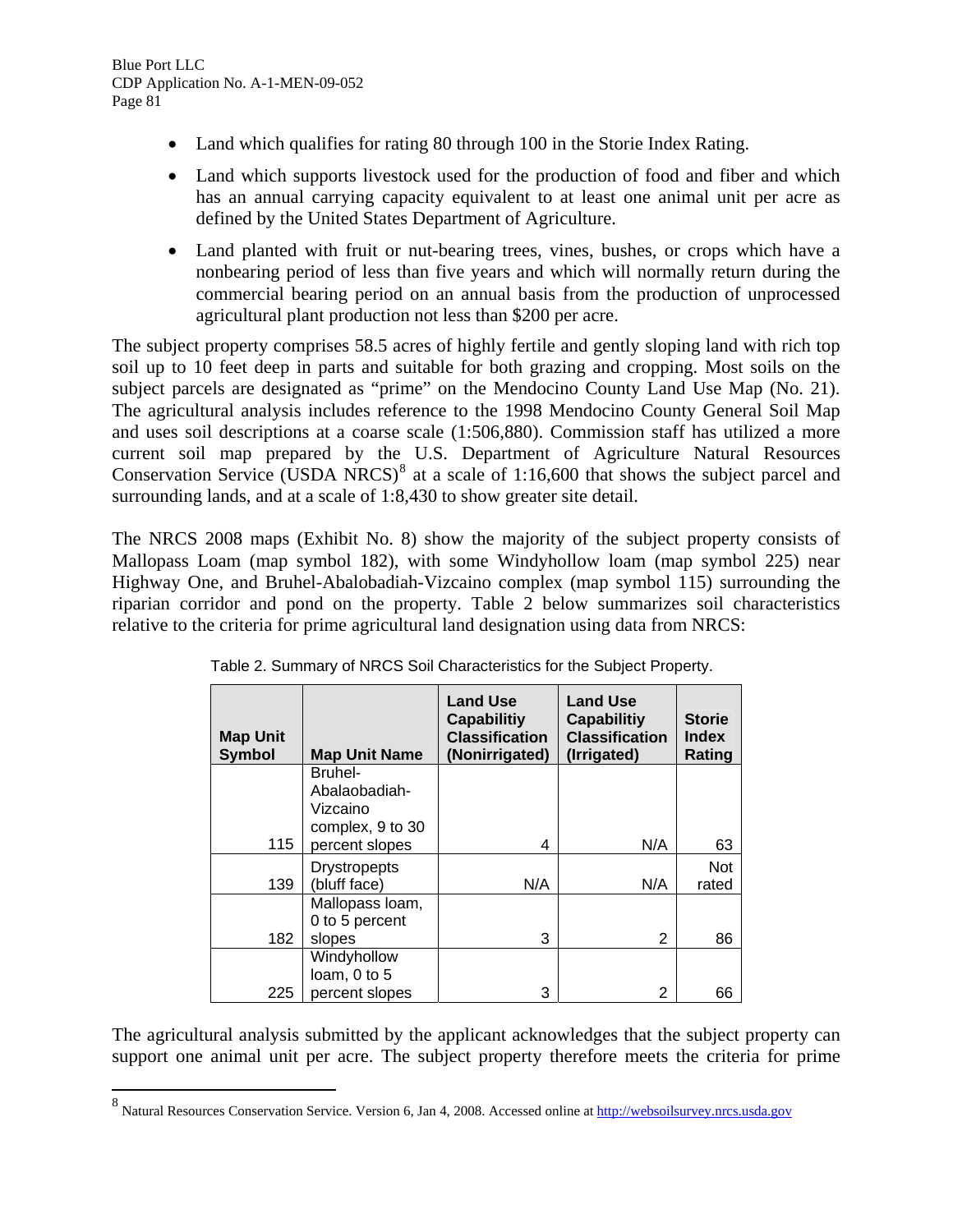agricultural land designation for each soil type because at minimum all lands are capable of supporting one animal unit per acre. Mallopass Loam is further supported as a "prime" agricultural soil with a Land Use Capability Classification of II if irrigated (the applicant proposes to irrigate the lands), and a Storie Index Rating of 86. Lastly, areas of the subject property depicted as Windyhollow loam further support a prime agricultural designation with Land Use Capability Classification of II (if irrigated).

The "prime agricultural lands" definition requires only one of the items described above be satisfied to meet this designation. This land qualifies as prime agricultural land based on three of the four criteria because: (1) it contains Class II soil if irrigated; (2) it contains soil with a Storie Index rating between 80 and 100; and (3) it supports livestock with an annual carrying capacity of at least one animal unit per acre.

## **4.3 Water for Agricultural Use**

In 1978 the property was granted a Coastal Commission permit to draw irrigation water from an approximately 4-acre pond (impounded water associated with the unnamed perennial stream that flows along the southern end of the property). The irrigation system includes a 9-inch-diameter water line that runs north to south and supplies a wheel line irrigation system capable of watering the entire property year round.

The agricultural analysis indicates the property will utilize 3 separate water sources: 1) rainwater captured from the roofs of the buildings; 2) irrigation water from the existing pond which has streams running into it year round; and 3) well water from an existing well. The primary water supply to all the buildings will be the rainwater. The primary irrigation water supply will be the pond, with back-up water supply being provided by the existing well that runs year round.

## 5. Residential Development on Agricultural Lands

The LCP only permits conversion of agricultural land for residential development where the development does not diminish the productivity or viability of agricultural land or the ability to keep agricultural land in production. The Commission's findings for the certification of the LCP support the interpretation of these policies to mean that agricultural uses have clear priority over residential uses. The LCP policies including LUP Policy 3.9-1 further satisfy the requirement of Coastal Act Section 30250(a) to concentrate development in order to avoid individual or cumulative impacts to coastal resources, such as agricultural lands and highly scenic areas, by requiring that new development be allowed *only* if it is demonstrated that it will not have significant impacts on coastal resources. Mendocino County LUP Policy 3.2-1 recognizes lands designated RL 160 (rangelands; 160-acre minimum) for the purposes of determining density, but further states that one housing unit will be allowed for each existing parcel to support continued coastal agriculture use. Mendocino County CZC Section 20.368.005 describes the designation of the rangelands districts as intending to encompass lands within the Coastal Zone which are suited for and are appropriately retained for the grazing of livestock.

<span id="page-86-0"></span>The Mendocino County LCP does authorize a single family residence as a principally-permitted use on agricultural lands, as indicated in CZC Section 20.368.010, only if consistent with all other applicable LCP policies, such as LUP Policy 3.2-5 and 3.2-16. Further, each LCP policy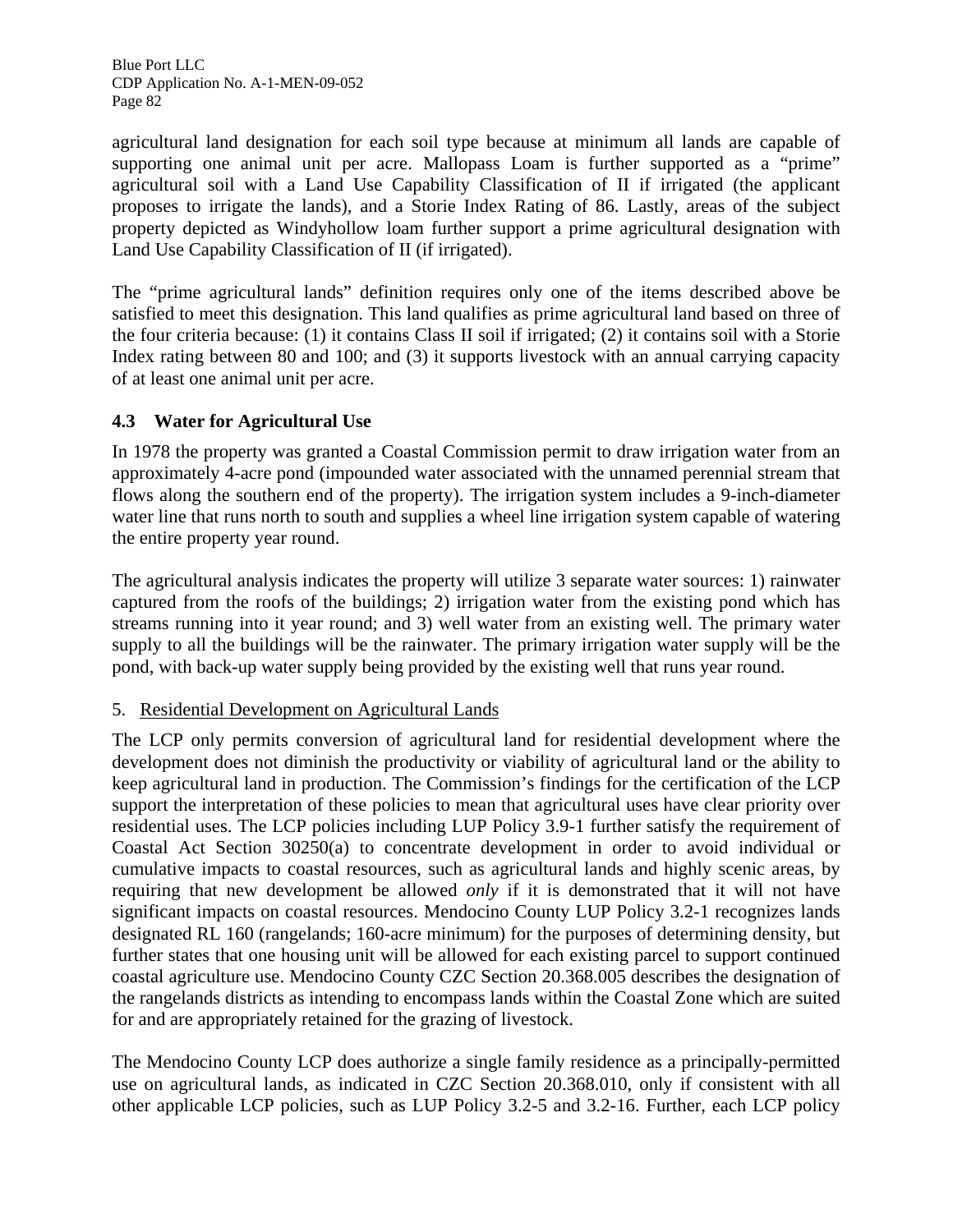must be applied in a manner that maximizes consistency with all other LCP provisions, including CZC Section 20.532.095 which requires that the granting of any coastal development permit must be supported by findings that the development is in conformity with the certified LCP and that the development is consistent with the purpose and intent of the zoning district and preserves the integrity of the zoning district. Additionally, CZC Section 20.532.100 further requires that no permit shall be granted on lands designated RL unless the proposed use is compatible with the long-term protection of resource lands. As such, the Commission finds the Mendocino County certified LCP allows the conversion of agricultural lands for residential development only if it does not diminish the productivity or viability of agricultural land or the ability to keep agricultural land in production and if continued or renewed agricultural use of the land is infeasible.

In contrast to residential development that is incidental to and/or in support of agricultural production such as farmer and farm labor housing, the development of non-farming related single-family homes on agricultural lands is contrary to the goal of keeping agricultural lands in agricultural production. Given increasingly high housing costs, agricultural use cannot compete with the use of land for residential development even on a large un-subdivided farm parcel or ranch on the Mendocino County coast. The recent statewide trend to develop large expensive homes on such properties exacerbates this problem by increasing the speculative value of these large parcels in the scenic rural coast side as sites for such homes. The development resulting from these pressures is widely recognized as contributing to the loss of agricultural production on agricultural land in conflict with the LCP requirement to maintain the maximum amount of agricultural land in agricultural production.

The loss of available lands for farming to residential development is now being recognized as a national trend and many states, including California have recently taken actions in attempt to curb this "rural sprawl." The American Farmland Trust views rural residential sprawl as a major threat to farm production stating:

*The majority of the Central Valley's population lives in urban areas totaling more than 1,236 square miles. Yet that number does not tell the full story. What are not counted are the ruralresidential parcels. These residences, also known as "ranchettes," dot the rural landscape and affect everything from routine farming practices... a ranchette removes more farmland from agriculture than any higher density suburban dwelling.[9](#page-88-0)*

And:

*The subdivision of land into ranchettes fuels speculation that drives up the cost of land and*  eventually makes it unaffordable for commercial agricultural production. The proliferation of *rural residences throughout agricultural areas also poses a very real risk, right-to-farm laws notwithstanding, that agricultural insurance premiums will rise and that farming practices may be further regulated to protect public health and safety. Thus, agricultural policy should also address the need to significantly reduce scattered, rural development.* 

*Greater certainty about land use expectations is critical to both farmers and developers. Places to farm and places to build should be clearly delineated, mutually exclusive and consistently* 

<sup>—&</sup>lt;br>9 Ranchettes: The subtle Sprawl, A study of Rural Residential Development in California's Central Valley, AFT 2000.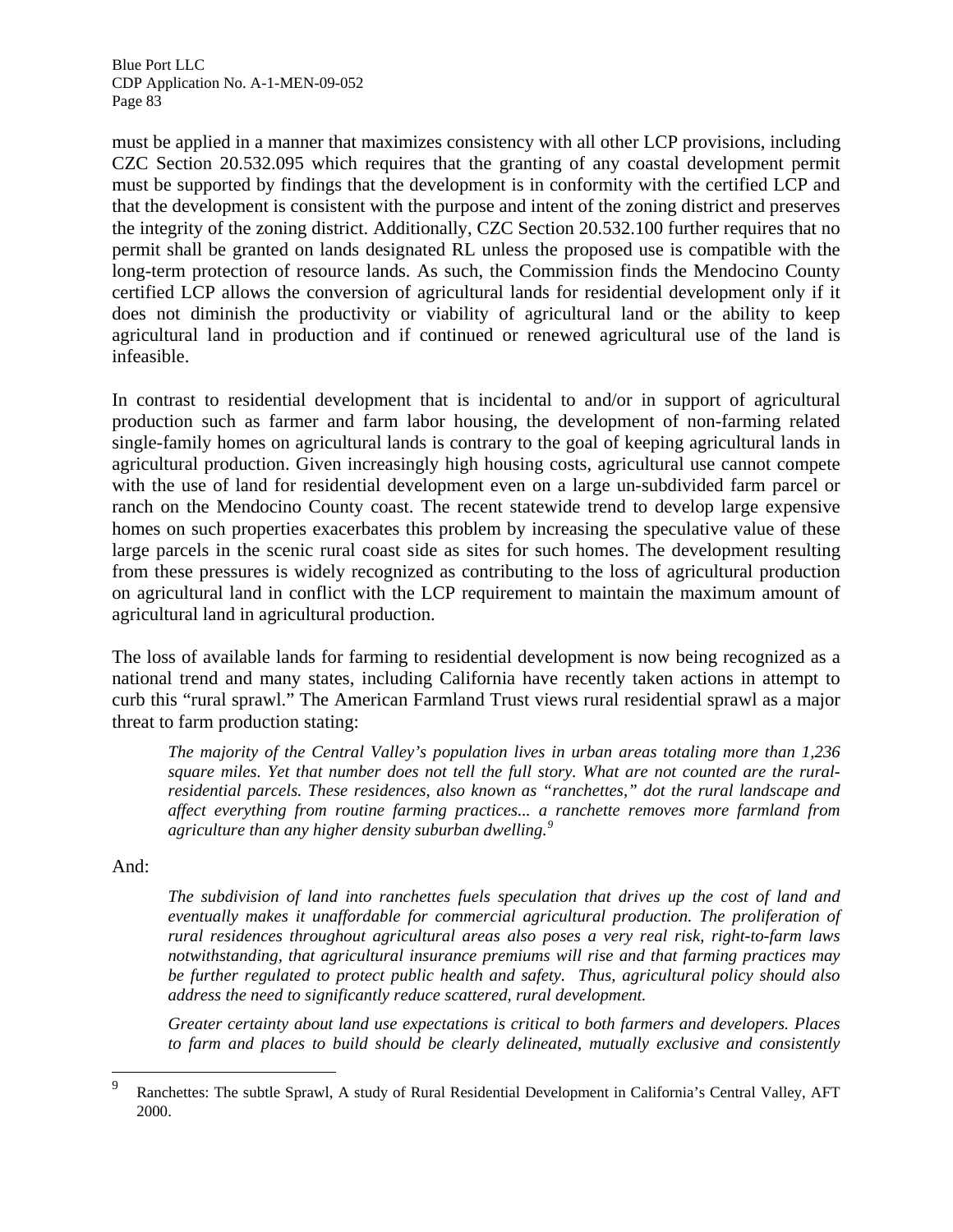*enforced... [This] will also insulate agricultural production from speculation and other pressures exerted by urban proximity, and encourage reinvestment in California agriculture to meet the demands of a changing global marketplace.[10](#page-89-0)*

In its literature concerning agricultural conservation easements, as further discussed below, California FarmLink states:

*Agricultural conservation easements may also limit the size of any single-family house to be build on the property with the intent to ensure that the house will be used by a true farmer instead of a "gentleman" farmer. An owner predominantly depending on agricultural income will presumably not be able to afford a significantly larger than average size house (i.e. 4,000 sq. ft.). If such an*  estate home were built, a farmer looking to purchase the land in the future would be priced out of *the market.* 

The New Jersey Farmland Affordability/Availability Working Group observed:

*The viability of New Jersey's agricultural industry depends on ensuring that farmland is affordable and available to new and established farmers. If farmers don't have access to farmland they can't farm.* 

*Under the State Agricultural Retention and Development Act, the investment of Public Funds is intended to preserve land and strengthen the viability of agriculture. Estate situations – where the landowner does not farm the land or only minimally farms it – run counter to that purpose. To maintain public confidence in the Farmland Preservation Program and ensure preserved farmland remains available and affordable to farmers, the issue of housing on preserved farms needs to be addressed.[11](#page-89-1)*

Measures identified to address this issue include: (1) prohibiting all non-farm dwellings on agricultural lands, (2) limiting the size of new homes on agricultural lands, and (3) requiring agricultural conservation easements that ensure that land remains *in* agricultural use as opposed to simply remaining *available* for agricultural use. These measures have been adopted or are currently under consideration by many jurisdictions throughout the state and nation. As further discussed below, the Commission finds that such measures are necessary to ensure that the proposed development conforms to the agricultural protection requirements of the County's LCP.

As previously described, the applicants propose to actively farm their property. To enable their active involvement in farming operations, they propose to live on site in order to develop the property and direct the work to be done to improve productivity such that it becomes an economically viable farm unit. The agricultural analysis highlights that the 3-hour commute each way from their current home in San Francisco makes it unpractical for the owners to commute daily or for other short periods of time that would be necessary to actively oversee and manage farming operations. The proposed residence includes an attached guest house designed to accommodate a farm worker on a transient basis while providing separate access from the main home to allow the privacy of the property owners.

<sup>10</sup> Suggestions for an Agricultural Component of Governor Arnold Schwarzenegger's Smart Growth Initiative, AFT, May 2004.

<span id="page-88-0"></span><sup>&</sup>lt;sup>11</sup> Recommendations of the New Jersey Farmland Affordability/Availability Working Group, September 23, 2004.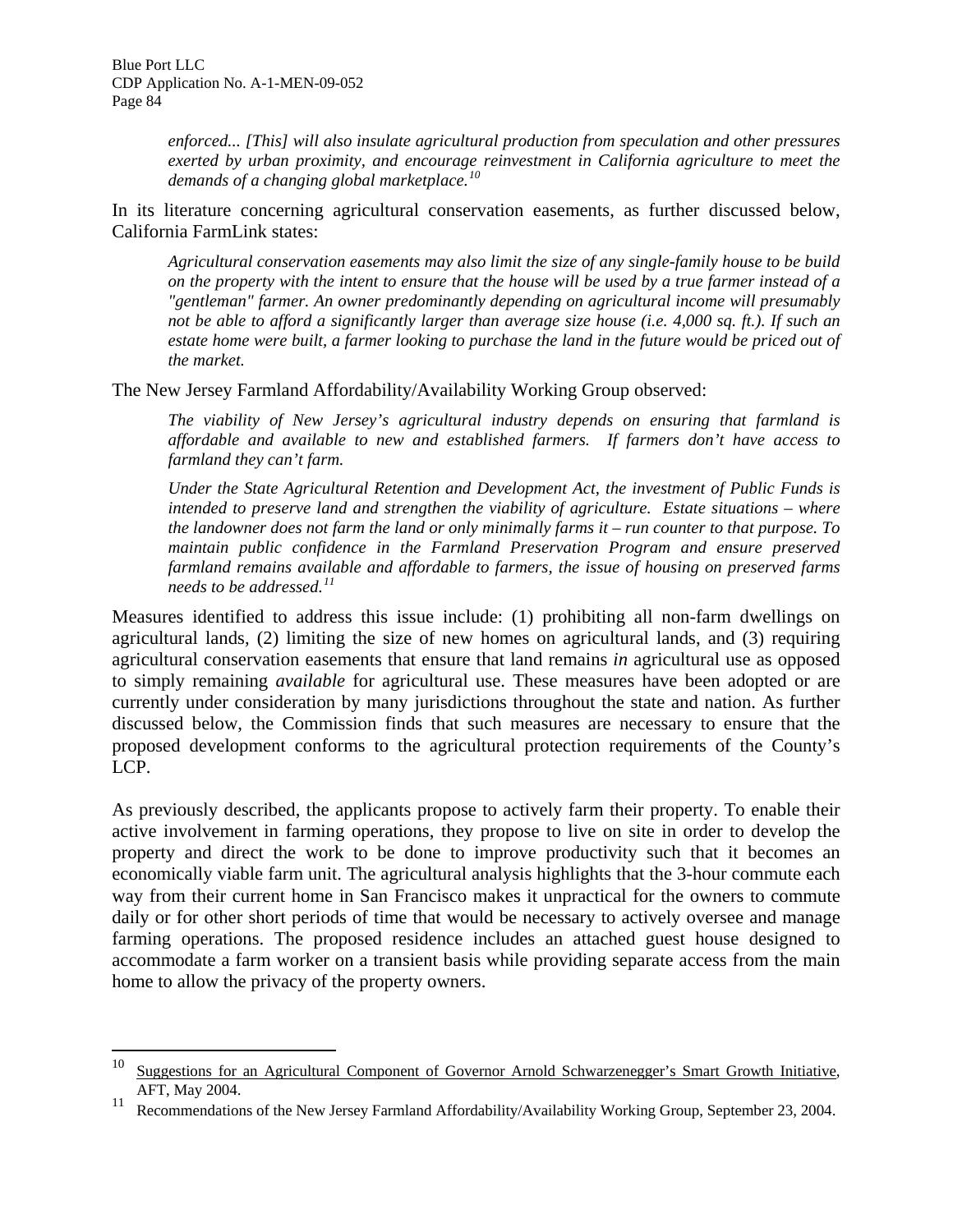<span id="page-89-0"></span> $\overline{a}$ 

The barn development is proposed to serve multiple agricultural uses, including to house tractors, ATVs, farm equipment, stock feed, seed and fertilizer storage; space for employees or contractors to work on farm projects or to process and package harvested crops; and parking for personal vehicles (a 675-square-foot, 2-car garage was eliminated from the project proposal for the purposes of the Commission's *de novo* review). The moist salt air of this coastal bluff-top property mandates a need to house and protect farming equipment and supplies. The barn as conditioned will consist of a 4,560-square-foot, 3-story structure, with a maximum height of 35 feet above natural grade and a ground cover footprint of 2,400 square feet.

The agricultural analysis characterizes the 120-square-foot pump house as facilitating the backup water system for agricultural purposes. In addition, the project as proposed includes rebuilding an existing 625-square-foot, two-story (1,250 square feet total) dilapidated office shed in an alternate location (to facilitate clustering of development for visual subordination). The office is proposed to serve as an on-site workplace to manage the farm business and other business interests in a way that can financially support a full-time presence on-site for active farm management. The applicant proposes to utilize the space for online marketing of agricultural products, and notes in the narrative of the agricultural analysis submittal that the house size and number of rooms was significantly reduced from the Mendocino County approved plans so that there is no longer any isolated office workplace in the main residence building (the project as approved by Mendocino County authorized development of a 5,183 square-foot, two-story house plus 675-square-foot garage, whereas the project as revised for the Commission's *de novo* review proposes a 4,277-square-foot, two-story house without garage).

Principal uses permitted in the RL district include Single-Family Residential, Vacation Home Rental, General Agriculture, Light Agriculture, Row and Field Crops, Tree Crops, Passive Recreation, and Fish & Wildlife Habitat Management. All proposed development falls within the range of principally permitted uses, including the barn, restored shed, hot tub, and guest house – all of which are considered accessory buildings and uses pursuant to CZC Section 20.456.015 as cited above. Section 20.308.050 of the CZC limits the size of guest cottages to 640 square feet and prohibits the structure from containing a kitchen. As seen in the proposed plans, the guest cottage as proposed complies with these restrictions.

If the land was improved and managed entirely for grazing cattle, the gross revenue per year from operating 58 head of cattle when estimated at \$600 per head amounts to \$34,800 total before expenses. While grazing is a common use on surrounding agricultural lands, many of the surrounding parcels are held in common contiguous ownership by just a handful of owners. These contiguously-owned parcels are all similarly-designated agricultural lands (including lands designated RL-160, FL-160, and AG-60<sup>[12](#page-90-0)</sup>) with total acreages ranging from 44 acres (Elk Creamery- east of Highway One outside highly scenic area designation) up to 940 acres.

Few records are available for comparison of surrounding developments. Data from the local record that was supplied from the County Assessor's office shows developments in the surrounding area that include single family residential developments with garages (ranging in

<span id="page-89-1"></span> $12$  RL-160=Range Lands, 160-acre minimum; FL-160=Forest Lands, 160-acre minimum; and AG-60=Agriculture, 60-acre minimum. All three have similar agricultural priority uses in the certified LCP.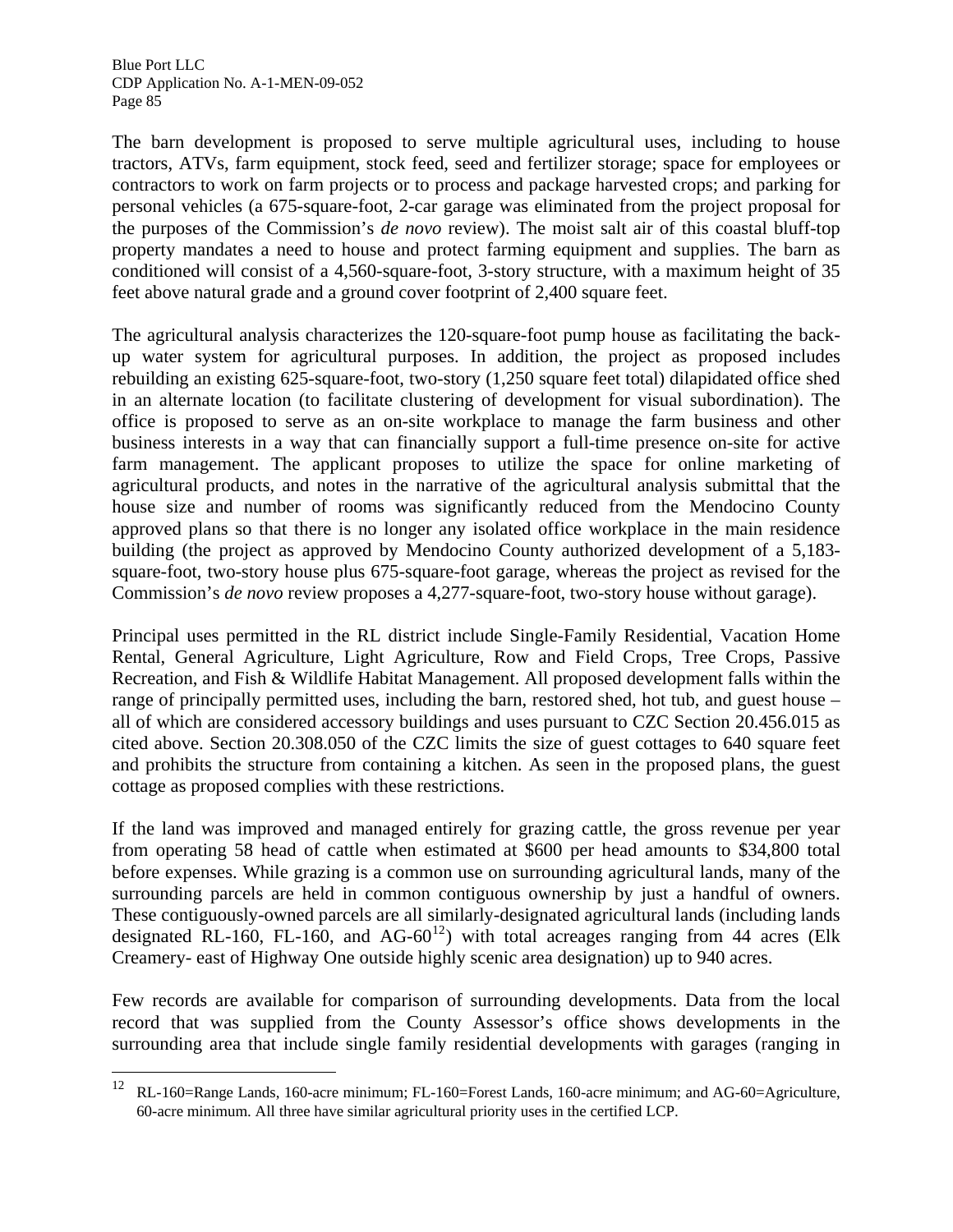size from 1,120 square feet on 5 acres, to 5,612 square feet on 99 acres east of Highway 1) in addition to barns and outbuildings; however many of these parcels have no record of issuance of a coastal development permit and it is unclear whether many of these developments predate the Coastal Act. On the adjacent 5-acre parcel to the north, Mendocino County issued a permit in 1997 for a 3,200 square-foot single family residential development plus conversion of an existing house to a 640-square-foot guest cottage and 440-square-foot garage (County Permit No. CDP 44-97). In 2002, the County approved a modification (CDP No. 44-97(M)) of the permit to increase the size of the residence to 3,520 square feet (inclusive of a garage) and authorized installation of a 5,200-gallon water holding tank (CDP No. 57-02) on grade (screened from views with native vegetation).

The applicants propose that through the use of onsite developments designed to support active farming and management of farming operations, the project as proposed will enhance the productivity of on-site agricultural lands. The applicants further hope their intensive farming approach, if successful, could serve as a model that could be applied to improve the productivity and economic viability of adjacent lands. As discussed further below, reducing the size of the proposed single family residence from 5,183 square feet to 4,277 square feet and eliminating the proposed 675-square-foot, two-car garage, the applicant has minimized the proposed development to that which is necessary solely to support necessary agricultural operations. Moreover, to demonstrate their commitment to actively improving and maintaining the subject property in agricultural production and ensure that agricultural land is not impermissibly converted for residential uses, the applicant has proposed as part of the revised project description for purposes of the Commission's *de novo* review of CDP Appeal No. A-1-MEN-09- 052 the recordation of a deed restriction (Exhibit No. 5) that would (A) limit development in the agricultural area of the property (excluding bluff areas and the areas of the bluff top proposed for development of the single-family house, office, barn, well, septic system and other accessory structures as depicted on the applicants' previously submitted site plan) to (1) agricultural production, (2) agricultural support facilities directly related to the cultivation of food, fiber, and ornamental plants being undertaken at the site, (3) installation and maintenance of underground utilities and underground storage tanks, (4) farm labor housing if approved by the Coastal Commission, (5) construction and maintenance of access roads approved by the Commission, (6) installation and maintenance of septic system leachfields approved by the Commission, and (7) limited owners personal uses including landscaping, passageways, livestock, vegetables and orchard to the extent such uses do not interfere with commercial agricultural operations; and (B) require that areas within the agricultural area shall be at all times maintained in active agricultural use. Therefore, the Commission finds that the revised project as proposed for the purposes of *de novo* review does not convert prime agricultural lands to non-agricultural uses because the proposed farmhouse (that includes guest space for the use of a farm worker), barn, pump house, and office shed all directly support the continued and renewed use of agricultural productivity of the site, consistent with LUP Policies 3.2-1 and 3.2-5.

<span id="page-90-0"></span>Therefore, the Commission finds that the farmhouse, as proposed for the purposes of *de novo* review, will not impermissibly convert agricultural lands for a residential use and is the minimum size necessary to accomplish the agricultural purpose of the proposed agricultural farm and is therefore compatible with the long-term protection of resource lands. Therefore, the project as conditioned is consistent with the agricultural resource protection policies of the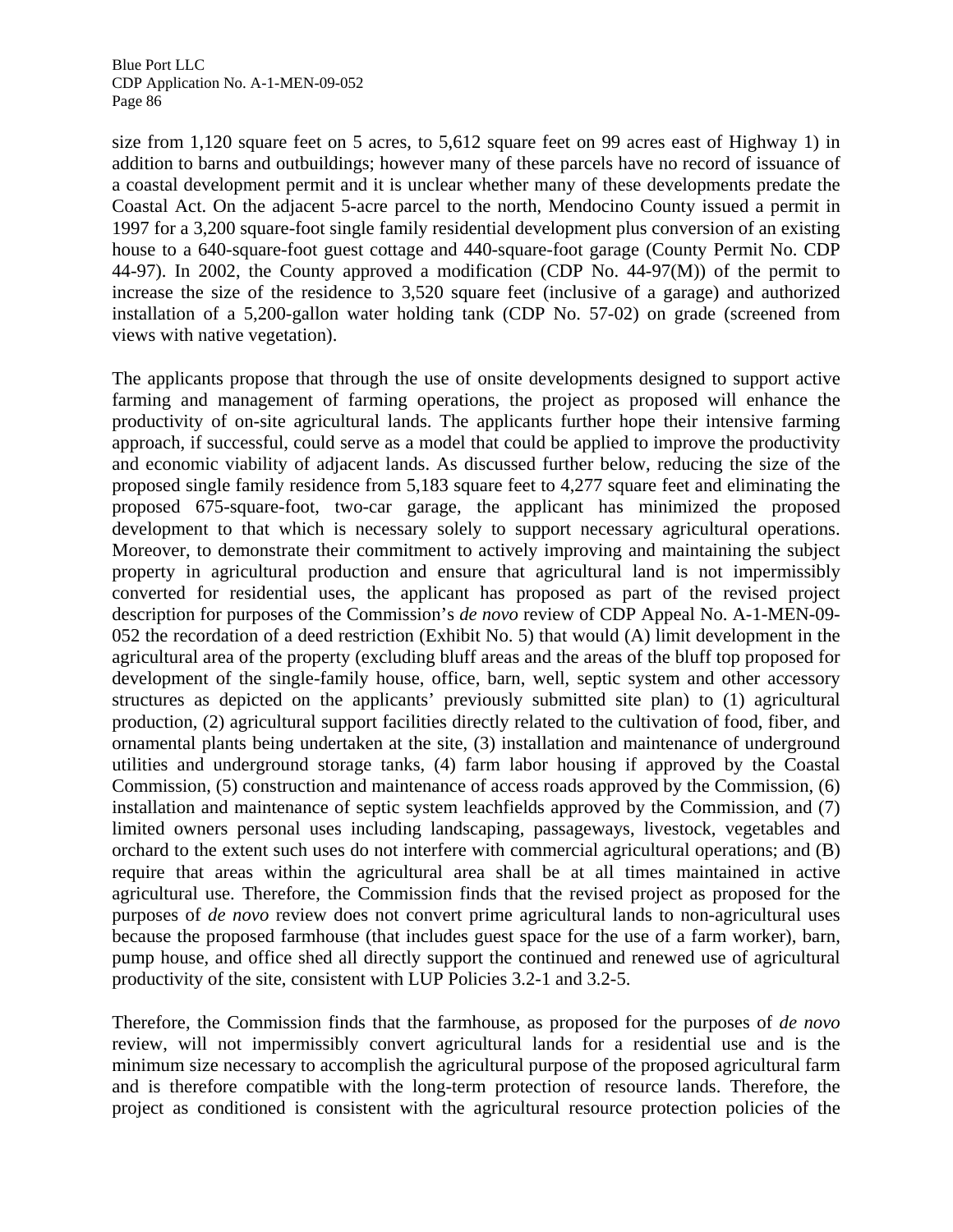certified LCP, including but not limited to LUP Policies 3.2-1, 3.2-5, and 3.2-16 and CZC Sections 20.368.005, 20.532.095, and, 20.532.100.

## **5.1 Development Envelope**

As discussed above, a core policy concern of the Coastal Act is the protection of coastal agriculture through the limitation of non-agricultural land uses on agricultural lands. The original Coastal Plan that formed the basis for the Coastal Act identified this concern, including the issue of land speculation and valuation that could effectively undermine the goal of maintaining agricultural lands. Akin to the Williamson Act concern for not valuing agricultural land at nonagricultural prices, the Coastal Act evinces a concern for the protection of an area's agricultural economy, and an assurance that increased assessments due to public services or non-agricultural development do not impair agriculture. In order to meet the LCP requirements to maintain the maximum amount of agricultural land in production and to minimize conflicts with other land uses, the Commission finds that measures must be implemented to discourage the continuation of the statewide, nationwide, and local trend to treat agricultural lands as new home sites, where agricultural use becomes secondary to residential development.

The project as approved by the County included seven structures that occupied a total ground cover of approximately 7,465 square feet (in addition to the driveway, decks, and patios), with the total lot coverage as described in the County staff report comprising 39,394 square feet (including the approximately 14,900-square-foot driveway). The County's approval resulted in 1% lot coverage of the 58.5-acre parcel (2,548,260 square feet). Section 20.368.045 of the coastal zoning code authorizes a 10-percent maximum lot coverage in the RL district.

As discussed above, the applicants have taken measures to minimize the total development envelope to that which is solely necessary to support their active agricultural operations on the subject property. The project as revised for the Commission's *de novo* review consists of a reduction in both size and number of structures on the parcel: by eliminating the 2-car garage; reducing lot coverage of the residence, decks, and patios; and eliminating a garden shed, hobby workshop, and secondary "cabana," the revised project has been reduced to 5 structures that occupy a total of ground cover of approximately 5,927 square feet (in addition to the driveway and a reduced number of patios and decks).

All proposed development will be clustered near the western side of the property, which will maximize the open space grassland areas between Highway One and the bluff edge available for Range Land uses. The developments have additionally been further clustered in the project as revised for the Commission's *de novo* review, beyond the design approved by the County, such that all structural developments are sited against the backdrop of trees to ensure visual subordination within this designated highly scenic area. For the purposes of the Commission's *de novo* review the "guest house<sup>[13](#page-92-0)</sup>" design has been revised by reducing the footprint and clustering such that it is now within/attached to the adjacent house. This guest space consists of 640 square feet within the two-story residential structure (but with a separate entry to allow privacy from the

<sup>13</sup> 13 A "guest cottage" is defined by CZC Section 20.308.050(I) as a detached building (not exceeding 640 square feet of gross floor area), of permanent construction, without kitchen, clearly subordinate and incidental to the primary dwelling on the same lot, and intended for use without compensation by guests of the occupants of the primary dwelling (Ord. 3785 (part), adopted 1991).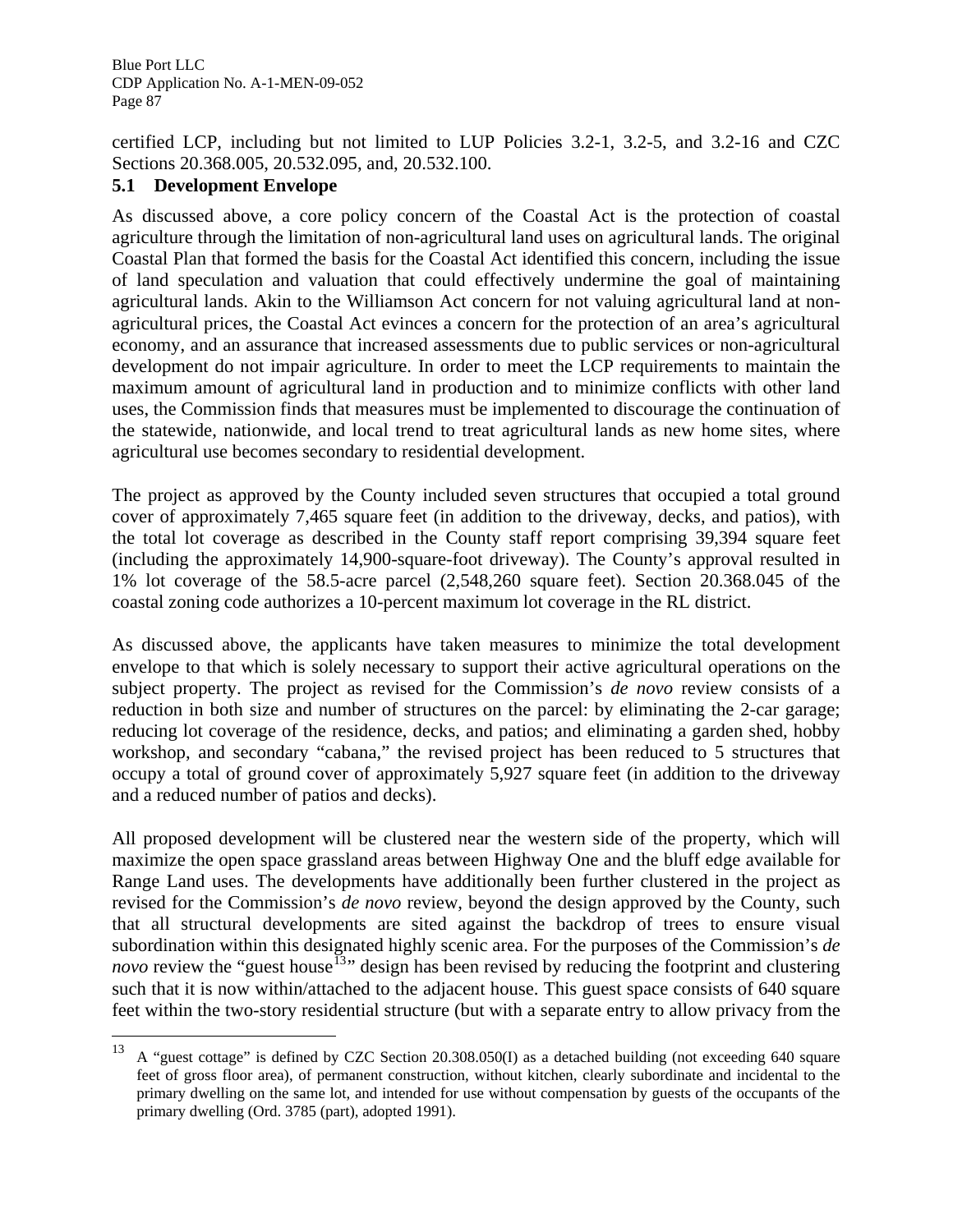main house), thereby contributing a total land coverage of 320 square feet instead of its original, single-story detached design that occupied 600 square feet of land coverage. The reduction in structure size and location has therefore resulted in an approximately 1,538-square-foot decrease in land cover occupied by structural developments (plus additional reductions in attached decks and patios) that not only further subordinates the project design from public viewsheds, but minimizes the development to only that which is needed to support onsite agricultural activities. Site constraints limited further clustering of developments such that the new location for the office/shed is setback against a backdrop of trees rather than clustered closer to other site developments. The 58.5-acre parcel size includes a portion of the property that is comprised of bluff face and shoreline, necessitating bluff-top geologic setbacks from all structural developments. Therefore, based upon aerial imagery interpretation and GIS analysis, the flat, useable portion of the property is estimated to comprise 48.75 acres (2,123,550 square feet). Following a site visit by Commission staff, an approximately 8,453-square-foot seasonal wetland was identified in addition to the approximately 14 acres (609,840 square feet) that comprise the agricultural pond, surrounding riparian area, and riparian ESHA buffers. The location of the seasonal wetland with its required minimum 50-foot ESHA buffer precluded additional clustering of structures in this area. The proposed pump house adjacent to the office/shed has been sited adjacent to the existing well to facilitate water delivery.

As of result of project changes submitted for the Commission's *de novo* review, the Commission finds that the project as conditioned will not have significant impacts on coastal resources, consistent with LUP Policy 3.9-1, because the revised project design reconfigures the placement and size of structures in a way that addresses 1) geologic bluff setback requirements; 2) wetland ESHA setback requirements; 3) visual subordination requirements by clustering development against backdrops of existing trees; and 4) minimizes the size of structures necessary to accomplish the proposed agricultural uses. Furthermore, because the proposed residence (that includes guest space for the use of a farm worker), barn, pump house, and office shed all directly support the continued and renewed use of agricultural productivity of the site, the Commission finds that the proposed project does not impermissibly convert agricultural land for residential uses, consistent with the agricultural resource protection policies of the certified LCP, including but not limited to LUP Policies 3.2-1 and 3.2-5, and CZC Sections 20.368.005, 20.532.095, and, 20.532.100. Finally, as described below, the project as conditioned to require implementation of the applicant's voluntary affirmative agriculture restriction will ensure that agricultural land is not impermissibly converted for residential uses and that the maximum amount of agricultural land is maintained in agricultural production, consistent with CZC Section 20.508.010.

## **5.2 Affirmative Agricultural Deed Restriction**

<span id="page-92-0"></span>As indicated above, measures have been identified statewide to address the increasing trend of non-farming related single-family homes being developed on agricultural lands. These measures include: (1) prohibiting all non-farm dwellings on agricultural lands, (2) limiting the size of new homes on agricultural lands, and (3) requiring agricultural conservation easements that ensure that land remains *in* agricultural use as opposed to simply remaining *available* for agricultural use. These measures have been adopted or are currently under consideration by many jurisdictions throughout the state and nation.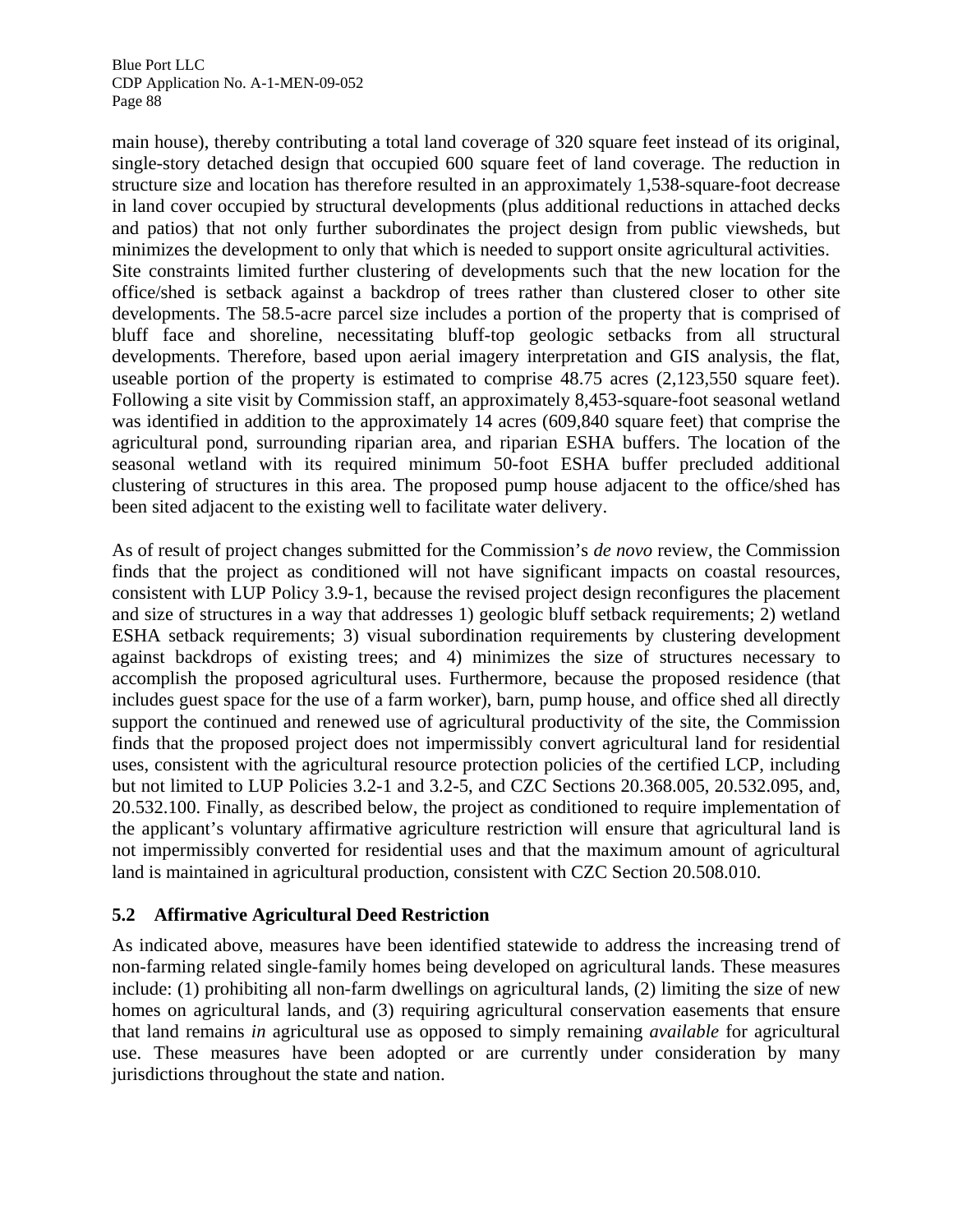$\overline{a}$ 

While agricultural conservation easements typically *prohibit* development of agricultural land, they do not necessarily ensure that the land will continue to be farmed. To accomplish this, an easement must include an *affirmative* farming requirement in addition to development prohibitions. Without a clause requiring continued agricultural use, an easement can only guarantee the protection of open space but cannot guarantee the land will remain in agricultural use. In recognition of this shortcoming, affirmative farming clauses are included in agricultural conservation easements.

As discussed previously, the proposed project as revised for the Commission's *de novo* review satisfies the first two measures to maximize agricultural resource protection because all proposed developments will be utilized for agricultural purposes and are the minimum size necessary to support continued and renewed agricultural use of the subject parcel. The applicants propose that through the use of onsite developments designed to support active farming and management of farming operations, the project as proposed will enhance the productivity of on-site agricultural lands. The applicants further hope their intensive farming approach, if successful, could serve as a model that could be applied to improve the productivity and economic viability of adjacent lands. To demonstrate their commitment to actively improving and maintaining the subject property in agricultural production and ensure that agricultural land is not impermissibly converted for residential uses, the applicant has proposed as part of the revised project description for purposes of the Commission's *de novo* review of Coastal Development Permit Appeal No. A-1-MEN-09-052 the recordation of a deed restriction that would (A) limit development in the agricultural area of the property (excluding bluff areas and the areas of the bluff top proposed for development of the single-family house, office, barn, well, septic system and other accessory structures as depicted on the applicants' previously submitted site plan) to (1) agricultural production, (2) agricultural support facilities directly related to the cultivation of food, fiber, and ornamental plants being undertaken at the site, (3) installation and maintenance of underground utilities and underground storage tanks, (4) farm labor housing if approved by the Coastal Commission, (5) construction and maintenance of access roads approved by the Commission, (6) installation and maintenance of septic system leachfields approved by the Commission, and (7) limited owners personal uses including landscaping, passageways, livestock, vegetables and orchard to the extent such uses do not interfere with commercial agricultural operations; and (B) require that areas within the agricultural area shall be at all times maintained in active agricultural use.

In addition, consistent with the applicant's proposal, **Special Condition No. 21** requires the applicant to execute and record a deed restriction against the property identified as APN 131- 080-01, APN 131-080-02, and APN 131-080-05 in a form acceptable to the Executive Director, reflecting the restrictions set forth above, and affecting all areas of the property within the designated "agricultural area envelope" as depicted in Exhibit No. 12. For the purposes of the Special Condition, the agricultural area will be limited to agricultural production activities<sup>[14](#page-94-0)</sup>, which are defined as "activities that are directly related to the cultivation of agricultural commodities for sale." Agricultural commodities are limited to food and fiber in their raw unprocessed state, and to ornamental plant material.

 $14$ Special Condition No. 20 includes certain identified exceptions to the agricultural use requirement, such as installation and maintenance of the septic leachfield, and improvements and maintenance of the access driveway.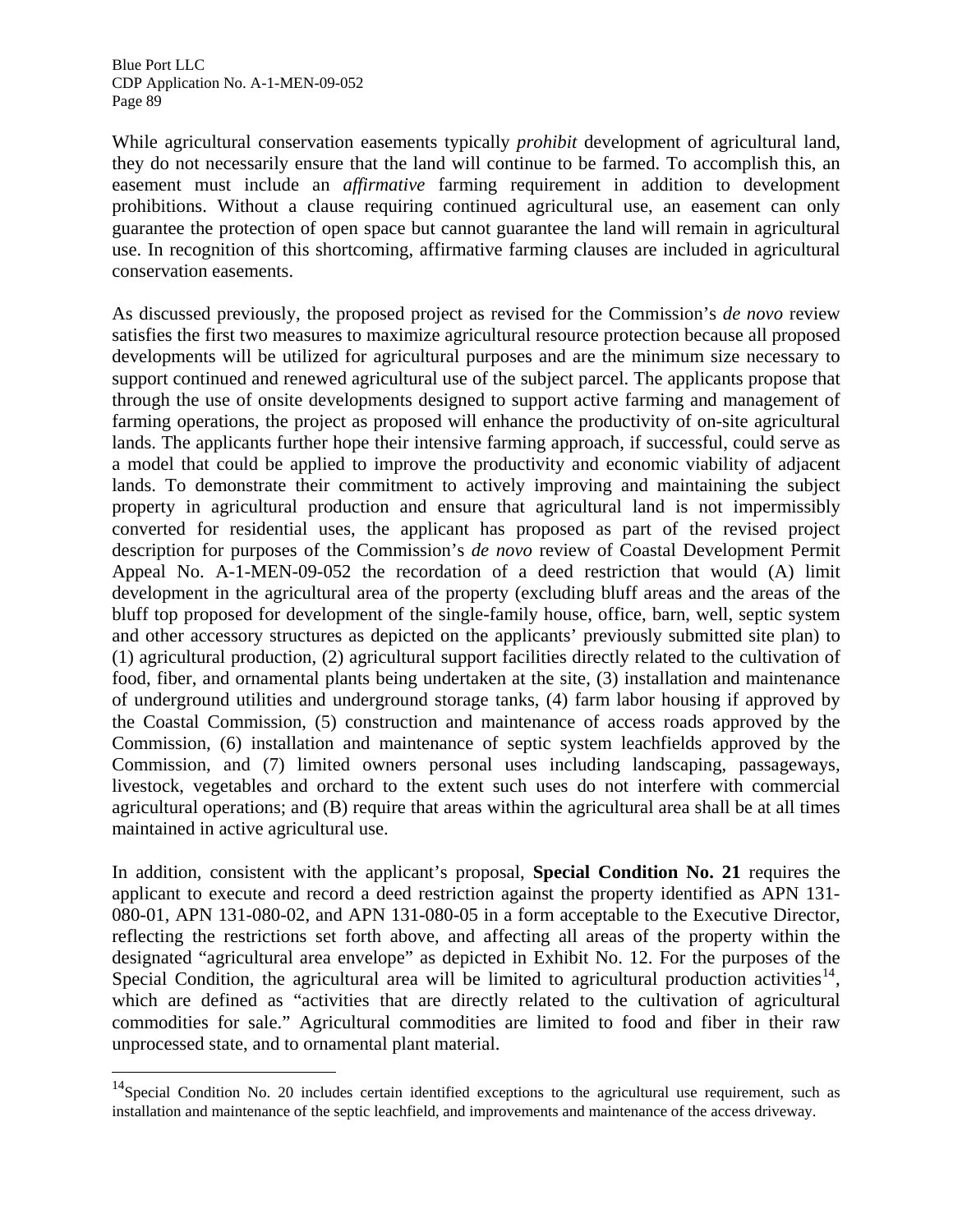As required by **Special Condition No. 9**, any improvements or future developments to the subject property would either require additional coastal development permit, or an amendment to Coastal Development Permit Appeal No. A-1-MEN-09-052. Title 14 Section 13166 of the Public Resources code requires the Executive Director to reject an application for an amendment to an approved permit if it's determined that "the proposed amendment would lessen or avoid the intended effect of an approved or conditionally approved permit unless the applicant presents newly discovered material information, which he could not, with reasonable diligence, have discovered and produced before the permit was granted." The applicant has expressed a desire for some degree of flexibility in the requirements that limit future uses in the agricultural area envelope to ensure that options are available to change the land use if for example, circumstances change in 50 years such that agricultural use is no longer an economically viable option. LUP Policies 3.2-4 and 3.2-5 limit conversion of agricultural lands to instances where: agriculture is no longer feasible; or where the viability of existing agricultural use is already severely limited by conflicts with urban uses; or where conversion of agricultural lands would complete a logical neighborhood and contribute to the establishment of a stable limit to urban development; or would concentrate development in urban areas. Therefore, **Special Condition No. 20(D)** provides a mechanism to allow conversion of the agricultural deed restriction to an open space deed restriction only if circumstances arise beyond the control of the landowner that render continued agricultural production on the property infeasible. In addition, **Special Condition No. 20(D)** requires Commission certification of an amendment to the LCP that would change the land use designation of the parcel to Open Space in accordance with all applicable policies of the certified LUP and the Coastal Act, and further provides that the requirements of the agricultural area deed restriction described above may only be extinguished upon Commission approval of an amendment to this coastal development permit.

Because the applicant proposes to record an affirmative agricultural deed restriction to ensure that the area of the property outside of the development envelope will remain in agricultural use, the Commission finds that the revised project as proposed for the purposes of the Commission's *de novo* review further ensures protection of agricultural resources, consistent with the certified LCP policies that include but are not limited to LUP Policies 3.2-1, 3.2-5, and 3.2-16, and CZC Sections 20.368.005, 20.532.095, and, 20.532.100.

## **5.3 Minimizing Conflicts with Adjacent Agricultural Lands**

<span id="page-94-0"></span>As discussed above, conflicts may occur between residential and agricultural land uses when in close proximity. Typical conflicts where urban and agricultural lands meet include noise, dust, and odors from agricultural operations; trespass and trash accumulation on agriculture lands; road-access conflicts between agriculturally related machinery and automobiles; limitations of pesticide application, urban garden pest transfer, theft, vandalism; and human encroachment from urban lands. Such conflicts can threaten continued agricultural cultivation when its proximity to non-agricultural uses (such as residential) raises issues and/or concerns with standard agricultural practices (such as chemical spraying and fertilizing) or ongoing agricultural by-products (such as dust and noise from machine operations associated with cultivating, spraying, and harvesting), which may post a threat to the non-agricultural uses.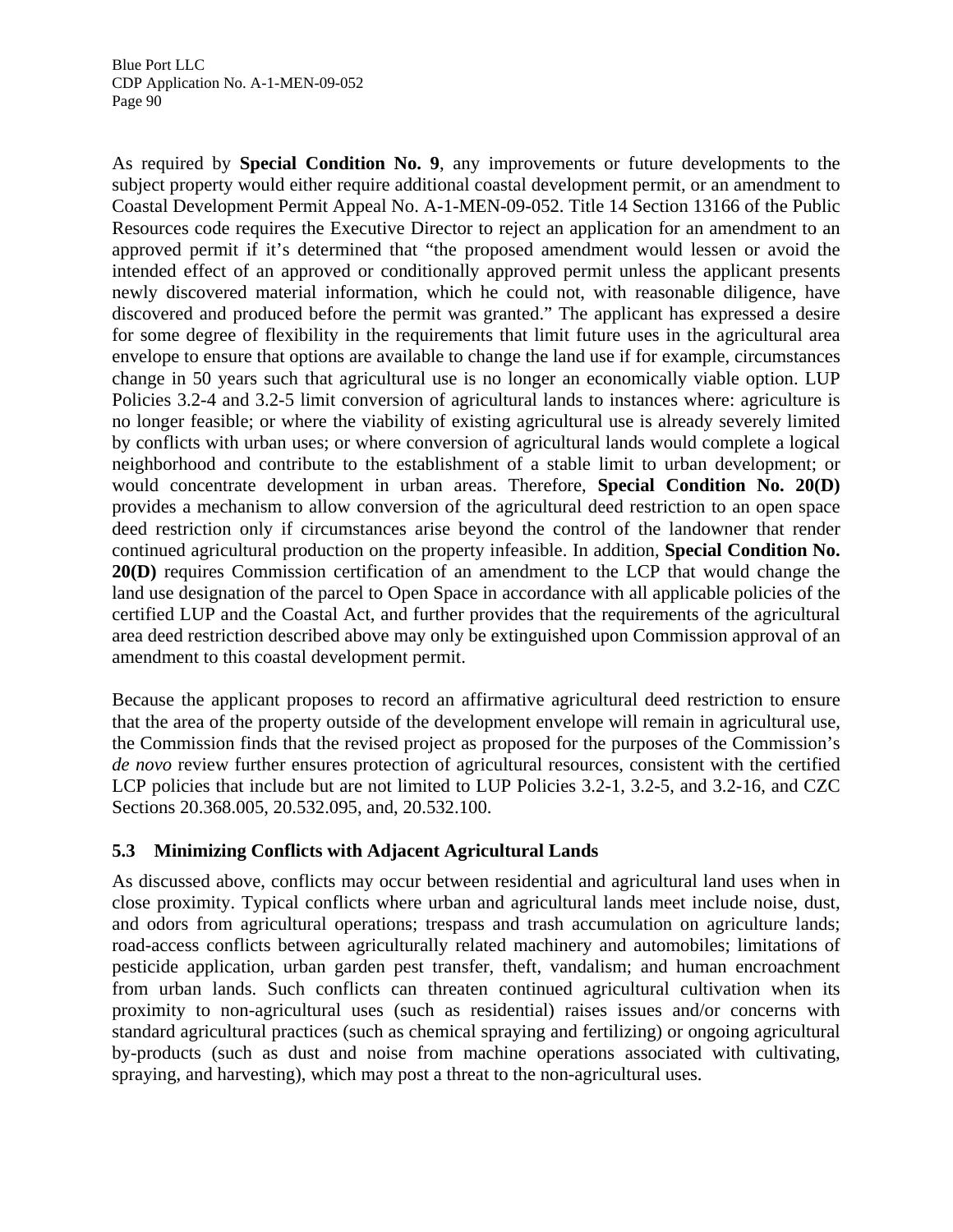The land use policies of the certified LCP strive to minimize such conflicts by requiring buffers between developments in residential areas and agricultural lands. LUP Policy 3.2-9 and CZC Section  $20.508.020(A)(1)$  require that site plans in a residential area should not result in a residential structure being located closer than 200 feet from a parcel designated for agricultural use unless there is no other feasible building site on the parcel. LUP Policies 3.2-12 and 3.2-13 limit residential development adjacent to Type I and Type II Agricultural Preserves, respectively, to restrict such developments from occurring closer than 200 feet from the property lines of the protected agricultural resource or from the farthest feasible point from said property lines.

The adjacent parcels to the north and south are not Type I or Type II Agricultural Preserves. It is unknown whether the southerly adjacent parcel is currently in active agricultural use or not. As indicated previously, the adjacent property to the north consists of a five-acre parcel with a single family residential development that was approved by the County in 1997, with subsequent modifications in 2002. According to the local record, the owners to the north occupy the site as their permanent residence. The subject bluff-top property is located west of and adjacent to Highway One. Lands designated as Type I and Type II Agricultural Preserves do occur across the highway from the subject property, on the east side of Highway One at Bridgeport Landing, at 12451 South Highway One (Agricultural Preserve Contract No. 963). The preserve spans three parcels (APNs 131-090-05, 131-090-06 and 131-070-08) on a total of approximately 265 acres. As indicated previously, the proposed project as revised for the purposes of the Commission's *de novo* review seeks to actively farm the land. Therefore, while the proposed development includes a single-family residence, the dwelling unit and accessory structures are proposed as the minimum necessary to support continued and renewed agricultural operations on the site. Furthermore, all structures have been clustered against a backdrop of trees that are located against the western-most edge of the parcel and nearly midway between the northern and southern parcel boundaries. As a result, the proposed structures will be located approximately 250 feet from the northern boundary, 600 feet from the southern boundary, and over 1,300 feet from the eastern boundary. Therefore, the Commission finds that the project as revised for the purposes of the Commission's *de novo* review ensures that the maximum amount of agricultural land is maintained in agricultural production and is compatible with continued agricultural use on surrounding lands, consistent with the agricultural buffer policies that include but are not limited to LUP Policies 3.2-9, 3.2-12, and 3.2-13, and CZC Sections 20.508.010 and 20.508.020.

## **5.4 Parcel Merger**

As described previously, the subject property is zoned RL-160 (rangelands, 160-acre minimum). The 58.5-acre size of the subject property is recognized by the County of Mendocino as a legal non-conforming parcel size (in existence prior to County land use designations and Coastal Commission certification of the County's LCP) that cannot be subdivided. The subject property in its current configuration consists of three separate assessor parcel numbers (APNs. 131-080- 01, -02, and -05). According to Mendocino County staff (personal communication September 16, 2011), APN 131-080-02 was created as an arbitrary number for tax purposes (to create a North-South tax boundary) and is technically not a separate parcel.

To further demonstrate their commitment to active agricultural use of the subject property consistent with the LCP's agricultural lands policies, the applicant proposes to merge the three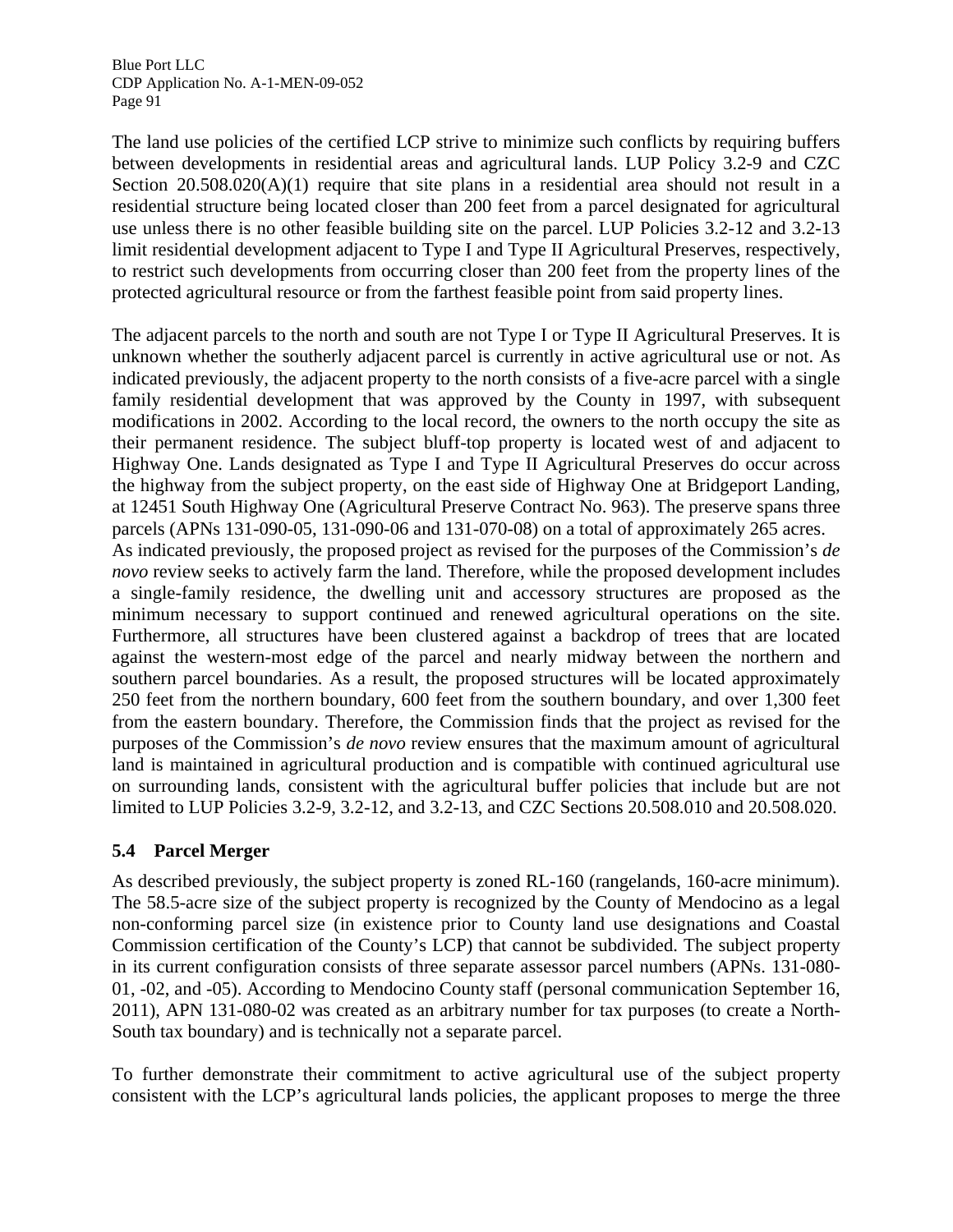assessor parcel numbers (APNs) that are the subject of the permit application to the extent these APNs comprise separate legal parcels, and to prohibit subsequent land division of the property. To this end, **Special Condition 21(A)** requires the applicant submit, prior to issuance of Coastal Development Permit Appeal No. A-1-MEN-09-052, a Notice of Merger approved by Mendocino County for APNs 131-080-001, 131-080-02, and 131-080-005 which comprise the subject property, thereby legally merging the subject lots into one legal parcel. **Special Condition 21(B)**  requires that prior to commencement of development other than the merger of lots, the applicant shall submit to the Executive Director for their review and approval evidence that a Notice of Merger of the subject lots has been recorded.

In their offer to include a special condition limiting future land division of the subject property, the applicant has expressed interest in possessing the flexibility if appropriate in 50 years to approach the Commission for consideration of a land division as a way of preventing the devaluation of the property. However, the applicant acknowledges and Commission staff agrees that such is appropriate would be a rigorous endeavor without any guarantee of success.

The parcel is a legally non-conforming parcel that does not currently meet the density requirements of the land use designation and zoning district. While some forms of development are not required to meet the density requirements of the base zoning district (such as farm labor housing as defined in CZC Section 20.316.020 and subject to a conditional use permit as set forth in CZC Section 20.368.015), land divisions – including lot line adjustments – are strictly regulated by the policies of the certified LCP. LUP Policy 3.9-2 provides criteria for new land divisions outside the urban/rural boundaries that prohibits the creation of new parcels smaller than the minimum parcel sizes designated on the Land Use Maps, and that disallows the creation of new parcels unless 50% of the existing usable parcels within the surrounding area have been developed. The Mendocino County certified LCP further limits land divisions in agricultural lands through policies such as LUP Policy 3.2-1 and CZC Sections 20.368.025 and 20.356.025, which ensure that agricultural land be maintained in agricultural production by requiring maximum dwelling density requirements of 160 acres for lands designated RL (Rangelands District) and 60 acres for lands designated AG (Agriculture District), respectively. The applicant would therefore first be required to submit an application to Mendocino County for an LCP amendment to change the land use and zoning designation, which would require substantial justification for such a change in the density and intensity of use. Such an LCP amendment, if approved by the County, would subsequently require Coastal Commission review and certification for consistency with all Coastal Act policies, including but not limited to Coastal Act Sections 30241, 30242, and 30250.

In addition, LUP Policies 3.2-4 and 3.2-5 limit conversion of agricultural lands to instances where: agriculture is no longer feasible; or where the viability of existing agricultural use is already severely limited by conflicts with urban uses; or where conversion of agricultural lands would complete a logical neighborhood and contribute to the establishment of a stable limit to urban development; or would concentrate development in urban areas.

LUP Policies 3.2-9, 3.2-12 and 3.2-13 further limit development in agricultural areas by precluding land divisions from occurring in a way that would site residential development within 200 feet of an agricultural operation, maintain low density standards near Type I and Type II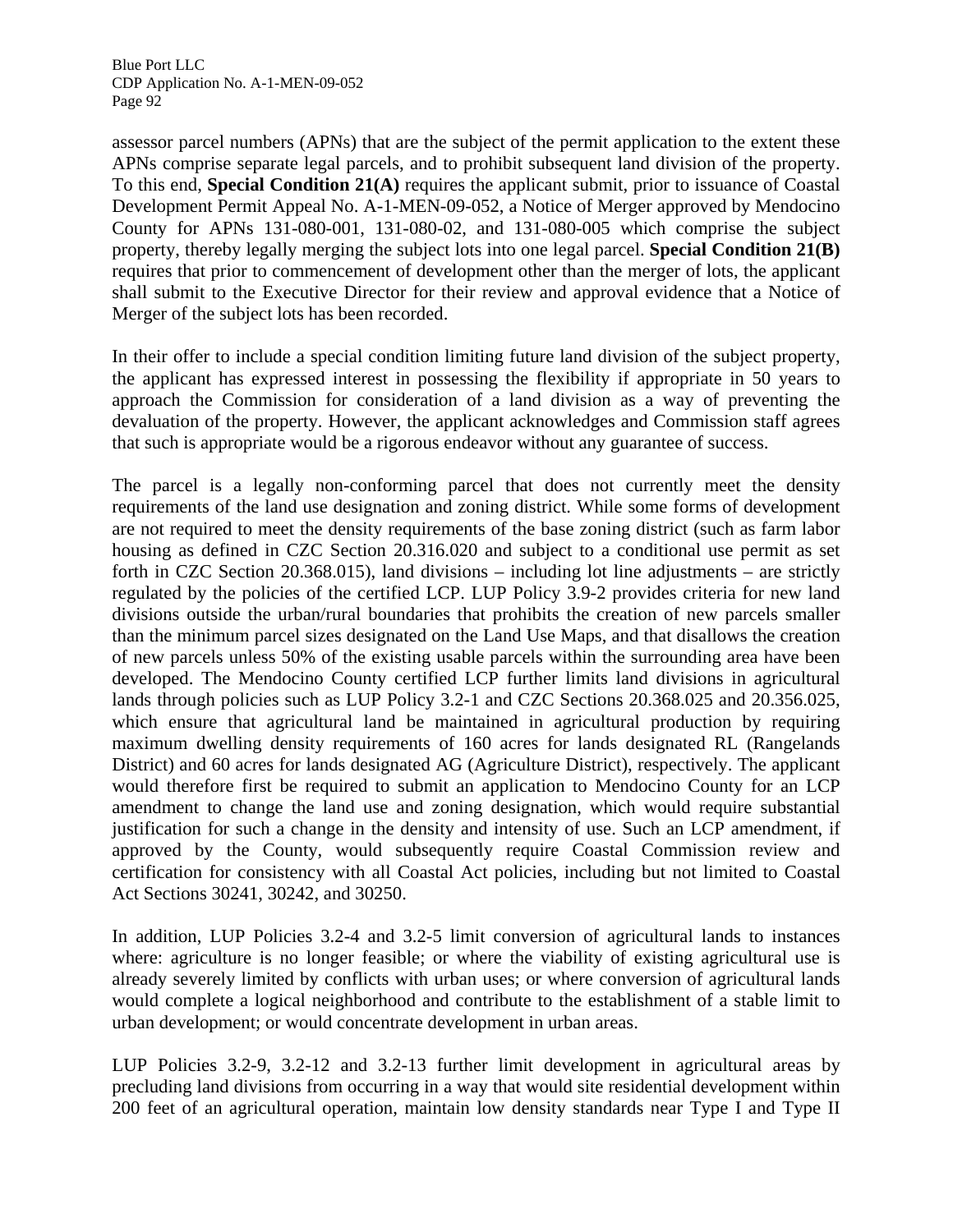agricultural preserves. Land divisions in agricultural areas are further limited by LUP Policies 3.2-15 and 3.2-16 and CZC Sections 20.524.015 and 20.532.100(C) that disallow land divisions unless such a land division: 1) is compatible with continued agricultural use of surrounding parcels; 2) would preserve prime agricultural land; and/or 3) concentrate development consistent with Section 30250 of the Coastal Act. For proposed divisions of prime agricultural lands, LUP Policy 3.2-15 and CZC Section 20.524.015(C) additionally require submittal of an approved master plan and economic feasibility study reviewed by the County Agricultural Commission, and  $20.532.100(C)(2)$  requires findings that demonstrate such a land division would: a) protect continued agricultural use and contribute to agricultural viability; b) not conflict with continued agricultural use of the subject property and the overall operation; c) is only for purposes allowed in AG or RL designations; and d) will not contribute to development conflicts with natural resource habitats and visual resource policies.

Therefore, the Commission finds that for all the reasons above, further subdivision is not likely to be allowed at the subject property. However, the Commission acknowledges without assurances of success that if circumstances arise in the future beyond the control of the landowner or operator that render continued agricultural production on the property infeasible, the applicant reserves the right to apply for an amendment to the LCP to change the land use classification of the parcel from Range land to another land use classification and to apply for an amendment to Coastal Development Permit A-1-MEN-09-052 to remove any requirements (such as that the land be maintained in agricultural use, be limited to agricultural-related development, and/or that prohibit land division).

Therefore, the Commission finds that the proposed development, as conditioned, limits additional residential development and related increases to the dwelling density, is compatible with the long-term protection of the RL resource lands, and ensures that agricultural land be maintained in agricultural production as required by LUP Policies 3.2-5, 3.2-9, 3.2-12, 3.2-13, 3.2-15 3.2-16 and 3.9-2; and Sections 20.316.020, 20.356.025, 20.368.015, 20.524.015, and 20.532.100 of the certified coastal zoning code.

# **K. Public Access**

## Summary of Applicable LCP Provisions:

Projects located between the first public road and the sea and within the coastal development permit jurisdiction of a local government are subject to the public coastal access policies of both the Coastal Act and the certified LCP. Coastal Act Sections 30210, 30211, and 30212 require the provision of maximum public access opportunities, with limited exceptions. Section 30210 states that maximum access and recreational opportunities shall be provided consistent with public safety needs and the need to protect public rights, rights of private property owners, and natural resource areas from overuse. Section 30211 states that development shall not interfere with the public's right of access to the sea where acquired through use or legislative authorization, including, but not limited to, the use of dry sand and rocky coastal beaches to the first line of terrestrial vegetation. Section 30212 states that public access from the nearest public roadway to the shoreline and along the coast shall be provided in new development projects except where it is inconsistent with public safety, military security needs, or the protection of fragile coastal resources, adequate access exists nearby, or agriculture would be adversely affected. In its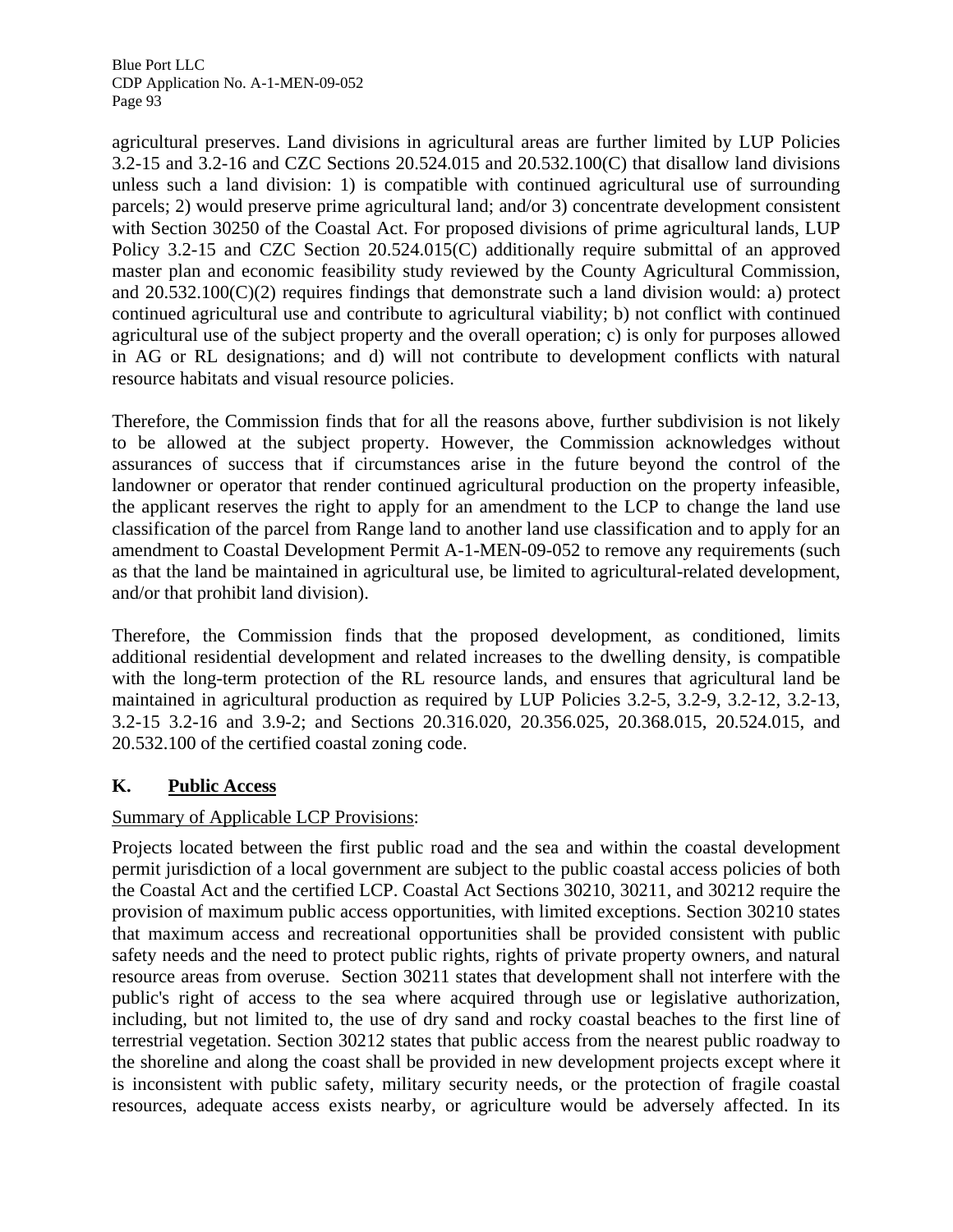application of the above policies, the Commission is limited by the need to show that any denial of a permit application based on this section or any decision to grant a permit subject to special conditions requiring public access is necessary to avoid or offset a project's adverse impact on existing or potential access.

## Project Consistency with Applicable LCP Provisions:

Although the proposed development is located between the first public road and the sea, the project will not adversely affect public access. There are no trails that provide shoreline access within the vicinity of the project that will be affected by the proposed project. Furthermore, the proposed project will not create any new demand for public access or otherwise create any additional burdens on public access.

Therefore, the Commission finds that the proposed project does not have any significant adverse effect on public access, and that the project as proposed without new public access is consistent with the requirements of Coastal Act Sections 30210, 30211, 30212, and 30214 and the public access policies of the County's certified LCP.

# **L. Alleged Violation**

Although certain development has allegedly taken place at the project site without the benefit of a coastal development permit (including construction of a test well, placement of a travel trailer/camper and storage container on the property, and partial erection of a new fence across portions of the property), consideration of the application by the Commission has been based solely upon the proposed project's conformance with the Mendocino County certified Local Coastal Program and the Chapter 3 public access policies of the Coastal Act. Approval of this permit does not constitute a waiver of any legal action with regard to the alleged violations nor does it constitute an admission as to the legality of any development undertaken on the subject site without a coastal development permit.

# **M. California Environmental Quality Act**

Mendocino County is the lead agency for the purposes of CEQA review. The County determined the project to be categorically exempt (Class 3) from CEQA requirements.

Section 13096 of the Commission's administrative regulations requires Commission approval of coastal development permit applications to be supported by a finding showing the application, as modified by any conditions of approval, to be consistent with any applicable requirement of the California Environmental Quality Act (CEQA). Section 21080.5(d)(2)(A) of CEQA prohibits a proposed development from being approved if there are feasible alternatives or feasible mitigation measures available, which would substantially lessen any significant adverse effect the proposed development may have on the environment.

The Commission incorporates its findings on conformity with Coastal Act policies at this point as if set forth in full. These findings address and respond to all public comments regarding potential significant adverse environmental effects of the project that were received prior to preparation of the staff report. As discussed herein, in the findings addressing the consistency of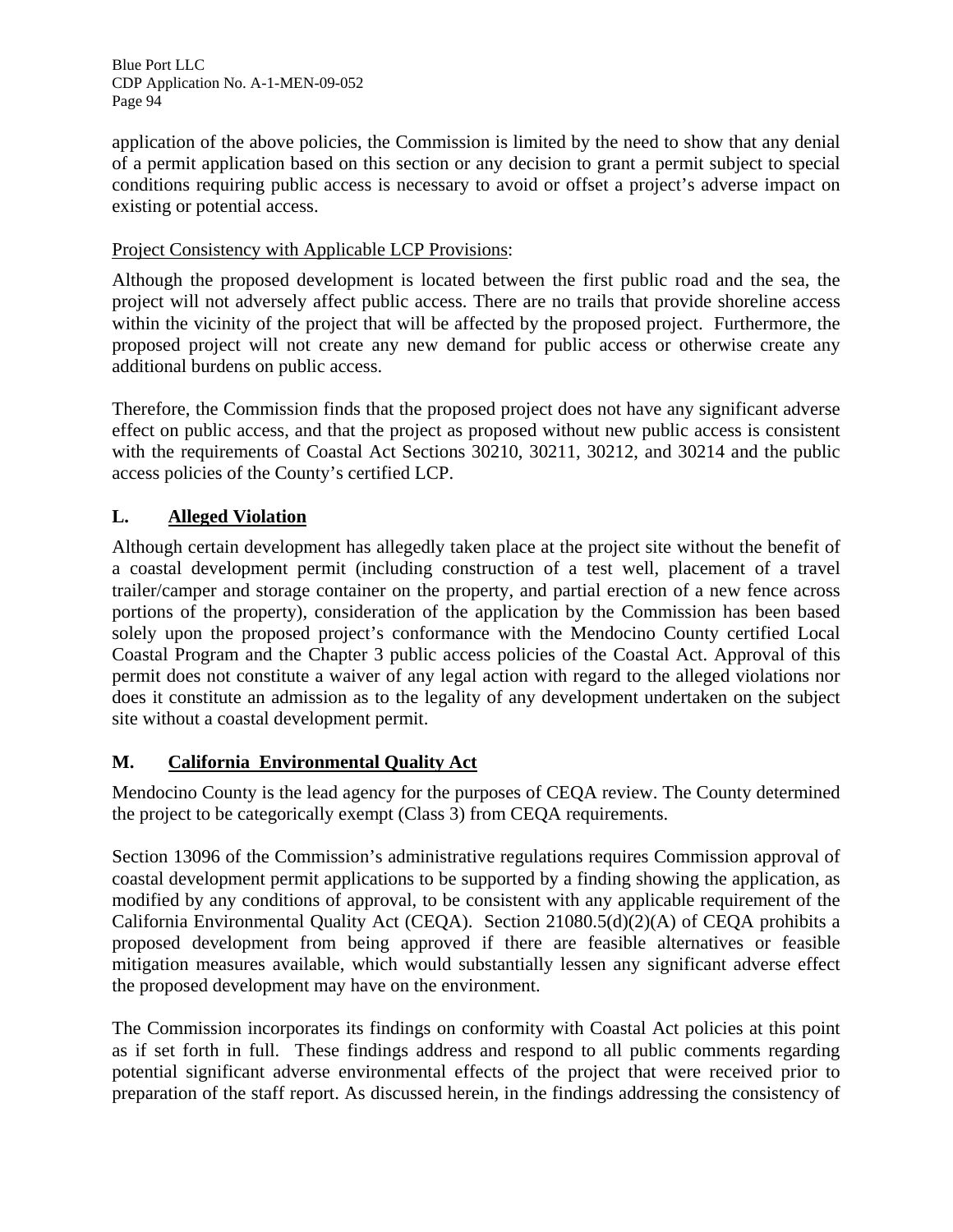the proposed project with the certified Mendocino County LCP, the proposed project has been conditioned to be found consistent with the certified Mendocino County LCP and the public access policies of the Coastal Act. All feasible mitigation measures, which will minimize all significant adverse environmental impacts have been required. As conditioned, there are no feasible alternatives or feasible mitigation measures available, beyond those required, which would substantially lessen any significant adverse impact that the activity may have on the environment. Therefore, the Commission finds that the proposed project can be found to be consistent with the requirements of the Coastal Act to conform to CEQA.

## **EXHIBITS:**

- 1. Regional Location Map
- 2. Topographic Map
- 3. Aerial Photograph
- 4. County-Approved Project Plans
- 5. Revised Project Description
- 6. Proposed Project Plans
- 7. Water Availability and Proposed Water Use
- 8. Soil Maps
- [9. View from Highway One as Approved by County and as Currently Proposed](http://documents.coastal.ca.gov/reports/2011/10/W10a-10-2011-a1.pdf)
- 10. Surrounding Development
- 11. Agricultural Resources Impacts Analysis
- 12. Active Agricultural Use Envelope
- 13. Supplemental Geologic Report
- 14. Wetland & ESHA Assessments
- [15. Notice of Final Local Action & County Staff Report](http://documents.coastal.ca.gov/reports/2011/10/W10a-10-2011-a2.pdf)
- 16. Appeal